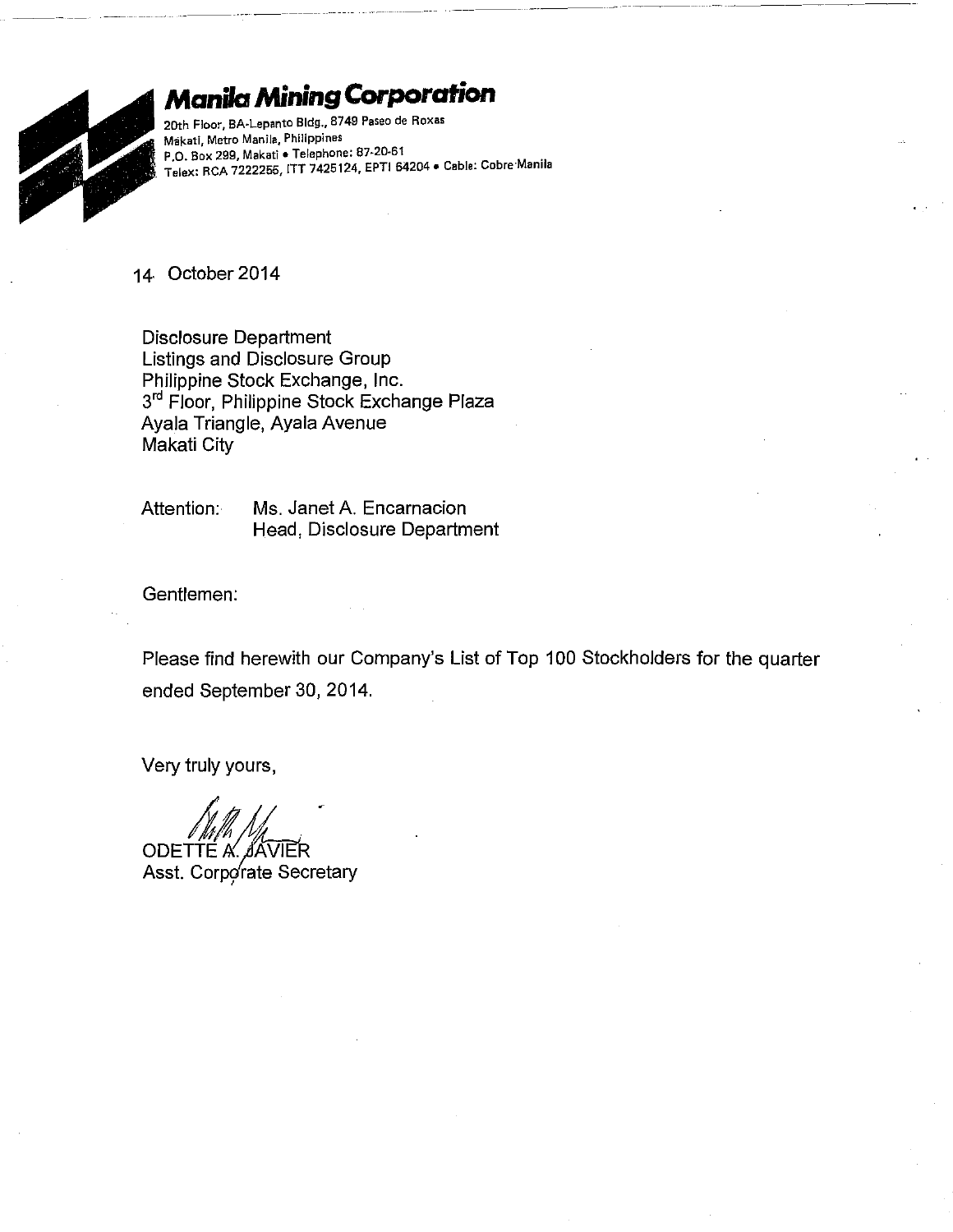MANILA MINING CORPORATION (MA) List of Top <sup>100</sup> Stockholders As of 09/30/2014

Stock Transfer Service Inc. The Contract of Page No. 2012

| Rank Sth. No. Name     |                                                  | Citizenship | Holdings                  | Rank |
|------------------------|--------------------------------------------------|-------------|---------------------------|------|
|                        | 1 0016016658 PCD NOMINEE CORPORATION (FILIPINO)  | Filipino    | 78, 383, 131, 622 50. 41% |      |
|                        | 2 0600000003 F. YAP SECURITIES, INC.             | Filipino    | 27,526,686,096 17.70%     |      |
|                        | 3 0012000359 LEPANTO CONSOLIDATED MINING COMPANY | Filipino    | 20,479,027,104 13.17%     |      |
|                        | 4 0006000111 F. YAP SECURITIES, INC.             | Filipino    | 3,455,548,391 02.22%      |      |
| 5 0025005497 BRYAN YAP |                                                  | Filipino    | 1,945,977,139 01.25%      |      |
|                        | 6 0025005499 CHRISTINE YAP                       | Filipino    | 1,861,557,111 01.20%      |      |

0012000360 LEPANTO INVESTMENT & DEV. CORPORATION Filipino 1,390,313,541 00.89%

0016017012 PATRICK RESOURCES CORPORATION Filipino 1,301,152,163 00.84%

|                        | 9 0025005502 PAULINO YAP                     | Filipino | 1,064,905,731 00.68%  |        |
|------------------------|----------------------------------------------|----------|-----------------------|--------|
|                        | 10 0025005518 PAULINO YAP                    | Filipino | 890,763,764 00.57%    |        |
|                        | 11 0025005498 CHRISTINE KAREN YAP            | Filipino | 886, 334, 939 00.57%  |        |
|                        | 12 0003026095 CORONET PROPERTY HOLDINGS CORP | Filipino | 833,093,546 00.54%    |        |
| 13 0025005505 EMMA YAP |                                              | Filipino | 799,516,109 00.51%    |        |
|                        | 14 0006000747 A/C -CKY FYSI                  | Filipino | 754,994,507 00.49%    |        |
|                        | 15 0022005891 VENTURA RESOURCES CORPORATION  | Filipino | 718,565,954 00.46%    |        |
|                        | 16 0026000925 ZAMCORE RESOURCES CORPORATION  | Filipino | 707,395,421 00.45%    |        |
| 17 0025005516 EMMA YAP |                                              | Filipino | 678, 551, 292 00.44%  |        |
|                        | 18 0012016061 LINDSAY RESOURCES CORPORATION  | Filipino | 651,542,763 00.42%    |        |
|                        | 19 0025005501 PAUL YAP JR.                   | Filipino | 580,769,812           | 00.37% |
|                        | 20 0025005515 PAUL YAP JR.                   | Filipino | 532,907,891 00.34%    |        |
|                        | 21 0006000749 A/C B.Y. FYSI                  | Filipino | 524, 193, 274 00. 34% |        |
|                        | 22 0025005496 ARLENE K. YAP                  | Filipino | 457,065,671 00.29%    |        |
|                        | 23 0004000158 DAVID GO SECURITIES CORP.      | Filipino | 438,090,034 00.28%    |        |

0001030049 FLORENTINO ALMACEN JR. Filipino 369,000,000 00.24%

0019000695 SHIPSIDE, INC. Filipino 360,082,672 00.23%

0025005500 PACITA YAP Filipino 351,786,420 00.23%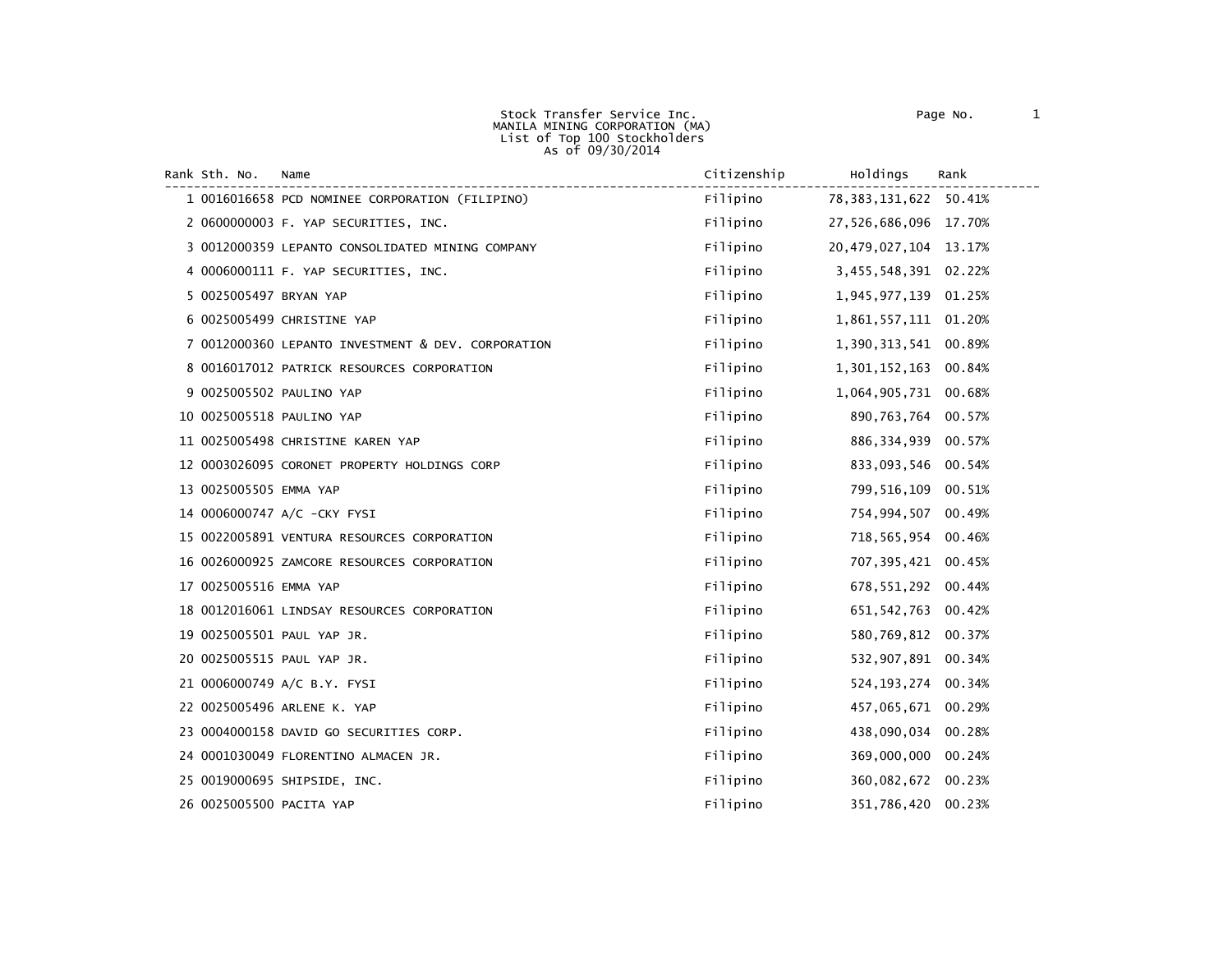|                            | 27 0006017901 F. YAP SECURITIES, INC. (PCD)         | Filipino | 337, 240, 974 | 00.22% |
|----------------------------|-----------------------------------------------------|----------|---------------|--------|
|                            | 28 0025005508 ANNABELLE K. YAP                      | Filipino | 330,939,900   | 00.21% |
| 29 2500000001 LUCIO W. YAN |                                                     | Filipino | 302,100,000   | 00.19% |
|                            | 30 0100000010 FLORENTINO DESQUITADO ALMACEN JR.     | Filipino | 300,000,000   | 00.19% |
|                            | 31 0016030009 FAUSTO R. PREYSLER JR.                | Filipino | 270,000,000   | 00.17% |
|                            | 32 0012016259 LEONARD RESOURCES CORP.               | Filipino | 236, 299, 716 | 00.15% |
| 33 0008000780 WILLIAM HOW  |                                                     | Filipino | 220,500,000   | 00.14% |
|                            | 34 0008000497 HIGHLAND SECURITIES, INC.             | Filipino | 210,023,669   | 00.14% |
|                            | 35 0006000109 F Y S I ACCOUNT NO. CKY               | Filipino | 196,918,381   | 00.13% |
|                            | 36 2500000013 FLORENTINO D. ALMACEN, JR.            | Filipino | 187, 921, 347 | 00.12% |
|                            | 37 0016017010 PL LIM INVESTMENTS, INC.              | Filipino | 180,000,000   | 00.12% |
|                            | 38 0001029313 ABIGAIL RESOURCES CORP.               | Filipino | 154,729,479   | 00.10% |
|                            | 39 2500000003 CP EQUITIES CORPORATION               | Filipino | 140,000,000   | 00.09% |
|                            | 40 0018000748 HORACIO RODRIGUEZ                     | Filipino | 113,664,029   | 00.07% |
|                            | 41 0006014171 F. YAP SECURITIES, INC. A/C 4035      | Filipino | 112,568,859   | 00.07% |
|                            | 42 0006014173 F. YAP SECURITIES, INC. A/C 3305      | Filipino | 112,568,859   | 00.07% |
|                            | 43 0025005511 CRESENCIO YAP                         | Filipino | 107, 242, 261 | 00.07% |
| 44 2500000006 AMELITA CHUA |                                                     | Filipino | 100,000,000   | 00.06% |
|                            | 45 0013000542 MERCANTILE INSURANCE CO., INC.        | Filipino | 96,294,800    | 00.06% |
|                            | 46 0012014597 LEPANTO INVESTMENT & DEV. CORPORATION | Filipino | 91,661,649    | 00.06% |
|                            | 47 0002000475 BRAIN FOUNDATION OF THE PHILS.        | Filipino | 77,286,489    | 00.05% |
| 48 0025000278 FELIPE YAP   |                                                     | Filipino | 77,010,503    | 00.05% |
| 49 0016000512 DENIS PEREZ  |                                                     | Filipino | 66, 678, 540  | 00.04% |
|                            | 50 2500000018 DORCAS ANN O. HO                      | Filipino | 64,044,943    | 00.04% |
|                            | 51 0013000323 ARACELI A. MACARAIG                   | Filipino | 63,560,000    | 00.04% |
|                            | 52 0016000517 KATERINA TANYA B. PEREZ               | Filipino | 63,459,000    | 00.04% |
| 53 0025005517 FELIPE YAP   |                                                     | Filipino | 62,989,187    | 00.04% |
|                            | 54 0016000511 CHARLENE DENISE B. PEREZ              | Filipino | 62,051,175    | 00.04% |
| 55 0003001065 MARIANO CHUA |                                                     | Filipino | 61, 312, 921  | 00.04% |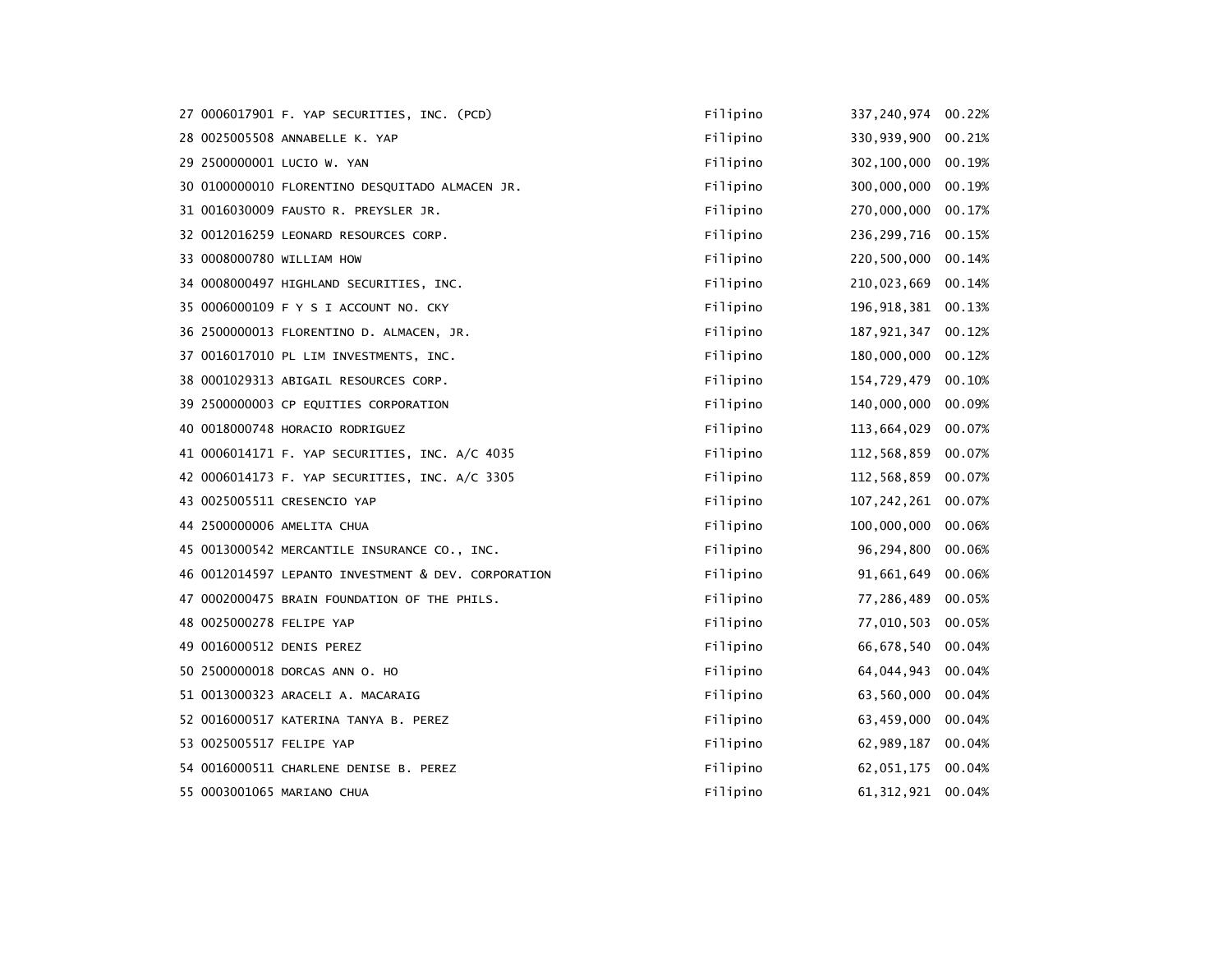|  | 56 0016000521 MA. CYMBELINE B. PEREZ                   | Filipino | 60,768,000          | 00.04% |
|--|--------------------------------------------------------|----------|---------------------|--------|
|  | 57 0019001343 JANICE C. SY                             | Filipino | 54, 382, 022        | 00.03% |
|  | 58 0023000056 WHITE ELEPHANTS, INC.                    | Filipino | 52,500,000          | 00.03% |
|  | 59 0013000520 ALBERTO MENDOZA                          | Filipino | 46,844,045          | 00.03% |
|  | 60 0016000515 JESSAMYN DESIREE B. PEREZ                | Filipino | 45,585,000          | 00.03% |
|  | 61 0025005522 CRESENCIO YAP                            | Filipino | 45,574,972          | 00.03% |
|  | 62 0019001401 NECISTO SYTENGCO                         | Filipino | 44,280,000          | 00.03% |
|  | 63 2500000015 MAGDALENO B. ALBARRACIN JR.              | Filipino | 43,230,336          | 00.03% |
|  | 64 0300000019 BERCK Y. CHENG                           | Filipino | 42,000,000          | 00.03% |
|  | 65 1600000005 MA. CYMBELINE PEREZ                      | Filipino | 40,564,704          | 00.03% |
|  | 66 1600000003 CHARLENE DENISE PEREZ                    | Filipino | 40, 113, 364        | 00.03% |
|  | 67 1600000004 KATERINE TANYA PEREZ                     | Filipino | 39, 174, 817 00.03% |        |
|  | 68 0001000959 ANSALDO, GODINEZ & CO., INC.             | Filipino | 38,953,544          | 00.03% |
|  | 69 0002000370 BLUE RIDGE MINERAL CORP.                 | Filipino | 38,400,000          | 00.02% |
|  | 70 0002000209 FLORENTINA BANEZ                         | Filipino | 34,209,289 00.02%   |        |
|  | 71 0016000387 PCCI SECURITIES BROKERS CORP.            | Filipino | 34, 129, 852        | 00.02% |
|  | 72 0001000671 BENJAMIN ADAPON                          | Filipino | 31,752,000          | 00.02% |
|  | 73 0003000702 CATHAY SECURITIES CO., INC. A/C NO. 1358 | Filipino | 31,531,760          | 00.02% |
|  | 74 0020000198 JOAQUIN MA. TAMANO                       | Filipino | 26,460,000          | 00.02% |
|  | 75 0020014739 TERESO C. TAN                            | Filipino | 25,000,000          | 00.02% |
|  | 76 0003001093 ROGELIO CHUA                             | Filipino | 24, 246, 741        | 00.02% |
|  | 77 0006014141 BERNARDO A. FRIANEZA                     | Filipino | 24,067,802          | 00.02% |
|  | 78 0011000398 KEYSER MERCANTILE CO., INC.              | Filipino | 23,814,000          | 00.02% |
|  |                                                        |          |                     |        |
|  | 79 0018000400 EDGAR A. RAGASA                          | Filipino | 20,872,552 00.01%   |        |
|  | 80 0003000757 CATHAY SECURITIES CO., INC. A/C NO. 1868 | Filipino | 20,580,000          | 00.01% |
|  | 81 0021000228 OF SANTO TOMAS UNIVERSITY                | Filipino | 20,580,000          | 00.01% |
|  | 82 0014003635 FLORA NG SIU KHENG                       | Filipino | 20,000,000          | 00.01% |
|  | 83 0018012338 MANUEL J. RAMOS                          | Filipino | 18,726,592 00.01%   |        |
|  | 84 0008000469 HERITAGE PROPERTIES, INC.                | Filipino | 18,425,880          | 00.01% |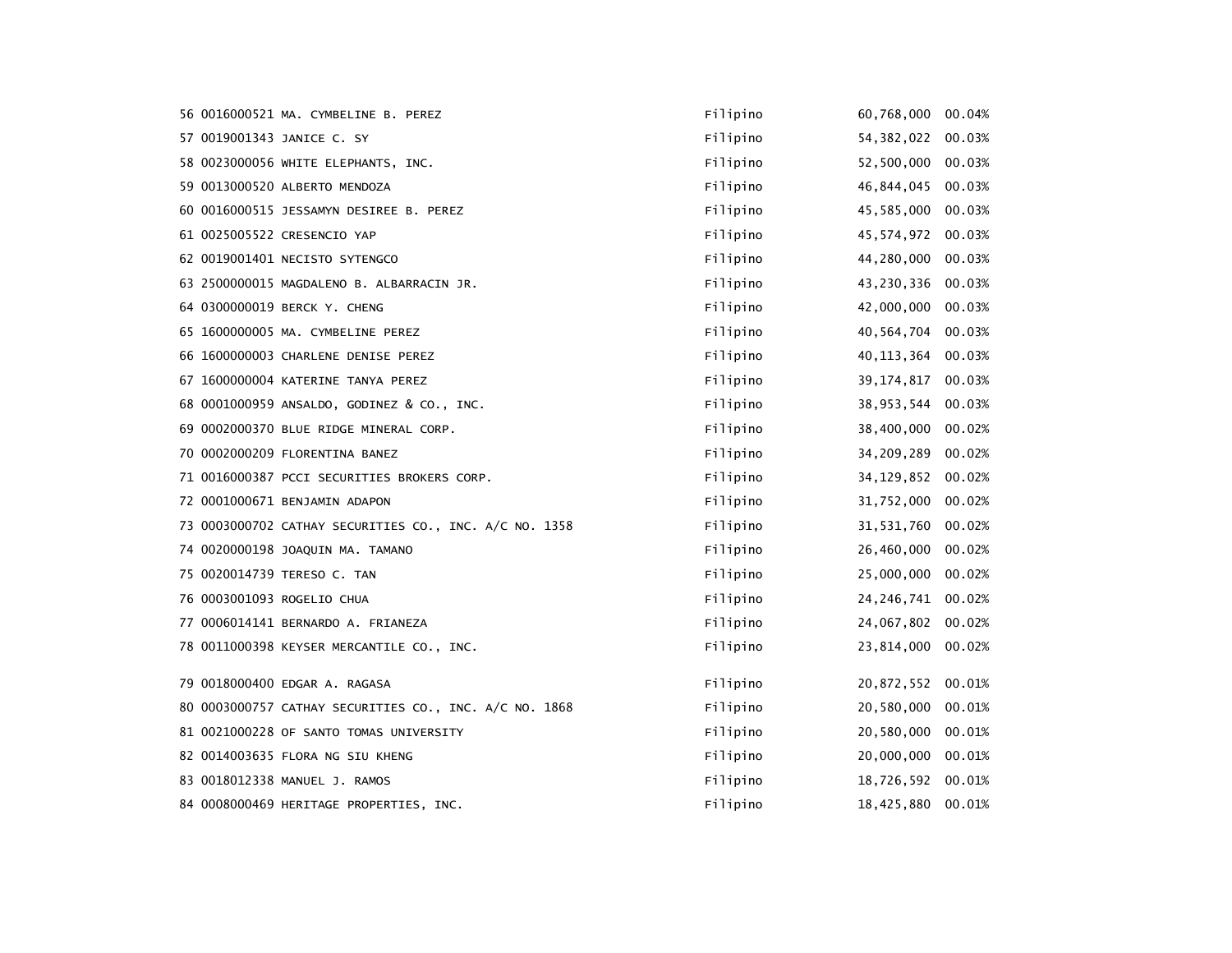|                        | 85 0005000081 ELITE INVESTMENT CORPORATION                             | Filipino | 17,551,800   | 00.01% |
|------------------------|------------------------------------------------------------------------|----------|--------------|--------|
|                        | 86 0017002719 QUALITY INVESTMENTS & SECS. CORP. A/C #017003            | Filipino | 16,880,000   | 00.01% |
|                        | 87 0004000244 ARTEMIO F. DISINI                                        | Filipino | 16,680,000   | 00.01% |
|                        | 88 0004011833 JULIA K. REGINA ANGELA K. DE LA CRUZ DE LA CRUZ OR MARIA | Filipino | 16,561,593   | 00.01% |
|                        | 89 0012000375 LUISA CO LI                                              | Filipino | 16,320,000   | 00.01% |
|                        | 90 1500000001 ERLINDA M. OLEDAN                                        | Filipino | 15,123,214   | 00.01% |
| 91 0020014725 SHIN TIU |                                                                        | Filipino | 15,000,000   | 00.01% |
|                        | 92 0005004844 WILLIAM T. ENRILE                                        | Filipino | 15,000,000   | 00.01% |
|                        | 93 0015000177 FRANCISCO ONG                                            | Filipino | 14,700,000   | 00.01% |
|                        | 94 0003000959 CATHERINE CHOA                                           | Filipino | 13,933,773   | 00.01% |
|                        | 95 0021005187 ALVIN TAN UNJO                                           | Filipino | 13,930,708   | 00.01% |
|                        | 96 0015000125 JOSE Z. OLEDAN                                           | Filipino | 13, 188, 727 | 00.01% |
|                        | 97 0003000976 BERNARD CHU                                              | Filipino | 12,936,000   | 00.01% |
|                        | 98 0020000377 A. ANGEL S. TANJANGCO                                    | Filipino | 12,880,000   | 00.01% |
|                        | 99 0020000452 THE SOLID GUARANTY, INC.                                 | Filipino | 12,642,000   | 00.01% |
|                        | 100 0002000290 DANILO G. BAUTISTA                                      | Filipino | 12,502,755   | 00.01% |

--------------- ------- Total Top <sup>100</sup> Shareholders : 153,584,617,490 98.78% =============== =======

--------------- Total Outstanding Shares 155,479,944,728 ===============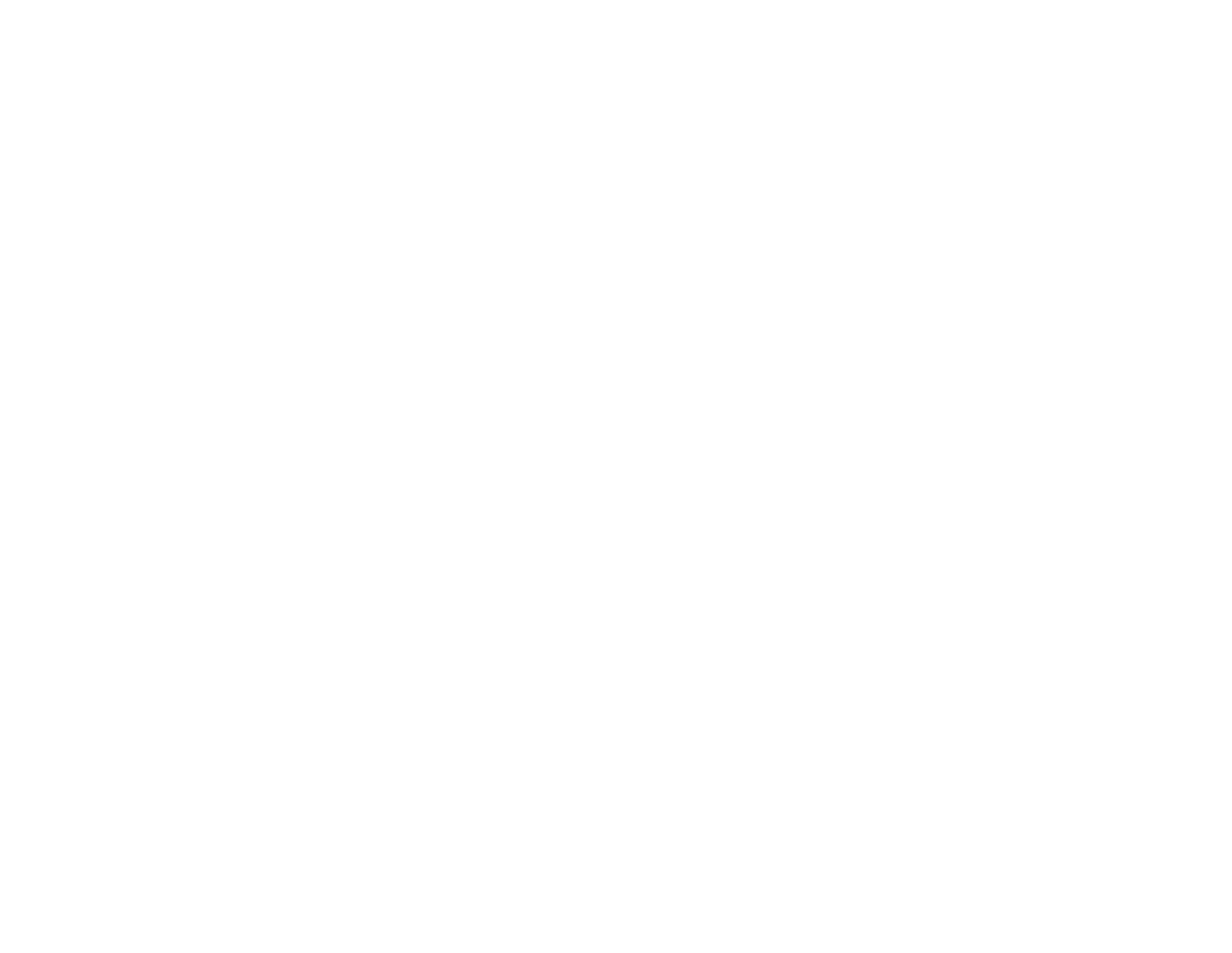**RBKPS006 PCDUSER1** 

## Philippine Depository & Trust Corp.

Philippine Depository & Trust Corp.

**E** PDTC

## **OUTSTANDING BALANCES FOR A SPECIFIC COMPANY**

Company Code - MA0000000000 & Company Name - MANILA MINING A

**Business Date** 09/30/2014

| <b>BP ID</b><br><b>ACCOUNT NO.</b> | <b>BP NAME</b><br><b>ADDRESS</b>                                                                                                                                           | <b>ACCOUNT TYPE</b><br><b>TELEPHONE NUMBER</b> | <b>ID TYPE</b><br><b>ID NUMBER</b>              | <b>INVESTOR TYPE</b><br><b>COUNTRY</b> | <b>HOLDINGS</b><br><b>TAXCODE</b> |
|------------------------------------|----------------------------------------------------------------------------------------------------------------------------------------------------------------------------|------------------------------------------------|-------------------------------------------------|----------------------------------------|-----------------------------------|
| 10000000000<br>5                   | UPCC SECURITIES CORP.<br>UNIT 1202 TOWER ONE AND EXCHANGE PLAZ 8921174<br>AYALA AVENUE, MAKATI CITY<br>Metropolitan Manila<br>$\Omega$                                     | <b>Omnibus Without Client</b>                  | <b>Tax Identification Number</b>                | Domestic<br><b>PHILIPPINES</b>         | 66,648,492.00<br><b>PH10</b>      |
| 10100000000<br>5                   | A & A SECURITIES, INC.<br>Rm. 1906 Ayala Ave. Condominium 6776 Ayala Ave. 810-54-01<br>Makati City<br>Metropolitan Manila<br>1200                                          | <b>Omnibus Without Client</b>                  | <b>Tax Identification Number</b><br>2           | Domestic<br><b>PHILIPPINES</b>         | 357,770,055.00<br><b>PH10</b>     |
| 10200000000<br>5                   | <b>ABACUS SECURITIES CORPORATION</b><br>Unit 2904-A East Tower, PSE Centre Exchange Road, 634-2105<br>Ortigas Center Pasig City<br>Metropolitan Manila<br>1600             | <b>Omnibus Without Client</b>                  | <b>Tax Identification Number</b><br>001-006-900 | Domestic<br><b>PHILIPPINES</b>         | 3,750,026,206.00<br><b>PH10</b>   |
| 10200000000<br>$\overline{7}$      | ABACUS SECURITIES CORPORATION<br>Unit 2904-A East Tower, PSE Centre Exchange Road, 634-2105<br>Ortigas Center Pasig City<br>Metropolitan Manila<br>1600                    | Own                                            | <b>Tax Identification Number</b><br>001-006-900 | Domestic<br><b>PHILIPPINES</b>         | 359,167,594.00<br><b>NWT</b>      |
| 10300000000<br>5                   | ACCORD CAPITAL EQUITIES CORPORATION Omnibus Without Client<br>Unit 1101 Orient Square Building Emerald Avenue<br>Ortigas Center, Pasig City<br>Metropolitan Manila<br>1600 | 687-5071 to 74                                 | <b>Tax Identification Number</b><br>213-831-103 | Domestic<br><b>PHILIPPINES</b>         | 1,749,320,153.00<br><b>PH10</b>   |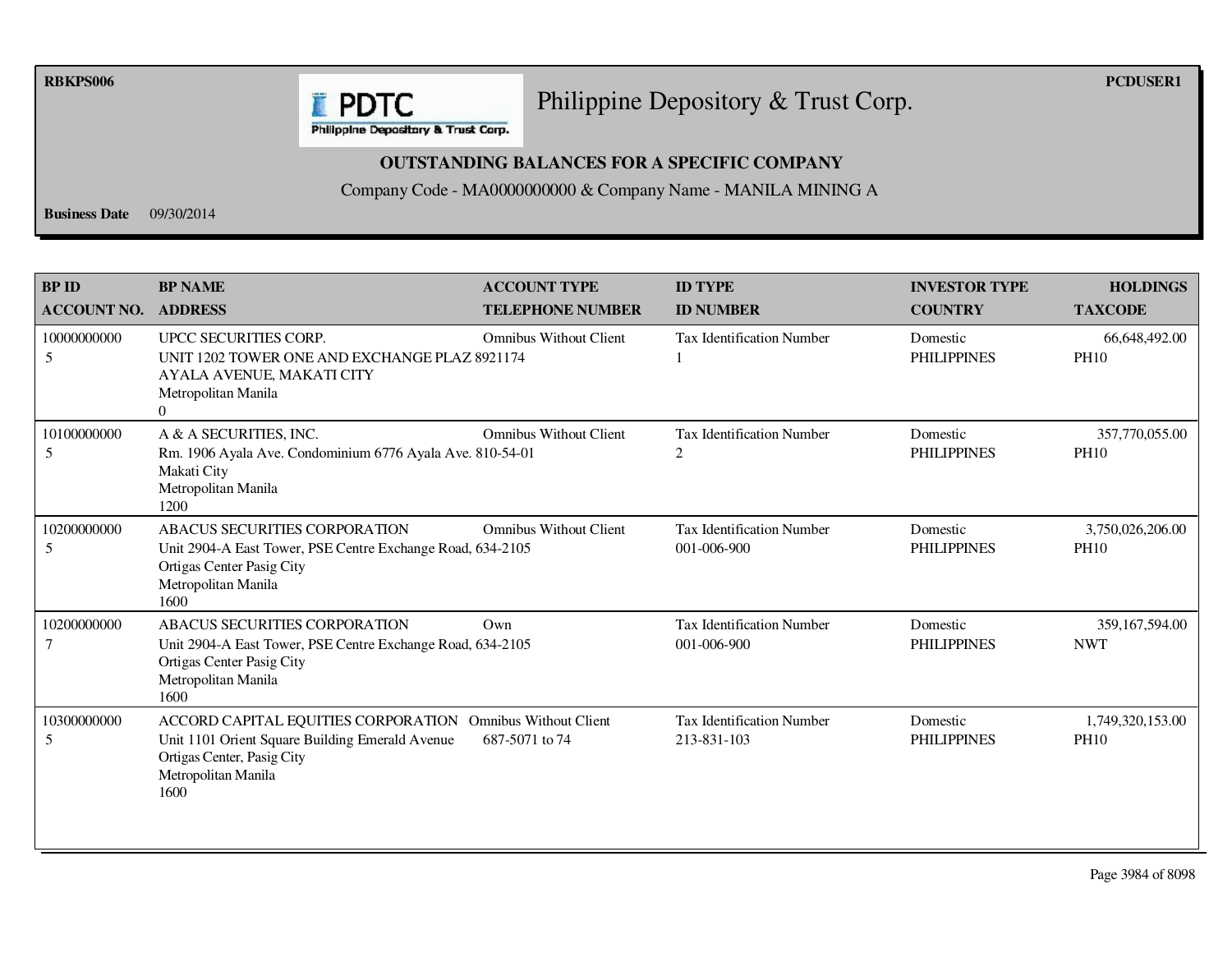| <b>BP ID</b>       | <b>BP NAME</b>                                                                                                                                                                      | <b>ACCOUNT TYPE</b>                             | <b>ID TYPE</b>                                      | <b>INVESTOR TYPE</b>           | <b>HOLDINGS</b>              |
|--------------------|-------------------------------------------------------------------------------------------------------------------------------------------------------------------------------------|-------------------------------------------------|-----------------------------------------------------|--------------------------------|------------------------------|
| <b>ACCOUNT NO.</b> | <b>ADDRESS</b>                                                                                                                                                                      | <b>TELEPHONE NUMBER</b>                         | <b>ID NUMBER</b>                                    | <b>COUNTRY</b>                 | <b>TAXCODE</b>               |
| 10300000000<br>6   | ACCORD CAPITAL EQUITIES CORPORATION<br>Unit 1101 Orient Square Building Emerald Avenue<br>Ortigas Center, Pasig City<br>Metropolitan Manila<br>1600                                 | Settlement<br>687-5071 to 74                    | Tax Identification Number<br>213-831-103            | Domestic<br><b>PHILIPPINES</b> | 1,020,342.00<br><b>NWT</b>   |
| 10400000000<br>5   | A. T. DE CASTRO SECURITIES CORP.<br>Suite 701, 7/F Ayala Tower I, Exchange Plaza, Ayala<br>Triangle, Ayala Ave., Makati City<br>Metropolitan Manila<br>1226                         | <b>Omnibus Without Client</b><br>848-7160 to 65 | Tax Identification Number<br>000-151-360-000        | Domestic<br><b>PHILIPPINES</b> | 65,414,228.00<br><b>PH10</b> |
| 10400000000<br>6   | A. T. DE CASTRO SECURITIES CORP.<br>Suite 701, 7/F Ayala Tower I, Exchange Plaza, Ayala<br>Triangle, Ayala Ave., Makati City<br>Metropolitan Manila<br>1226                         | Settlement<br>848-7160 to 65                    | <b>Tax Identification Number</b><br>000-151-360-000 | Domestic<br><b>PHILIPPINES</b> | 1,280,898.00<br><b>NWT</b>   |
| 10400000000<br>21  | A. T. DE CASTRO SECURITIES CORP.<br>Suite 701, 7/F Ayala Tower I, Exchange Plaza, Ayala<br>Triangle, Ayala Ave., Makati City<br>Metropolitan Manila<br>1226                         | Settlement<br>848-7160 to 65                    | <b>Tax Identification Number</b><br>000-151-360-000 | Foreign<br><b>PHILIPPINES</b>  | 226,322.00<br><b>FTXN</b>    |
| 10600000000<br>5   | ALPHA SECURITIES CORP.<br>UNIT 3003, ONE CORPORATE CENTRE, 30TH<br>FLOOR, JULIA VARGAS STREET, COR MERALC<br>AVENUE STREET, ORTIGAS CENTER, PASIG CI<br>Metropolitan Manila<br>1200 | <b>Omnibus Without Client</b><br>6546806        | Tax Identification Number<br>000-155-035-000        | Domestic<br><b>PHILIPPINES</b> | 19,956,169.00<br><b>PH10</b> |
| 10900000000<br>5   | <b>BA SECURITIES, INC.</b><br>Rm 401-403 CLMC Bldg, 256-259 EDSA Greenhills<br>Mandaluyong City<br>Metropolitan Manila<br>1550                                                      | <b>Omnibus Without Client</b><br>727-5374       | Tax Identification Number<br>10                     | Domestic<br><b>PHILIPPINES</b> | 1,761,235.00<br><b>PH10</b>  |
| 10900000000<br>6   | <b>BA SECURITIES, INC.</b><br>Rm 401-403 CLMC Bldg, 256-259 EDSA Greenhills<br>Mandaluyong<br>City<br>Metropolitan<br>Manila<br>1550                                                | Settlement<br>727-5374                          | Tax Identification Number<br>10                     | Domestic<br><b>PHILIPPINES</b> | 10,493,457.00<br><b>NWT</b>  |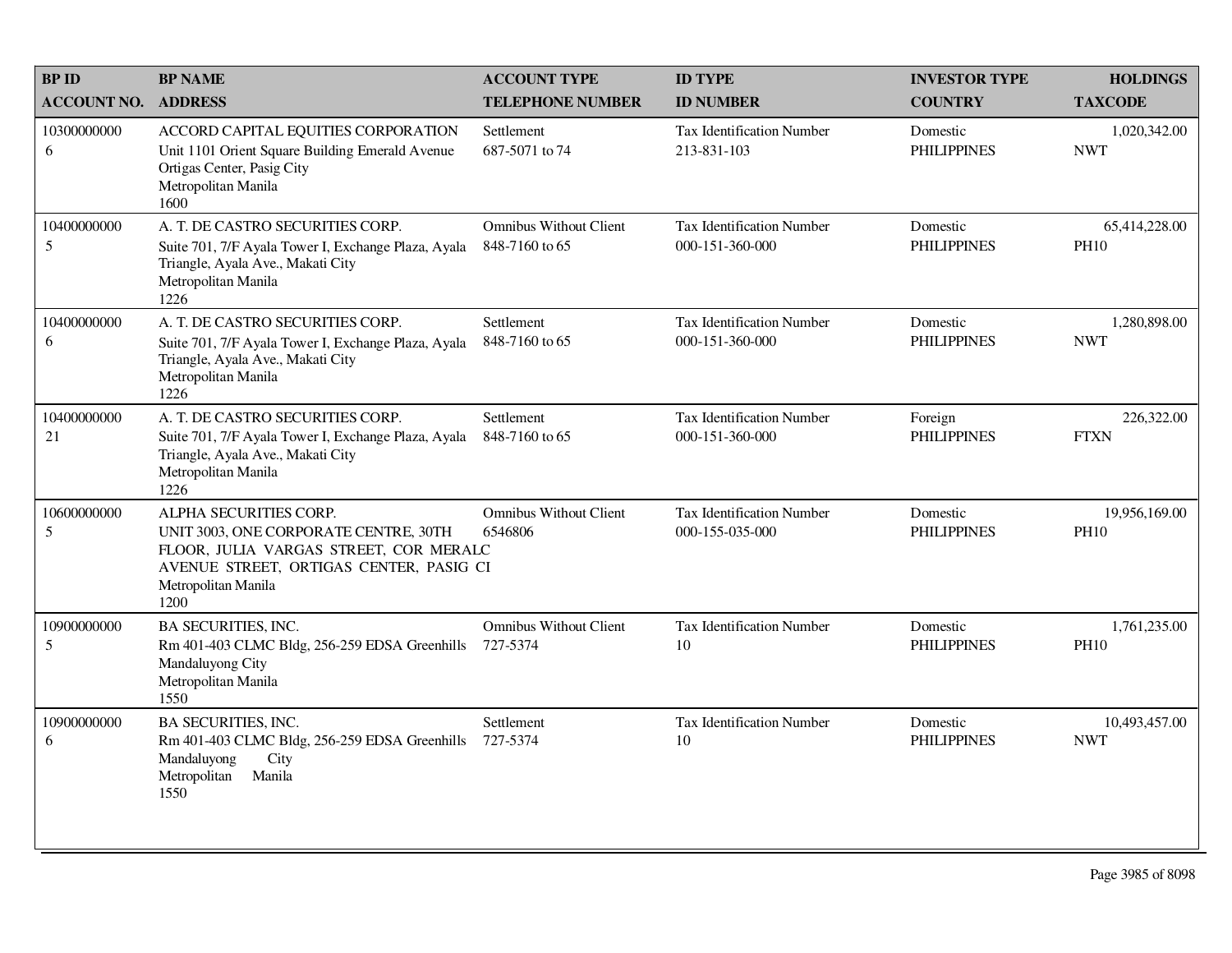| <b>BPID</b>                | <b>BP NAME</b>                                                                                                                                      | <b>ACCOUNT TYPE</b>                       | <b>ID TYPE</b>                                      | <b>INVESTOR TYPE</b>           | <b>HOLDINGS</b>                 |
|----------------------------|-----------------------------------------------------------------------------------------------------------------------------------------------------|-------------------------------------------|-----------------------------------------------------|--------------------------------|---------------------------------|
| <b>ACCOUNT NO. ADDRESS</b> |                                                                                                                                                     | <b>TELEPHONE NUMBER</b>                   | <b>ID NUMBER</b>                                    | <b>COUNTRY</b>                 | <b>TAXCODE</b>                  |
| 10900000000<br>8           | <b>BA SECURITIES, INC.</b><br>Rm 401-403 CLMC Bldg, 256-259 EDSA Greenhills<br>Mandaluyong City<br>Metropolitan Manila<br>1550                      | Settlement<br>727-5374                    | <b>Tax Identification Number</b><br>10              | Domestic<br><b>PHILIPPINES</b> | 6,581,459.00<br><b>NWT</b>      |
| 10900000000<br>14          | <b>BA SECURITIES, INC.</b><br>Rm 401-403 CLMC Bldg, 256-259 EDSA Greenhills<br>Mandaluyong City<br>Metropolitan Manila<br>1550                      | Settlement<br>727-5374                    | Tax Identification Number<br>10                     | Domestic<br><b>PHILIPPINES</b> | 80,744,843.00<br><b>PH10</b>    |
| 11000000000<br>5           | ANGPING & ASSOCIATES SECURITIES, INC.<br>Suites 2002/2004, The Peak, 107 Alfaro St., Salcedo<br>Village, Makati City<br>Metropolitan Manila<br>1227 | <b>Omnibus Without Client</b><br>8482915  | <b>Tax Identification Number</b><br>005-037-731-000 | Domestic<br><b>PHILIPPINES</b> | 2,782,285,240.00<br><b>PH10</b> |
| 11100000000<br>5           | ANSALDO, GODINEZ & CO., INC.<br>340 Nueva St., Binondo Manila<br>Metropolitan Manila<br>1006                                                        | <b>Omnibus Without Client</b><br>242-5127 | <b>Tax Identification Number</b><br>007-571-837-000 | Domestic<br><b>PHILIPPINES</b> | 290,709,145.00<br><b>PH10</b>   |
| 11100000000<br>7           | ANSALDO, GODINEZ & CO., INC.<br>340 Nueva St., Binondo Manila<br>Metropolitan Manila<br>1006                                                        | Own<br>242-5127                           | Tax Identification Number<br>007-571-837-000        | Domestic<br><b>PHILIPPINES</b> | 11,260,619.00<br><b>NWT</b>     |
| 11200000000<br>6           | AB CAPITAL SECURITIES, INC.<br>8/F Phinma Plaza 39 Plaza Drive, Rockwell Center<br>Makati City<br>Metropolitan Manila<br>1200                       | Settlement<br>814-5601                    | <b>Tax Identification Number</b><br>13              | Domestic<br><b>PHILIPPINES</b> | 579,223,061.00<br><b>NWT</b>    |
| 11200000000<br>14          | AB CAPITAL SECURITIES, INC.<br>8/F Phinma Plaza 39 Plaza Drive, Rockwell Center<br>Makati City<br>Metropolitan<br>Manila<br>1200                    | Settlement<br>814-5601                    | <b>Tax Identification Number</b><br>13              | Domestic<br><b>PHILIPPINES</b> | 1,513,622.00<br><b>PH10</b>     |
|                            |                                                                                                                                                     |                                           |                                                     |                                |                                 |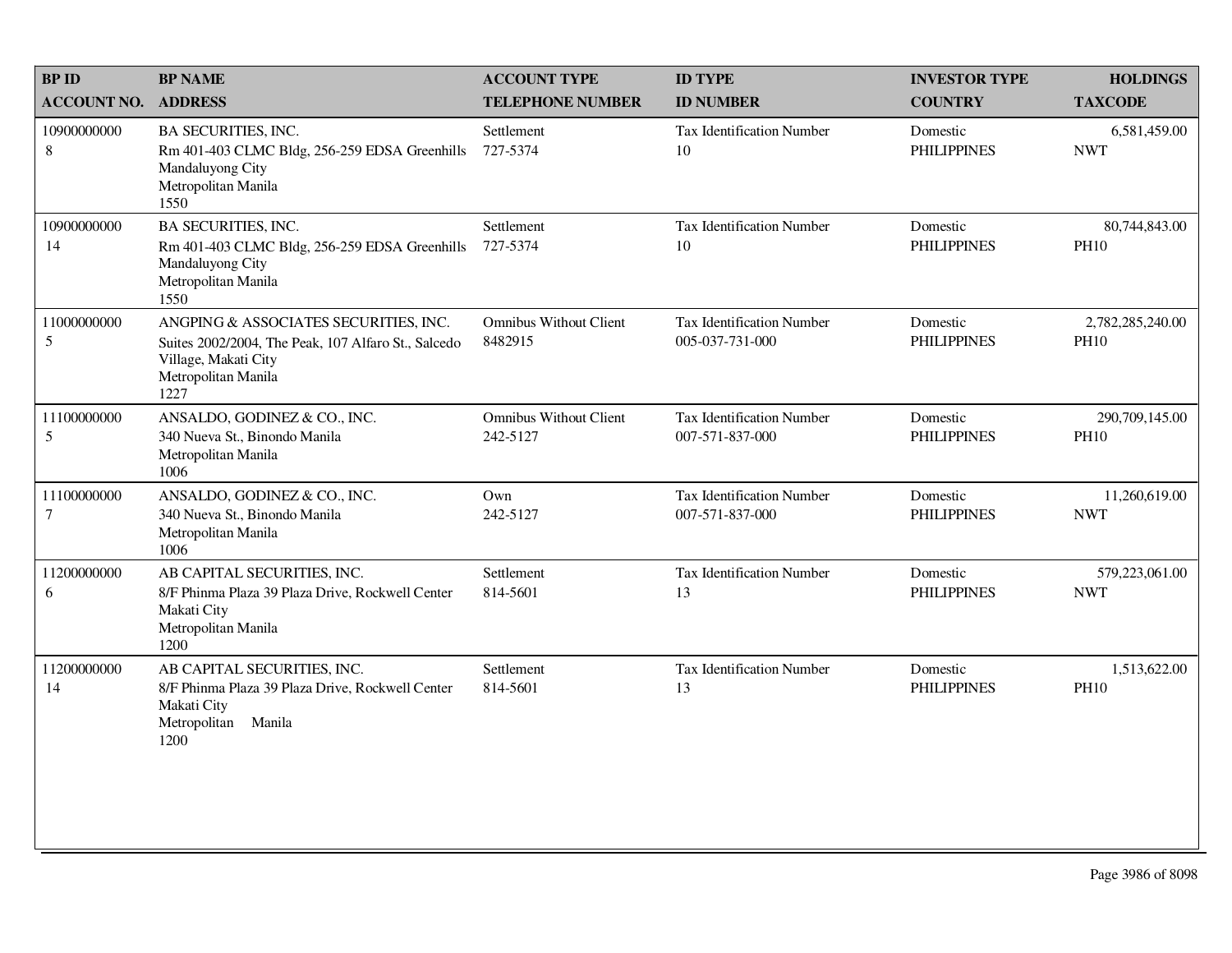| <b>BP ID</b>       | <b>BP NAME</b>                                                                                                                                           | <b>ACCOUNT TYPE</b>                          | <b>ID TYPE</b>                                      | <b>INVESTOR TYPE</b>           | <b>HOLDINGS</b>                 |
|--------------------|----------------------------------------------------------------------------------------------------------------------------------------------------------|----------------------------------------------|-----------------------------------------------------|--------------------------------|---------------------------------|
| <b>ACCOUNT NO.</b> | <b>ADDRESS</b>                                                                                                                                           | <b>TELEPHONE NUMBER</b>                      | <b>ID NUMBER</b>                                    | <b>COUNTRY</b>                 | <b>TAXCODE</b>                  |
| 11300000000<br>5   | SARANGANI SECURITIES, INC.<br>UNIT 2 D1 VERNIDA I CONDOMINIUM 120<br>AMORSOLO ST., LEGASPI VILLAGE, MAKATI<br><b>CITY</b><br>Metropolitan Manila<br>1229 | <b>Omnibus Without Client</b><br>817-5806    | <b>Tax Identification Number</b><br>004-655-021-000 | Domestic<br><b>PHILIPPINES</b> | 3,155,841.00<br><b>PH10</b>     |
| 11500000000<br>1   | SB EQUITIES, INC.<br>18/F, Security Bank Centre 6776 Ayala Avenue,<br>Makati City<br>Metropolitan Manila<br>1226                                         | <b>Omnibus Without Client</b><br>8911037     | Tax Identification Number<br>000-152-830-000        | Foreign<br><b>PHILIPPINES</b>  | 8,026,733.00<br>FMX1            |
| 11500000000<br>5   | SB EQUITIES, INC.<br>18/F, Security Bank Centre 6776 Ayala Avenue,<br>Makati City<br>Metropolitan Manila<br>1226                                         | <b>Omnibus Without Client</b><br>8911037     | <b>Tax Identification Number</b><br>000-152-830-000 | Domestic<br><b>PHILIPPINES</b> | 2,221,648,042.00<br><b>PH10</b> |
| 11600000000        | ASIA PACIFIC CAPITAL EQUITIES & SECURITIEOmnibus Without Client<br>CORP.                                                                                 |                                              | <b>Tax Identification Number</b>                    | Domestic                       | 69,971,636.00                   |
| 5                  | 24/F Galleria Corporate Center EDSA corner Ortigas<br>Avenue, Pasig City<br>Metropolitan Manila<br>1605                                                  | 6345621 to 26                                | 002-011-914-000                                     | <b>PHILIPPINES</b>             | <b>PH10</b>                     |
| 11800000000<br>5   | ASIASEC EQUITIES, INC.<br>8/F Chatham House<br>116 Valero cor. V.A. Rufino Sts<br>Salcedo Village, Makati City 1227<br>Metropolitan Manila<br>1227       | <b>Omnibus Without Client</b><br>8937981     | <b>Tax Identification Number</b><br>000-154-961-000 | Domestic<br><b>PHILIPPINES</b> | 5,061,793,984.00<br><b>PH10</b> |
| 11900000000<br>5   | ASTRA SECURITIES CORPORATION<br>Units 1204-1205 Ayala Tower One Ayala Ave. cor.<br>Paseo de Roxas Makati City<br>Metropolitan Manila<br>1200             | <b>Omnibus Without Client</b><br>848-6421/27 | <b>Tax Identification Number</b><br>000-107-717-000 | Domestic<br><b>PHILIPPINES</b> | 207,429,600.00<br><b>PH10</b>   |
| 12000000000<br>5   | ATC SECURITIES, INC.<br>Unit 6f, 6th Floor 8101 Pearl Plaza, Pearl Drive Ortiga 687-1768<br>Center, Pasig City<br>Metropolitan Manila<br>12              | <b>Omnibus Without Client</b>                | <b>Tax Identification Number</b><br>000-333-279-000 | Domestic<br><b>PHILIPPINES</b> | 2,650,700.00<br><b>PH10</b>     |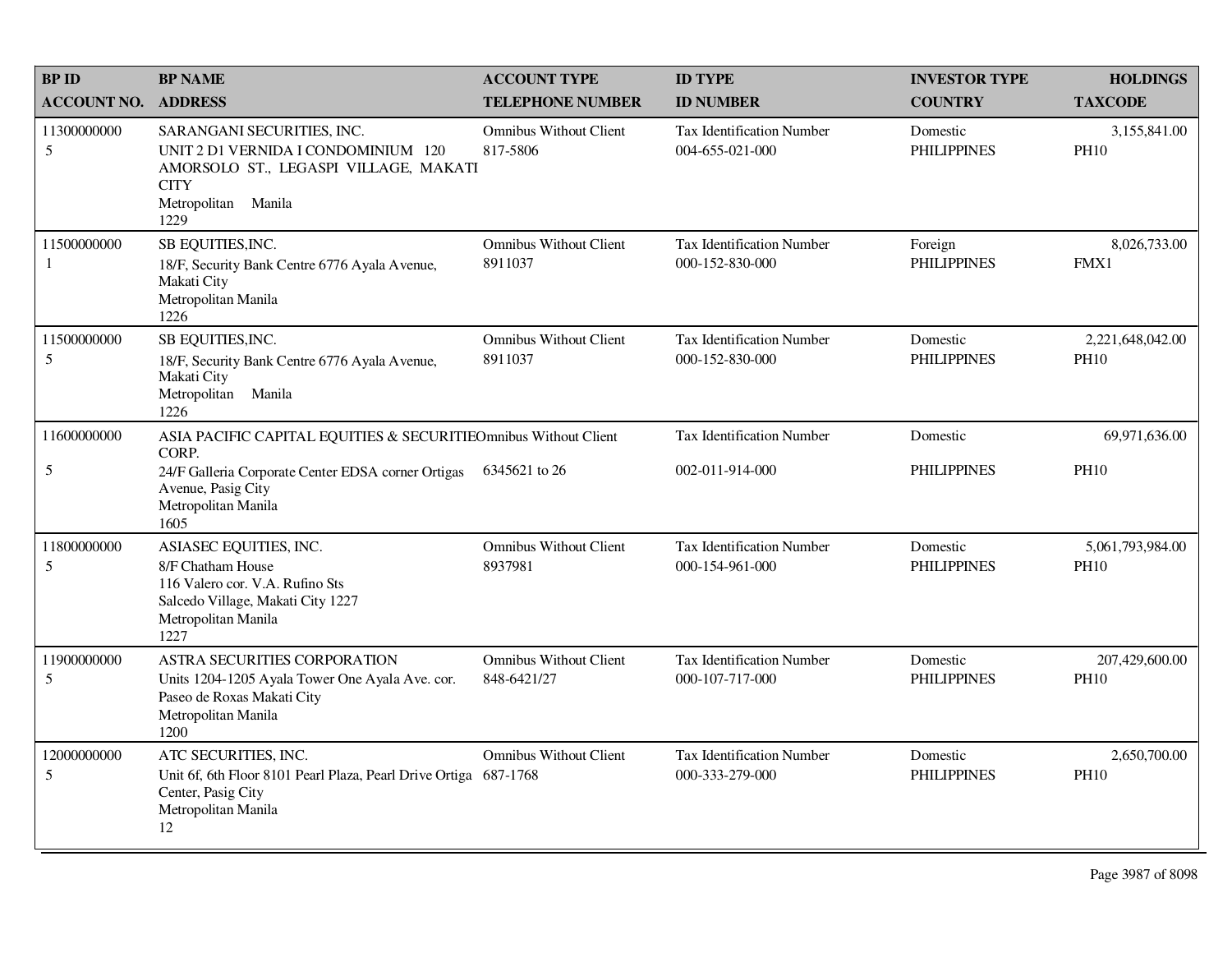| <b>BPID</b>                    | <b>BP NAME</b>                                                                                                                     | <b>ACCOUNT TYPE</b>                            | <b>ID TYPE</b>                                      | <b>INVESTOR TYPE</b>           | <b>HOLDINGS</b>               |
|--------------------------------|------------------------------------------------------------------------------------------------------------------------------------|------------------------------------------------|-----------------------------------------------------|--------------------------------|-------------------------------|
| <b>ACCOUNT NO.</b>             | <b>ADDRESS</b>                                                                                                                     | <b>TELEPHONE NUMBER</b>                        | <b>ID NUMBER</b>                                    | <b>COUNTRY</b>                 | <b>TAXCODE</b>                |
| 12200000000<br>$5\overline{)}$ | BELSON SECURITIES, INC.<br>4th Floor Belson House 271 Edsa, Mandaluyong City<br>Metropolitan Manila<br>1554                        | <b>Omnibus Without Client</b><br>724-7586loc21 | <b>Tax Identification Number</b><br>000-154-219-000 | Domestic<br><b>PHILIPPINES</b> | 279,023,407.00<br><b>PH10</b> |
| 12200000000<br>6               | BELSON SECURITIES, INC.<br>4th Floor Belson House 271 Edsa, Mandaluyong City<br>Metropolitan Manila<br>1554                        | Settlement<br>724-7586loc21                    | Tax Identification Number<br>000-154-219-000        | Domestic<br><b>PHILIPPINES</b> | 29,666,689.00<br><b>NWT</b>   |
| 12200000000<br>7               | BELSON SECURITIES, INC.<br>4th Floor Belson House 271 Edsa, Mandaluyong City<br>Metropolitan Manila<br>1554                        | Own<br>724-7586loc21                           | <b>Tax Identification Number</b><br>000-154-219-000 | Domestic<br><b>PHILIPPINES</b> | 404,368.00<br><b>NWT</b>      |
| 12300000000<br>5               | BENJAMIN CO CA & CO., INC.<br>Rm. 301 Downtown Ctr Bldg., 516 Quintin Paredes St<br>Binondo, Manila<br>Metropolitan Manila<br>1006 | <b>Omnibus Without Client</b><br>6345186       | <b>Tax Identification Number</b><br>000-330-322-000 | Domestic<br><b>PHILIPPINES</b> | 8,822,243.00<br><b>PH10</b>   |
| 12300000000<br>$\overline{7}$  | BENJAMIN CO CA & CO., INC.<br>Rm. 301 Downtown Ctr Bldg., 516 Quintin Paredes St<br>Binondo, Manila<br>Metropolitan Manila<br>1006 | Own<br>6345186                                 | <b>Tax Identification Number</b><br>000-330-322-000 | Domestic<br><b>PHILIPPINES</b> | 488,901.00<br><b>NWT</b>      |
| 12400000000<br>5               | <b>B. H. CHUA SECURITIES CORPORATION</b><br>872 G. Araneta Avenue, Quezon City<br>Metropolitan Manila<br>1135                      | <b>Omnibus Without Client</b><br>412-3444      | <b>Tax Identification Number</b><br>000-401-773     | Domestic<br><b>PHILIPPINES</b> | 632,198,838.00<br><b>PH10</b> |
| 12500000000<br>$\sqrt{5}$      | <b>JAKA SECURITIES CORP.</b><br>Unit 814, Ayala Tower I Ayala Ave., Makati City<br>Metropolitan Manila<br>1226                     | <b>Omnibus Without Client</b><br>8487123       | Tax Identification Number<br>25                     | Domestic<br><b>PHILIPPINES</b> | 24,743,241.00<br><b>PH10</b>  |
| 12500000000<br>6               | <b>JAKA SECURITIES CORP.</b><br>Unit 814, Ayala Tower I Ayala Ave., Makati City<br>Metropolitan Manila<br>1226                     | Settlement<br>8487123                          | <b>Tax Identification Number</b><br>25              | Domestic<br><b>PHILIPPINES</b> | 384,269.00<br><b>NWT</b>      |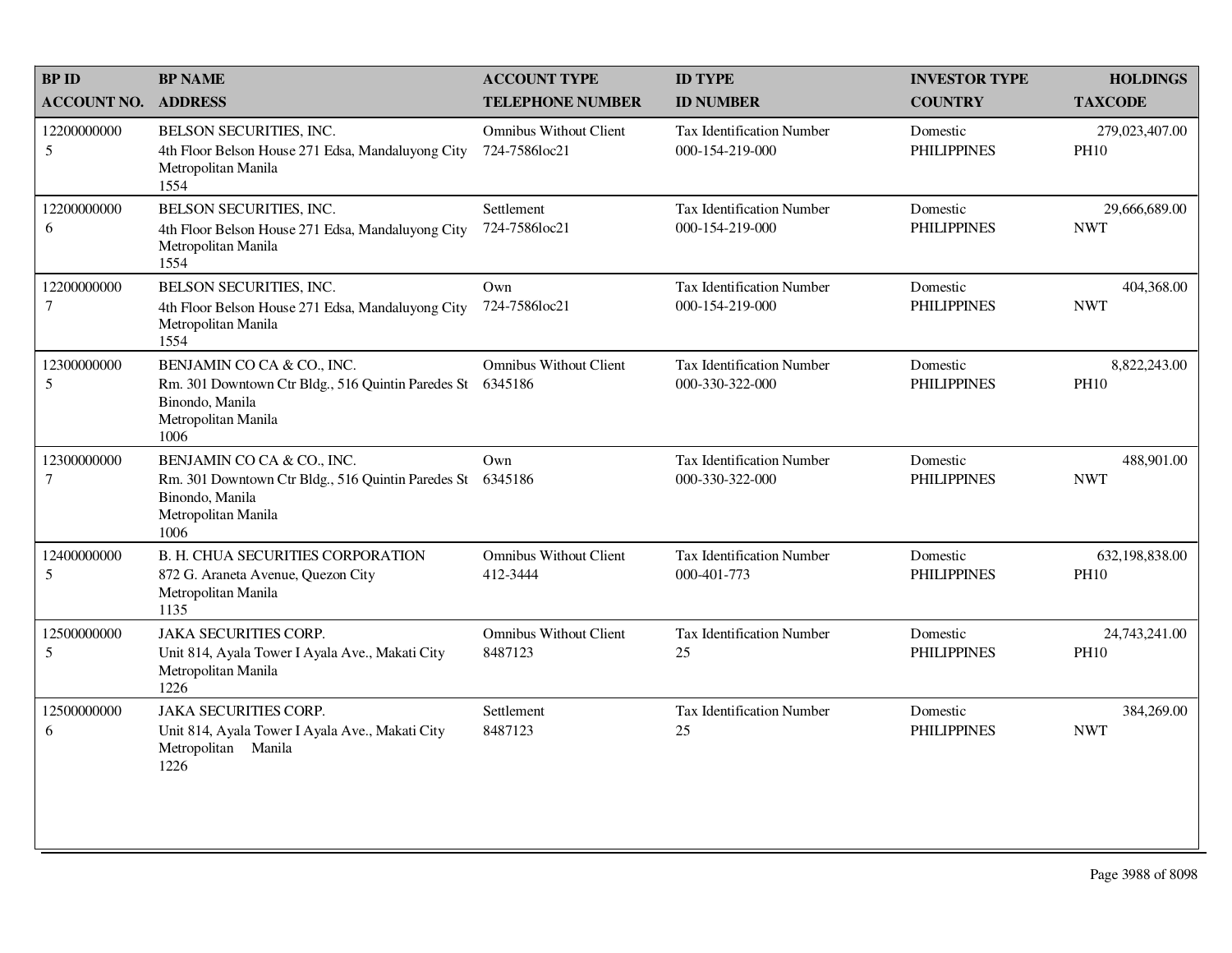| <b>BPID</b>        | <b>BP NAME</b>                                                                                                                                   | <b>ACCOUNT TYPE</b>                          | <b>ID TYPE</b>                                      | <b>INVESTOR TYPE</b>           | <b>HOLDINGS</b>                 |
|--------------------|--------------------------------------------------------------------------------------------------------------------------------------------------|----------------------------------------------|-----------------------------------------------------|--------------------------------|---------------------------------|
| <b>ACCOUNT NO.</b> | <b>ADDRESS</b>                                                                                                                                   | <b>TELEPHONE NUMBER</b>                      | <b>ID NUMBER</b>                                    | <b>COUNTRY</b>                 | <b>TAXCODE</b>                  |
| 12600000000<br>1   | <b>BPI SECURITIES CORPORATION</b><br>8/F BPI Head Office Bldg., Ayala Ave., cor. Paseo de<br>Roxas Makati City<br>Metropolitan Manila<br>1226    | <b>Omnibus Without Client</b><br>8196535     | <b>Tax Identification Number</b><br>000-109-309-000 | Foreign<br><b>PHILIPPINES</b>  | 600,000.00<br>FMX1              |
| 12600000000<br>5   | BPI SECURITIES CORPORATION<br>8/F BPI Head Office Bldg., Ayala Ave., cor. Paseo de<br>Roxas Makati City<br>Metropolitan Manila<br>1226           | Omnibus Without Client<br>8196535            | <b>Tax Identification Number</b><br>000-109-309-000 | Domestic<br><b>PHILIPPINES</b> | 5,814,029,852.00<br><b>PH10</b> |
| 12800000000<br>5   | CAMPOS, LANUZA & COMPANY, INC.<br>Unit 2003B East Tower, PSE Center Exchange Road,<br>Ortigas Center Pasig City<br>Metropolitan Manila<br>1605   | <b>Omnibus Without Client</b><br>634-6881/87 | <b>Tax Identification Number</b><br>000-155-524-000 | Domestic<br><b>PHILIPPINES</b> | 86,231,402.00<br><b>PH10</b>    |
| 12800000000<br>6   | CAMPOS, LANUZA & COMPANY, INC.<br>Unit 2003B East Tower, PSE Center Exchange Road,<br>Ortigas Center Pasig City<br>Metropolitan Manila<br>1605   | Settlement<br>634-6881/87                    | <b>Tax Identification Number</b><br>000-155-524-000 | Domestic<br><b>PHILIPPINES</b> | 8,979,990.00<br><b>NWT</b>      |
| 12800000000<br>7   | CAMPOS, LANUZA & COMPANY, INC.<br>Unit 2003B East Tower, PSE Center Exchange Road,<br>Ortigas Center Pasig City<br>Metropolitan Manila<br>1605   | Own<br>634-6881/87                           | <b>Tax Identification Number</b><br>000-155-524-000 | Domestic<br><b>PHILIPPINES</b> | 7,826,295.00<br><b>NWT</b>      |
| 12900000000<br>5   | SINCERE SECURITIES CORPORATION<br>1203-A East Tower, PSE Centre, Exchange Road,<br>Ortigas Center, Pasig City<br>Metropolitan Manila<br>$\Omega$ | <b>Omnibus Without Client</b><br>638-3549    | <b>Tax Identification Number</b><br>000-338-426-000 | Domestic<br><b>PHILIPPINES</b> | 116,075,955.00<br><b>PH10</b>   |
| 13000000000<br>5   | CENTURY SECURITIES CORPORATION<br>1105 Galleria Corporate Center Ortigas Ave., Quezon 633-7044/47<br>City<br>Metropolitan<br>Manila<br>1600      | <b>Omnibus Without Client</b>                | <b>Tax Identification Number</b><br>29              | Domestic<br><b>PHILIPPINES</b> | 2,364,000.00<br><b>PH10</b>     |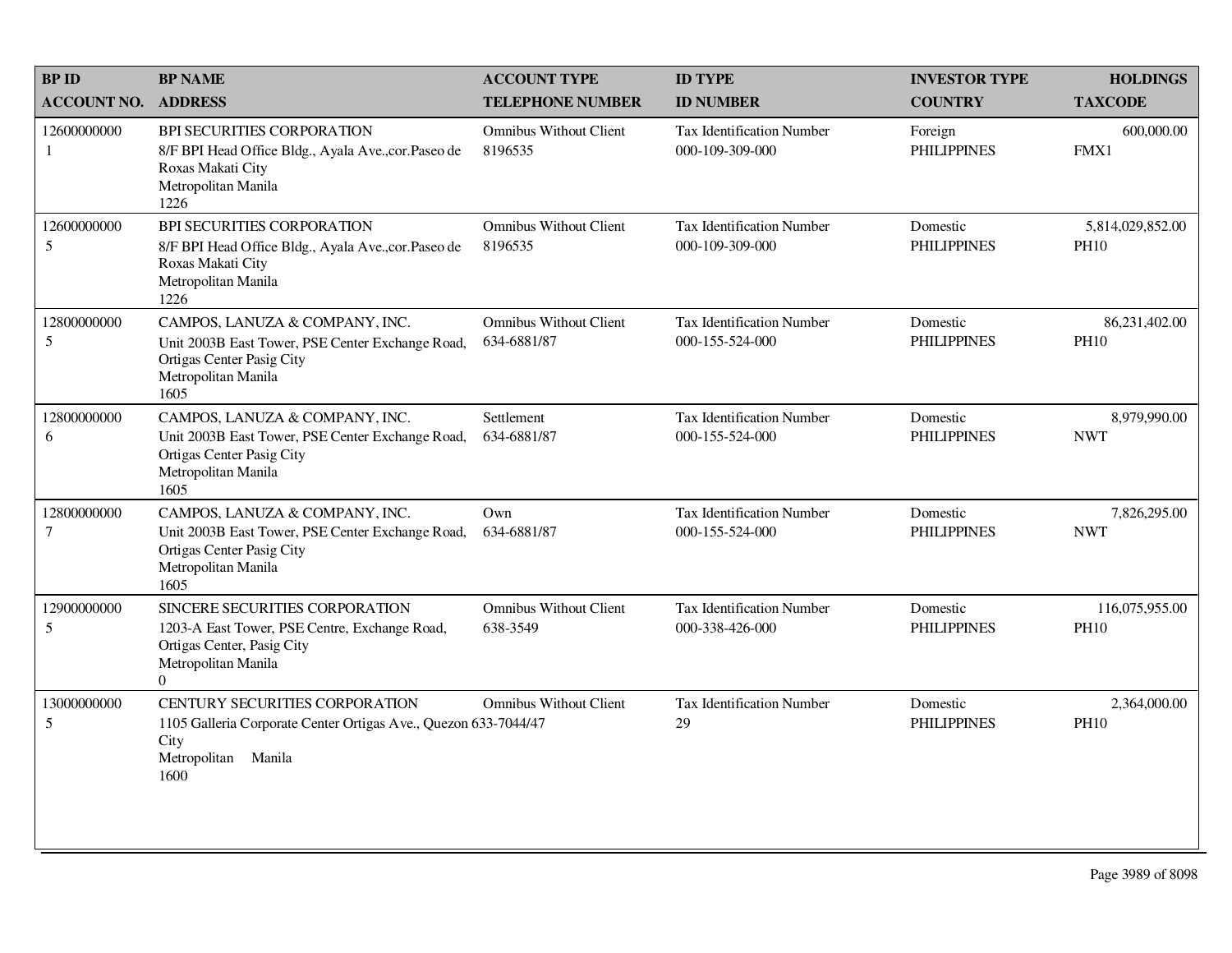| <b>BP ID</b>                    | <b>BP NAME</b>                                                                                                                                         | <b>ACCOUNT TYPE</b>                       | <b>ID TYPE</b>                                      | <b>INVESTOR TYPE</b>           | <b>HOLDINGS</b>                 |
|---------------------------------|--------------------------------------------------------------------------------------------------------------------------------------------------------|-------------------------------------------|-----------------------------------------------------|--------------------------------|---------------------------------|
| <b>ACCOUNT NO.</b>              | <b>ADDRESS</b>                                                                                                                                         | <b>TELEPHONE NUMBER</b>                   | <b>ID NUMBER</b>                                    | <b>COUNTRY</b>                 | <b>TAXCODE</b>                  |
| 13100000000<br>5                | PCIB SECURITIES, INC.<br>8/F PCIB Tower 2, Dela Costa St., Makati City<br>Metropolitan Manila<br>1002                                                  | <b>Omnibus Without Client</b><br>8912028  | <b>Tax Identification Number</b><br>30              | Domestic<br><b>PHILIPPINES</b> | 121,854,156.00<br><b>PH10</b>   |
| 13100000000<br>6                | PCIB SECURITIES, INC.<br>8/F PCIB Tower 2, Dela Costa St., Makati City<br>Metropolitan Manila<br>1002                                                  | Settlement<br>8912028                     | Tax Identification Number<br>30                     | Domestic<br><b>PHILIPPINES</b> | 2,078,031.00<br><b>NWT</b>      |
| 13300000000<br>5                | CITISECURITIES, INC.<br>Rm. 2701-B Tektite Tower Center Exchange Rd, Pasi<br>City<br>Metropolitan Manila<br>1600                                       | <b>Omnibus Without Client</b><br>635-5735 | <b>Tax Identification Number</b><br>000-322-268-000 | Domestic<br><b>PHILIPPINES</b> | 513,361,696.00<br>PH10          |
| 13300000000<br>$\boldsymbol{7}$ | CITISECURITIES, INC.<br>Rm. 2701-B Tektite Tower Center Exchange Rd, Pasi<br>City<br>Metropolitan Manila<br>1600                                       | Own<br>635-5735                           | <b>Tax Identification Number</b><br>000-322-268-000 | Domestic<br><b>PHILIPPINES</b> | 50,897,232.00<br><b>NWT</b>     |
| 13500000000<br>5                | VSEC.COM, INC.<br>UNITS 1009-1011 TOWER ONE & EXCHANGE<br>PLAZA, AYALA TRIANGLE, AYALA AVE.,<br><b>MAKATI CITY</b><br>Metropolitan Manila<br>1200      | <b>Omnibus Without Client</b><br>856-5801 | Tax Identification Number<br>33                     | Domestic<br><b>PHILIPPINES</b> | 10,000,000.00<br><b>PH10</b>    |
| 13600000000<br>5                | TRITON SECURITIES CORP.<br>26/F LKG Tower, 6801 Ayala Avenue Makati City<br>Metropolitan Manila<br>$\overline{0}$                                      | <b>Omnibus Without Client</b><br>5238311  | <b>Tax Identification Number</b><br>003-741-374-000 | Domestic<br><b>PHILIPPINES</b> | 1,238,261,297.00<br><b>PH10</b> |
| 14000000000<br>5                | <b>IGC SECURITIES INC.</b><br>Suite 1006, Tower I & Exchange Plaza Ayala Triangle 816-39-86<br>Ayala Avenue Makati City<br>Metropolitan Manila<br>1200 | <b>Omnibus Without Client</b>             | <b>Tax Identification Number</b><br>38              | Domestic<br><b>PHILIPPINES</b> | 326,945,778.00<br><b>PH10</b>   |
| 14000000000<br>$\tau$           | <b>IGC SECURITIES INC.</b><br>Suite 1006, Tower I & Exchange Plaza Ayala Triangle 816-39-86<br>Ayala Avenue Makati City<br>Metropolitan Manila<br>1200 | Own                                       | <b>Tax Identification Number</b><br>38              | Domestic<br><b>PHILIPPINES</b> | 46,624,979.00<br><b>NWT</b>     |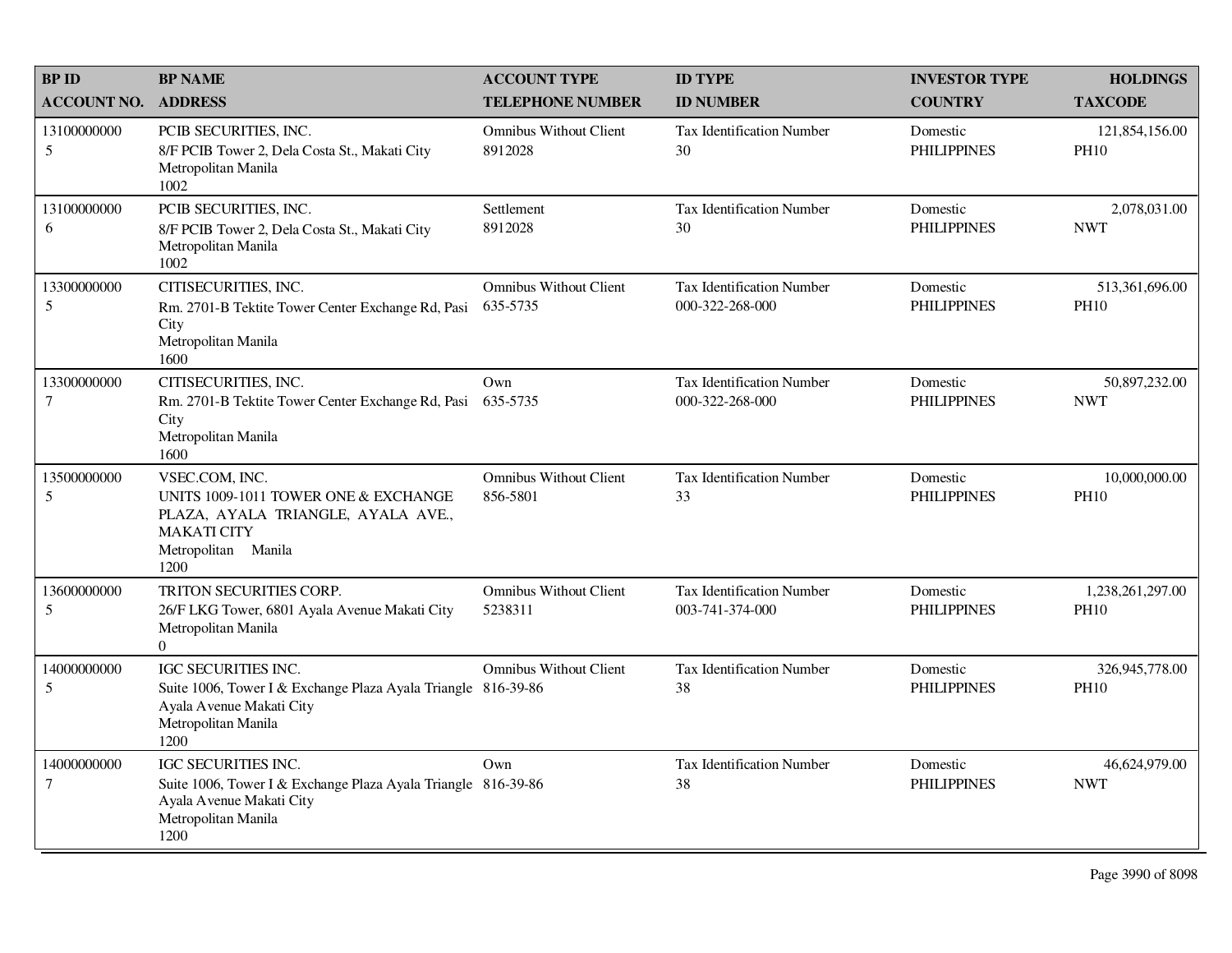| <b>BP ID</b>       | <b>BP NAME</b>                                                                                                                                                   | <b>ACCOUNT TYPE</b>                          | <b>ID TYPE</b>                                        | <b>INVESTOR TYPE</b>           | <b>HOLDINGS</b>               |
|--------------------|------------------------------------------------------------------------------------------------------------------------------------------------------------------|----------------------------------------------|-------------------------------------------------------|--------------------------------|-------------------------------|
| <b>ACCOUNT NO.</b> | <b>ADDRESS</b>                                                                                                                                                   | <b>TELEPHONE NUMBER</b>                      | <b>ID NUMBER</b>                                      | <b>COUNTRY</b>                 | <b>TAXCODE</b>                |
| 14100000000<br>5   | <b>CUALOPING SECURITIES CORPORATION</b><br>Suite 1801 Tytana Centre Condominium Plaza Lorenz 241-0262<br>Ruiz, Binondo, Manila<br>Metropolitan<br>Manila<br>1006 | <b>Omnibus Without Client</b>                | <b>Tax Identification Number</b><br>000-333-333-000   | Domestic<br><b>PHILIPPINES</b> | 60,250.00<br><b>PH10</b>      |
| 14200000000        | DBP-DAIWA CAPITAL MARKETS PHILPPINES,<br>INC.                                                                                                                    | Settlement                                   | Tax Identification Number                             | Domestic                       | 10,260,979.00                 |
| 14                 | 18/F Citibank Tower 8741 Paseo de Roxas Makati Cit 813-73-44<br>Metropolitan Manila<br>1200                                                                      |                                              | 004-663-955-000                                       | <b>PHILIPPINES</b>             | <b>PH10</b>                   |
| 14300000000<br>5   | DAVID GO SECURITIES CORP.<br>Rm. 309 Federation Center Bldg. Muelle de Binondo,<br>Binondo, Manila<br>Metropolitan Manila<br>1006                                | <b>Omnibus Without Client</b><br>242-2379    | <b>Tax Identification Number</b><br>000-320-855-000   | Domestic<br><b>PHILIPPINES</b> | 519,895,379.00<br><b>PH10</b> |
| 14300000000<br>6   | DAVID GO SECURITIES CORP.<br>Rm. 309 Federation Center Bldg. Muelle de Binondo,<br>Binondo, Manila<br>Metropolitan Manila<br>1006                                | Settlement<br>242-2379                       | <b>Tax Identification Number</b><br>000-320-855-000   | Domestic<br><b>PHILIPPINES</b> | 123,058,998.00<br><b>NWT</b>  |
| 14300000002<br>1   | FLT PRIME INSURANCE CORPORATION<br>RM. 309 FEDERATION CTR. BLDG., MUELLE DE 242-2379<br>BINONDO, BINONDO, MANILA<br>Metropolitan Manila<br>1006                  | Client                                       | <b>Tax Identification Number</b><br>000-320-855-000xc | Domestic<br><b>PHILIPPINES</b> | 30,741,573.00<br><b>NWT</b>   |
| 14500000000<br>5   | DIVERSIFIED SECURITIES, INC.<br>5/F PDCP Bank Centre, Herrera cor. Alfaro Sts.,<br>Salcedo Village, Makati City<br>Metropolitan Manila<br>1600                   | <b>Omnibus Without Client</b><br>634-6630/31 | Tax Identification Number<br>43                       | Domestic<br><b>PHILIPPINES</b> | 241,659,701.00<br><b>PH10</b> |
| 14500000000<br>6   | DIVERSIFIED SECURITIES, INC.<br>5/F PDCP Bank Centre, Herrera cor. Alfaro Sts.,<br>Salcedo Village, Makati City<br>Metropolitan Manila<br>1600                   | Settlement<br>634-6630/31                    | Tax Identification Number<br>43                       | Domestic<br><b>PHILIPPINES</b> | 49,521,132.00<br><b>NWT</b>   |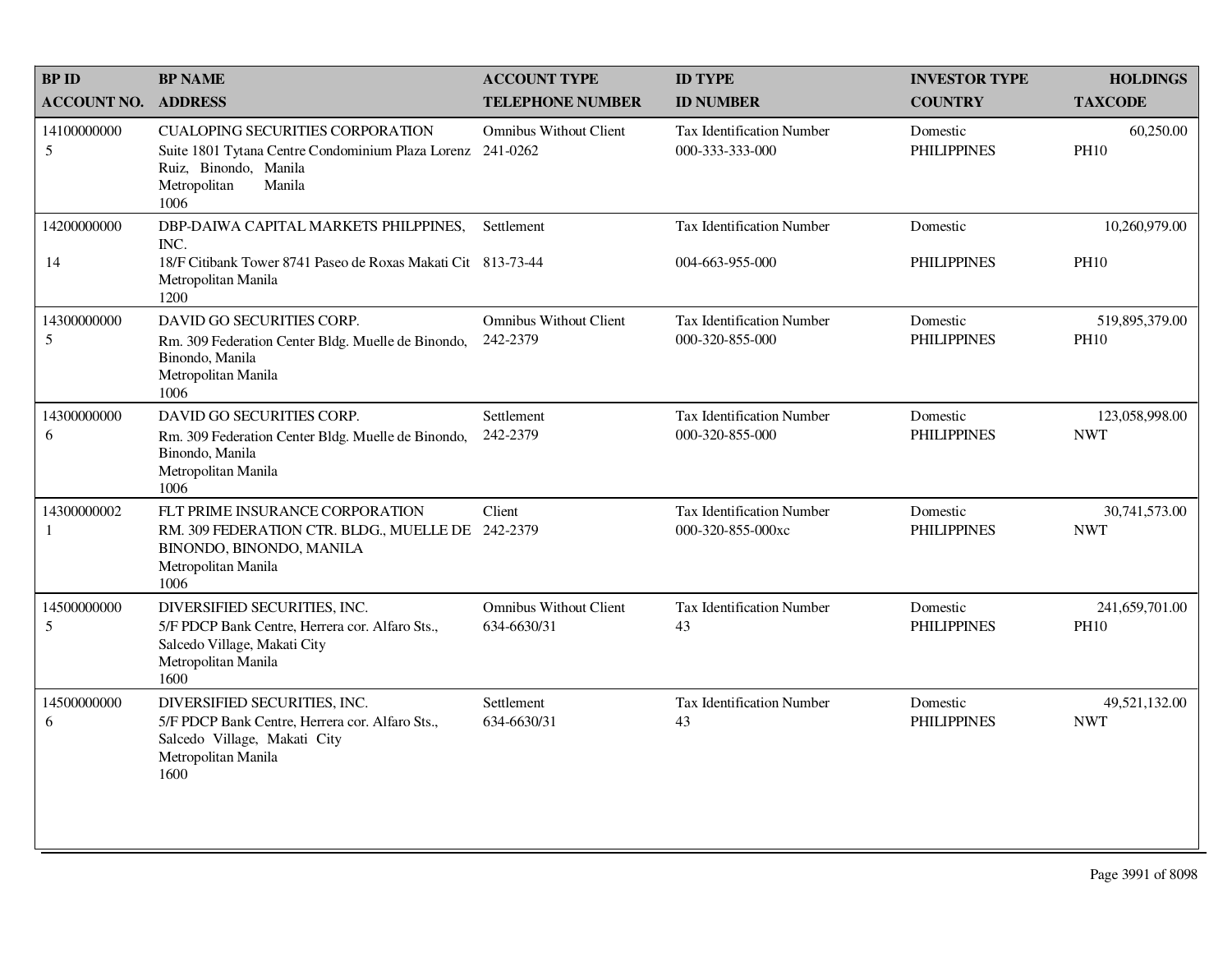| <b>BP ID</b>              | <b>BP NAME</b>                                                                                                                                          | <b>ACCOUNT TYPE</b>                          | <b>ID TYPE</b>                                      | <b>INVESTOR TYPE</b>           | <b>HOLDINGS</b>               |
|---------------------------|---------------------------------------------------------------------------------------------------------------------------------------------------------|----------------------------------------------|-----------------------------------------------------|--------------------------------|-------------------------------|
| <b>ACCOUNT NO.</b>        | <b>ADDRESS</b>                                                                                                                                          | <b>TELEPHONE NUMBER</b>                      | <b>ID NUMBER</b>                                    | <b>COUNTRY</b>                 | <b>TAXCODE</b>                |
| 14500000000<br>$\,8\,$    | DIVERSIFIED SECURITIES, INC.<br>5/F PDCP Bank Centre, Herrera cor. Alfaro Sts.,<br>Salcedo Village, Makati City<br>Metropolitan Manila<br>1600          | Settlement<br>634-6630/31                    | Tax Identification Number<br>43                     | Domestic<br><b>PHILIPPINES</b> | 836.00<br><b>NWT</b>          |
| 14700000000<br>5          | E. CHUA CHIACO SECURITIES, INC.<br>113 Renta St., Binondo, Manila<br>Metropolitan Manila<br>1006                                                        | <b>Omnibus Without Client</b><br>242-5145    | <b>Tax Identification Number</b><br>000-335-991-000 | Domestic<br><b>PHILIPPINES</b> | 628,182,688.00<br><b>PH10</b> |
| 14700000000<br>7          | E. CHUA CHIACO SECURITIES, INC.<br>113 Renta St., Binondo, Manila<br>Metropolitan Manila<br>1006                                                        | Own<br>242-5145                              | Tax Identification Number<br>000-335-991-000        | Domestic<br><b>PHILIPPINES</b> | 119,644.00<br><b>NWT</b>      |
| 14800000000<br>5          | EQUITABLE SECURIITES (PHILS.) INC.<br>3/F Cacho-Gonzalez Bldg, Aguirre cor. Trasierra St,<br>Legaspi Village Makati City<br>Metropolitan Manila<br>1229 | <b>Omnibus Without Client</b><br>810-4801/04 | <b>Tax Identification Number</b><br>46              | Domestic<br><b>PHILIPPINES</b> | 1,605,375.00<br><b>PH10</b>   |
| 15000000000<br>$\sqrt{5}$ | EASTERN SECURITIES DEVELOPMENT<br><b>CORPORATION</b><br>1701 Tytana Ctr. Bldg, Binondo, Manila<br>Metropolitan Manila<br>1006                           | <b>Omnibus Without Client</b><br>242-4006/11 | <b>Tax Identification Number</b><br>000-329-281-000 | Domestic<br><b>PHILIPPINES</b> | 815,830,627.00<br><b>PH10</b> |
| 15300000000<br>5          | EQUITIWORLD SECURITIES, INC.<br>807-809 Philippine Stock Exchange Ayala Tower 1,<br>Ayala Avenue Makati City<br>Metropolitan Manila<br>1226             | <b>Omnibus Without Client</b><br>848-5401/09 | <b>Tax Identification Number</b><br>51              | Domestic<br><b>PHILIPPINES</b> | 174,739,367.00<br><b>PH10</b> |
| 15300000000<br>7          | EQUITIWORLD SECURITIES, INC.<br>807-809 Philippine Stock Exchange Ayala Tower 1,<br>Ayala Avenue Makati City<br>Metropolitan Manila<br>1226             | Own<br>848-5401/09                           | <b>Tax Identification Number</b><br>51              | Domestic<br><b>PHILIPPINES</b> | 10,000.00<br><b>NWT</b>       |
|                           |                                                                                                                                                         |                                              |                                                     |                                |                               |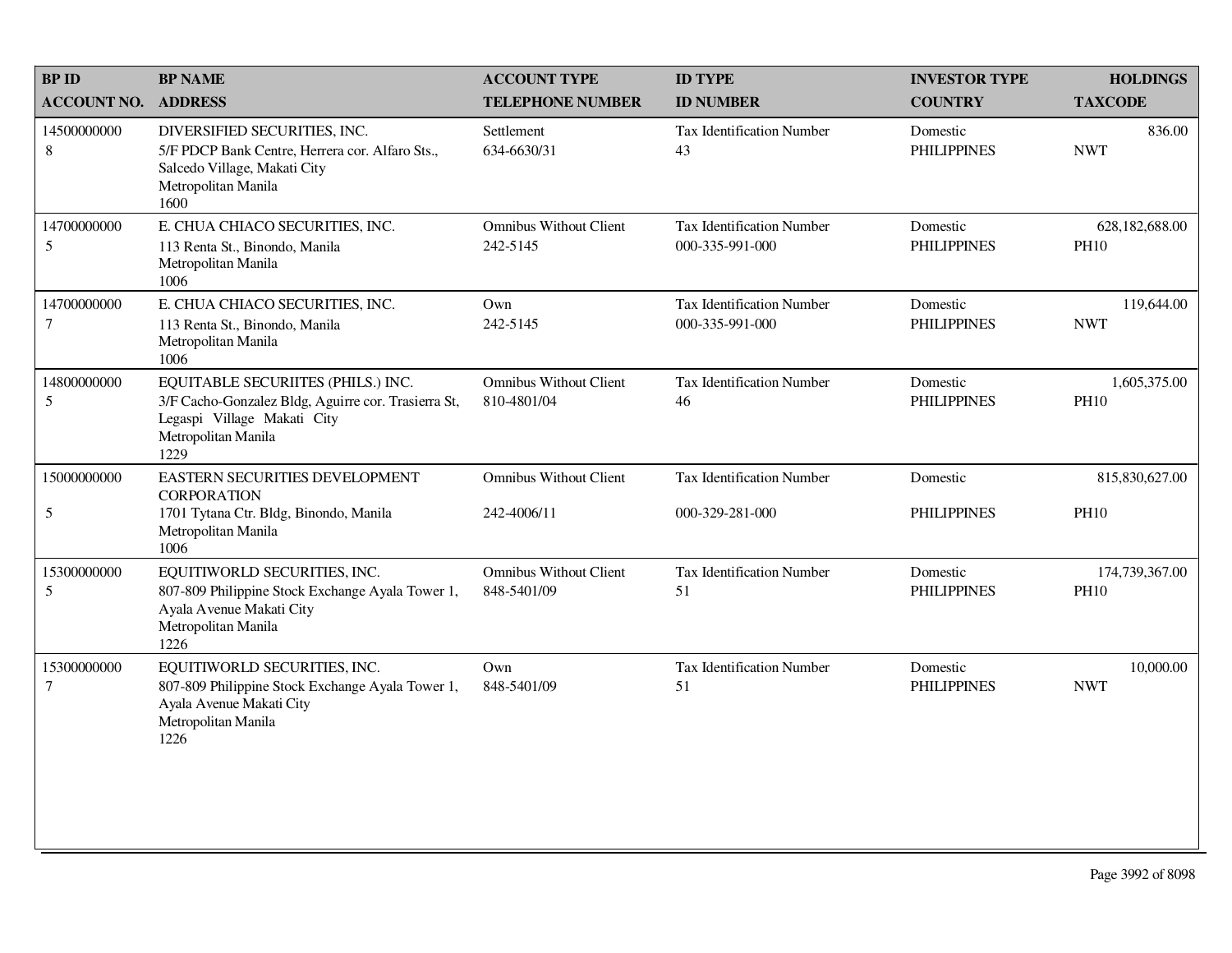| <b>BPID</b>           | <b>BP NAME</b>                                                                                                                                                                                                 | <b>ACCOUNT TYPE</b>                          | <b>ID TYPE</b>                                      | <b>INVESTOR TYPE</b>           | <b>HOLDINGS</b>               |
|-----------------------|----------------------------------------------------------------------------------------------------------------------------------------------------------------------------------------------------------------|----------------------------------------------|-----------------------------------------------------|--------------------------------|-------------------------------|
| <b>ACCOUNT NO.</b>    | <b>ADDRESS</b>                                                                                                                                                                                                 | <b>TELEPHONE NUMBER</b>                      | <b>ID NUMBER</b>                                    | <b>COUNTRY</b>                 | <b>TAXCODE</b>                |
| 15400000000<br>5      | EVERGREEN STOCK BROKERAGE & SEC., INC. Omnibus Without Client<br>Suite 606 - 607, 6th Floor, Tower One Phil. Stock<br>Exchange Plaza, Ayala Triangle, Ayala Ave. Makati<br>City<br>Metropolitan Manila<br>1200 | 891-9451                                     | <b>Tax Identification Number</b><br>001-483-985     | Domestic<br><b>PHILIPPINES</b> | 570,039,824.00<br><b>PH10</b> |
| 15400000000<br>6      | EVERGREEN STOCK BROKERAGE & SEC., INC. Settlement<br>Suite 606 - 607, 6th Floor, Tower One Phil. Stock<br>Exchange Plaza, Ayala Triangle, Ayala Ave. Makati<br>City<br>Metropolitan Manila<br>1200             | 891-9451                                     | <b>Tax Identification Number</b><br>001-483-985     | Domestic<br><b>PHILIPPINES</b> | 37,658.00<br><b>NWT</b>       |
| 15400000000<br>$\tau$ | EVERGREEN STOCK BROKERAGE & SEC., INC. Own<br>Suite 606 - 607, 6th Floor, Tower One Phil. Stock<br>Exchange Plaza, Ayala Triangle, Ayala Ave. Makati<br>City<br>Metropolitan Manila<br>1200                    | 891-9451                                     | <b>Tax Identification Number</b><br>001-483-985     | Domestic<br><b>PHILIPPINES</b> | 5,502.00<br><b>NWT</b>        |
| 15700000000<br>5      | FIRST ORIENT SECURITIES, INC.<br>Unit 1201 Ayala Triangle Tower One Ayala Avenue,<br>Makati City<br>Metropolitan Manila<br>1226                                                                                | <b>Omnibus Without Client</b><br>891-9240/45 | Tax Identification Number<br>55                     | Domestic<br><b>PHILIPPINES</b> | 15,773,370.00<br><b>PH10</b>  |
| 16100000000<br>5      | FRANCISCO ORTIGAS SECURITIES, INC.<br>10/F Ortigas Bldg. Ortigas Ave, Pasig City<br>Metropolitan Manila<br>1600                                                                                                | <b>Omnibus Without Client</b><br>631-26-74   | <b>Tax Identification Number</b><br>000-283-304     | Domestic<br><b>PHILIPPINES</b> | 66,476,973.00<br><b>PH10</b>  |
| 16100000000<br>$\tau$ | FRANCISCO ORTIGAS SECURITIES, INC.<br>10/F Ortigas Bldg. Ortigas Ave, Pasig City<br>Metropolitan Manila<br>1600                                                                                                | Own<br>631-26-74                             | <b>Tax Identification Number</b><br>000-283-304     | Domestic<br><b>PHILIPPINES</b> | 3,517,905.00<br><b>NWT</b>    |
| 16200000000<br>5      | F. YAP SECURITIES, INC.<br>Unit 2301 PSE Center (East Tower) Exchange Rd.,<br>Ortigas Center Pasig City<br>Metropolitan Manila<br>1603                                                                         | <b>Omnibus Without Client</b><br>635-4126    | <b>Tax Identification Number</b><br>000-333-165-000 | Domestic<br><b>PHILIPPINES</b> | 857,581,696.00<br><b>PH10</b> |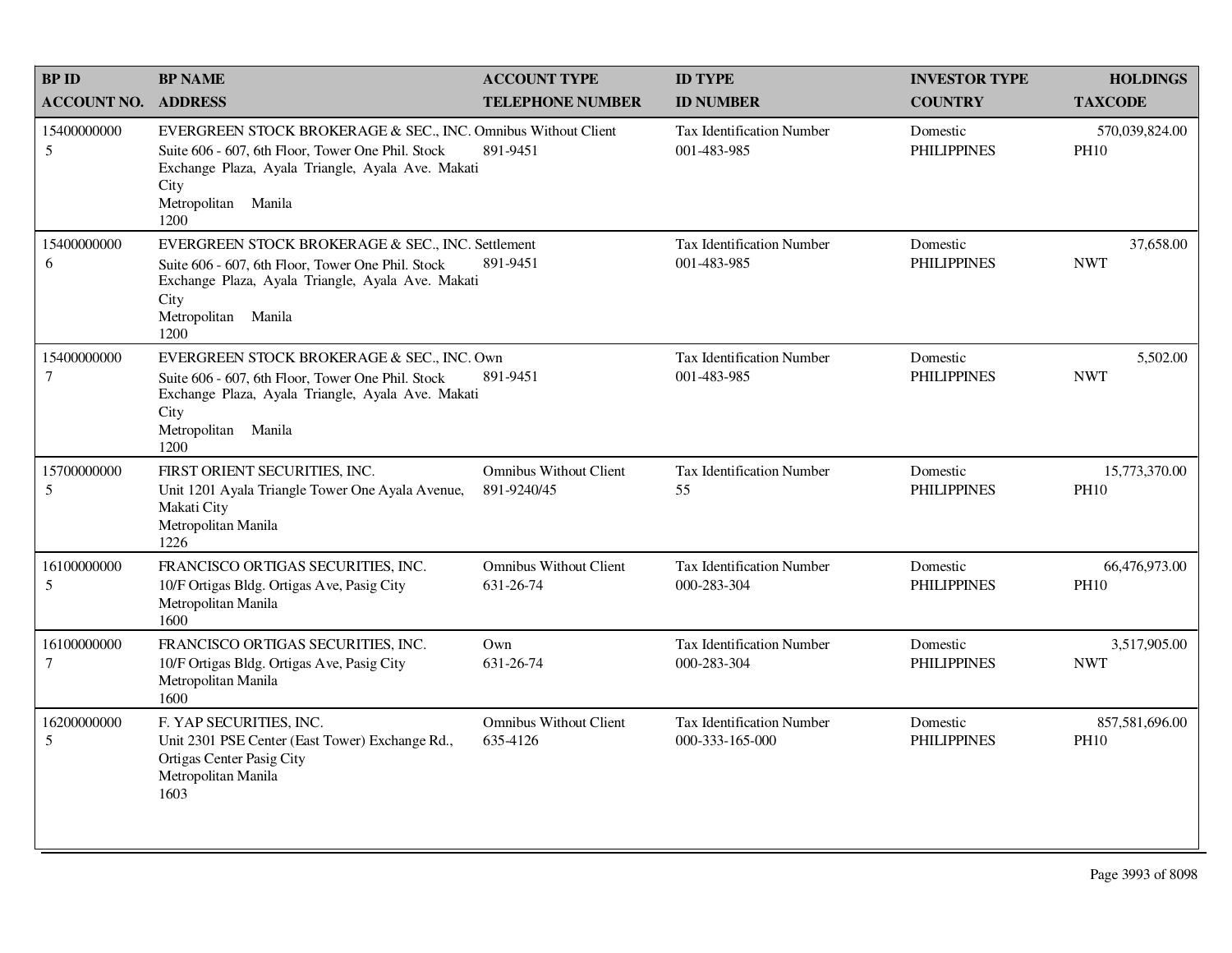| <b>BP ID</b>                | <b>BP NAME</b>                                                                                                                                  | <b>ACCOUNT TYPE</b>                       | <b>ID TYPE</b>                                      | <b>INVESTOR TYPE</b>           | <b>HOLDINGS</b>               |
|-----------------------------|-------------------------------------------------------------------------------------------------------------------------------------------------|-------------------------------------------|-----------------------------------------------------|--------------------------------|-------------------------------|
| <b>ACCOUNT NO.</b>          | <b>ADDRESS</b>                                                                                                                                  | <b>TELEPHONE NUMBER</b>                   | <b>ID NUMBER</b>                                    | <b>COUNTRY</b>                 | <b>TAXCODE</b>                |
| 16200000000<br>6            | F. YAP SECURITIES, INC.<br>Unit 2301 PSE Center (East Tower) Exchange Rd.,<br>Ortigas Center Pasig City<br>Metropolitan Manila<br>1603          | Settlement<br>635-4126                    | <b>Tax Identification Number</b><br>000-333-165-000 | Domestic<br><b>PHILIPPINES</b> | 42,170,004.00<br><b>NWT</b>   |
| 16700000000<br>$\mathbf{1}$ | AURORA SECURITIES, INC.<br>UNIT 2405A WEST TOWER PHILIPPINE STOCK<br>EXCHANGE CENTRE ORTIGAS, PASIG CITY<br>Metropolitan Manila<br>1605         | <b>Omnibus Without Client</b><br>633-5892 | <b>Tax Identification Number</b><br>002-832-240     | Foreign<br><b>PHILIPPINES</b>  | 36,329.00<br>FMX1             |
| 16700000000<br>5            | AURORA SECURITIES, INC.<br>UNIT 2405A WEST TOWER PHILIPPINE STOCK<br>EXCHANGE CENTRE ORTIGAS, PASIG CITY<br>Metropolitan Manila<br>1605         | <b>Omnibus Without Client</b><br>633-5892 | Tax Identification Number<br>002-832-240            | Domestic<br><b>PHILIPPINES</b> | 42,486,195.00<br><b>PH10</b>  |
| 16800000000<br>5            | GLOBALINKS SECURITIES & STOCKS, INC.<br>#706 Ayala Tower One Ayala Avenue Cor. Paseo de<br>Roxas St. Makati City<br>Metropolitan Manila<br>1226 | <b>Omnibus Without Client</b><br>759-4136 | Tax Identification Number<br>65                     | Domestic<br><b>PHILIPPINES</b> | 299,124,631.00<br><b>PH10</b> |
| 16800000000<br>6            | GLOBALINKS SECURITIES & STOCKS, INC.<br>#706 Ayala Tower One Ayala Avenue Cor. Paseo de<br>Roxas St. Makati City<br>Metropolitan Manila<br>1226 | Settlement<br>759-4136                    | Tax Identification Number<br>65                     | Domestic<br><b>PHILIPPINES</b> | 26,528,089.00<br><b>NWT</b>   |
| 16800000000<br>$\tau$       | GLOBALINKS SECURITIES & STOCKS, INC.<br>#706 Ayala Tower One Ayala Avenue Cor. Paseo de<br>Roxas St. Makati City<br>Metropolitan Manila<br>1226 | Own<br>759-4136                           | <b>Tax Identification Number</b><br>65              | Domestic<br><b>PHILIPPINES</b> | 1,536,112.00<br><b>NWT</b>    |
| 16900000000<br>5            | JSG SECURITIES, INC.<br>4th Floor, A&T Building, 244 Escolta Street, Binondo 2429414<br>Manila<br>Metropolitan<br>Manila<br>1006                | <b>Omnibus Without Client</b>             | Tax Identification Number<br>004-578-852-000        | Domestic<br><b>PHILIPPINES</b> | 229,083,395.00<br><b>PH10</b> |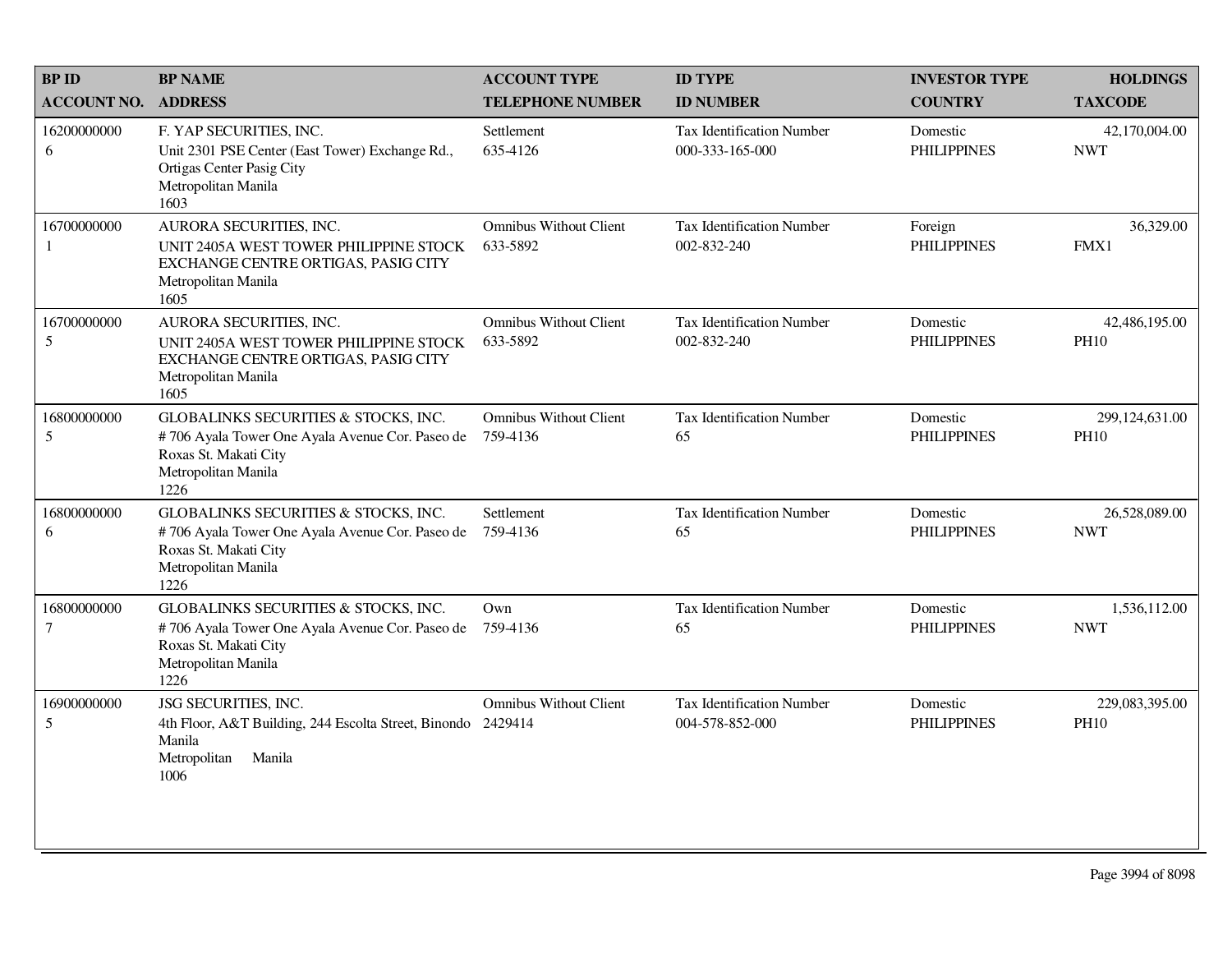| <b>BP ID</b>                  | <b>BP NAME</b>                                                                                                                                               | <b>ACCOUNT TYPE</b>                          | <b>ID TYPE</b>                                      | <b>INVESTOR TYPE</b>           | <b>HOLDINGS</b>                 |
|-------------------------------|--------------------------------------------------------------------------------------------------------------------------------------------------------------|----------------------------------------------|-----------------------------------------------------|--------------------------------|---------------------------------|
| <b>ACCOUNT NO.</b>            | <b>ADDRESS</b>                                                                                                                                               | <b>TELEPHONE NUMBER</b>                      | <b>ID NUMBER</b>                                    | <b>COUNTRY</b>                 | <b>TAXCODE</b>                  |
| 16900000004<br>1              | PIONEER INSURANCE & SURETY CORP.<br>4th Floor, A&T Building, 244 Escolta Street, Binondo 817-1461<br>Manila<br>Metropolitan Manila<br>1006                   | Client                                       | <b>Tax Identification Number</b><br>332             | Domestic<br><b>PHILIPPINES</b> | 12,808,988.00<br><b>NWT</b>     |
| 17000000000<br>5              | <b>GOLDSTAR SECURITIES, INC.</b><br>2201-B East Tower, PSE Centre Exchange Rd, Ortiga<br>Center Pasig City<br>Metropolitan Manila<br>1600                    | <b>Omnibus Without Client</b><br>633-7485/86 | <b>Tax Identification Number</b><br>000-222-746-000 | Domestic<br><b>PHILIPPINES</b> | 274,519,890.00<br><b>PH10</b>   |
| 17000000000<br>7              | <b>GOLDSTAR SECURITIES, INC.</b><br>2201-B East Tower, PSE Centre Exchange Rd, Ortiga<br>Center Pasig City<br>Metropolitan Manila<br>1600                    | Own<br>633-7485/86                           | <b>Tax Identification Number</b><br>000-222-746-000 | Domestic<br><b>PHILIPPINES</b> | 220,000,000.00<br><b>NWT</b>    |
| 17000000000<br>14             | <b>GOLDSTAR SECURITIES, INC.</b><br>2201-B East Tower, PSE Centre Exchange Rd, Ortiga<br>Center Pasig City<br>Metropolitan Manila<br>1600                    | Settlement<br>633-7485/86                    | <b>Tax Identification Number</b><br>000-222-746-000 | Domestic<br><b>PHILIPPINES</b> | 14,753,146.00<br><b>PH10</b>    |
| 17200000000<br>5              | <b>GUILD SECURITIES, INC.</b><br>Unit 1215 Tower One & Exchange Plaza Ayala Ave.,<br>Makati City<br>Metropolitan Manila<br>1226                              | <b>Omnibus Without Client</b><br>8919232     | Tax Identification Number<br>69                     | Domestic<br><b>PHILIPPINES</b> | 205, 671, 872.00<br><b>PH10</b> |
| 17400000000<br>5              | HDI SECURITIES, INC.<br>UNIT 2305-B 23/F ORIENT SQUARE BLDG., F.<br>ORTIGAS, JR. ROAD, ORTIGAS CENTRE, PASIG<br>CITY, 1605<br>Manila<br>Metropolitan<br>1605 | <b>Omnibus Without Client</b><br>891-9598    | <b>Tax Identification Number</b><br>001-670-271-000 | Domestic<br><b>PHILIPPINES</b> | 541,871,800.00<br><b>PH10</b>   |
| 17400000000<br>$\overline{7}$ | HDI SECURITIES, INC.<br>UNIT 2305-B 23/F ORIENT SQUARE BLDG., F.<br>ORTIGAS, JR. ROAD, ORTIGAS CENTRE, PASIG<br>CITY, 1605<br>Metropolitan<br>Manila<br>1605 | Own<br>891-9598                              | <b>Tax Identification Number</b><br>001-670-271-000 | Domestic<br><b>PHILIPPINES</b> | 8,776,797.00<br><b>NWT</b>      |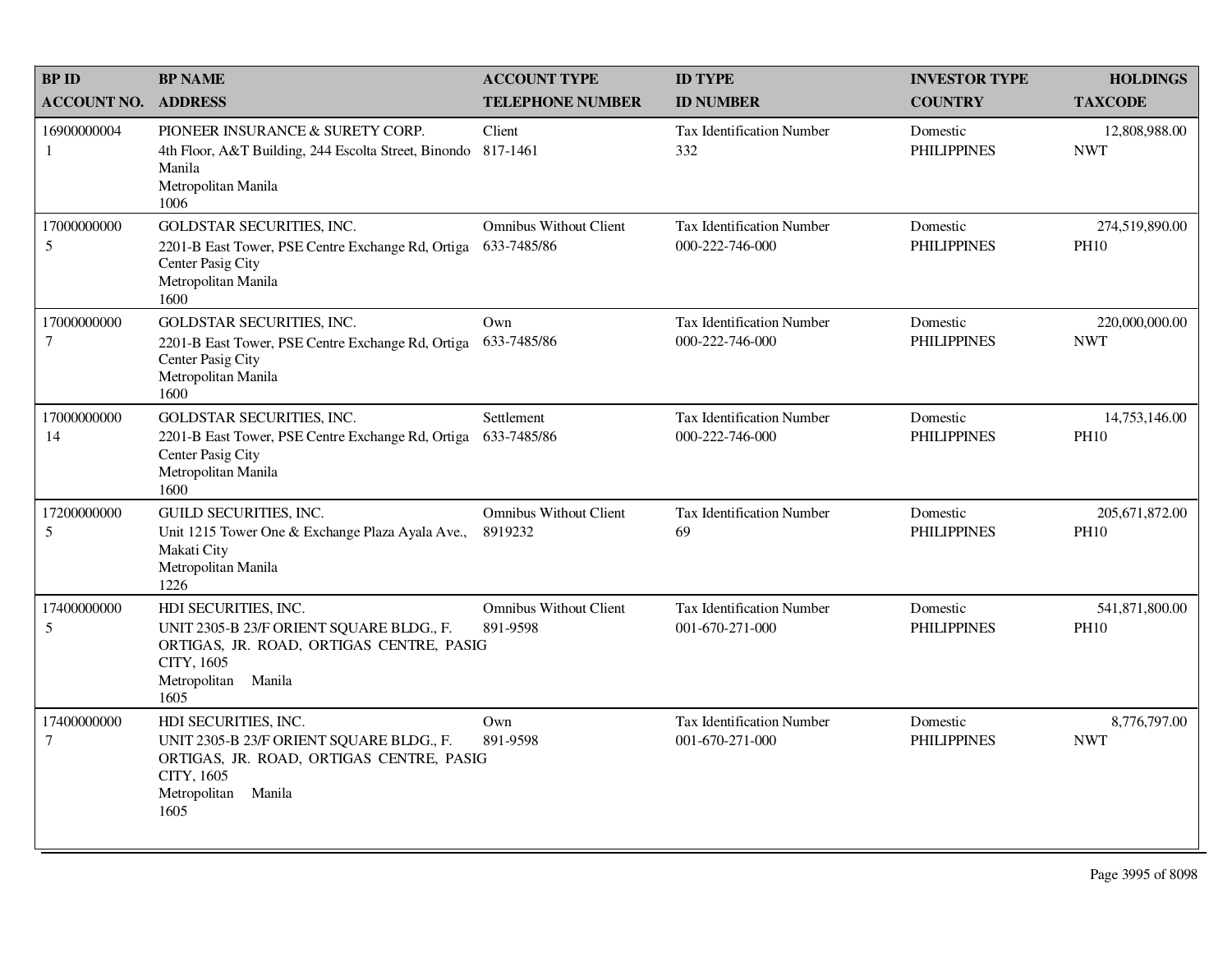| <b>BPID</b>                   | <b>BP NAME</b>                                                                                                                                      | <b>ACCOUNT TYPE</b>                              | <b>ID TYPE</b>                               | <b>INVESTOR TYPE</b>           | <b>HOLDINGS</b>               |
|-------------------------------|-----------------------------------------------------------------------------------------------------------------------------------------------------|--------------------------------------------------|----------------------------------------------|--------------------------------|-------------------------------|
| <b>ACCOUNT NO.</b>            | <b>ADDRESS</b>                                                                                                                                      | <b>TELEPHONE NUMBER</b>                          | <b>ID NUMBER</b>                             | <b>COUNTRY</b>                 | <b>TAXCODE</b>                |
| 17500000000<br>5              | H. E. BENNETT SECURITIES, INC.<br>Rm. 1704 World Trade Exchange Bldg., 215 Juan Lun 242-5733<br>St., Binondo, Manila<br>Metropolitan Manila<br>1006 | <b>Omnibus Without Client</b>                    | Tax Identification Number<br>000-334-004     | Domestic<br><b>PHILIPPINES</b> | 44,319,857.00<br><b>PH10</b>  |
| 17500000000<br>7              | H. E. BENNETT SECURITIES, INC.<br>Rm. 1704 World Trade Exchange Bldg., 215 Juan Lun 242-5733<br>St., Binondo, Manila<br>Metropolitan Manila<br>1006 | Own                                              | Tax Identification Number<br>000-334-004     | Domestic<br><b>PHILIPPINES</b> | 41,657.00<br><b>NWT</b>       |
| 17800000000<br>5              | HK SECURITIES, INC.<br>Suite 102 Columbia Tower, Ortigas Ave.,<br>Mandaluyong City<br>Metropolitan Manila<br>1600                                   | <b>Omnibus Without Client</b><br>6336991 to 96   | Tax Identification Number<br>75              | Domestic<br><b>PHILIPPINES</b> | 11,268.00<br><b>PH10</b>      |
| 17800000000<br>$\overline{7}$ | HK SECURITIES, INC.<br>Suite 102 Columbia Tower, Ortigas Ave.,<br>Mandaluyong City<br>Metropolitan Manila<br>1600                                   | Own<br>6336991 to 96                             | <b>Tax Identification Number</b><br>75       | Domestic<br><b>PHILIPPINES</b> | 19,119.00<br><b>NWT</b>       |
| 17900000000<br>5              | I. ACKERMAN & CO., INC.<br>Suite 705, Tower I Bldg. PSE Plaza, Ayala Triangle<br>Ayala Ave., Makati City<br>Metropolitan Manila<br>1226             | <b>Omnibus Without Client</b><br>891-9071        | <b>Tax Identification Number</b><br>76       | Domestic<br><b>PHILIPPINES</b> | 71,348,148.00<br><b>PH10</b>  |
| 17900000000<br>6              | I. ACKERMAN & CO., INC.<br>Suite 705, Tower I Bldg. PSE Plaza, Ayala Triangle<br>Ayala Ave., Makati City<br>Metropolitan Manila<br>1226             | Settlement<br>891-9071                           | <b>Tax Identification Number</b><br>76       | Domestic<br><b>PHILIPPINES</b> | 19,213,483.00<br><b>NWT</b>   |
| 18000000000<br>5              | I. B. GIMENEZ SECURITIES, INC.<br>2703A EAST TOWER PSE CENTRE, EXCHANGE<br>ROAD, ORTIGAS CENTRE, PASIG CITY<br>Metropolitan Manila<br>1600          | <b>Omnibus Without Client</b><br>6673472-6673473 | Tax Identification Number<br>000-329-846-000 | Domestic<br><b>PHILIPPINES</b> | 183,056,064.00<br><b>PH10</b> |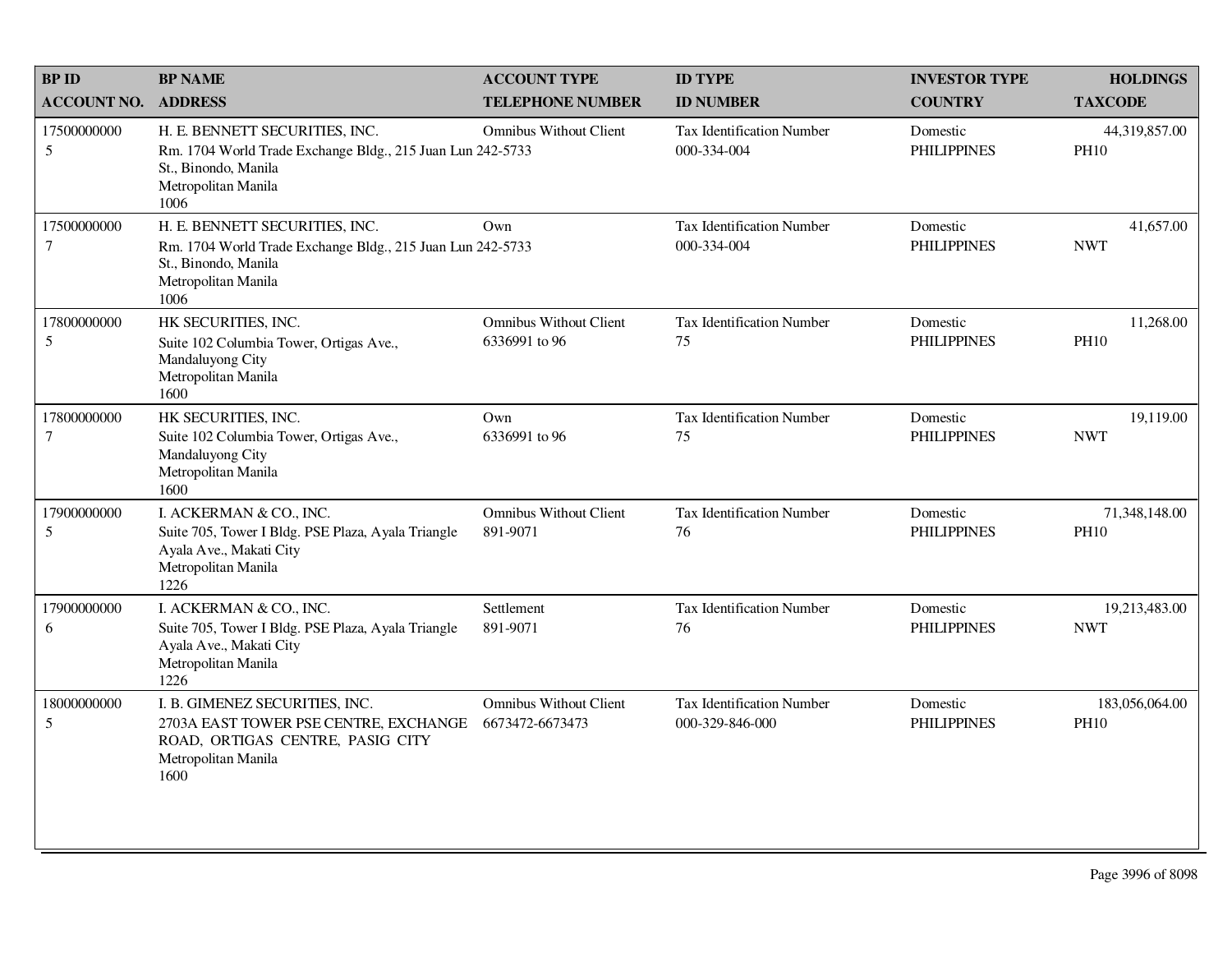| <b>BPID</b>                   | <b>BP NAME</b>                                                                                                                                                           | <b>ACCOUNT TYPE</b>                      | <b>ID TYPE</b>                                      | <b>INVESTOR TYPE</b>           | <b>HOLDINGS</b>               |
|-------------------------------|--------------------------------------------------------------------------------------------------------------------------------------------------------------------------|------------------------------------------|-----------------------------------------------------|--------------------------------|-------------------------------|
| <b>ACCOUNT NO.</b>            | <b>ADDRESS</b>                                                                                                                                                           | <b>TELEPHONE NUMBER</b>                  | <b>ID NUMBER</b>                                    | <b>COUNTRY</b>                 | <b>TAXCODE</b>                |
| 18100000000<br>5              | INVESTORS SECURITIES, INC,<br>Unit 604-605 Tower One & Exchange Plaza Ayala<br>Triangle, Ayala Ave. cor Paseo de Roxas Makati City<br>Metropolitan Manila<br>1200        | <b>Omnibus Without Client</b><br>8431210 | Tax Identification Number<br>000-123-697-000        | Domestic<br><b>PHILIPPINES</b> | 275,139,651.00<br><b>PH10</b> |
| 18100000000<br>$\overline{7}$ | <b>INVESTORS SECURITIES, INC.</b><br>Unit 604-605 Tower One & Exchange Plaza Ayala<br>Triangle, Ayala Ave. cor Paseo de Roxas Makati City<br>Metropolitan Manila<br>1200 | Own<br>8431210                           | <b>Tax Identification Number</b><br>000-123-697-000 | Domestic<br><b>PHILIPPINES</b> | 3,404.00<br><b>NWT</b>        |
| 18200000000<br>5              | IMPERIAL, DE GUZMAN, ABALOS & CO., INC.<br>Ground Floor, EDSA Central Square Shaw Boulevard<br>Mandaluyong City<br>Metropolitan Manila<br>1552                           | <b>Omnibus Without Client</b><br>6332686 | <b>Tax Identification Number</b><br>000-121-920     | Domestic<br><b>PHILIPPINES</b> | 70,717,544.00<br><b>PH10</b>  |
| 18200000000<br>6              | IMPERIAL, DE GUZMAN, ABALOS & CO., INC.<br>Ground Floor, EDSA Central Square Shaw Boulevard<br>Mandaluyong City<br>Metropolitan Manila<br>1552                           | Settlement<br>6332686                    | <b>Tax Identification Number</b><br>000-121-920     | Domestic<br><b>PHILIPPINES</b> | 282,302.00<br><b>NWT</b>      |
| 18200000000<br>7              | IMPERIAL, DE GUZMAN, ABALOS & CO., INC.<br>Ground Floor, EDSA Central Square Shaw Boulevard<br>Mandaluyong City<br>Metropolitan Manila<br>1552                           | Own<br>6332686                           | Tax Identification Number<br>000-121-920            | Domestic<br><b>PHILIPPINES</b> | 82,302.00<br><b>NWT</b>       |
| 18300000000<br>5              | INTRA-INVEST SECURITIES, INC.<br>11/F ACT Tower, 135 Sen. Gil Puyat Ave., Salcedo<br>Vill., Makati City<br>Metropolitan Manila<br>1200                                   | <b>Omnibus Without Client</b><br>8106934 | <b>Tax Identification Number</b><br>000-162-545-000 | Domestic<br><b>PHILIPPINES</b> | 174,293,806.00<br><b>PH10</b> |
| 18700000000<br>5              | ASIAN CAPITAL EQUITIES, INC.<br>6/F Tower 1 & Exchange Plaza Ayala Ave., cor Paseo<br>de Roxas, Makati City<br>Metropolitan<br>Manila<br>1226                            | <b>Omnibus Without Client</b><br>8485126 | Tax Identification Number<br>84                     | Domestic<br><b>PHILIPPINES</b> | 3,966,400.00<br><b>PH10</b>   |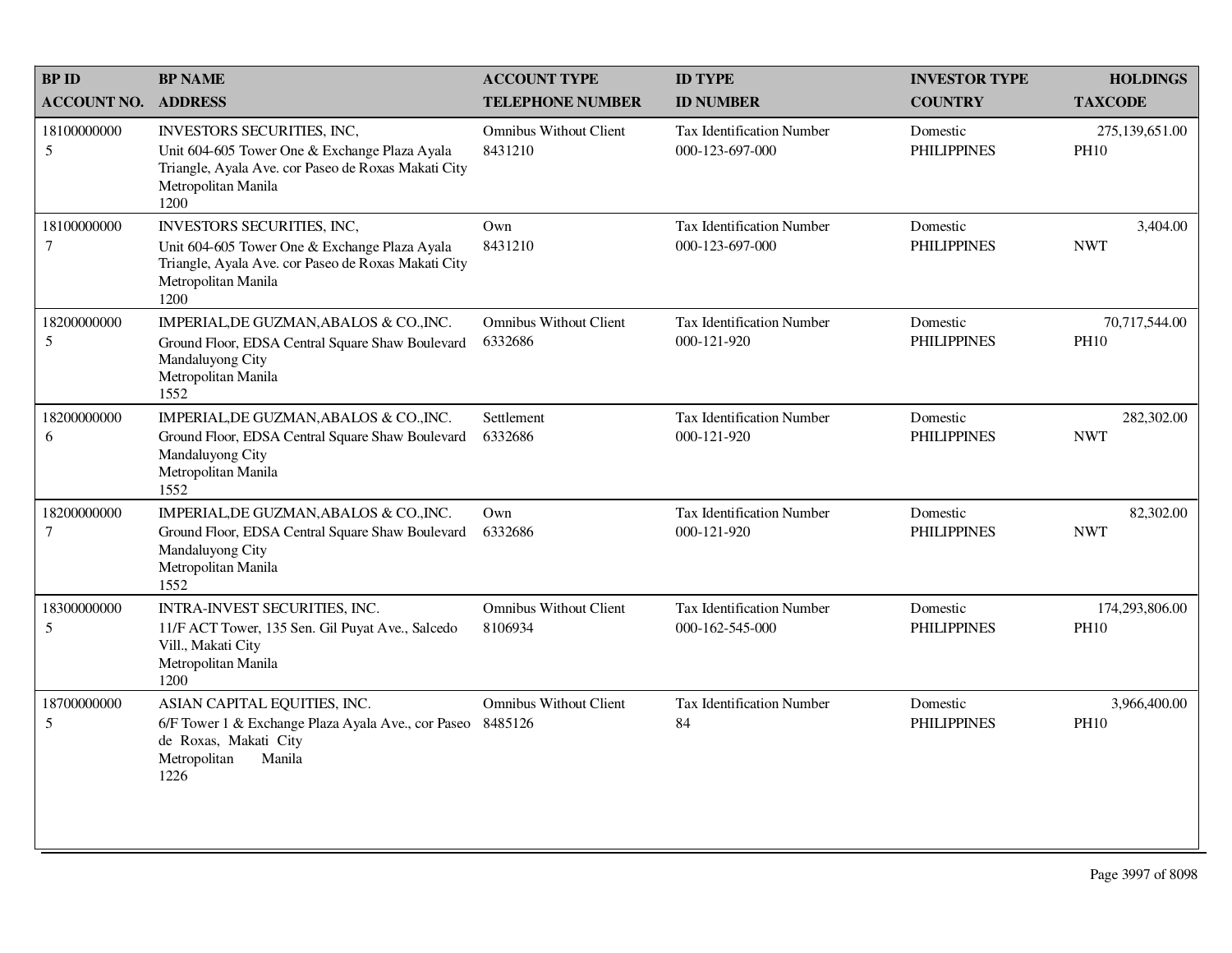| <b>BP ID</b>       | <b>BP NAME</b>                                                                                                                                                                 | <b>ACCOUNT TYPE</b>                       | <b>ID TYPE</b>                                         | <b>INVESTOR TYPE</b>           | <b>HOLDINGS</b>                 |
|--------------------|--------------------------------------------------------------------------------------------------------------------------------------------------------------------------------|-------------------------------------------|--------------------------------------------------------|--------------------------------|---------------------------------|
| <b>ACCOUNT NO.</b> | <b>ADDRESS</b>                                                                                                                                                                 | <b>TELEPHONE NUMBER</b>                   | <b>ID NUMBER</b>                                       | <b>COUNTRY</b>                 | <b>TAXCODE</b>                  |
| 18800000000<br>5   | J.M. BARCELON & CO., INC.<br>#5 PENNSYLVANNIA STREET, BRGY. MARIANA661-8396<br>NEW MANILA, QUEZON CITY<br>Metropolitan Manila<br>1100                                          | <b>Omnibus Without Client</b>             | Tax Identification Number<br>000-333-850               | Domestic<br><b>PHILIPPINES</b> | 1,100,000.00<br><b>PH10</b>     |
| 18800000000<br>6   | J.M. BARCELON & CO., INC.<br>#5 PENNSYLVANNIA STREET, BRGY. MARIANA661-8396<br>NEW MANILA, QUEZON CITY<br>Metropolitan Manila<br>1100                                          | Settlement                                | Tax Identification Number<br>000-333-850               | Domestic<br><b>PHILIPPINES</b> | 1,508,079.00<br><b>NWT</b>      |
| 19000000000<br>-1  | VALUE QUEST SECURITIES CORPORATION<br>Unit 1006B West Tower, Philippine Stock Exchange<br>Centre, Exchange Road, Ortigas, Pasig City<br>Metropolitan Manila<br>00 <sup>1</sup> | <b>Omnibus Without Client</b><br>892-1816 | <b>Tax Identification Number</b><br>000-165-611-000.L0 | Foreign<br><b>PHILIPPINES</b>  | 19,200,000.00<br>FMX1           |
| 19000000000<br>5   | VALUE QUEST SECURITIES CORPORATION<br>Unit 1006B West Tower, Philippine Stock Exchange<br>Centre, Exchange Road, Ortigas, Pasig City<br>Metropolitan Manila<br>$00\,$          | <b>Omnibus Without Client</b><br>892-1816 | <b>Tax Identification Number</b><br>000-165-611-000.L0 | Domestic<br><b>PHILIPPINES</b> | 1,702,314,605.00<br><b>PH10</b> |
| 19200000000<br>5   | STRATEGIC EQUITIES CORP.<br>Unit 610-611 PSE Plaza, Tower I, Ayala Triangle,<br>Ayala Ave., Makati City<br>Metropolitan Manila<br>1226                                         | <b>Omnibus Without Client</b><br>759-4055 | Tax Identification Number<br>89                        | Domestic<br><b>PHILIPPINES</b> | 30,000.00<br><b>PH10</b>        |
| 19200000000<br>6   | STRATEGIC EQUITIES CORP.<br>Unit 610-611 PSE Plaza, Tower I, Ayala Triangle,<br>Ayala Ave., Makati City<br>Metropolitan Manila<br>1226                                         | Settlement<br>759-4055                    | <b>Tax Identification Number</b><br>89                 | Domestic<br><b>PHILIPPINES</b> | 23,936,955.00<br><b>NWT</b>     |
| 19200000000<br>14  | STRATEGIC EQUITIES CORP.<br>Unit 610-611 PSE Plaza, Tower I, Ayala Triangle,<br>Ayala Ave., Makati City<br>Metropolitan Manila<br>1226                                         | Settlement<br>759-4055                    | Tax Identification Number<br>89                        | Domestic<br><b>PHILIPPINES</b> | 6,876,687.00<br><b>PH10</b>     |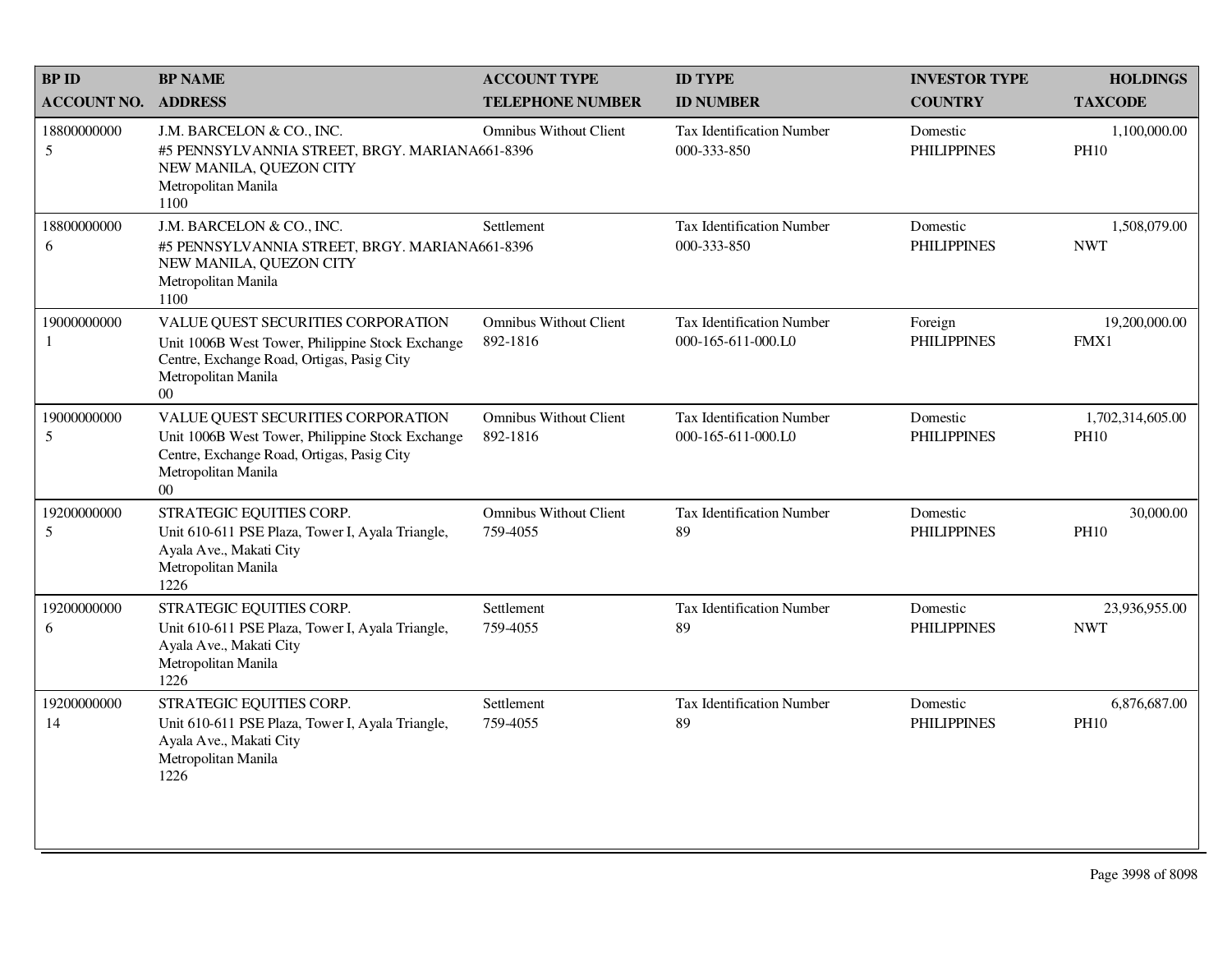| <b>BPID</b>        | <b>BP NAME</b>                                                                                                                      | <b>ACCOUNT TYPE</b>                          | <b>ID TYPE</b>                                      | <b>INVESTOR TYPE</b>           | <b>HOLDINGS</b>                 |
|--------------------|-------------------------------------------------------------------------------------------------------------------------------------|----------------------------------------------|-----------------------------------------------------|--------------------------------|---------------------------------|
| <b>ACCOUNT NO.</b> | <b>ADDRESS</b>                                                                                                                      | <b>TELEPHONE NUMBER</b>                      | <b>ID NUMBER</b>                                    | <b>COUNTRY</b>                 | <b>TAXCODE</b>                  |
| 19300000000<br>5   | LARRGO SECURITIES CO., INC.<br>Rm. 202 2/F Rufino Building, Ayala Avenue, Makati<br>City<br>Metropolitan Manila<br>1226             | <b>Omnibus Without Client</b><br>8101353     | Tax Identification Number<br>90                     | Domestic<br><b>PHILIPPINES</b> | 1,072,083,160.00<br><b>PH10</b> |
| 19300000000<br>6   | LARRGO SECURITIES CO., INC.<br>Rm. 202 2/F Rufino Building, Ayala Avenue, Makati<br>City<br>Metropolitan Manila<br>1226             | Settlement<br>8101353                        | Tax Identification Number<br>90                     | Domestic<br><b>PHILIPPINES</b> | 1,196,997.00<br><b>NWT</b>      |
| 19700000000<br>5   | LOPEZ, LOCSIN, LEDESMA & CO., INC.<br>405 URBAN BUILDING, SEN. GIL. PUYAT AVEN<br><b>MAKATI CITY</b><br>Metropolitan Manila<br>1226 | <b>Omnibus Without Client</b><br>8127482     | <b>Tax Identification Number</b><br>321-000-128-692 | Domestic<br><b>PHILIPPINES</b> | 9,675,091.00<br><b>PH10</b>     |
| 19800000000<br>5   | LUCKY SECURITIES, INC.<br>Unit 1402-B PSE Center Exchange Road, Ortigas<br>Center Pasig City<br>Metropolitan Manila<br>1600         | <b>Omnibus Without Client</b><br>6346747/60  | Tax Identification Number<br>95                     | Domestic<br><b>PHILIPPINES</b> | 397,052,470.00<br><b>NWT</b>    |
| 19900000000<br>5   | LUYS SECURITIES COMPANY, INC.<br>28/F LKG Tower 6801 Ayala Ave. Makati City<br>Metropolitan Manila<br>1200                          | <b>Omnibus Without Client</b><br>5231040     | Tax Identification Number<br>96                     | Domestic<br><b>PHILIPPINES</b> | 302,009,584.00<br><b>PH10</b>   |
| 20000000000<br>5   | MANDARIN SECURITIES CORPORATION<br>28/F LKG Tower 6801 Ayala Ave. Makati City<br>Metropolitan Manila<br>1200                        | <b>Omnibus Without Client</b><br>523-8311/16 | <b>Tax Identification Number</b><br>97              | Domestic<br><b>PHILIPPINES</b> | 212,538,065.00<br><b>PH10</b>   |
| 20000000002<br>-1  | R&B INSURANCE CORPORATION<br>28F LKG TOWER, AYALA AVENUE, MAKATI CI<br>Metropolitan Manila                                          | Client<br>8841155                            | <b>Commercial Registration Number</b><br>15346      | Domestic<br><b>PHILIPPINES</b> | 640,449.00<br><b>NWT</b>        |
| 20200000000<br>5   | <b>MARINO OLONDRIZ Y CIA</b><br>#20 Arguilla St. San Lorenzo Village, Makati City<br>Metropolitan Manila<br>$\boldsymbol{0}$        | <b>Omnibus Without Client</b><br>2415280     | <b>Tax Identification Number</b><br>99              | Domestic<br><b>PHILIPPINES</b> | 1.00<br><b>PH10</b>             |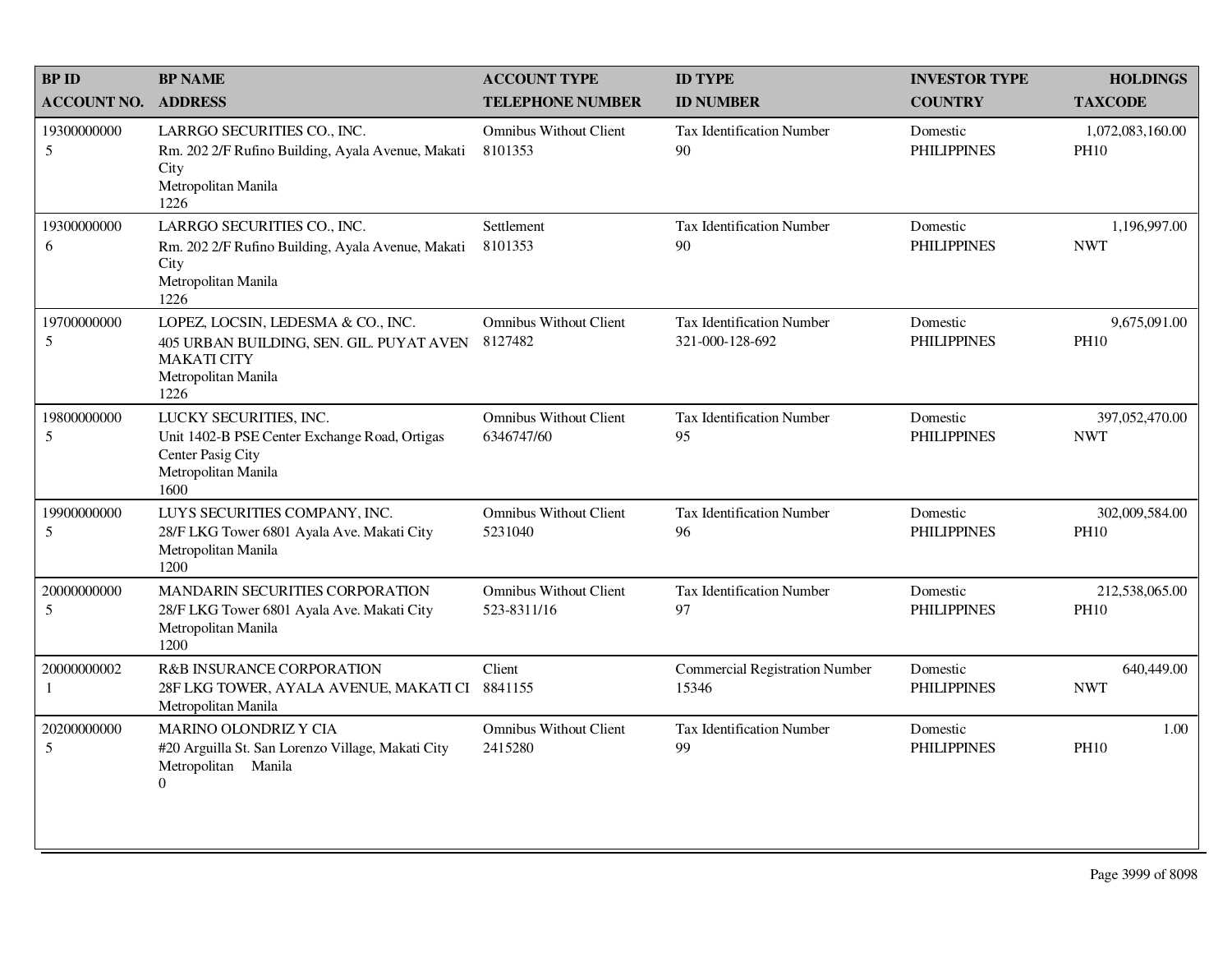| <b>BP ID</b>       | <b>BP NAME</b>                                                                                                                              | <b>ACCOUNT TYPE</b>                          | <b>ID TYPE</b>                                      | <b>INVESTOR TYPE</b>           | <b>HOLDINGS</b>                 |
|--------------------|---------------------------------------------------------------------------------------------------------------------------------------------|----------------------------------------------|-----------------------------------------------------|--------------------------------|---------------------------------|
| <b>ACCOUNT NO.</b> | <b>ADDRESS</b>                                                                                                                              | <b>TELEPHONE NUMBER</b>                      | <b>ID NUMBER</b>                                    | <b>COUNTRY</b>                 | <b>TAXCODE</b>                  |
| 20300000000<br>5   | COL Financial Group, Inc.<br>2401-B EAST TOWER, PSE CENTRE EXCHANGE<br>ROAD, ORTIGAS CENTER PASIG CITY<br>Metropolitan Manila<br>1605       | <b>Omnibus Without Client</b><br>635-5735    | <b>Tax Identification Number</b><br>203-523-208     | Domestic<br><b>PHILIPPINES</b> | 3,276,203,165.00<br><b>PH10</b> |
| 20400000000<br>6   | DA MARKET SECURITIES, INC.<br>Unit 2402-B West Tower, PSE Center Exchange Road<br>Ortigas Center Pasig City<br>Metropolitan Manila<br>1600  | Settlement<br>637-42-42                      | Tax Identification Number<br>101                    | Domestic<br><b>PHILIPPINES</b> | 128,800.00<br><b>NWT</b>        |
| 20400000000<br>14  | DA MARKET SECURITIES, INC.<br>Unit 2402-B West Tower, PSE Center Exchange Road<br>Ortigas Center Pasig City<br>Metropolitan Manila<br>1600  | Settlement<br>637-42-42                      | <b>Tax Identification Number</b><br>101             | Domestic<br><b>PHILIPPINES</b> | 49,781,082.00<br><b>PH10</b>    |
| 20400000000<br>18  | DA MARKET SECURITIES, INC.<br>Unit 2402-B West Tower, PSE Center Exchange Road<br>Ortigas Center Pasig City<br>Metropolitan Manila<br>1600  | Settlement<br>637-42-42                      | Tax Identification Number<br>101                    | Foreign<br><b>PHILIPPINES</b>  | 12,000.00<br><b>RA10</b>        |
| 20500000000<br>5   | MERCANTILE SECURITIES CORP.<br>3RD FLOOR GOODWILL BUILDING<br>393 SE. GIL PUYAT AVENUE<br><b>MAKATI CITY</b><br>Metropolitan Manila<br>1226 | <b>Omnibus Without Client</b><br>898-2984    | <b>Tax Identification Number</b><br>000-161-457-000 | Domestic<br><b>PHILIPPINES</b> | 19,845,108.00<br><b>PH10</b>    |
| 20600000000<br>5   | MERIDIAN SECURITIES, INC.<br>Suite 2702B&C Tektite Tower I Ortigas Centre, Pasig<br>City<br>Metropolitan Manila<br>1600                     | <b>Omnibus Without Client</b><br>634-6931/36 | <b>Tax Identification Number</b><br>000-338-748-000 | Domestic<br><b>PHILIPPINES</b> | 469,414,386.00<br><b>PH10</b>   |
| 20800000000<br>5   | MDR SECURITIES, INC.<br>Unit 1806, 8/F Medical Plaza Ortigas Bldg., Pasig Cit<br>Metropolitan Manila<br>1226                                | <b>Omnibus Without Client</b><br>891-9225    | Tax Identification Number<br>105                    | Domestic<br><b>PHILIPPINES</b> | 335,101,022.00<br><b>PH10</b>   |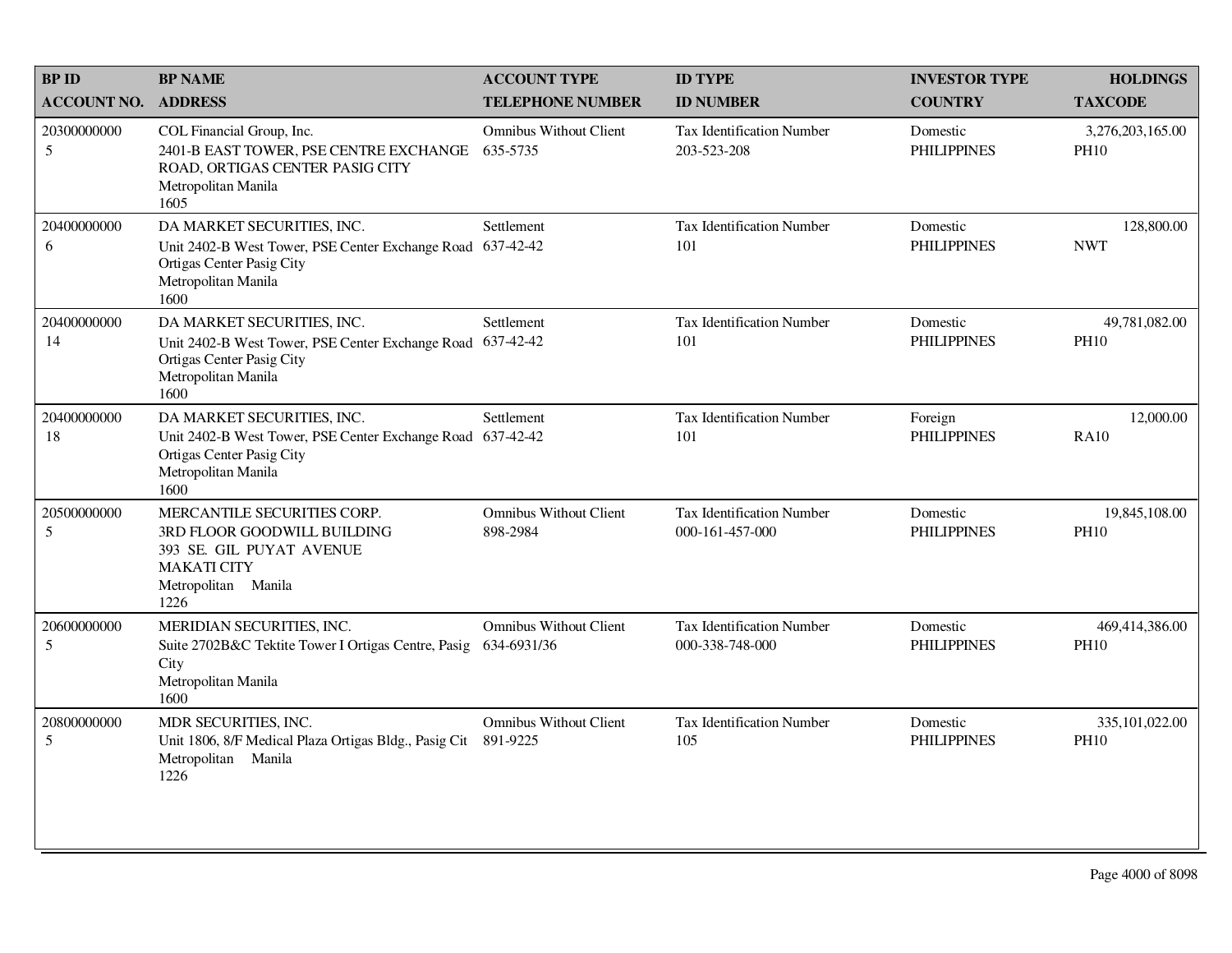| <b>BP ID</b>                    | <b>BP NAME</b>                                                                                                                                                              | <b>ACCOUNT TYPE</b>                          | <b>ID TYPE</b>                                      | <b>INVESTOR TYPE</b>           | <b>HOLDINGS</b>               |
|---------------------------------|-----------------------------------------------------------------------------------------------------------------------------------------------------------------------------|----------------------------------------------|-----------------------------------------------------|--------------------------------|-------------------------------|
| <b>ACCOUNT NO.</b>              | <b>ADDRESS</b>                                                                                                                                                              | <b>TELEPHONE NUMBER</b>                      | <b>ID NUMBER</b>                                    | <b>COUNTRY</b>                 | <b>TAXCODE</b>                |
| 20800000000<br>6                | MDR SECURITIES, INC.<br>Unit 1806, 8/F Medical Plaza Ortigas Bldg., Pasig Cit<br>Metropolitan Manila<br>1226                                                                | Settlement<br>891-9225                       | <b>Tax Identification Number</b><br>105             | Domestic<br><b>PHILIPPINES</b> | 9,744,070.00<br><b>NWT</b>    |
| 20800000000<br>$\boldsymbol{7}$ | MDR SECURITIES, INC.<br>Unit 1806, 8/F Medical Plaza Ortigas Bldg., Pasig Cit<br>Metropolitan Manila<br>1226                                                                | Own<br>891-9225                              | <b>Tax Identification Number</b><br>105             | Domestic<br><b>PHILIPPINES</b> | 12,808,988.00<br><b>NWT</b>   |
| 20900000000<br>14               | DEUTSCHE REGIS PARTNERS, INC.<br>23/F Tower I, Ayala Triangle, Makati City<br>Metropolitan Manila<br>1226                                                                   | Settlement<br>894-6620                       | <b>Tax Identification Number</b><br>000-594-804-000 | Domestic<br><b>PHILIPPINES</b> | 7,334,304.00<br><b>PH10</b>   |
| 20900000001<br>1                | DEUTSCHE REGIS PARTNERS, INC.<br>23/F Tower I, Ayala Triangle, Makati City<br>Metropolitan Manila<br>1226                                                                   | Client<br>894-6620                           | <b>Tax Identification Number</b><br>381             | Domestic<br><b>PHILIPPINES</b> | 681,719.00<br><b>NWT</b>      |
| 21000000000<br>$\mathfrak s$    | MOUNT PEAK SECURITIES, INC.<br>#748 C.K. Bldg., Juan Luna St., Binondo, Manila<br>Metropolitan Manila<br>1006                                                               | <b>Omnibus Without Client</b><br>241-8043    | <b>Tax Identification Number</b><br>000-321-831-000 | Domestic<br><b>PHILIPPINES</b> | 34,286,595.00<br><b>PH10</b>  |
| 21100000000<br>5                | NEW WORLD SECURITIES CO., INC.<br>215 JUAN LUNA STREET, UNIT 2608 WORLD<br>TRADE EXCHANGE BLDG., BINONDO, MANILA<br>Metropolitan Manila<br>1006                             | <b>Omnibus Without Client</b><br>2421767     | <b>Tax Identification Number</b><br>000-327-414-000 | Domestic<br><b>PHILIPPINES</b> | 287,772,168.00<br><b>PH10</b> |
| 21300000000<br>5                | NIEVES SECURITIES, INC.<br>UNIT 106, G/F TYTANA PLAZA V. TYTANA COR 4777888<br>INSULAR STS. PLAZA LORENZO RUIZ, BINOND<br><b>MANILA CITY</b><br>Metropolitan Manila<br>1006 | <b>Omnibus Without Client</b>                | <b>Tax Identification Number</b><br>000-333-999-000 | Domestic<br><b>PHILIPPINES</b> | 34,920,563.00<br><b>PH10</b>  |
| 21500000000<br>5                | OPTIMUM SECURITIES CORPORATION<br>No. 11 E. O. Bldg., United St. cor. 2nd St. Bo.<br>Kapitolyo, Pasig City<br>Metropolitan<br>Manila<br>1650                                | <b>Omnibus Without Client</b><br>631-7831/36 | <b>Tax Identification Number</b><br>000-287-524-000 | Domestic<br><b>PHILIPPINES</b> | 125,637,820.00<br><b>PH10</b> |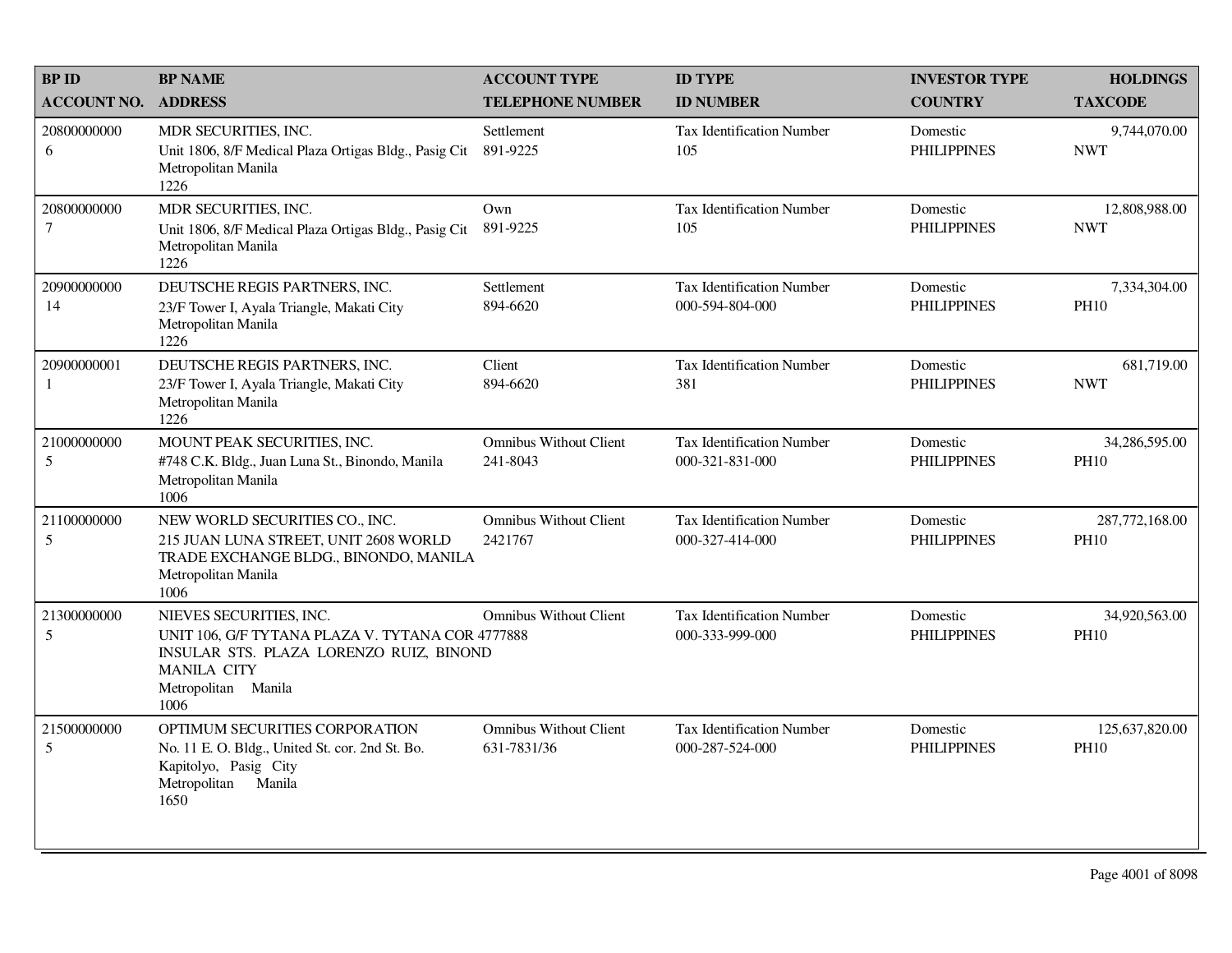| <b>BP ID</b>       | <b>BP NAME</b>                                                                                                                                      | <b>ACCOUNT TYPE</b>                       | <b>ID TYPE</b>                                      | <b>INVESTOR TYPE</b>           | <b>HOLDINGS</b>                 |
|--------------------|-----------------------------------------------------------------------------------------------------------------------------------------------------|-------------------------------------------|-----------------------------------------------------|--------------------------------|---------------------------------|
| <b>ACCOUNT NO.</b> | <b>ADDRESS</b>                                                                                                                                      | <b>TELEPHONE NUMBER</b>                   | <b>ID NUMBER</b>                                    | <b>COUNTRY</b>                 | <b>TAXCODE</b>                  |
| 21500000000<br>6   | OPTIMUM SECURITIES CORPORATION<br>No. 11 E. O. Bldg., United St. cor. 2nd St. Bo.<br>Kapitolyo, Pasig City<br>Metropolitan Manila<br>1650           | Settlement<br>631-7831/36                 | <b>Tax Identification Number</b><br>000-287-524-000 | Domestic<br><b>PHILIPPINES</b> | 110,207.00<br><b>NWT</b>        |
| 21700000000<br>5   | RCBC SECURITIES, INC.<br>Unit 1008 Tower I & Exchange Plaza Ayala Avenue,<br>Makati City<br>Metropolitan Manila<br>1200                             | <b>Omnibus Without Client</b><br>8485183  | Tax Identification Number<br>000-165-644-000        | Domestic<br><b>PHILIPPINES</b> | 165,401,966.00<br><b>PH10</b>   |
| 21700000000<br>6   | RCBC SECURITIES, INC.<br>Unit 1008 Tower I & Exchange Plaza Ayala Avenue,<br>Makati City<br>Metropolitan Manila<br>1200                             | Settlement<br>8485183                     | <b>Tax Identification Number</b><br>000-165-644-000 | Domestic<br><b>PHILIPPINES</b> | 382,737.00<br><b>NWT</b>        |
| 21800000000<br>5   | PAN ASIA SECURITIES CORP.<br>910 Tower One & Exchange Plaza Ayala Avenue,<br>Makati City<br>Metropolitan Manila<br>1200                             | <b>Omnibus Without Client</b><br>8919173  | Tax Identification Number<br>000-135-142            | Domestic<br><b>PHILIPPINES</b> | 61,899,862.00<br><b>PH10</b>    |
| 21900000000<br>5   | PAPA SECURITIES CORPORATION<br>6/F, S & L Building Dela Rosa cor. Esteban Sts.<br>Legaspi Village, Makati City<br>Metropolitan Manila<br>1200       | <b>Omnibus Without Client</b><br>817-8433 | Tax Identification Number<br>000-215-520            | Domestic<br><b>PHILIPPINES</b> | 1,110,616,816.00<br><b>PH10</b> |
| 21900000000<br>6   | PAPA SECURITIES CORPORATION<br>6/F, S & L Building Dela Rosa cor. Esteban Sts.<br>Legaspi Village, Makati City<br>Metropolitan Manila<br>1200       | Settlement<br>817-8433                    | <b>Tax Identification Number</b><br>000-215-520     | Domestic<br><b>PHILIPPINES</b> | 22,056,969.00<br><b>NWT</b>     |
| 22000000000<br>6   | MAYBANK ATR KIM ENG SECURITIES, INC.<br>17/F Tower One & Exchange Plaza, Ayala Triangle,<br>Ayala Avenue Makati City<br>Metropolitan Manila<br>1226 | Settlement<br>849-8855                    | Tax Identification Number<br>000-168-671-000        | Domestic<br><b>PHILIPPINES</b> | 30,912,887.00<br><b>NWT</b>     |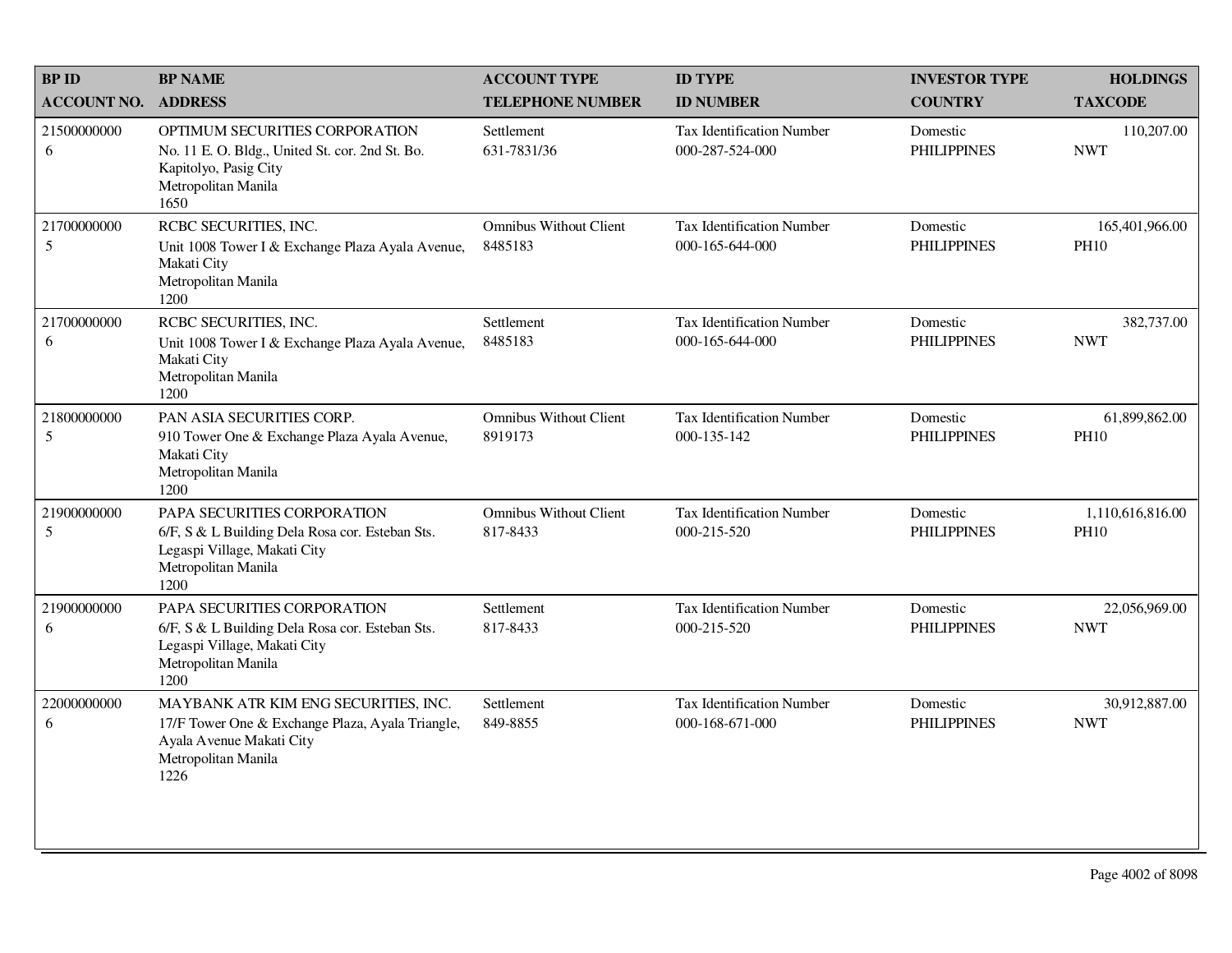| <b>BP ID</b>       | <b>BP NAME</b>                                                                                                                                                                                    | <b>ACCOUNT TYPE</b>                          | <b>ID TYPE</b>                                      | <b>INVESTOR TYPE</b>           | <b>HOLDINGS</b>               |
|--------------------|---------------------------------------------------------------------------------------------------------------------------------------------------------------------------------------------------|----------------------------------------------|-----------------------------------------------------|--------------------------------|-------------------------------|
| <b>ACCOUNT NO.</b> | <b>ADDRESS</b>                                                                                                                                                                                    | <b>TELEPHONE NUMBER</b>                      | <b>ID NUMBER</b>                                    | <b>COUNTRY</b>                 | <b>TAXCODE</b>                |
| 22000000000<br>14  | MAYBANK ATR KIM ENG SECURITIES, INC.<br>17/F Tower One & Exchange Plaza, Ayala Triangle,<br>Ayala Avenue Makati City<br>Metropolitan Manila<br>1226                                               | Settlement<br>849-8855                       | <b>Tax Identification Number</b><br>000-168-671-000 | Domestic<br><b>PHILIPPINES</b> | 642,984,911.00<br><b>PH10</b> |
| 22300000000<br>5   | PLATINUM SECURITIES, INC.<br>Unit 801, Antel Corporate Ctr., 121 Valero St., Salced<br>Village Makati City<br>Metropolitan Manila<br>1200                                                         | Omnibus Without Client<br>887-11-78          | Tax Identification Number<br>000-532-022            | Domestic<br><b>PHILIPPINES</b> | 24,212,307.00<br><b>PH10</b>  |
| 22400000000<br>5   | PNB SECURITIES, INC.<br>3/F PNB Financial Center Roxas Blvd., Pasay City<br>Metropolitan Manila<br>1300                                                                                           | <b>Omnibus Without Client</b><br>526-3466    | <b>Tax Identification Number</b><br>000-198-201-000 | Domestic<br><b>PHILIPPINES</b> | 406,979,049.00<br><b>PH10</b> |
| 22500000000<br>5   | PREMIUM SECURITIES, INC.<br>Unit 1415, Tower 1 & Exchange Plaza Ayala Avenue<br>cor. Paseo de Roxas Makati City<br>Metropolitan Manila<br>1259                                                    | <b>Omnibus Without Client</b><br>848-5915/17 | Tax Identification Number<br>121                    | Domestic<br><b>PHILIPPINES</b> | 255,966,614.00<br><b>PH10</b> |
| 22800000000<br>5   | PRYCE SECURITIES, INC.<br>15/F PRYCE CENTER BUILDING, 1179 CHINO RO816-2426/27<br><b>AVENUE</b><br>BAGTIKAN, MAKATI CITY<br>Metropolitan Manila<br>1226                                           | <b>Omnibus Without Client</b>                | Tax Identification Number<br>124                    | Domestic<br><b>PHILIPPINES</b> | 310,863.00<br><b>PH10</b>     |
| 22900000000<br>5   | SALISBURY BKT SECURITIES CORPORATION Omnibus Without Client<br>Unit 207 Cityland Condominium 10 - Tower 2 6817<br>H.V. De La Costa St. cor. Ayala Ave. Makati City<br>Metropolitan Manila<br>1200 | 892-88-34                                    | <b>Tax Identification Number</b><br>000-598-559-000 | Domestic<br><b>PHILIPPINES</b> | 120,578,562.00<br><b>PH10</b> |
| 23000000000        | <b>QUALITY INVESTMENTS &amp; SECURITIES</b><br><b>CORPORATION</b>                                                                                                                                 | <b>Omnibus Without Client</b>                | <b>Tax Identification Number</b>                    | Domestic                       | 1,845,880,949.00              |
| 5                  | Suite 1602 Tytana Plaza Oriente St, Binondo Manila<br>Metropolitan<br>Manila<br>1006                                                                                                              | 241-0547                                     | 000-333-614-000                                     | <b>PHILIPPINES</b>             | <b>PH10</b>                   |
|                    |                                                                                                                                                                                                   |                                              |                                                     |                                |                               |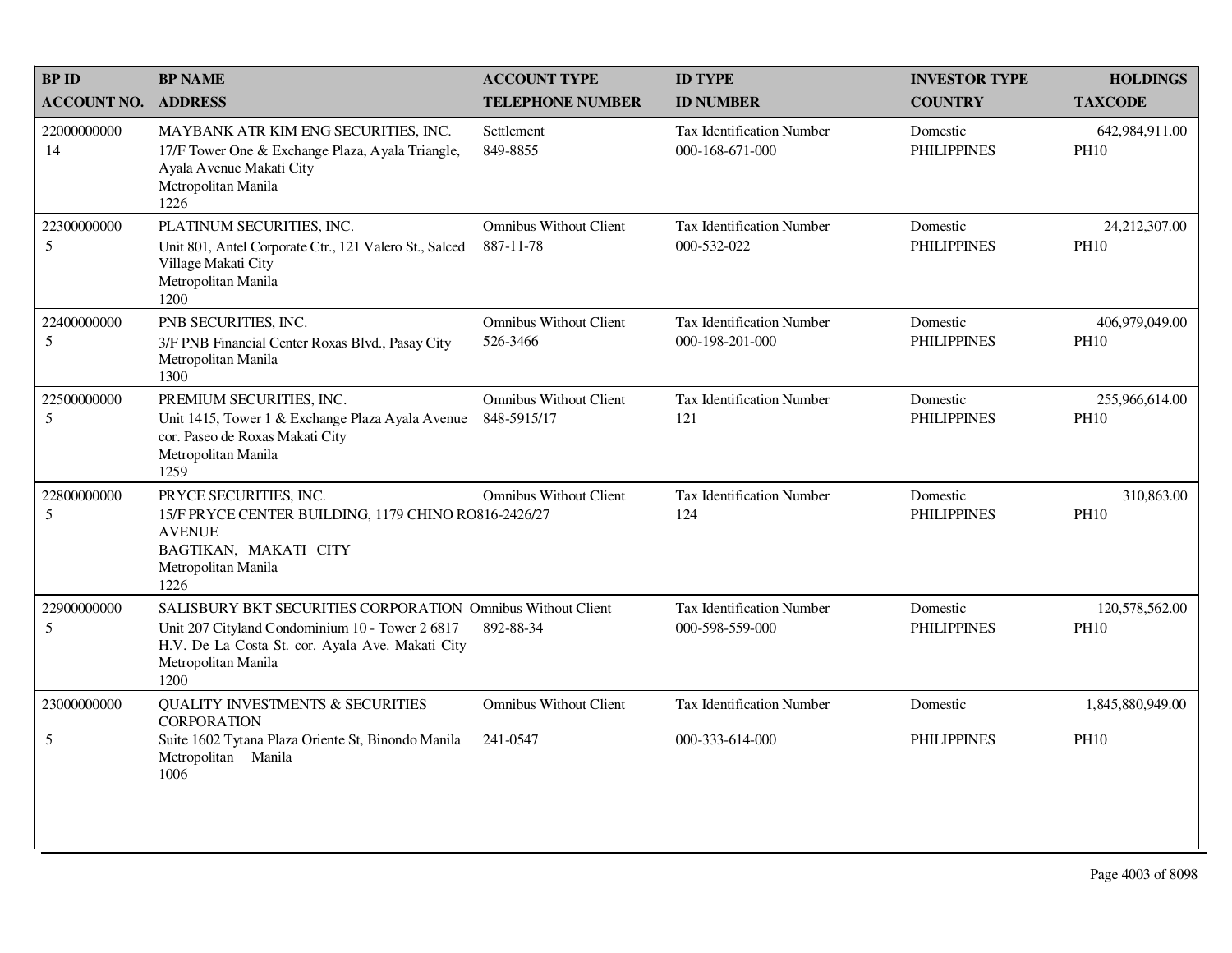| <b>BPID</b>                   | <b>BP NAME</b>                                                                                                          | <b>ACCOUNT TYPE</b>                             | <b>ID TYPE</b>                                      | <b>INVESTOR TYPE</b>           | <b>HOLDINGS</b>               |
|-------------------------------|-------------------------------------------------------------------------------------------------------------------------|-------------------------------------------------|-----------------------------------------------------|--------------------------------|-------------------------------|
| <b>ACCOUNT NO.</b>            | <b>ADDRESS</b>                                                                                                          | <b>TELEPHONE NUMBER</b>                         | <b>ID NUMBER</b>                                    | <b>COUNTRY</b>                 | <b>TAXCODE</b>                |
| 23000000000<br>6              | <b>QUALITY INVESTMENTS &amp; SECURITIES</b><br><b>CORPORATION</b><br>Suite 1602 Tytana Plaza Oriente St, Binondo Manila | Settlement<br>241-0547                          | <b>Tax Identification Number</b><br>000-333-614-000 | Domestic<br><b>PHILIPPINES</b> | 86,102,806.00<br><b>NWT</b>   |
|                               | Metropolitan Manila<br>1006                                                                                             |                                                 |                                                     |                                |                               |
| 23100000000<br>$\overline{5}$ | R & L INVESTMENTS, INC.<br>675 Lee St., Mandaluyong City                                                                | <b>Omnibus Without Client</b><br>7247210/705207 | <b>Tax Identification Number</b><br>127             | Domestic<br><b>PHILIPPINES</b> | 171,278,784.00<br><b>PH10</b> |
|                               | Metropolitan Manila<br>1501                                                                                             |                                                 |                                                     |                                |                               |
| 23200000000<br>5              | ALAKOR SECURITIES CORPORATION                                                                                           | <b>Omnibus Without Client</b><br>631-8041/42    | <b>Tax Identification Number</b><br>003-461-151-000 | Domestic<br><b>PHILIPPINES</b> | 32,600,000.00<br><b>PH10</b>  |
|                               | 9/F Quad Alpha Centrum, 125 Pioneer St.<br>Mandaluyong City<br>Metropolitan Manila                                      |                                                 |                                                     |                                |                               |
|                               | 1550                                                                                                                    |                                                 |                                                     |                                |                               |
| 23300000000<br>5              | R. COYIUTO SECURITIES, INC.<br>5/F Corinthian Plaza, Paseo de Roxas, Legaspi Village                                    | <b>Omnibus Without Client</b><br>811-3064       | Tax Identification Number<br>000-329-417            | Domestic<br><b>PHILIPPINES</b> | 509,449,906.00<br><b>PH10</b> |
|                               | Makati City<br>Metropolitan Manila                                                                                      |                                                 |                                                     |                                |                               |
|                               | $\Omega$                                                                                                                |                                                 |                                                     |                                |                               |
| 23300000000<br>6              | R. COYIUTO SECURITIES, INC.<br>5/F Corinthian Plaza, Paseo de Roxas, Legaspi Village                                    | Settlement<br>811-3064                          | <b>Tax Identification Number</b><br>000-329-417     | Domestic<br><b>PHILIPPINES</b> | 154,452,165.00<br><b>NWT</b>  |
|                               | Makati City<br>Metropolitan Manila                                                                                      |                                                 |                                                     |                                |                               |
|                               | $\Omega$                                                                                                                |                                                 |                                                     |                                |                               |
| 23500000000<br>5              | REGINA CAPITAL DEVELOPMENT CORPORATI Omnibus Without Client<br>Unit 806 Tower 1 & Exchange Plaza Ayala Triangle,        | 848-5482/84                                     | <b>Tax Identification Number</b><br>131             | Domestic<br><b>PHILIPPINES</b> | 848,228,165.00<br><b>PH10</b> |
|                               | Ayala Avenue Makati City<br>Metropolitan Manila                                                                         |                                                 |                                                     |                                |                               |
| 23500000000                   | 1226<br>REGINA CAPITAL DEVELOPMENT CORPORATI Settlement                                                                 |                                                 | <b>Tax Identification Number</b>                    | Domestic                       | 36,389,994.00                 |
| 6                             | Unit 806 Tower 1 & Exchange Plaza Ayala Triangle,                                                                       | 848-5482/84                                     | 131                                                 | <b>PHILIPPINES</b>             | <b>NWT</b>                    |
|                               | Ayala Avenue Makati City<br>Metropolitan Manila<br>1226                                                                 |                                                 |                                                     |                                |                               |
|                               |                                                                                                                         |                                                 |                                                     |                                |                               |
|                               |                                                                                                                         |                                                 |                                                     |                                |                               |
|                               |                                                                                                                         |                                                 |                                                     |                                |                               |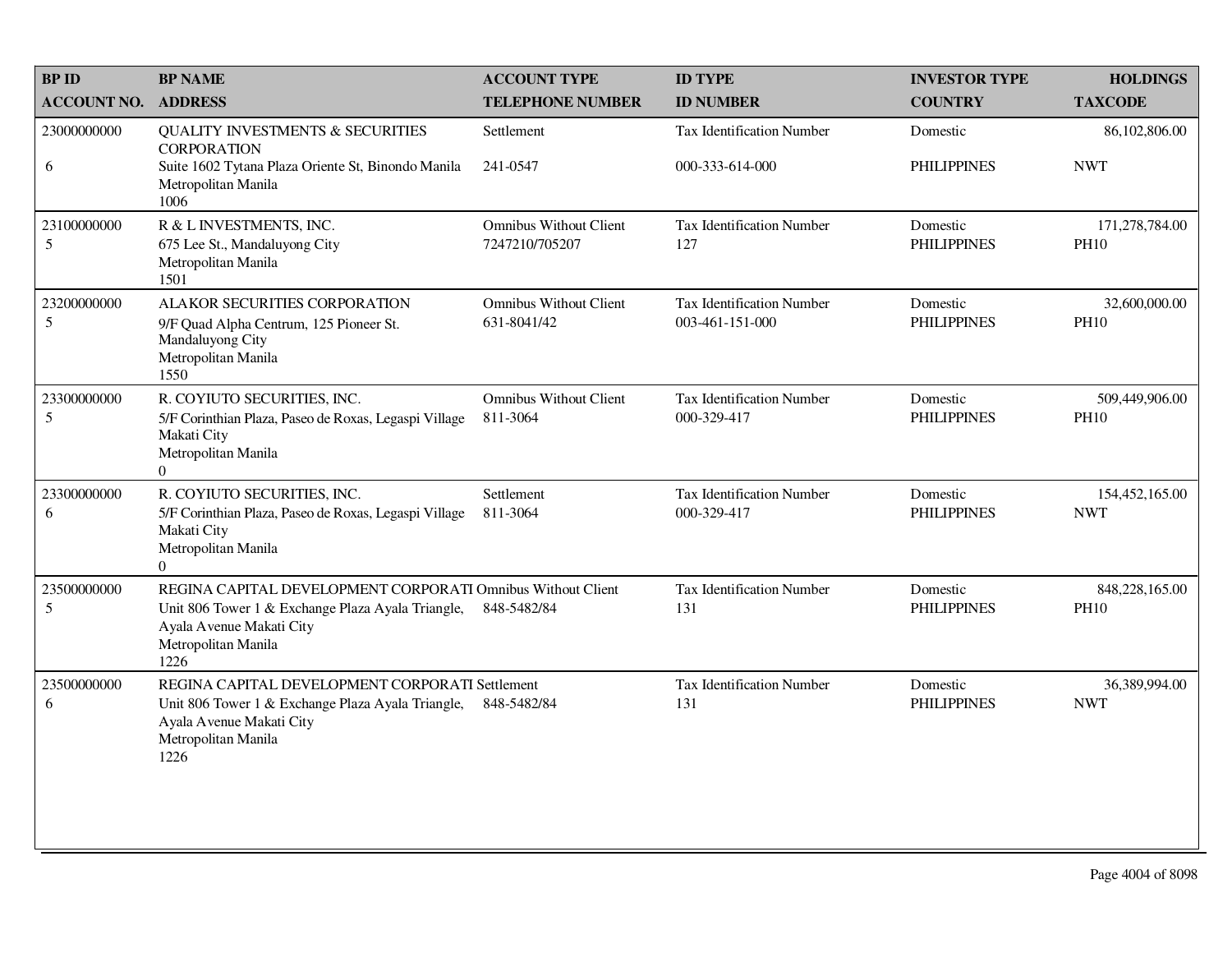| <b>BPID</b>                    | <b>BP NAME</b>                                                                                                                                                                             | <b>ACCOUNT TYPE</b>                      | <b>ID TYPE</b>                                      | <b>INVESTOR TYPE</b>           | <b>HOLDINGS</b>               |
|--------------------------------|--------------------------------------------------------------------------------------------------------------------------------------------------------------------------------------------|------------------------------------------|-----------------------------------------------------|--------------------------------|-------------------------------|
| <b>ACCOUNT NO.</b>             | <b>ADDRESS</b>                                                                                                                                                                             | <b>TELEPHONE NUMBER</b>                  | <b>ID NUMBER</b>                                    | <b>COUNTRY</b>                 | <b>TAXCODE</b>                |
| 23600000000<br>5               | R. NUBLA SECURITIES, INC.<br>Room 604, Fil-Am Resources Bldg., 231 Juan Luna S 242-1596<br>Binondo, Manila<br>Metropolitan Manila<br>1006                                                  | <b>Omnibus Without Client</b>            | <b>Tax Identification Number</b><br>132             | Domestic<br><b>PHILIPPINES</b> | 153,349,284.00<br><b>PH10</b> |
| 23700000000<br>$5\overline{)}$ | AAA SOUTHEAST EQUITIES, INCORPORATED Omnibus Without Client<br>Ground Floor, Fortune Life Building #162 Legaspi St. 816-2918<br>Legaspi Village Makati City<br>Metropolitan Manila<br>1229 |                                          | Tax Identification Number<br>000-141-894-000        | Domestic<br><b>PHILIPPINES</b> | 188,643,049.00<br><b>PH10</b> |
| 23700000002<br>1               | FORTUNE GENERAL INSURANCE CORPORATIOClient<br>4TH/F CITYSTATE CENTRE, 709 SHAW<br><b>BOULEVARD, PASIG CITY</b><br>Metropolitan Manila<br>1600                                              | 706-3959                                 | Tax Identification Number<br>220.                   | Domestic<br><b>PHILIPPINES</b> | 2,528,000.00<br><b>NWT</b>    |
| 23700000003<br>$\mathbf{1}$    | FORTUNE LIFE INSURANCE CO., INC.<br>162 LEGAZPI ST., LEGAZPI VILLAGE MAKATI<br><b>CITY</b><br>Metropolitan Manila<br>1229                                                                  | Client<br>812-2702                       | Tax Identification Number<br>$220^{\circ}$          | Domestic<br><b>PHILIPPINES</b> | 2,541,943.00<br><b>NWT</b>    |
| 23800000000<br>5               | R. S. LIM & CO., INC.<br>1509 Galvani Street San Isidro, Makati City<br>Metropolitan Manila<br>1234                                                                                        | <b>Omnibus Without Client</b><br>8919670 | Tax Identification Number<br>000-333-915-000        | Domestic<br><b>PHILIPPINES</b> | 103,956,227.00<br><b>PH10</b> |
| 23900000000<br>5               | RTG & COMPANY, INC.<br>Unit 602 Tower 1 & Exchange Plaza Ayala Triangle,<br>Makati City<br>Metropolitan Manila<br>1200                                                                     | <b>Omnibus Without Client</b><br>8919482 | <b>Tax Identification Number</b><br>000-165-637-000 | Domestic<br><b>PHILIPPINES</b> | 188,446,996.00<br><b>PH10</b> |
| 23900000000<br>6               | RTG & COMPANY, INC.<br>Unit 602 Tower 1 & Exchange Plaza Ayala Triangle,<br>Makati City<br>Metropolitan<br>Manila<br>1200                                                                  | Settlement<br>8919482                    | <b>Tax Identification Number</b><br>000-165-637-000 | Domestic<br><b>PHILIPPINES</b> | 1,441,011.00<br><b>NWT</b>    |
|                                |                                                                                                                                                                                            |                                          |                                                     |                                |                               |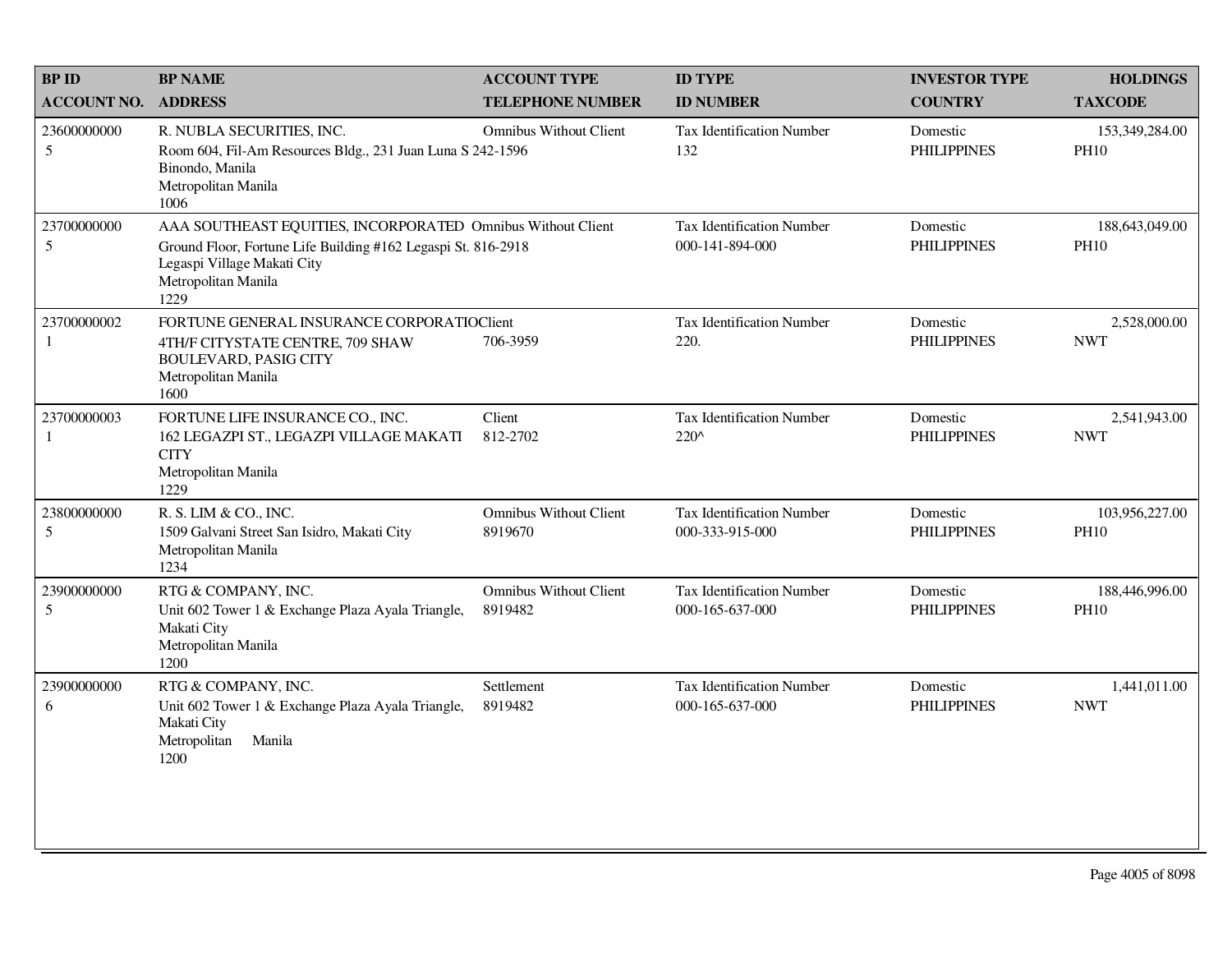| <b>BP ID</b>       | <b>BP NAME</b>                                                                                                                                        | <b>ACCOUNT TYPE</b>                            | <b>ID TYPE</b>                                      | <b>INVESTOR TYPE</b>           | <b>HOLDINGS</b>               |
|--------------------|-------------------------------------------------------------------------------------------------------------------------------------------------------|------------------------------------------------|-----------------------------------------------------|--------------------------------|-------------------------------|
| <b>ACCOUNT NO.</b> | <b>ADDRESS</b>                                                                                                                                        | <b>TELEPHONE NUMBER</b>                        | <b>ID NUMBER</b>                                    | <b>COUNTRY</b>                 | <b>TAXCODE</b>                |
| 24000000000<br>5   | S.J. ROXAS & CO., INC.<br>Unit 612 Tower One, & Exchange Plaza, Ayala<br>Triangle, Ayala Avenue, Makati City<br>Metropolitan Manila<br>$\Omega$       | <b>Omnibus Without Client</b><br>848-5065      | <b>Tax Identification Number</b><br>136             | Domestic<br><b>PHILIPPINES</b> | 28,779,371.00<br><b>PH10</b>  |
| 24000000000<br>6   | S.J. ROXAS & CO., INC.<br>Unit 612 Tower One, & Exchange Plaza, Ayala<br>Triangle, Ayala Avenue, Makati City<br>Metropolitan Manila<br>$\overline{0}$ | Settlement<br>848-5065                         | Tax Identification Number<br>136                    | Domestic<br><b>PHILIPPINES</b> | 1,654.00<br><b>NWT</b>        |
| 24000000002<br>1   | S.J. ROXAS & CO., INC.<br>Unit 612 Tower One, Ayala Triangle, Ayala Avenue,<br>Makati City<br>Metropolitan Manila<br>$\Omega$                         | Client<br>8485065 TO 69                        | <b>Tax Identification Number</b><br>546             | Domestic<br><b>PHILIPPINES</b> | 201,421.00<br><b>NWT</b>      |
| 24200000000<br>5   | SECURITIES SPECIALISTS, INC.<br>Unit 903 National Life Insurance Building,<br>6762 Ayala Avenue, Makati City<br>Metropolitan Manila<br>1000           | <b>Omnibus Without Client</b><br>  523-5595    | <b>Tax Identification Number</b><br>138             | Domestic<br><b>PHILIPPINES</b> | 7,233,403.00<br><b>PH10</b>   |
| 24300000000<br>5   | FIDELITY SECURITIES, INC.<br>2103-B PSE Centre, Exchange Road, Ortigas, Pasig<br>City<br>Metropolitan Manila<br>1600                                  | <b>Omnibus Without Client</b><br>6345038       | <b>Tax Identification Number</b><br>002-836-391-000 | Domestic<br><b>PHILIPPINES</b> | 60,693,664.00<br><b>PH10</b>  |
| 24600000000<br>5   | SUMMIT SECURITIES, INC.<br>Unit 2102 B/C PSE Center Tektite Tower East<br>Exchange Road, Ortigas Center Pasig City<br>Metropolitan Manila<br>1600     | <b>Omnibus Without Client</b><br>6311032 to 37 | <b>Tax Identification Number</b><br>000-338-985-000 | Domestic<br><b>PHILIPPINES</b> | 254,335,421.00<br><b>PH10</b> |
| 24600000000<br>6   | SUMMIT SECURITIES, INC.<br>Unit 2102 B/C PSE Center Tektite Tower East<br>Exchange Road, Ortigas Center Pasig City<br>Metropolitan Manila<br>1600     | Settlement<br>6311032 to 37                    | <b>Tax Identification Number</b><br>000-338-985-000 | Domestic<br><b>PHILIPPINES</b> | 5,174,831.00<br><b>NWT</b>    |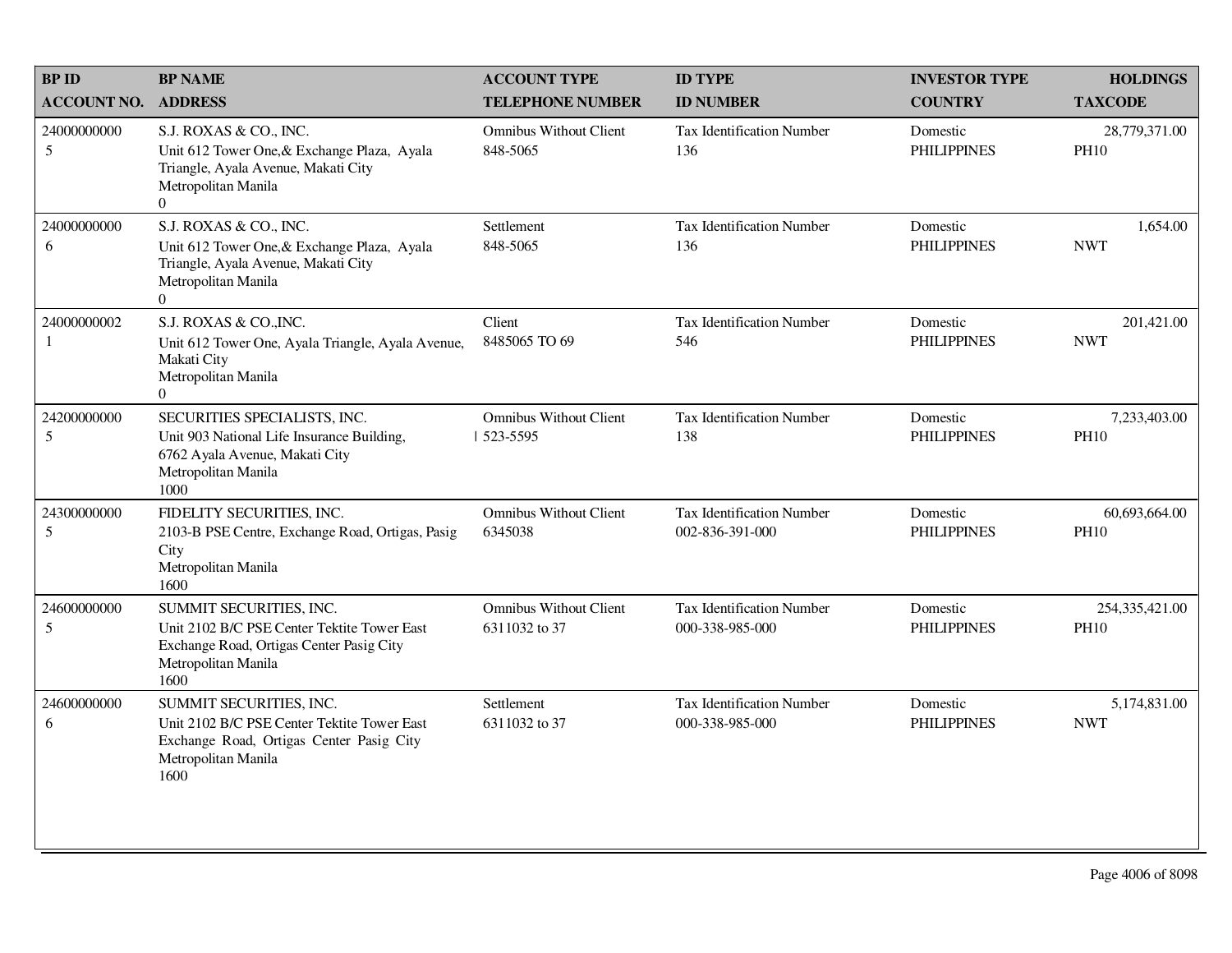| <b>BPID</b>        | <b>BP NAME</b>                                                                                                                                    | <b>ACCOUNT TYPE</b>                      | <b>ID TYPE</b>                                      | <b>INVESTOR TYPE</b>           | <b>HOLDINGS</b>               |
|--------------------|---------------------------------------------------------------------------------------------------------------------------------------------------|------------------------------------------|-----------------------------------------------------|--------------------------------|-------------------------------|
| <b>ACCOUNT NO.</b> | <b>ADDRESS</b>                                                                                                                                    | <b>TELEPHONE NUMBER</b>                  | <b>ID NUMBER</b>                                    | <b>COUNTRY</b>                 | <b>TAXCODE</b>                |
| 24600000000<br>7   | SUMMIT SECURITIES, INC.<br>Unit 2102 B/C PSE Center Tektite Tower East<br>Exchange Road, Ortigas Center Pasig City<br>Metropolitan Manila<br>1600 | Own<br>6311032 to 37                     | <b>Tax Identification Number</b><br>000-338-985-000 | Domestic<br><b>PHILIPPINES</b> | 120.00<br><b>NWT</b>          |
| 24700000000<br>5   | STANDARD SECURITIES CORPORATION<br>#34 Jefferson St., GHW, San Juan Metro Manila<br>Metropolitan Manila<br>$00\,$                                 | <b>Omnibus Without Client</b><br>8486149 | Tax Identification Number<br>000-333-108            | Domestic<br><b>PHILIPPINES</b> | 283,007,825.00<br><b>PH10</b> |
| 24700000003<br>1   | PIONEER INTERCONTINENTAL INS. CORP.<br>#34 Jefferson St., GHW, San Juan Metro Manila<br>Metropolitan Manila<br>$00\,$                             | Client<br>725-3905                       | <b>Tax Identification Number</b><br>312             | Domestic<br><b>PHILIPPINES</b> | 20,000,000.00<br><b>NWT</b>   |
| 25100000000<br>5   | TANSENGCO & CO., INC.<br>U-2308 World Trade Exchange Condominium 215 Jua 241-7155<br>Luna St., Binondo, Manila<br>Metropolitan Manila<br>1006     | <b>Omnibus Without Client</b>            | <b>Tax Identification Number</b><br>146             | Domestic<br><b>PHILIPPINES</b> | 232,626,230.00<br><b>PH10</b> |
| 25200000000        | THE FIRST RESOURCES MANAGEMENT &<br><b>SECURITIES CORP.</b>                                                                                       | <b>Omnibus Without Client</b>            | <b>Tax Identification Number</b>                    | Domestic                       | 236,925,575.00                |
| 5                  | Rms. 801-802, PSE Tower 1 Ayala Ave., cor. Paseo d 8486311 to 18<br>Roxas, Ayala Triangle, Makati City<br>Metropolitan Manila<br>1200             |                                          | 000-149-028-000                                     | <b>PHILIPPINES</b>             | <b>PH10</b>                   |
| 25200000000        | THE FIRST RESOURCES MANAGEMENT &<br><b>SECURITIES CORP.</b>                                                                                       | Settlement                               | <b>Tax Identification Number</b>                    | Domestic                       | 92,144,662.00                 |
| 6                  | Rms. 801-802, PSE Tower 1 Ayala Ave., cor. Paseo d<br>Roxas, Ayala Triangle, Makati City<br>Metropolitan Manila<br>1200                           | 8486311 to 18                            | 000-149-028-000                                     | <b>PHILIPPINES</b>             | <b>NWT</b>                    |
| 25300000000<br>5   | TOWER SECURITIES, INC.<br>1802-C Tektite Tower I Exchange Road, Ortigas Cent<br>Pasig City<br>Metropolitan<br>Manila<br>1600                      | <b>Omnibus Without Client</b><br>6354448 | <b>Tax Identification Number</b><br>148             | Domestic<br><b>PHILIPPINES</b> | 855,095,107.00<br><b>PH10</b> |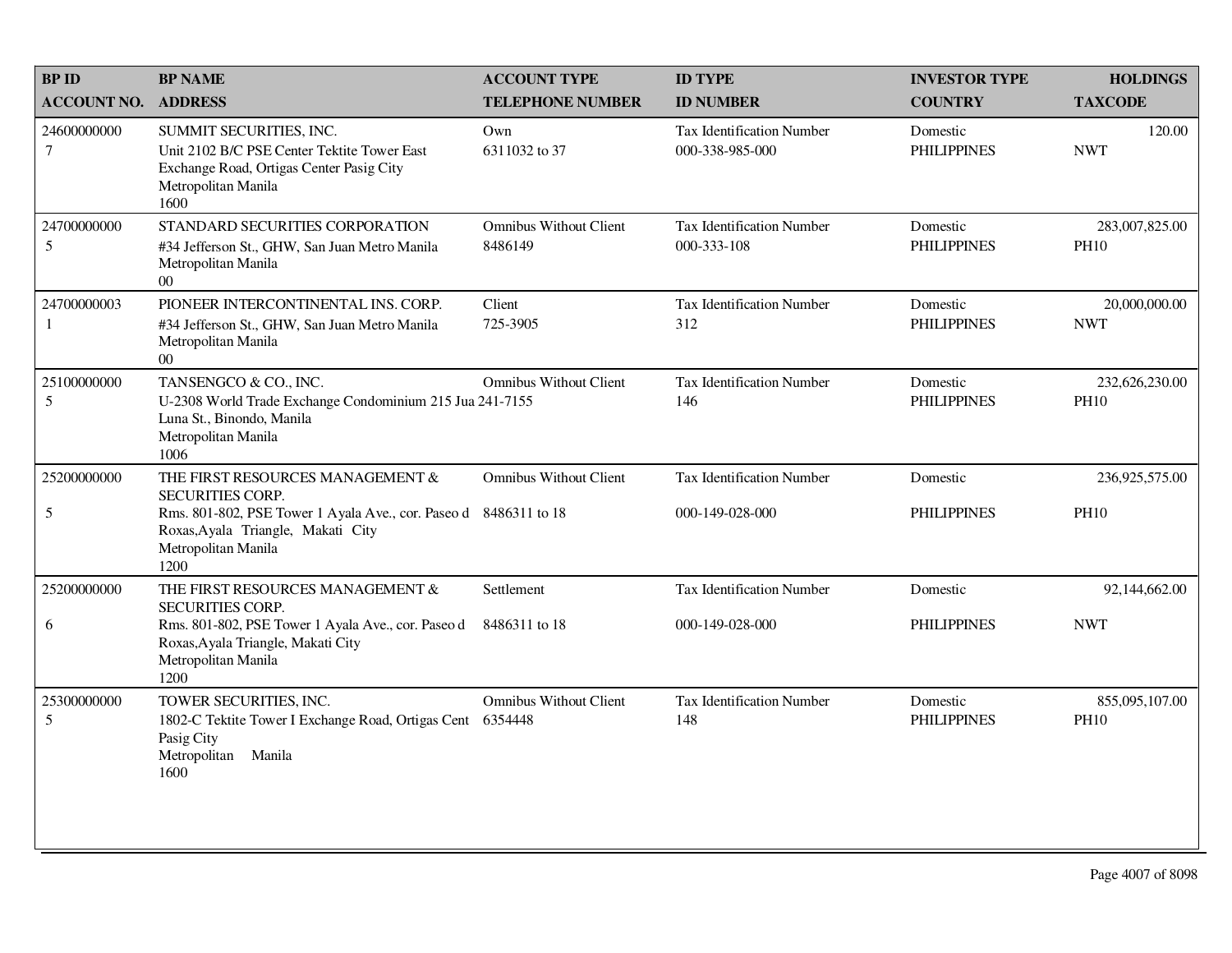| <b>BP ID</b>                   | <b>BP NAME</b>                                                                                                                                              | <b>ACCOUNT TYPE</b>                        | <b>ID TYPE</b>                                      | <b>INVESTOR TYPE</b>           | <b>HOLDINGS</b>               |
|--------------------------------|-------------------------------------------------------------------------------------------------------------------------------------------------------------|--------------------------------------------|-----------------------------------------------------|--------------------------------|-------------------------------|
| <b>ACCOUNT NO.</b>             | <b>ADDRESS</b>                                                                                                                                              | <b>TELEPHONE NUMBER</b>                    | <b>ID NUMBER</b>                                    | <b>COUNTRY</b>                 | <b>TAXCODE</b>                |
| 25300000000<br>$\tau$          | TOWER SECURITIES, INC.<br>1802-C Tektite Tower I Exchange Road, Ortigas Cent<br>Pasig City<br>Metropolitan Manila<br>1600                                   | Own<br>6354448                             | <b>Tax Identification Number</b><br>148             | Domestic<br><b>PHILIPPINES</b> | 208,803.00<br><b>NWT</b>      |
| 25400000000<br>$5\overline{)}$ | TRANS-ASIA SECURITIES, INC.<br>Rm. 601-S, State Centre 333 Juan Luna St., Binondo,<br>Manila<br>Metropolitan Manila<br>1006                                 | <b>Omnibus Without Client</b><br>242-28-23 | <b>Tax Identification Number</b><br>149             | Domestic<br><b>PHILIPPINES</b> | 94,000.00<br><b>PH10</b>      |
| 25500000000<br>5               | APEX PHILIPPINES EQUITIES CORPORATION<br>Unit 902, Antel Corporate Center, No. 139 Valero St.,<br>Salcedo Vill., Makati City<br>Metropolitan Manila<br>1227 | <b>Omnibus Without Client</b><br>527-1555  | <b>Tax Identification Number</b><br>150             | Domestic<br><b>PHILIPPINES</b> | 2,001,000.00<br><b>PH10</b>   |
| 25600000000<br>5               | TRENDLINE SECURITIES CORPORATION<br>Rm. 503 Tytana Plaza Lorenzo Ruiz St., Binondo,<br>Manila<br>Metropolitan Manila<br>1006                                | <b>Omnibus Without Client</b><br>241-0387  | <b>Tax Identification Number</b><br>151             | Domestic<br><b>PHILIPPINES</b> | 2,580,563.00<br><b>PH10</b>   |
| 25600000000<br>6               | TRENDLINE SECURITIES CORPORATION<br>Rm. 503 Tytana Plaza Lorenzo Ruiz St., Binondo,<br>Manila<br>Metropolitan Manila<br>1006                                | Settlement<br>241-0387                     | Tax Identification Number<br>151                    | Domestic<br><b>PHILIPPINES</b> | 52,579.00<br><b>NWT</b>       |
| 25700000000<br>5               | TRI-STATE SECURITIES, INC.<br>Unit 1007, 10/F Ayala Triangle Tower I, Ayala<br>Avenue, Makati City<br>Metropolitan Manila<br>1226                           | <b>Omnibus Without Client</b><br>8485042   | <b>Tax Identification Number</b><br>000-704-920-000 | Domestic<br><b>PHILIPPINES</b> | 230,115,471.00<br><b>PH10</b> |
| 25700000000<br>6               | TRI-STATE SECURITIES, INC.<br>Unit 1007, 10/F Ayala Triangle Tower I, Ayala<br>Avenue, Makati City<br>Metropolitan Manila<br>1226                           | Settlement<br>8485042                      | <b>Tax Identification Number</b><br>000-704-920-000 | Domestic<br><b>PHILIPPINES</b> | 13,350,800.00<br><b>NWT</b>   |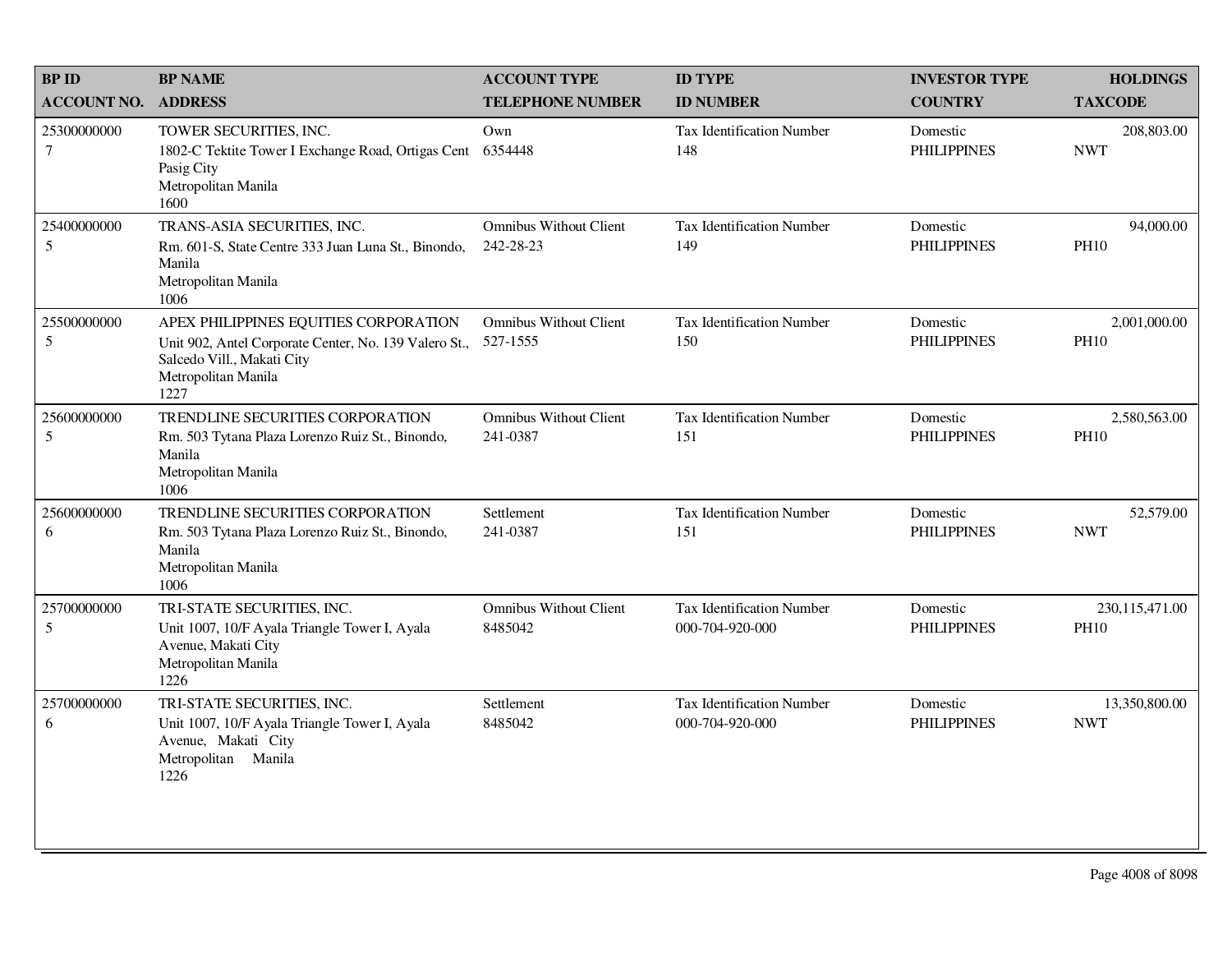| <b>BPID</b>                 | <b>BP NAME</b>                                                                                                                                             | <b>ACCOUNT TYPE</b>                      | <b>ID TYPE</b>                                      | <b>INVESTOR TYPE</b>           | <b>HOLDINGS</b>                 |
|-----------------------------|------------------------------------------------------------------------------------------------------------------------------------------------------------|------------------------------------------|-----------------------------------------------------|--------------------------------|---------------------------------|
| <b>ACCOUNT NO. ADDRESS</b>  |                                                                                                                                                            | <b>TELEPHONE NUMBER</b>                  | <b>ID NUMBER</b>                                    | <b>COUNTRY</b>                 | <b>TAXCODE</b>                  |
| 25900000000<br>5            | UCPB SECURITIES, INC.<br>Suite 1612, 16/F Ayala Tower I Exchange Plaza, Ayal<br>Ave. cor. Paseo de Roxas Makati City<br>Metropolitan Manila<br>1226        | <b>Omnibus Without Client</b><br>8485678 | <b>Tax Identification Number</b><br>154             | Domestic<br><b>PHILIPPINES</b> | 3,793,370,006.00<br><b>PH10</b> |
| 25900000000<br>6            | UCPB SECURITIES, INC.<br>Suite 1612, 16/F Ayala Tower I Exchange Plaza, Ayal<br>Ave. cor. Paseo de Roxas Makati City<br>Metropolitan Manila<br>1226        | Settlement<br>8485678                    | <b>Tax Identification Number</b><br>154             | Domestic<br><b>PHILIPPINES</b> | 640,449.00<br><b>NWT</b>        |
| 25900000000<br>$\tau$       | UCPB SECURITIES, INC.<br>Suite 1612, 16/F Ayala Tower I Exchange Plaza, Ayal<br>Ave. cor. Paseo de Roxas Makati City<br>Metropolitan Manila<br>1226        | Own<br>8485678                           | <b>Tax Identification Number</b><br>154             | Domestic<br><b>PHILIPPINES</b> | 40,000,000.00<br><b>NWT</b>     |
| 26100000004<br>$\mathbf{1}$ | E.SECURITIES, INC. ITF VARIOUS CLIENTS<br>11/F Exportbank Plaza Chino Roces cor Sen. Gil J.<br>Puyat Ave, Makati City<br>Metropolitan Manila<br>1251       | Client                                   | Tax Identification Number<br>560                    | Domestic<br><b>PHILIPPINES</b> | 3,199,200.00<br><b>PH10</b>     |
| 26300000000<br>6            | VENTURE SECURITIES, INC.<br>Unit 811 Tower One & Exchange Plaza Ayala Triangl<br>Ayala Ave. cor. Paseo de Roxas Makati City<br>Metropolitan Manila<br>1226 | Settlement<br>8486505                    | <b>Tax Identification Number</b><br>158             | Domestic<br><b>PHILIPPINES</b> | 888,789,426.00<br><b>NWT</b>    |
| 26300000005<br>1            | VENTURE SECURITIES, INC.<br>7/F PHILS. FIRST BLDG., 6764 AYALA AVE.,<br><b>MAKATI CITY</b><br>Metropolitan Manila<br>STMT-D                                | Client<br>864-0471                       | Certificate Of Incorporation<br>000-810-760-000     | Domestic<br><b>PHILIPPINES</b> | 94,230,344.00<br><b>NWT</b>     |
| 26600000000<br>5            | VICSAL SECURITIES & STOCK BROKERAGE, IN Omnibus Without Client<br>658 C. Palanca St., Quiapo, Manila<br>Metropolitan Manila<br>1001                        | 7349771                                  | Tax Identification Number<br>000-089-167-000        | Domestic<br><b>PHILIPPINES</b> | 711,969,570.00<br><b>PH10</b>   |
| 26600000000<br>6            | VICSAL SECURITIES & STOCK BROKERAGE, IN Settlement<br>658 C. Palanca St., Quiapo, Manila<br>Metropolitan Manila<br>1001                                    | 7349771                                  | <b>Tax Identification Number</b><br>000-089-167-000 | Domestic<br><b>PHILIPPINES</b> | 3,542,738,652.00<br><b>NWT</b>  |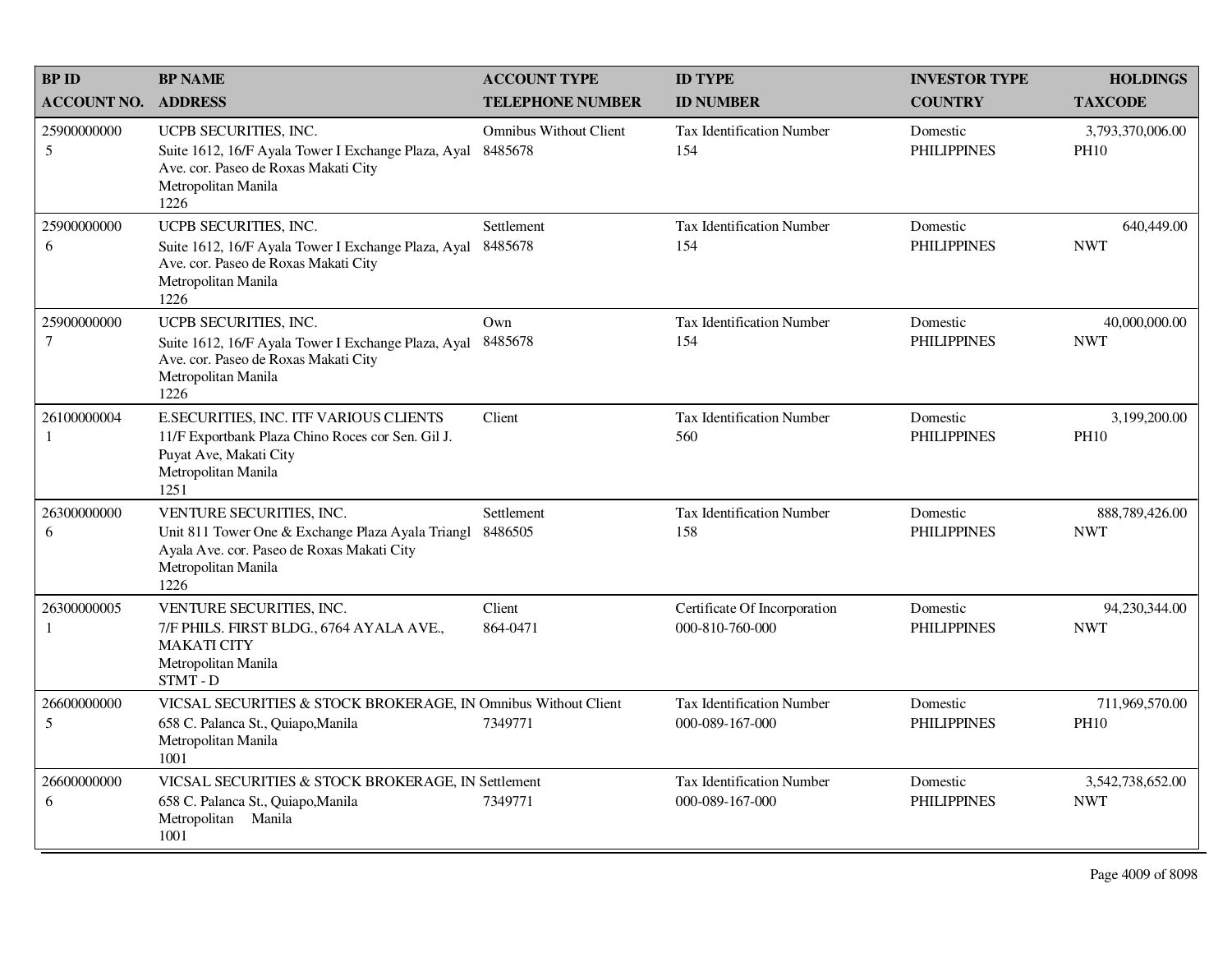| <b>BPID</b>                | <b>BP NAME</b>                                                                                                                                                                               | <b>ACCOUNT TYPE</b>                       | <b>ID TYPE</b>                                      | <b>INVESTOR TYPE</b>           | <b>HOLDINGS</b>                |
|----------------------------|----------------------------------------------------------------------------------------------------------------------------------------------------------------------------------------------|-------------------------------------------|-----------------------------------------------------|--------------------------------|--------------------------------|
| <b>ACCOUNT NO. ADDRESS</b> |                                                                                                                                                                                              | <b>TELEPHONE NUMBER</b>                   | <b>ID NUMBER</b>                                    | <b>COUNTRY</b>                 | <b>TAXCODE</b>                 |
| 26600000000<br>$\tau$      | VICSAL SECURITIES & STOCK BROKERAGE, IN Own<br>658 C. Palanca St., Quiapo, Manila<br>Metropolitan Manila<br>1001                                                                             | 7349771                                   | <b>Tax Identification Number</b><br>000-089-167-000 | Domestic<br><b>PHILIPPINES</b> | 55,000,000.00<br><b>NWT</b>    |
| 26700000000<br>5           | FIRST METRO SECURITIES BROKERAGE CORP. Omnibus Without Client<br>Unit 1515, 15/F Ayala Tower One Ayala Triangle,<br>Ayala Ave. cor Paseo de Roxas Makati City<br>Metropolitan Manila<br>1226 | 759-4133/34                               | <b>Tax Identification Number</b><br>003-458-062-000 | Domestic<br><b>PHILIPPINES</b> | 74,280,924.00<br><b>PH10</b>   |
| 26700000000<br>6           | FIRST METRO SECURITIES BROKERAGE CORP. Settlement<br>Unit 1515, 15/F Ayala Tower One Ayala Triangle,<br>Ayala Ave. cor Paseo de Roxas Makati City<br>Metropolitan Manila<br>1226             | 759-4133/34                               | <b>Tax Identification Number</b><br>003-458-062-000 | Domestic<br><b>PHILIPPINES</b> | 1,819,142,278.00<br><b>NWT</b> |
| 26900000000<br>5           | WEALTH SECURITIES, INC.<br>2103 PSE Centre, Exchange Road Ortigas Centre, Pas<br>City<br>Metropolitan Manila<br>1600                                                                         | <b>Omnibus Without Client</b><br>634-5038 | Tax Identification Number<br>000-330-678            | Domestic<br><b>PHILIPPINES</b> | 880,953,010.00<br><b>PH10</b>  |
| 26900000000<br>$\tau$      | WEALTH SECURITIES, INC.<br>2103 PSE Centre, Exchange Road Ortigas Centre, Pas<br>City<br>Metropolitan Manila<br>1600                                                                         | Own<br>634-5038                           | Tax Identification Number<br>000-330-678            | Domestic<br><b>PHILIPPINES</b> | 52,041,013.00<br><b>NWT</b>    |
| 27000000000<br>1           | WESTLINK GLOBAL EQUITIES, INC.<br>6/F Philippine Stock Exchange Plaza Ayala Avenue,<br>Makati City<br>Metropolitan Manila<br>1200                                                            | <b>Omnibus Without Client</b><br>848-6231 | <b>Tax Identification Number</b><br>000-334-828     | Foreign<br><b>PHILIPPINES</b>  | 1,296,910.00<br>FMX1           |
| 27000000000<br>5           | WESTLINK GLOBAL EQUITIES, INC.<br>6/F Philippine Stock Exchange Plaza Ayala Avenue,<br>Makati City<br>Metropolitan<br>Manila<br>1200                                                         | <b>Omnibus Without Client</b><br>848-6231 | <b>Tax Identification Number</b><br>000-334-828     | Domestic<br><b>PHILIPPINES</b> | 16,211,295.00<br><b>PH10</b>   |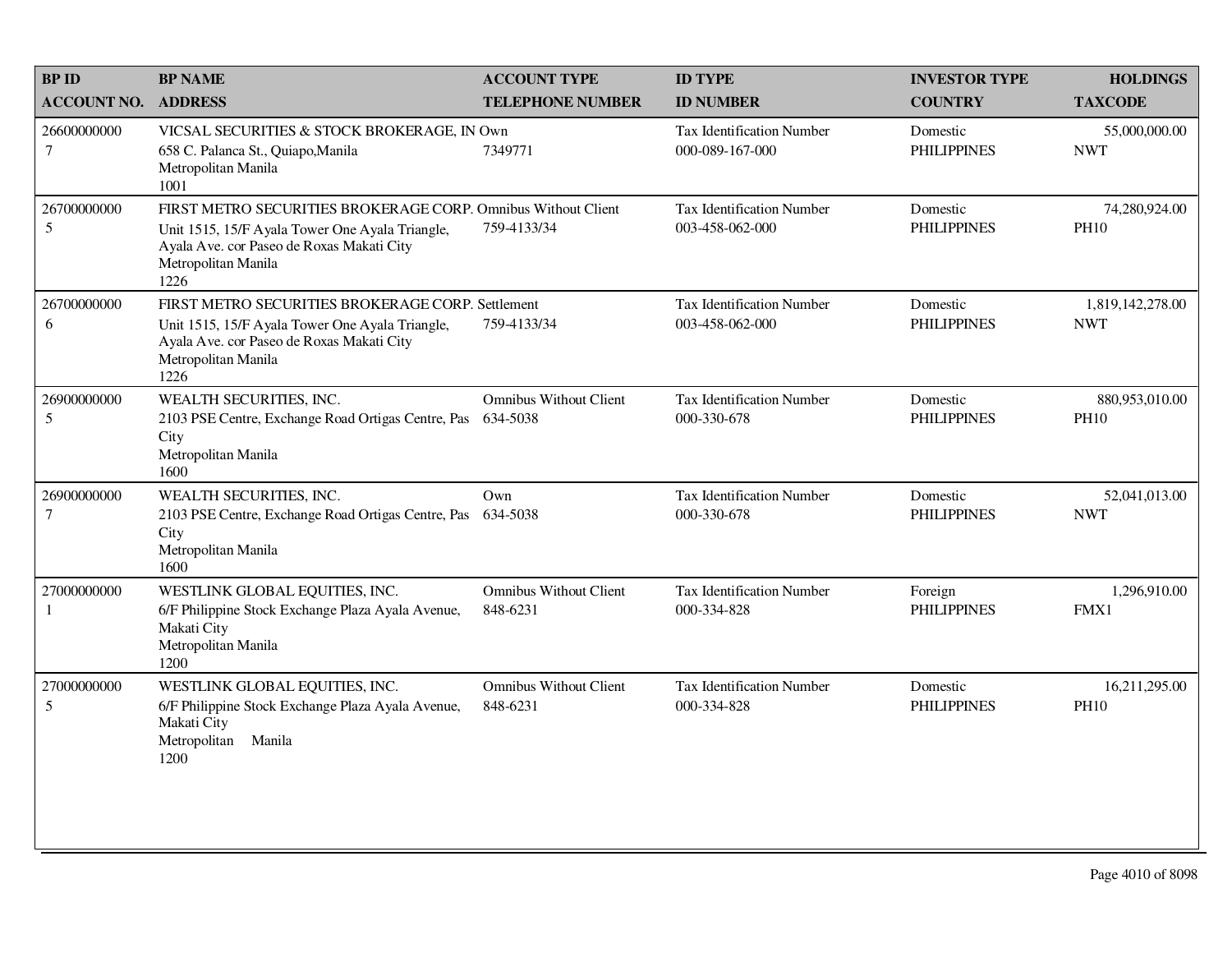| <b>BPID</b>           | <b>BP NAME</b>                                                                                                                                                 | <b>ACCOUNT TYPE</b>                      | <b>ID TYPE</b>                                      | <b>INVESTOR TYPE</b>           | <b>HOLDINGS</b>               |
|-----------------------|----------------------------------------------------------------------------------------------------------------------------------------------------------------|------------------------------------------|-----------------------------------------------------|--------------------------------|-------------------------------|
| <b>ACCOUNT NO.</b>    | <b>ADDRESS</b>                                                                                                                                                 | <b>TELEPHONE NUMBER</b>                  | <b>ID NUMBER</b>                                    | <b>COUNTRY</b>                 | <b>TAXCODE</b>                |
| 27000000000<br>6      | WESTLINK GLOBAL EQUITIES, INC.<br>6/F Philippine Stock Exchange Plaza Ayala Avenue,<br>Makati City<br>Metropolitan Manila<br>1200                              | Settlement<br>848-6231                   | Tax Identification Number<br>000-334-828            | Domestic<br><b>PHILIPPINES</b> | 3,605,818.00<br><b>NWT</b>    |
| 27200000000<br>5      | <b>BERNAD SECURITIES, INC.</b><br>3/F 1033 M.H. del Pilar St. Ermita, Manila<br>Metropolitan Manila<br>1000                                                    | <b>Omnibus Without Client</b><br>5245186 | <b>Tax Identification Number</b><br>002-919-761     | Domestic<br><b>PHILIPPINES</b> | 934,301,720.00<br><b>PH10</b> |
| 27200000000<br>6      | BERNAD SECURITIES, INC.<br>3/F 1033 M.H. del Pilar St. Ermita, Manila<br>Metropolitan Manila<br>1000                                                           | Settlement<br>5245186                    | Tax Identification Number<br>002-919-761            | Domestic<br><b>PHILIPPINES</b> | 38,426,966.00<br><b>NWT</b>   |
| 27300000000<br>5      | WONG SECURITIES CORPORATION<br>1402-B A. Mabini St., cor. Sta. Monica St., Ermita,<br>Manila<br>Metropolitan Manila<br>1000                                    | <b>Omnibus Without Client</b><br>5217794 | <b>Tax Identification Number</b><br>000-350-895-000 | Domestic<br><b>PHILIPPINES</b> | 13,040,000.00<br><b>PH10</b>  |
| 27500000000<br>5      | YAO & ZIALCITA, INC.<br>Yao & Zialcita, Inc., 5G Vernida I Condominium, 120 5274019 to 21<br>Amorsolo St., Legaspi Village, Makati City<br>Metropolitan Manila | <b>Omnibus Without Client</b>            | <b>Tax Identification Number</b><br>170             | Domestic<br><b>PHILIPPINES</b> | 851,313,245.00<br><b>PH10</b> |
| 27500000000<br>$\tau$ | YAO & ZIALCITA, INC.<br>Yao & Zialcita, Inc., 5G Vernida I Condominium, 120 5274019 to 21<br>Amorsolo St., Legaspi Village, Makati City<br>Metropolitan Manila | Own                                      | <b>Tax Identification Number</b><br>170             | Domestic<br><b>PHILIPPINES</b> | 32,400,000.00<br><b>NWT</b>   |
| 27800000000<br>5      | YU & COMPANY, INC.<br>Unit E 1606-B Tektite Tower 1 Exhange Road, Ortiga 634-6248<br>Center Pasig City<br>Metropolitan Manila<br>1600                          | <b>Omnibus Without Client</b>            | <b>Tax Identification Number</b><br>000-324-373-000 | Domestic<br><b>PHILIPPINES</b> | 612,244,960.00<br><b>PH10</b> |
| 27800000000<br>6      | YU & COMPANY, INC.<br>Unit E 1606-B Tektite Tower 1 Exhange Road, Ortiga 634-6248<br>Center Pasig City<br>Metropolitan Manila<br>1600                          | Settlement                               | <b>Tax Identification Number</b><br>000-324-373-000 | Domestic<br><b>PHILIPPINES</b> | 1,651,685.00<br><b>NWT</b>    |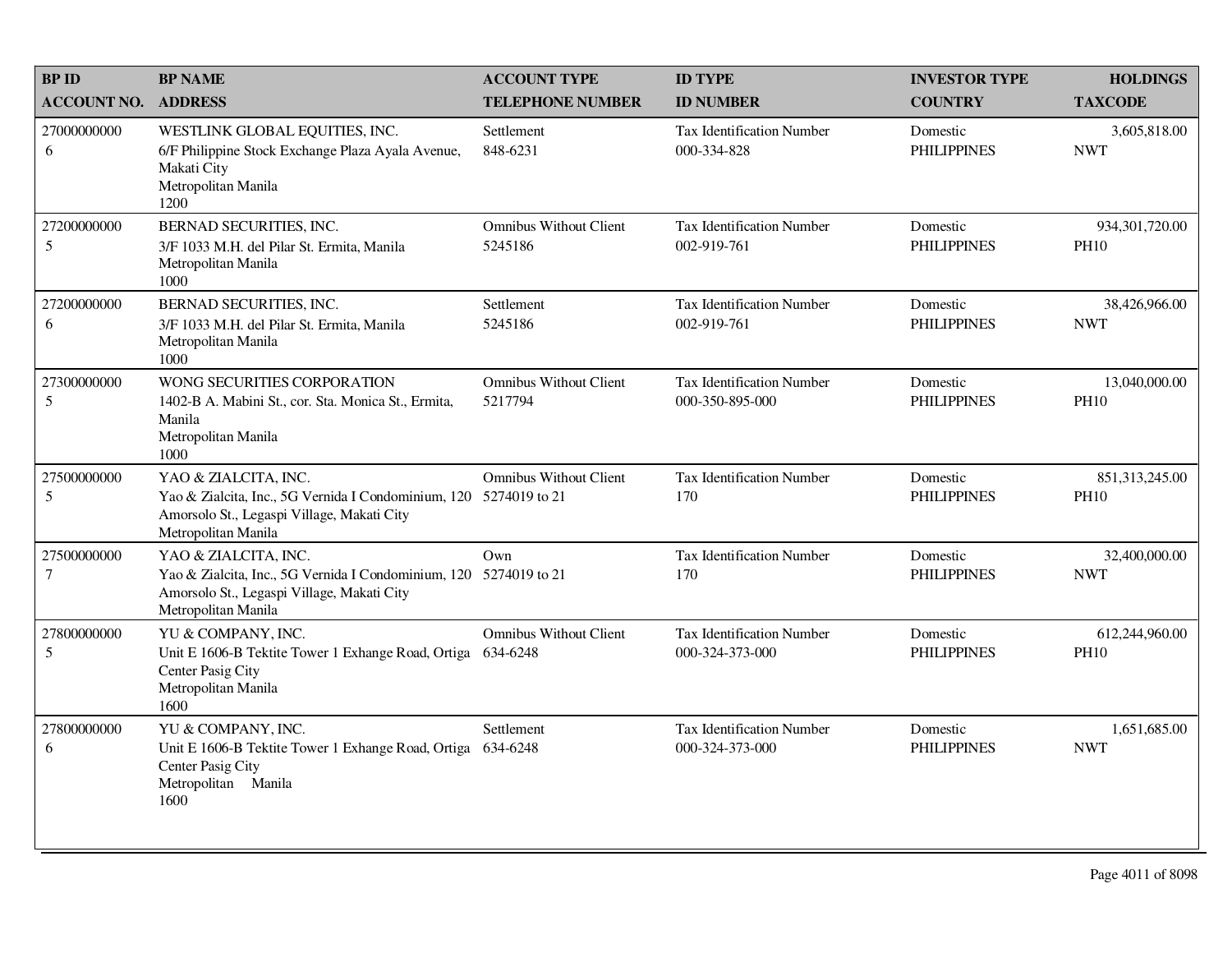| <b>BPID</b>                     | <b>BP NAME</b>                                                                                                                                                               | <b>ACCOUNT TYPE</b>                            | <b>ID TYPE</b>                                      | <b>INVESTOR TYPE</b>           | <b>HOLDINGS</b>                 |
|---------------------------------|------------------------------------------------------------------------------------------------------------------------------------------------------------------------------|------------------------------------------------|-----------------------------------------------------|--------------------------------|---------------------------------|
| <b>ACCOUNT NO.</b>              | <b>ADDRESS</b>                                                                                                                                                               | <b>TELEPHONE NUMBER</b>                        | <b>ID NUMBER</b>                                    | <b>COUNTRY</b>                 | <b>TAXCODE</b>                  |
| 27800000000<br>$\boldsymbol{7}$ | YU & COMPANY, INC.<br>Unit E 1606-B Tektite Tower 1 Exhange Road, Ortiga<br>Center Pasig City<br>Metropolitan Manila<br>1600                                                 | Own<br>634-6248                                | <b>Tax Identification Number</b><br>000-324-373-000 | Domestic<br><b>PHILIPPINES</b> | 10,000,000.00<br><b>NWT</b>     |
| 27900000000<br>5                | <b>BDO SECURITIES CORPORATION</b><br>27/F Tower I & Exchange Plaza Ayala Ave., Makati<br>City<br>Metropolitan Manila<br>1226                                                 | <b>Omnibus Without Client</b><br>759-41-44     | <b>Tax Identification Number</b><br>004-814-885-000 | Domestic<br><b>PHILIPPINES</b> | 1,766,495,032.00<br><b>PH10</b> |
| 27900000000<br>6                | <b>BDO SECURITIES CORPORATION</b><br>27/F Tower I & Exchange Plaza Ayala Ave., Makati<br>City<br>Metropolitan Manila<br>1226                                                 | Settlement<br>759-41-44                        | Tax Identification Number<br>004-814-885-000        | Domestic<br><b>PHILIPPINES</b> | 2,840,449.00<br><b>NWT</b>      |
| 28200000000<br>6                | PCCI SECURITIES BROKERS CORP.<br>3/F PCCI Corporate Centre 118 Alfaro St, Salcedo<br>Village Makati City<br>Metropolitan Manila<br>1227                                      | Settlement<br>893-3920                         | Tax Identification Number<br>177                    | Domestic<br><b>PHILIPPINES</b> | 481,897,364.00<br><b>NWT</b>    |
| 28300000000<br>5                | EAGLE EQUITIES, INC.<br>179 Kaimito St. Valle Verde II, Pasig City<br>Metropolitan Manila<br>1600                                                                            | <b>Omnibus Without Client</b><br>6363637 to 39 | <b>Tax Identification Number</b><br>178             | Domestic<br><b>PHILIPPINES</b> | 400,970,776.00<br><b>PH10</b>   |
| 28500000000<br>5                | GOLDEN TOWER SECURITIES & HOLDINGS, IN Omnibus Without Client<br>4-B Vernida I Condominium, 120 Amorsolo St.,<br>Legaspi Village, Makati City<br>Metropolitan Manila<br>1229 | 8132839                                        | <b>Tax Identification Number</b><br>179             | Domestic<br><b>PHILIPPINES</b> | 59,408,674.00<br><b>PH10</b>    |
| 28600000000<br>5                | SOLAR SECURITIES, INC.<br>Unit 3002-A East Tower, Phil. Stock Exchange Centre<br>Exchange Road, Ortigas Complex, Pasig City<br>Metropolitan Manila<br>1605                   | <b>Omnibus Without Client</b><br>6366301       | <b>Tax Identification Number</b><br>001-949-768-000 | Domestic<br><b>PHILIPPINES</b> | 1,214,968,699.00<br><b>PH10</b> |
|                                 |                                                                                                                                                                              |                                                |                                                     |                                |                                 |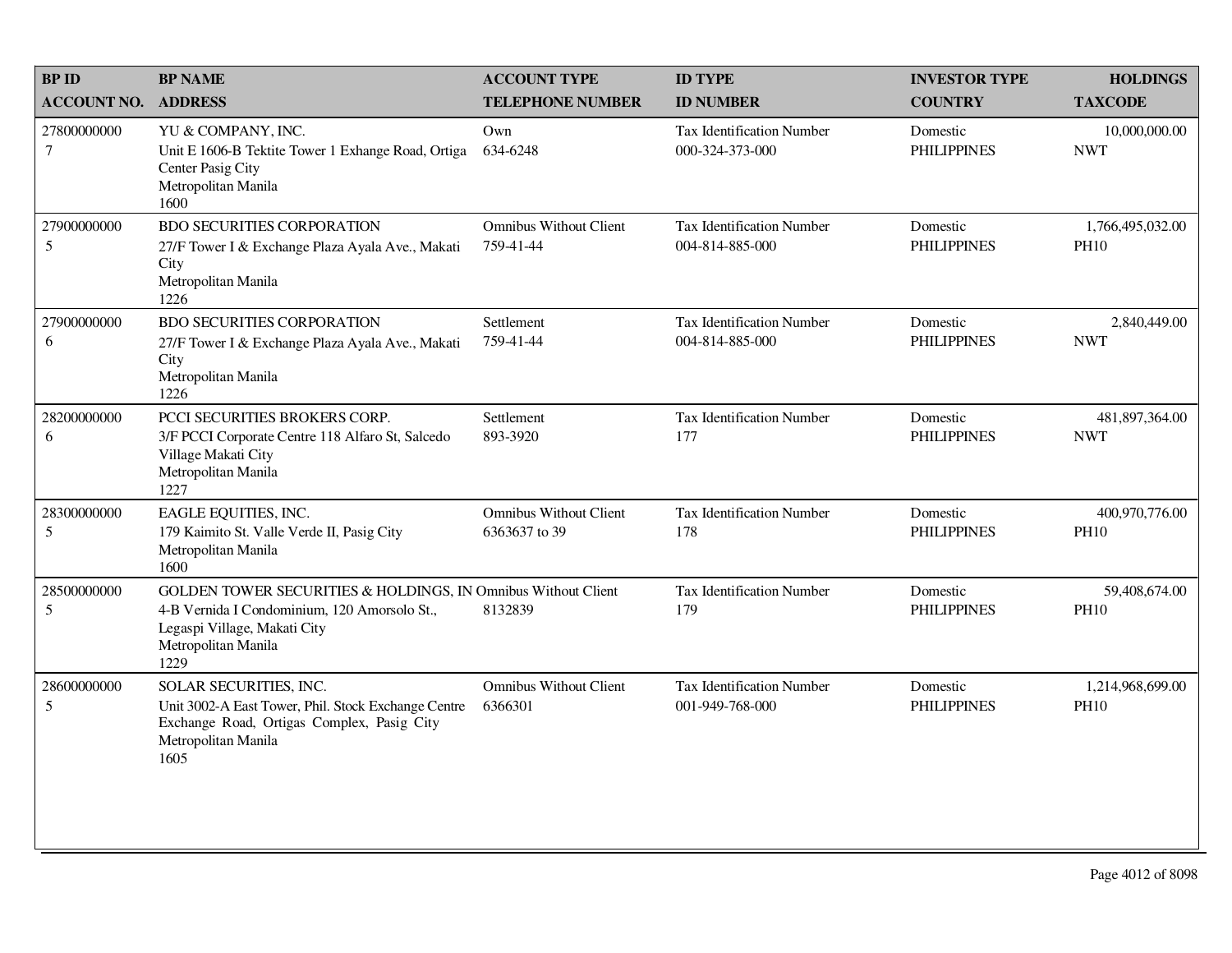| <b>BP ID</b>       | <b>BP NAME</b>                                                                                                                                                  | <b>ACCOUNT TYPE</b>                       | <b>ID TYPE</b>                                      | <b>INVESTOR TYPE</b>           | <b>HOLDINGS</b>                 |
|--------------------|-----------------------------------------------------------------------------------------------------------------------------------------------------------------|-------------------------------------------|-----------------------------------------------------|--------------------------------|---------------------------------|
| <b>ACCOUNT NO.</b> | <b>ADDRESS</b>                                                                                                                                                  | <b>TELEPHONE NUMBER</b>                   | <b>ID NUMBER</b>                                    | <b>COUNTRY</b>                 | <b>TAXCODE</b>                  |
| 28800000000<br>5   | G.D. TAN & COMPANY, INC.<br>Unit 2203-A East Tower, PSE Center Exchange Road, 6339989<br>Ortigas Center, Pasig City<br>Metropolitan Manila<br>1600              | <b>Omnibus Without Client</b>             | <b>Tax Identification Number</b><br>000-121-113-000 | Domestic<br><b>PHILIPPINES</b> | 91,492,420.00<br><b>PH10</b>    |
| 28800000000<br>6   | G.D. TAN & COMPANY, INC.<br>Unit 2203-A East Tower, PSE Center Exchange Road, 6339989<br>Ortigas Center, Pasig City<br>Metropolitan Manila<br>1600              | Settlement                                | <b>Tax Identification Number</b><br>000-121-113-000 | Domestic<br><b>PHILIPPINES</b> | 11,581,991.00<br><b>NWT</b>     |
| 32800000000<br>5   | DW CAPITAL INC.<br>UNIT 1610-1611 TOWER ONE & EXCHANGE<br>PLAZA, AYALA TRIANGLE, AYALA AVENUE,<br><b>MAKATI CITY 1226</b><br>Metropolitan Manila<br>$\Omega$    | <b>Omnibus Without Client</b><br>8369633  | <b>Tax Identification Number</b><br>200-262-862-000 | Domestic<br><b>PHILIPPINES</b> | 1,370,363,539.00<br><b>PH10</b> |
| 33800000000<br>8   | PHILIPPINE EQUITY PARTNERS, INC.<br>Unit 19C Citibank Tower Citibank Plaza 8741 Paseo d 8145788<br>Roxas Makati City<br>Metropolitan Manila<br>1226             | Settlement                                | Tax Identification Number<br>213-130-068-000        | Domestic<br><b>PHILIPPINES</b> | 84,760.00<br><b>NWT</b>         |
| 34500000000<br>5   | UNICAPITAL SECURITIES INC.<br>4F Majalco Bldg Benavidez cor Trasierra Sts Legaspi<br>Vill., Makati City<br>Metropolitan Manila<br>1200                          | <b>Omnibus Without Client</b><br>750-2030 | <b>Tax Identification Number</b><br>005-294-264-000 | Domestic<br><b>PHILIPPINES</b> | 251,450,214.00<br><b>PH10</b>   |
| 34500000000<br>6   | UNICAPITAL SECURITIES INC.<br>4F Majalco Bldg Benavidez cor Trasierra Sts Legaspi<br>Vill., Makati City<br>Metropolitan Manila<br>1200                          | Settlement<br>750-2030                    | <b>Tax Identification Number</b><br>005-294-264-000 | Domestic<br><b>PHILIPPINES</b> | 44,831,460.00<br><b>NWT</b>     |
| 36800000000<br>5   | SunSecurities, Inc.<br>2703 27th Floor One Corporate Center, J. Vargas Cor. 477-6001<br>Meralco Ave., Ortigas Center, Pasig City<br>Metropolitan Manila<br>1605 | <b>Omnibus Without Client</b>             | Tax Identification Number<br>007-258-688            | Domestic<br><b>PHILIPPINES</b> | 700,040,236.00<br><b>PH10</b>   |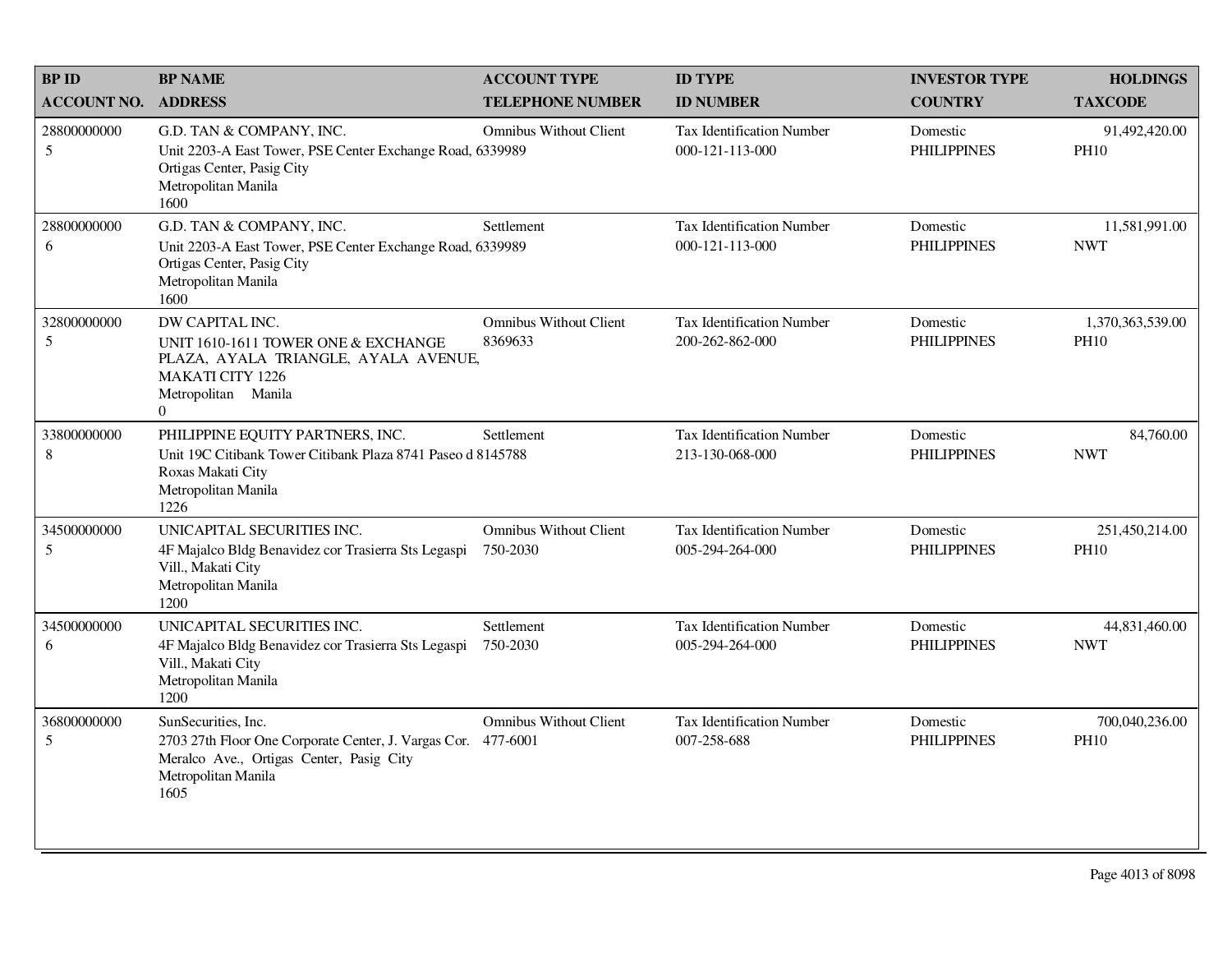| <b>BP ID</b>                   | <b>BP NAME</b>                                                                                                                                                | <b>ACCOUNT TYPE</b>                            | <b>ID TYPE</b>                                      | <b>INVESTOR TYPE</b>           | <b>HOLDINGS</b>                 |
|--------------------------------|---------------------------------------------------------------------------------------------------------------------------------------------------------------|------------------------------------------------|-----------------------------------------------------|--------------------------------|---------------------------------|
| <b>ACCOUNT NO.</b>             | <b>ADDRESS</b>                                                                                                                                                | <b>TELEPHONE NUMBER</b>                        | <b>ID NUMBER</b>                                    | <b>COUNTRY</b>                 | <b>TAXCODE</b>                  |
| 36800000000<br>$7\overline{ }$ | SunSecurities, Inc.<br>2703 27th Floor One Corporate Center, J. Vargas Cor.<br>Meralco Ave., Ortigas Center, Pasig City<br>Metropolitan Manila<br>1605        | Own<br>477-6001                                | <b>Tax Identification Number</b><br>007-258-688     | Domestic<br><b>PHILIPPINES</b> | 4,831.00<br><b>NWT</b>          |
| 38700000000<br>5               | COHERCO SECURITIES, INC.<br>240 Banawe cor. Panalturan St. Manresa, Quezon City<br>Metropolitan Manila<br>1115                                                | <b>Omnibus Without Client</b><br>365-3804      | Tax Identification Number<br>190                    | Domestic<br><b>PHILIPPINES</b> | 20,000,000.00<br><b>PH10</b>    |
| 38800000000<br>5               | ARMSTRONG SECURITIES, INC.<br>Unit 2205-A, 22/F PSE Centre Exchange Road, Ortiga<br>Centre, Pasig City<br>Metropolitan Manila<br>1600                         | <b>Omnibus Without Client</b><br>6346337 to 39 | <b>Tax Identification Number</b><br>191             | Domestic<br><b>PHILIPPINES</b> | 5,114,712.00<br><b>PH10</b>     |
| 38900000000<br>$\sqrt{5}$      | KING'S POWER SECURITIES, INC.<br>RM 1602 FEDERAL TOWER DASMARINAS ST.,<br><b>BINONDO, MANILA</b><br>Metropolitan Manila<br>$\Omega$                           | <b>Omnibus Without Client</b>                  | <b>Tax Identification Number</b><br>205-495-236     | Domestic<br><b>PHILIPPINES</b> | 2,172,142,694.00<br><b>PH10</b> |
| 48800000000<br>5               | TIMSON SECURITIES, INC.<br>UNIT 3310 ROBINSON'S EQUITABLE TOWER AD724-9639<br>AVE. CORNER POVEDA, ORTIGAS<br>Metropolitan Manila<br>STMT-E                    | <b>Omnibus Without Client</b>                  | Tax Identification Number<br>008-502-210            | Domestic<br><b>PHILIPPINES</b> | 38,400,000.00<br><b>PH10</b>    |
| 52800000000<br>5               | STAR ALLIANCE SECURITIES CORP.<br>1201 ONE GLOBAL PLACE, 5TH AVE. COR. 25TH478-0107<br>ST., BONIFACIO GLOBAL CITY, TAGUIG CITY<br>Metropolitan Manila<br>1634 | <b>Omnibus Without Client</b>                  | <b>Tax Identification Number</b><br>008-323-446-000 | Domestic<br><b>PHILIPPINES</b> | 280,837.00<br><b>PH10</b>       |
| 52800000000<br>$\tau$          | STAR ALLIANCE SECURITIES CORP.<br>1201 ONE GLOBAL PLACE, 5TH AVE. COR. 25TH478-0107<br>ST., BONIFACIO GLOBAL CITY, TAGUIG CITY<br>Metropolitan Manila<br>1634 | Own                                            | <b>Tax Identification Number</b><br>008-323-446-000 | Domestic<br><b>PHILIPPINES</b> | 2,948,506,741.00<br><b>NWT</b>  |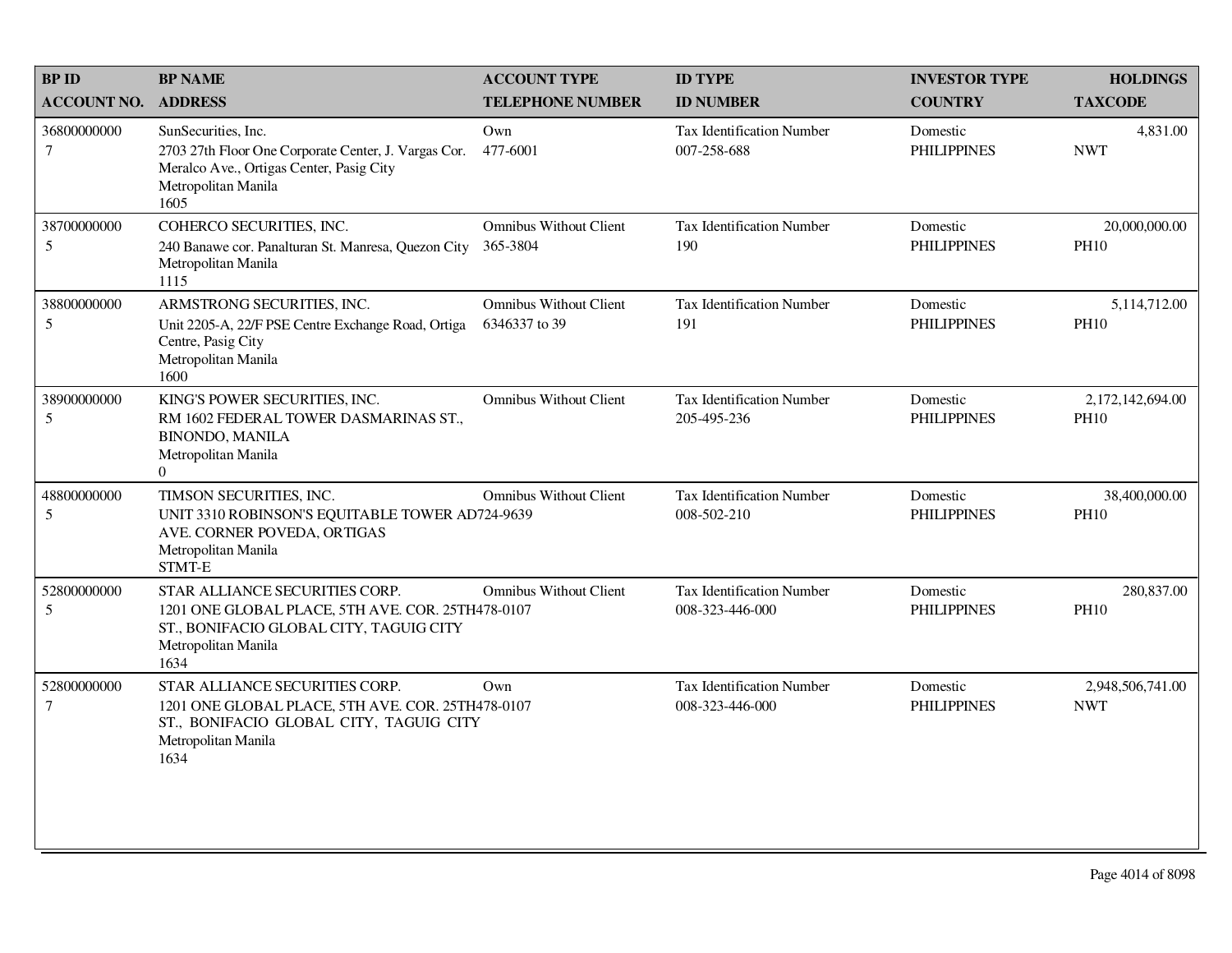| <b>BPID</b>        | <b>BP NAME</b>                                                                                                                                       | <b>ACCOUNT TYPE</b>     | <b>ID TYPE</b>                   | <b>INVESTOR TYPE</b> | <b>HOLDINGS</b>   |
|--------------------|------------------------------------------------------------------------------------------------------------------------------------------------------|-------------------------|----------------------------------|----------------------|-------------------|
| <b>ACCOUNT NO.</b> | <b>ADDRESS</b>                                                                                                                                       | <b>TELEPHONE NUMBER</b> | <b>ID NUMBER</b>                 | <b>COUNTRY</b>       | <b>TAXCODE</b>    |
| B1620002489        | PHILIPPINE FIRE & MARINE INSURANCE<br>CORPORATION, INC.                                                                                              | Client                  | Tax Identification Number        | Domestic             | 81,891.00         |
| 1                  | 5TH FLR. LEPANTO BLDG., 8747 PASEO DE<br>ROXAS, MAKATI CITY<br>Metropolitan Manila<br>1226                                                           | 892-2981                | 565***                           | <b>PHILIPPINES</b>   | <b>PH10</b>       |
| DEUB2000007        | DEUTSCHE BANK AG MANILA BRANCH A/C<br><b>CLIENTS DEUB20</b>                                                                                          | Client                  | Certificate Of Incorporation     | Domestic             | 128,089,887.00    |
| -1                 | 23F AYALA TOWER ONE AYALA AVE. MAKAT 8946989<br><b>CITY</b><br>Metropolitan Manila                                                                   |                         | 000-449-586-000                  | <b>PHILIPPINES</b>   | <b>PH10</b>       |
| PABC1000000        | AB CAPITAL & INVESTMENT CORP. - TRUST & Own<br><b>INVESTMENT DIV.</b>                                                                                |                         | <b>Tax Identification Number</b> | Domestic             | 25,454,929.00     |
| -1                 | G/F, Asianbank Centre Bldg., Sen. Gil Puyat Extensio 8930373<br>cor. Tordesillas St., Salcedo Village Makati City<br>Metropolitan Manila<br>$\Omega$ |                         | 899                              | <b>PHILIPPINES</b>   | <b>NWT</b>        |
| PCPL1000000        | UNITED COCONUT PLANTERS LIFE ASSURANCOWN<br><b>CORPORATION</b>                                                                                       |                         | <b>Tax Identification Number</b> | Domestic             | 149,000,000.00    |
| 1                  | 6774 Cocolife Building, Ayala Avenue, Makati City<br>Metropolitan Manila<br>1200                                                                     | 812-9070                | 000-604-739-000                  | <b>PHILIPPINES</b>   | <b>NWT</b>        |
| PSMC2000000        | SAN MIGUEL CORPORATION RETIREMENT<br><b>PLAN-STP</b>                                                                                                 | Own                     | Tax Identification Number        | Domestic             | 217,637,528.00    |
|                    | San Miguel Corporation Retirement Plan 40 San<br>Miguel Avenue, Ortigas Center Mandaluyong City<br>Metropolitan Manila<br>1550                       | 632-3000                | 929                              | <b>PHILIPPINES</b>   | <b>NWT</b>        |
| RCBC3000000        | RCBC TRUST & INVESTMENT DIVISION -<br><b>VARIOUS TAXABLE ACCTS</b>                                                                                   | Own                     | Tax Identification Number        | Domestic             | 1,000,000.00      |
| 1                  | 333 SEN. GIL J. PUYAT AVE., MAKATI CITY<br>Metropolitan Manila                                                                                       | 8783326                 | 987.                             | <b>PHILIPPINES</b>   | <b>PH10</b>       |
|                    |                                                                                                                                                      |                         | <b>Total Holdings</b>            |                      | 78,382,070,622.00 |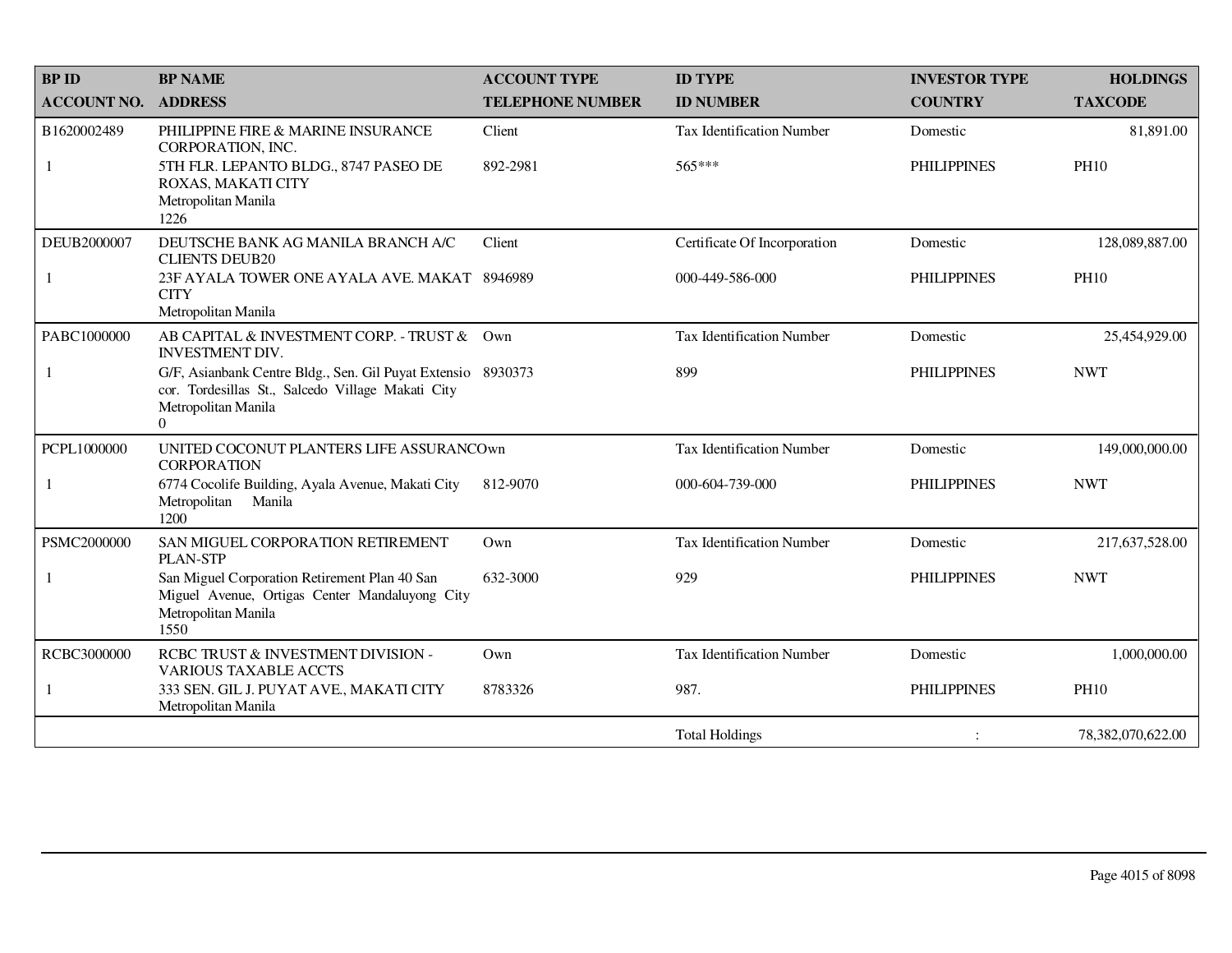| Rank Sth. No.            | Name                                                                                  | Citizenship | Holdings                 | Rank   |
|--------------------------|---------------------------------------------------------------------------------------|-------------|--------------------------|--------|
|                          | 1 0016016658 PCD NOMINEE CORPORATION (FILIPINO)                                       | Filipino    | 32, 237, 038, 611 31.12% |        |
|                          | 2 2500000009 F. YAP SECURITIES, INC.                                                  | Filipino    | 14,600,041,056 14.10%    |        |
|                          | 3 0600000003 F. YP SEURITIES INC F. YAP SECURITIES, INC.                              | Filipino    | 12, 477, 721, 842        | 12.05% |
|                          | 4 0012000359 LEPANTO CONSOLIDATED MINING COMPANY                                      | Filipino    | 12,045,531,915           | 11.63% |
|                          | 5 0006000111 F. YAP SECURITIES INC F. YAP SECURITIES, INC.                            | Filipino    | 9,495,835,411            | 09.17% |
|                          | 6 0012000360 LEPANTO INVESTMENT & DEV. CORPORATION                                    | Filipino    | 5,037,619,533            | 04.86% |
|                          | 7 0016011312 PCD NOMINEE CORPORATION (NON-FILIPINO)                                   | Foreign     | 3,791,794,607            | 03.66% |
|                          | 8 0006017929 F. YAP SECURITIES INC.                                                   | Foreign     | 1,665,206,615            | 01.61% |
| 9 0025005497 BRYAN YAP   |                                                                                       | Filipino    | 1, 124, 317, 007         | 01.09% |
|                          | 10 0025005502 PAULINO YAP                                                             | Filipino    | 1,019,720,824            | 00.98% |
|                          | 11 0025005511 CRESENCIO YAP                                                           | Filipino    | 950,612,016              | 00.92% |
|                          | 12 0003026095 CORONET PROPERTY HOLDINGS CORP CORONET PROPERTY HOLDINGS<br><b>CORP</b> | Filipino    | 851,662,573              | 00.82% |
| 13 0025005500 PACITA YAP |                                                                                       | Filipino    | 824,539,227              | 00.80% |
|                          | 14 0025005518 PAULINO YAP                                                             | Filipino    | 787, 396, 304            | 00.76% |
|                          | 15 0004000158 DAVID GO SECURITIES CORP. DAVID GO SECURITIES CORP.                     | Filipino    | 590, 574, 844            | 00.57% |
| 16 0025005505 EMMA YAP   |                                                                                       | Filipino    | 529,116,591              | 00.51% |
|                          | 17 0025005522 CRESENCIO YAP                                                           | Filipino    | 504, 155, 049            | 00.49% |
|                          | 18 0025005498 CHRISTINE KAREN YAP                                                     | Filipino    | 492, 917, 544            | 00.48% |
|                          | 19 0025005499 CHRISTINE YAP                                                           | Filipino    | 461, 919, 918            | 00.45% |
| 20 0025005516 EMMA YAP   |                                                                                       | Filipino    | 433,448,272              | 00.42% |
|                          | 21 0016000522 MARTESIO PEREZ                                                          | Filipino    | 309,854,155              | 00.30% |
|                          | 22 0019000695 SHIPSIDE, INC.                                                          | Filipino    | 232,893,997              | 00.22% |
|                          | 23 0025005501 PAUL YAP JR.                                                            | Filipino    | 226,723,229              | 00.22% |
|                          | 24 0025005515 PAUL YAP JR.                                                            | Filipino    | 208,038,698              | 00.20% |
|                          | 25 0016000515 JESSAMYN DESIREE B. PEREZ                                               | Filipino    | 191, 561, 253            | 00.18% |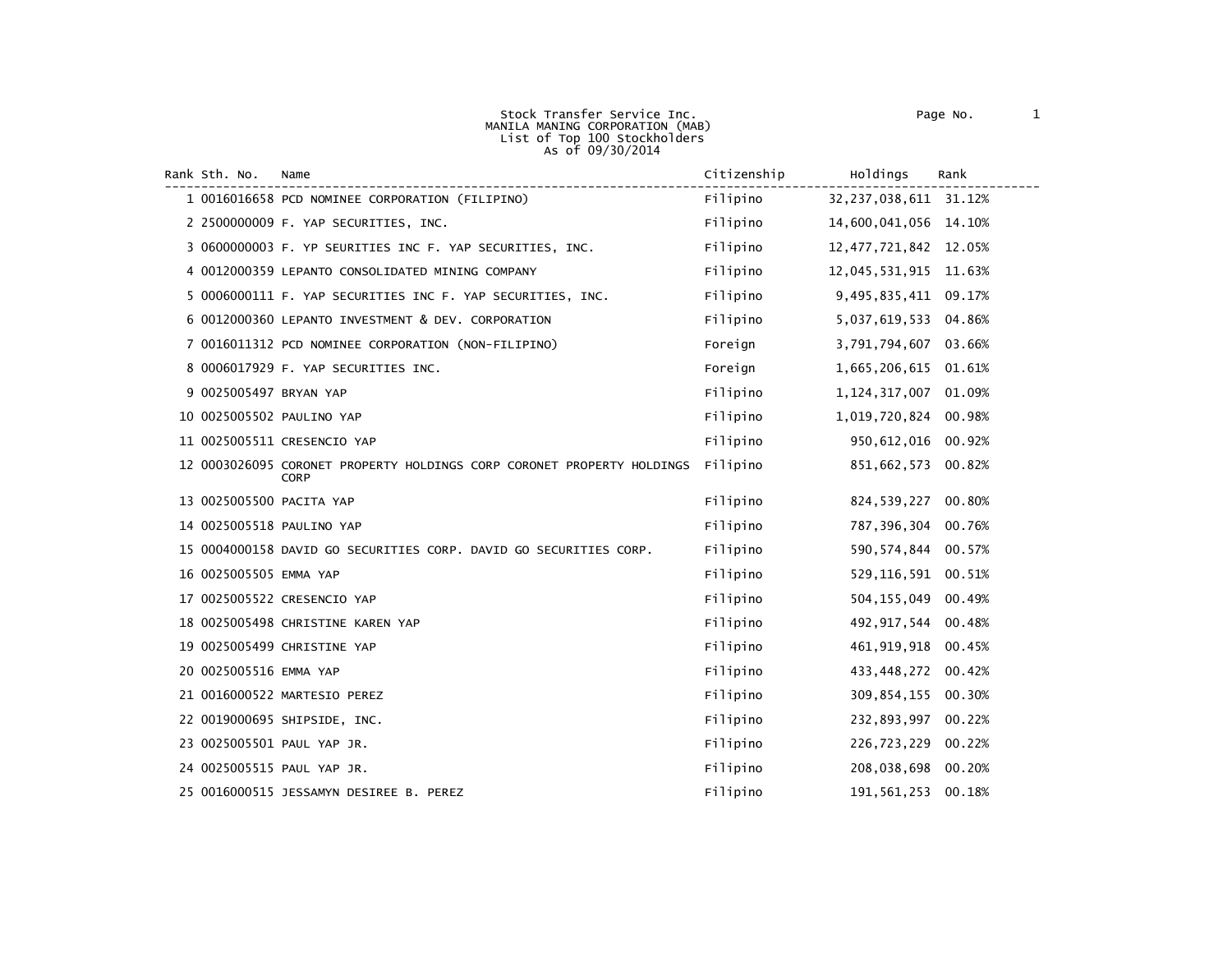|                           | 26 0001030049 FLORENTINO ALMACEN JR.                                  | Filipino | 160,500,000           | 00.15% |
|---------------------------|-----------------------------------------------------------------------|----------|-----------------------|--------|
|                           | 27 0020004709 THE FIRST RESOURCES MANAGEMENT & SECURITIES CORPORATION | Filipino | 150,000,000           | 00.14% |
|                           | 28 1600000001 MARTESIO C. PEREZ                                       | Filipino | 134,099,084           | 00.13% |
|                           | 29 0016000517 KATERINA TANYA B. PEREZ                                 | Filipino | 113, 111, 253 00. 11% |        |
|                           | 30 0016000521 MA. CYMBELINE B. PEREZ                                  | Filipino | 113, 111, 253         | 00.11% |
|                           | 31 0016000511 CHARLENE DENISE B. PEREZ                                | Filipino | 112, 269, 072         | 00.11% |
|                           | 32 0025005496 ARLENE K. YAP                                           | Filipino | 90, 152, 434 00.09%   |        |
|                           | 33 0018000748 HORACIO RODRIGUEZ                                       | Filipino | 70,455,575 00.07%     |        |
|                           | 34 0016017010 PL LIM INVESTMENTS, INC.                                | Filipino | 57,000,000            | 00.06% |
| 35 0025005517 FELIPE YAP  |                                                                       | Filipino | 56,706,107            | 00.05% |
| 36 0025005514 FELIPE YAP  |                                                                       | Filipino | 49,401,596            | 00.05% |
|                           | 37 2500000007 FLORENTINO D. ALMACEN, JR.                              | Filipino | 45,084,269            | 00.04% |
|                           | 38 0016030009 FAUSTO R. PREYSLER JR.                                  | Filipino | 45,000,000            | 00.04% |
|                           | 39 0003001065 MARIANO CHUA                                            | Filipino | 44, 344, 840          | 00.04% |
|                           | 40 0004011829 HECTOR Y. DIMACALI                                      | Filipino | 31,200,000            | 00.03% |
|                           | 41 0013000542 MERCANTILE INSURANCE CO., INC.                          | Filipino | 28,910,000            | 00.03% |
|                           | 42 0002000211 EDUARDO BANGAYAN                                        | Filipino | 27,669,589 00.03%     |        |
|                           | 43 0004011832 JULIA K. MARIA ALESANDRA K. DE LA CRUZ DE LA CRUZ OR    | Filipino | 27,329,421 00.03%     |        |
|                           | 44 0014003635 FLORA NG SIU KHENG                                      | Filipino | 25,000,000            | 00.02% |
|                           | 45 0005000054 E.N. MADRAZO CORP. E. N. MADRAZO CORP.                  | Filipino | 22,710,000            | 00.02% |
|                           | 46 0012000543 GENARA LIMSON                                           | Filipino | 22,050,000            | 00.02% |
|                           | 47 0019023130 SMS DEVELOPMENT CORP.                                   | Filipino | 21,000,000            | 00.02% |
|                           | 48 0300000015 KAYKEE LIM CHEE                                         | Foreign  | 20,000,000            | 00.02% |
|                           | 49 0006000117 F. YAP SECURITIES, INC. ACCOUNT NO. BY                  | Filipino | 19,434,384            | 00.02% |
| 50 0025000278 FELIPE YAP  |                                                                       | Filipino | 18,927,503            | 00.02% |
|                           | 51 0006000747 A/C -CKY FYSI                                           | Filipino | 18,454,855            | 00.02% |
| 52 0003001309 LUISA CO    |                                                                       | Filipino | 18, 167, 337          | 00.02% |
| 53 0003001427 MARIO CRUEL |                                                                       | Filipino | 18,020,000            | 00.02% |
|                           | 54 0013000520 ALBERTO MENDOZA                                         | Filipino | 16,494,382            | 00.02% |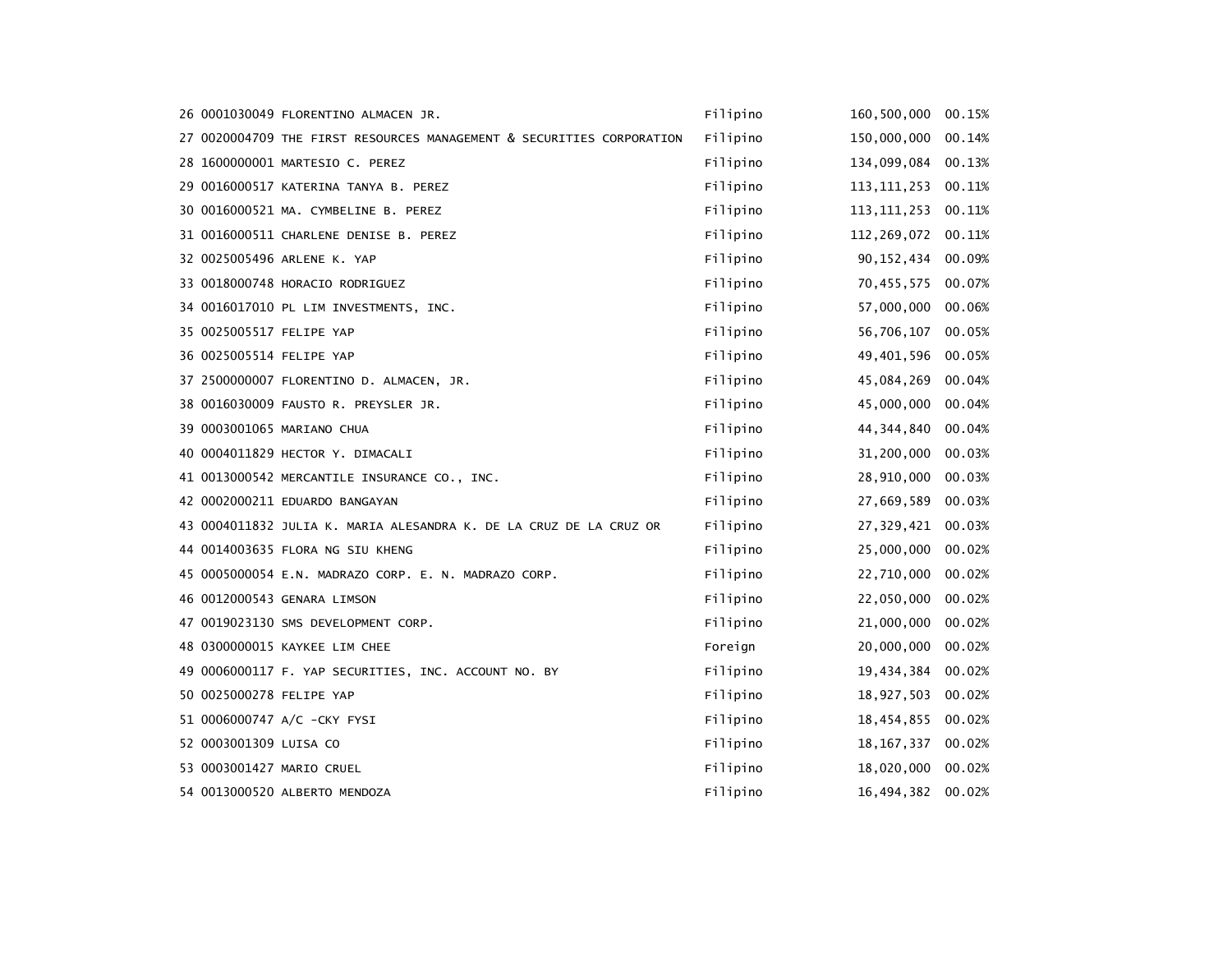|                        | 55 0002000290 DANILO G. BAUTISTA                                              | Filipino | 16, 287, 467      | 00.02% |
|------------------------|-------------------------------------------------------------------------------|----------|-------------------|--------|
|                        | 56 0008000463 SUNDER HEMANDAS                                                 | Filipino | 15,876,000        | 00.02% |
|                        | 57 0016000638 PLLIM MANAGEMENT & INVESTMENT INC.                              | Filipino | 15,486,891        | 00.01% |
|                        | 58 0003001387 CORE MARITIME CORPORATION                                       | Filipino | 15,394,757        | 00.01% |
|                        | 59 0020014741 PEDRO O. TAN                                                    | Filipino | 15,000,000        | 00.01% |
|                        | 60 0300000004 GEORGE T. CHIONGBIAN III                                        | Filipino | 12,000,000        | 00.01% |
|                        | 61 0004000244 ARTEMIO F. DISINI                                               | Filipino | 11,800,000        | 00.01% |
|                        | 62 0017002719 QUALITY INVESTMENTS & SECS. CORP. A/C #017003                   | Filipino | 11,680,000        | 00.01% |
|                        | 63 0013000331 PEDRO WONG MADARANG                                             | Filipino | 11,000,000        | 00.01% |
|                        | 64 0023000056 WHITE ELEPHANTS, INC.                                           | Filipino | 10,500,000        | 00.01% |
|                        | 65 0008000497 HIGHLAND SECURITIES INC HIGHLAND SECURITIES, INC.               | Filipino | 10,269,663        | 00.01% |
|                        | 66 0001030091 AMERICAN WIRE & CABLE CO. INC AMERICAN WIRE & CABLE CO.<br>INC. | Filipino | 10,000,000 00.01% |        |
|                        | 67 0001030103 ROGER C. ANG                                                    | Filipino | 10,000,000        | 00.01% |
|                        | 68 0013017816 MULTIPLE ACHIEVEMENT CORP.                                      | Filipino | 10,000,000        | 00.01% |
|                        | 69 0016016992 PHILIPPINE INTERNATIONAL LIFE INSURANCE CO., INC.               | Filipino | 10,000,000        | 00.01% |
|                        | 70 0016005861 NATHANIEL PEREZ                                                 | Filipino | 10,000,000        | 00.01% |
|                        | 71 1200000018 EVELYN ONG LAO                                                  | Filipino | 10,000,000        | 00.01% |
|                        | 72 0003030165 VIRGINIA G. CORDERO                                             | Filipino | 9,941,123         | 00.01% |
|                        | 73 0006000529 FGC MARKETING CORP. FGC MARKETING CORP.                         | Filipino | 9,698,697         | 00.01% |
|                        | 74 0002000370 BLUE RIDGE MINERAL CORP BLUE RIDGE MINERAL CORP.                | Filipino | 9,600,000         | 00.01% |
|                        | 75 0001000865 LUPICINO C. ANDALAN                                             | Filipino | 9,127,035         | 00.01% |
|                        | 76 0015000177 FRANCISCO ONG                                                   | Filipino | 7,644,000         | 00.01% |
|                        | 77 0003000959 CATHERINE CHOA                                                  | Filipino | 7,600,000         | 00.01% |
| 78 0003030100 LILY CHI |                                                                               | Filipino | 7,500,000         | 00.01% |
|                        | 79 0013015677 PEDRO W. MADARANG                                               | Filipino | 7,500,000         | 00.01% |
|                        | 80 0003001379 SAMSON CORDERO JR.                                              | Filipino | 7,350,000         | 00.01% |
|                        | 81 0002000209 FLORENTINA BANEZ                                                | Filipino | 7,075,571 00.01%  |        |
|                        | 82 0007013832 ALEX C. GRANT                                                   | Foreign  | 6,992,967         | 00.01% |
|                        | 83 0012016585 GILBERT LIU                                                     | Filipino | 6,872,659         | 00.01% |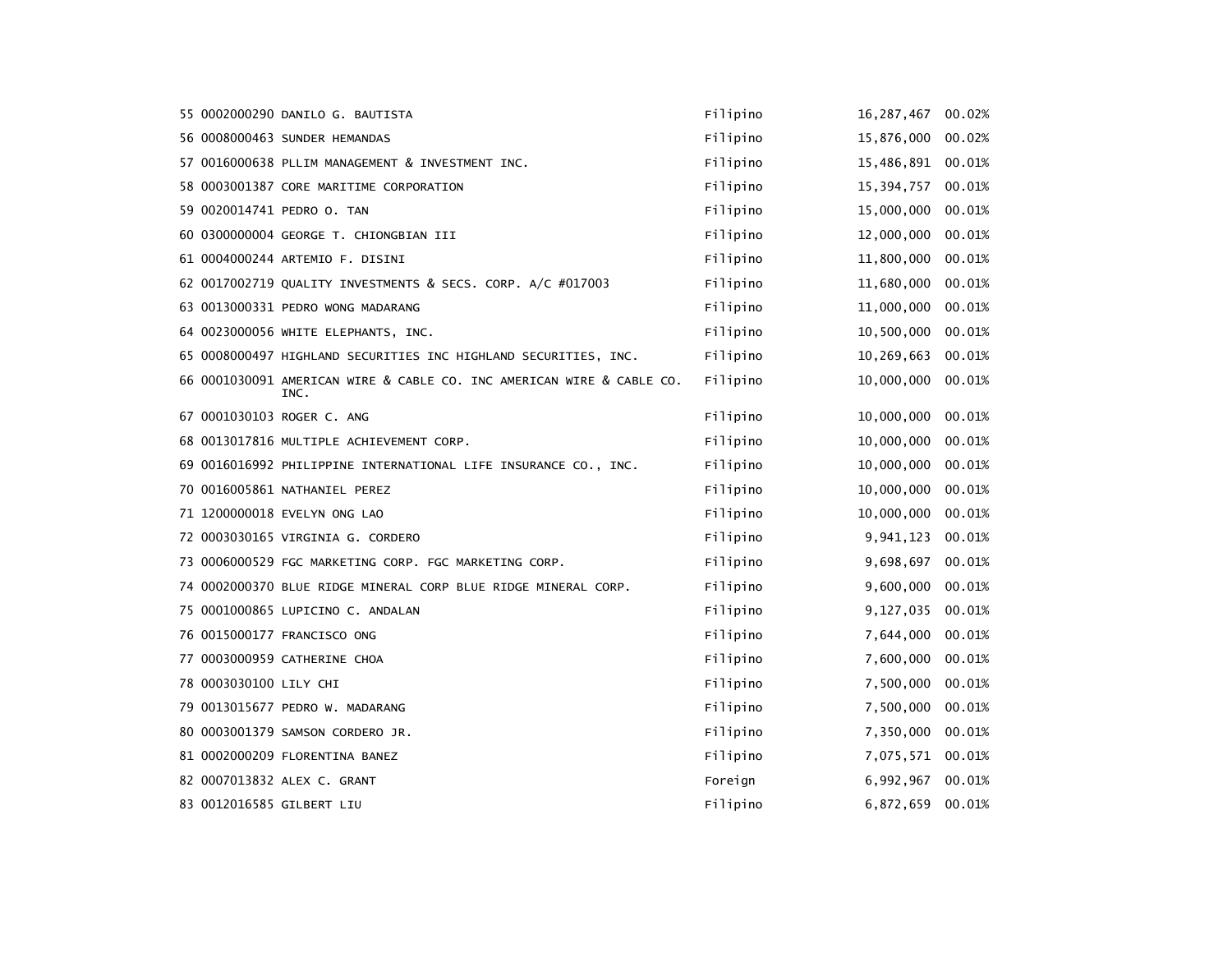|  | 84 0003001494 LEONILO A. CUERDO             | Filipino | 6,657,099        | 00.01% |
|--|---------------------------------------------|----------|------------------|--------|
|  | 85 0004000142 LAMBERTO O. DANAQUE           | Filipino | 6,644,400        | 00.01% |
|  | 86 0010004954 ZHUI XU ZHUI XU               | Foreign  | 6,300,000        | 00.01% |
|  | 87 0002000326 CHRISTOPHER BELL-KNIGHT       | Foreign  | 6,200,000        | 00.01% |
|  | 88 0025000400 TIAN SANG TIAN SANG           | Filipino | 6,061,686        | 00.01% |
|  | 89 0008012260 JOHN HARPER                   | Filipino | 6,000,000        | 00.01% |
|  | 90 0005004833 RAY C. ESPINOSA               | Filipino | 6,000,000        | 00.01% |
|  | 91 0020000627 MARIA LOURDES TUASON          | Filipino | 5,930,337        | 00.01% |
|  | 92 0004010425 ARTEMIO F. DISINI             | Filipino | 5,900,000        | 00.01% |
|  | 93 0020000501 DOMINGO TIU                   | Filipino | 5,880,000        | 00.01% |
|  | 94 0026000015 ELIZABETH ZARATE              | Filipino | 5,754,451        | 00.01% |
|  | 95 0016000387 PCCI SECURITIES BROKERS CORP. | Filipino | 5,625,000        | 00.01% |
|  | 96 0003030166 BUN TENG BUN TENG             | Filipino | 5,625,000        | 00.01% |
|  | 97 0011005649 MARIA VIRGINIA KABIGTING      | Filipino | 5,153,400        | 00.00% |
|  | 98 1600000003 CHARLENE DENISE PEREZ         | Filipino | 5, 111, 336      | 00.00% |
|  | 99 1600000004 KATERINE TANYA PEREZ          | Filipino | 5, 111, 336      | 00.00% |
|  | 100 1600000005 MA. CYMBELINE PEREZ          | Filipino | 5,111,336 00.00% |        |

--------------- ------- Total Top <sup>100</sup> Shareholders : 103,068,106,256 99.50% =============== ======= --------------- Total Outstanding Shares 103,576,098,876 ===============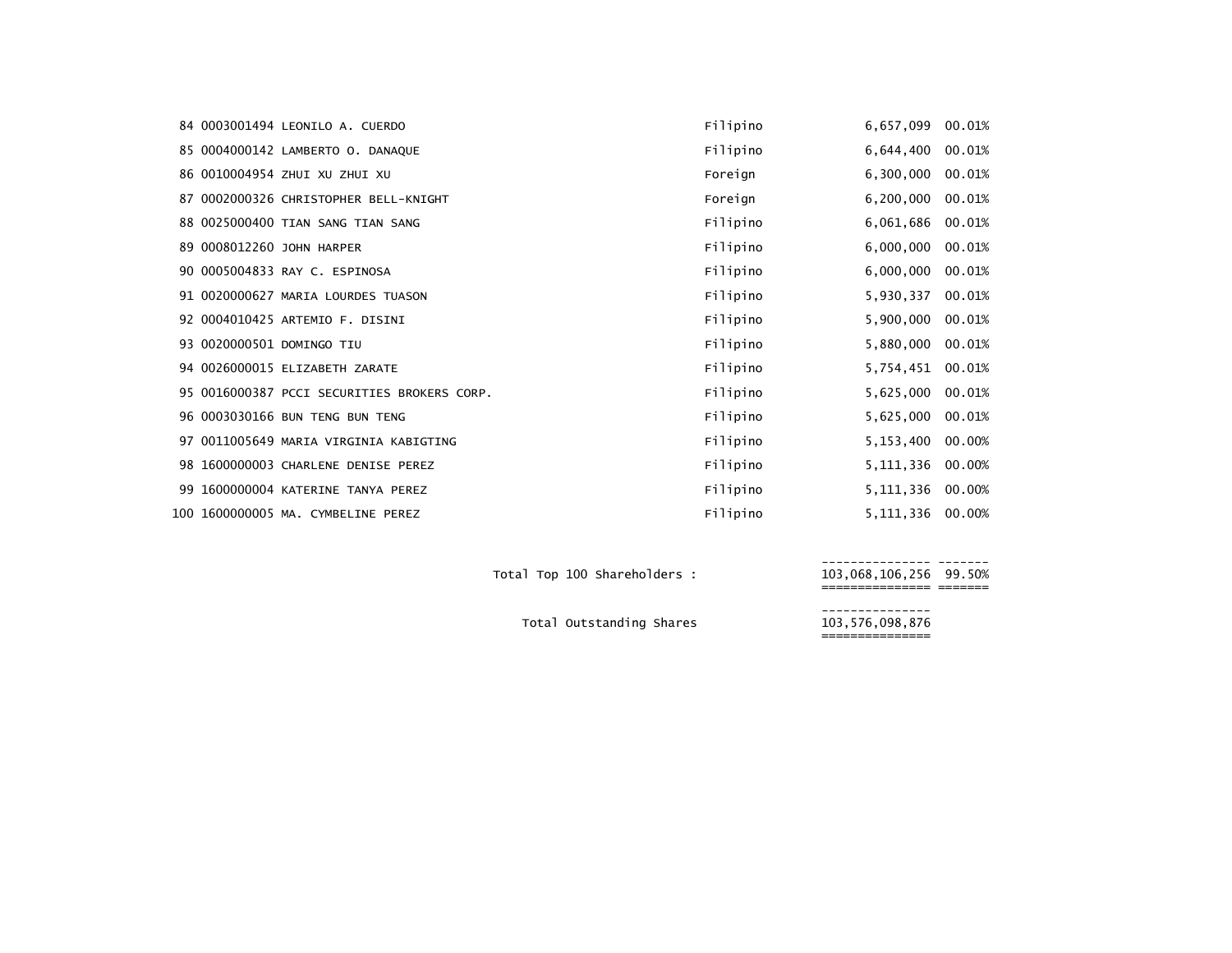**RBKPS006 PCDUSER1** 

## Philippine Depository & Trust Corp.

**E** PDTC Philippine Depository & Trust Corp.

## **OUTSTANDING BALANCES FOR A SPECIFIC COMPANY**

Company Code - MAB000000000 & Company Name - MANILA MINING B

**Business Date** 10/01/2014

| <b>BP ID</b><br><b>ACCOUNT NO.</b> | <b>BP NAME</b><br><b>ADDRESS</b>                                                                                                                               | <b>ACCOUNT TYPE</b><br><b>TELEPHONE NUMBER</b> | <b>ID TYPE</b><br><b>ID NUMBER</b>              | <b>INVESTOR TYPE</b><br><b>COUNTRY</b> | <b>HOLDINGS</b><br><b>TAXCODE</b> |
|------------------------------------|----------------------------------------------------------------------------------------------------------------------------------------------------------------|------------------------------------------------|-------------------------------------------------|----------------------------------------|-----------------------------------|
| 10000000000<br>5                   | UPCC SECURITIES CORP.<br>UNIT 1202 TOWER ONE AND EXCHANGE PLAZ<br>AYALA AVENUE, MAKATI CITY<br>Metropolitan Manila<br>$\Omega$                                 | <b>Omnibus Without Client</b><br>8921174       | <b>Tax Identification Number</b>                | Domestic<br><b>PHILIPPINES</b>         | 33,702,246.00<br><b>PH10</b>      |
| 10100000000                        | A & A SECURITIES, INC.<br>Rm. 1906 Ayala Ave. Condominium 6776 Ayala Ave.<br>Makati City<br>Metropolitan Manila<br>1200                                        | <b>Omnibus Without Client</b><br>810-54-01     | Tax Identification Number<br>2                  | Foreign<br><b>PHILIPPINES</b>          | 1,777,446.00<br>FMX1              |
| 10100000000<br>5                   | A & A SECURITIES, INC.<br>Rm. 1906 Ayala Ave. Condominium 6776 Ayala Ave.<br>Makati City<br>Metropolitan Manila<br>1200                                        | <b>Omnibus Without Client</b><br>810-54-01     | <b>Tax Identification Number</b><br>2           | Domestic<br><b>PHILIPPINES</b>         | 150,292,120.00<br><b>PH10</b>     |
| 10200000000<br>5                   | ABACUS SECURITIES CORPORATION<br>Unit 2904-A East Tower, PSE Centre Exchange Road, 634-2105<br>Ortigas Center Pasig City<br>Metropolitan Manila<br>1600        | <b>Omnibus Without Client</b>                  | <b>Tax Identification Number</b><br>001-006-900 | Domestic<br><b>PHILIPPINES</b>         | 2,071,226,006.00<br><b>PH10</b>   |
| 10200000000                        | <b>ABACUS SECURITIES CORPORATION</b><br>Unit 2904-A East Tower, PSE Centre Exchange Road, 634-2105<br>Ortigas Center Pasig City<br>Metropolitan Manila<br>1600 | Own                                            | <b>Tax Identification Number</b><br>001-006-900 | Domestic<br><b>PHILIPPINES</b>         | 113,160,504.00<br><b>NWT</b>      |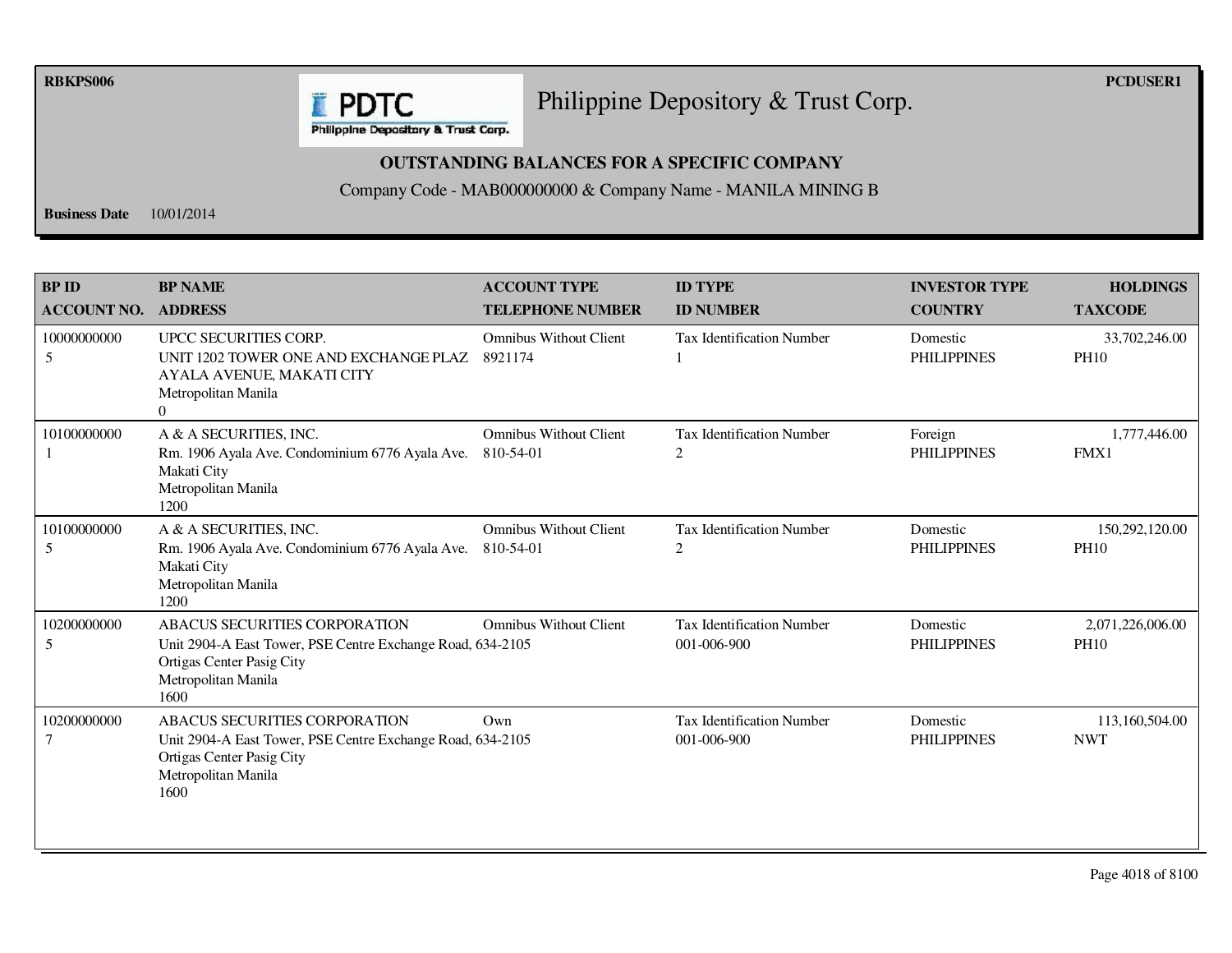| <b>BPID</b>        | <b>BP NAME</b>                                                                                                                                                                      | <b>ACCOUNT TYPE</b>                             | <b>ID TYPE</b>                                      | <b>INVESTOR TYPE</b>           | <b>HOLDINGS</b>               |
|--------------------|-------------------------------------------------------------------------------------------------------------------------------------------------------------------------------------|-------------------------------------------------|-----------------------------------------------------|--------------------------------|-------------------------------|
| <b>ACCOUNT NO.</b> | <b>ADDRESS</b>                                                                                                                                                                      | <b>TELEPHONE NUMBER</b>                         | <b>ID NUMBER</b>                                    | <b>COUNTRY</b>                 | <b>TAXCODE</b>                |
| 10300000000<br>-1  | ACCORD CAPITAL EQUITIES CORPORATION<br>Unit 1101 Orient Square Building Emerald Avenue<br>Ortigas Center, Pasig City<br>Metropolitan Manila<br>1600                                 | <b>Omnibus Without Client</b><br>687-5071 to 74 | <b>Tax Identification Number</b><br>213-831-103     | Foreign<br><b>PHILIPPINES</b>  | 130,651,685.00<br>FMX1        |
| 10300000000<br>5   | ACCORD CAPITAL EQUITIES CORPORATION<br>Unit 1101 Orient Square Building Emerald Avenue<br>Ortigas Center, Pasig City<br>Metropolitan Manila<br>1600                                 | <b>Omnibus Without Client</b><br>687-5071 to 74 | Tax Identification Number<br>213-831-103            | Domestic<br><b>PHILIPPINES</b> | 282,924,351.00<br><b>PH10</b> |
| 10400000000<br>5   | A. T. DE CASTRO SECURITIES CORP.<br>Suite 701, 7/F Ayala Tower I, Exchange Plaza, Ayala<br>Triangle, Ayala Ave., Makati City<br>Metropolitan Manila<br>1226                         | <b>Omnibus Without Client</b><br>848-7160 to 65 | Tax Identification Number<br>000-151-360-000        | Domestic<br><b>PHILIPPINES</b> | 45,261,203.00<br><b>PH10</b>  |
| 10500000000<br>5   | ALL ASIA SECURITIES MANAGEMENT CORP.<br>All Asia Capital Center 105 Paseo de Roxas St. Makat 818-3211<br>City<br>Metropolitan Manila<br>1200                                        | <b>Omnibus Without Client</b>                   | Tax Identification Number<br>6                      | Domestic<br><b>PHILIPPINES</b> | 856,000.00<br><b>PH10</b>     |
| 10600000000<br>5   | ALPHA SECURITIES CORP.<br>UNIT 3003, ONE CORPORATE CENTRE, 30TH<br>FLOOR, JULIA VARGAS STREET, COR MERALC<br>AVENUE STREET, ORTIGAS CENTER, PASIG CI<br>Metropolitan Manila<br>1200 | <b>Omnibus Without Client</b><br>6546806        | <b>Tax Identification Number</b><br>000-155-035-000 | Domestic<br><b>PHILIPPINES</b> | 10,379,590.00<br><b>PH10</b>  |
| 10600000000<br>18  | ALPHA SECURITIES CORP.<br>UNIT 3003, ONE CORPORATE CENTRE, 30TH<br>FLOOR, JULIA VARGAS STREET, COR MERALC<br>AVENUE STREET, ORTIGAS CENTER, PASIG CI<br>Metropolitan Manila<br>1200 | Settlement<br>6546806                           | <b>Tax Identification Number</b><br>000-155-035-000 | Foreign<br><b>PHILIPPINES</b>  | 3,800,000.00<br><b>RA10</b>   |
| 10900000000<br>5   | <b>BA SECURITIES, INC.</b><br>Rm 401-403 CLMC Bldg, 256-259 EDSA Greenhills<br>Mandaluyong<br>City<br>Metropolitan Manila<br>1550                                                   | <b>Omnibus Without Client</b><br>727-5374       | Tax Identification Number<br>10                     | Domestic<br><b>PHILIPPINES</b> | 1,401,577.00<br><b>PH10</b>   |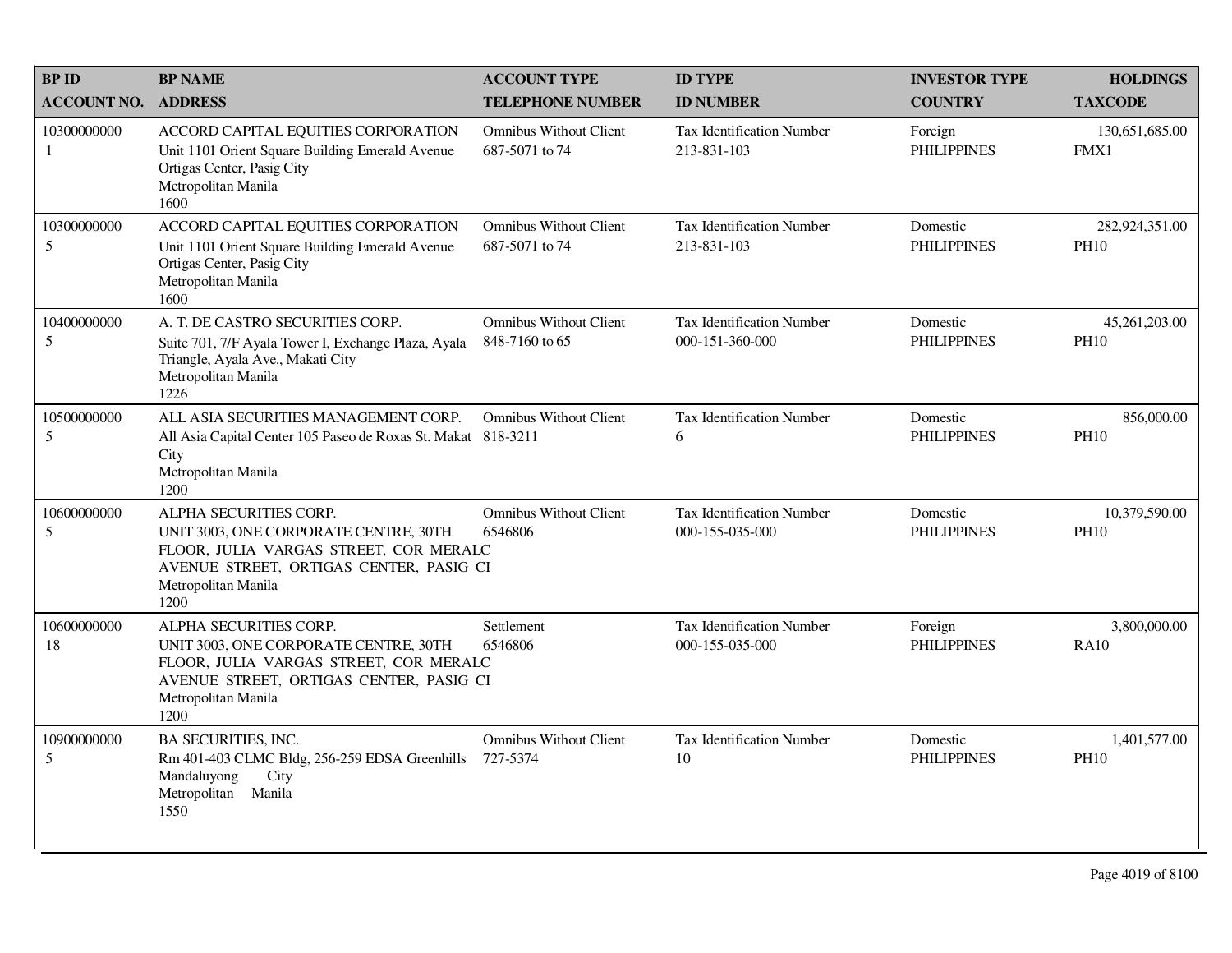| <b>BPID</b>                   | <b>BP NAME</b>                                                                                                                                      | <b>ACCOUNT TYPE</b>                       | <b>ID TYPE</b>                                      | <b>INVESTOR TYPE</b>           | <b>HOLDINGS</b>               |
|-------------------------------|-----------------------------------------------------------------------------------------------------------------------------------------------------|-------------------------------------------|-----------------------------------------------------|--------------------------------|-------------------------------|
| <b>ACCOUNT NO.</b>            | <b>ADDRESS</b>                                                                                                                                      | <b>TELEPHONE NUMBER</b>                   | <b>ID NUMBER</b>                                    | <b>COUNTRY</b>                 | <b>TAXCODE</b>                |
| 10900000000<br>6              | <b>BA SECURITIES, INC.</b><br>Rm 401-403 CLMC Bldg, 256-259 EDSA Greenhills<br>Mandaluyong City<br>Metropolitan Manila<br>1550                      | Settlement<br>727-5374                    | <b>Tax Identification Number</b><br>10              | Domestic<br><b>PHILIPPINES</b> | 793,496.00<br><b>NWT</b>      |
| 10900000000<br>8              | <b>BA SECURITIES, INC.</b><br>Rm 401-403 CLMC Bldg, 256-259 EDSA Greenhills<br>Mandaluyong City<br>Metropolitan Manila<br>1550                      | Settlement<br>727-5374                    | Tax Identification Number<br>10                     | Domestic<br><b>PHILIPPINES</b> | 5,461,014.00<br><b>NWT</b>    |
| 10900000000<br>14             | BA SECURITIES, INC.<br>Rm 401-403 CLMC Bldg, 256-259 EDSA Greenhills<br>Mandaluyong City<br>Metropolitan Manila<br>1550                             | Settlement<br>727-5374                    | <b>Tax Identification Number</b><br>10              | Domestic<br><b>PHILIPPINES</b> | 33,489,906.00<br><b>PH10</b>  |
| 10900000000<br>19             | <b>BA SECURITIES, INC.</b><br>Rm 401-403 CLMC Bldg, 256-259 EDSA Greenhills<br>Mandaluyong City<br>Metropolitan Manila<br>1550                      | Settlement<br>727-5374                    | <b>Tax Identification Number</b><br>10              | Foreign<br><b>PHILIPPINES</b>  | 2,329,321.00<br><b>RA25</b>   |
| 11000000000<br>1              | ANGPING & ASSOCIATES SECURITIES, INC.<br>Suites 2002/2004, The Peak, 107 Alfaro St., Salcedo<br>Village, Makati City<br>Metropolitan Manila<br>1227 | <b>Omnibus Without Client</b><br>8482915  | Tax Identification Number<br>005-037-731-000        | Foreign<br><b>PHILIPPINES</b>  | 40,400,000.00<br>FMX1         |
| 11000000000<br>5              | ANGPING & ASSOCIATES SECURITIES, INC.<br>Suites 2002/2004, The Peak, 107 Alfaro St., Salcedo<br>Village, Makati City<br>Metropolitan Manila<br>1227 | <b>Omnibus Without Client</b><br>8482915  | <b>Tax Identification Number</b><br>005-037-731-000 | Domestic<br><b>PHILIPPINES</b> | 190,776,643.00<br><b>PH10</b> |
| 11100000000<br>5              | ANSALDO, GODINEZ & CO., INC.<br>340 Nueva St., Binondo Manila<br>Metropolitan Manila<br>1006                                                        | <b>Omnibus Without Client</b><br>242-5127 | Tax Identification Number<br>007-571-837-000        | Domestic<br><b>PHILIPPINES</b> | 107,415,834.00<br><b>PH10</b> |
| 11100000000<br>$\overline{7}$ | ANSALDO, GODINEZ & CO., INC.<br>340 Nueva St., Binondo Manila<br>Metropolitan Manila<br>1006                                                        | Own<br>242-5127                           | <b>Tax Identification Number</b><br>007-571-837-000 | Domestic<br><b>PHILIPPINES</b> | 26,897,431.00<br><b>NWT</b>   |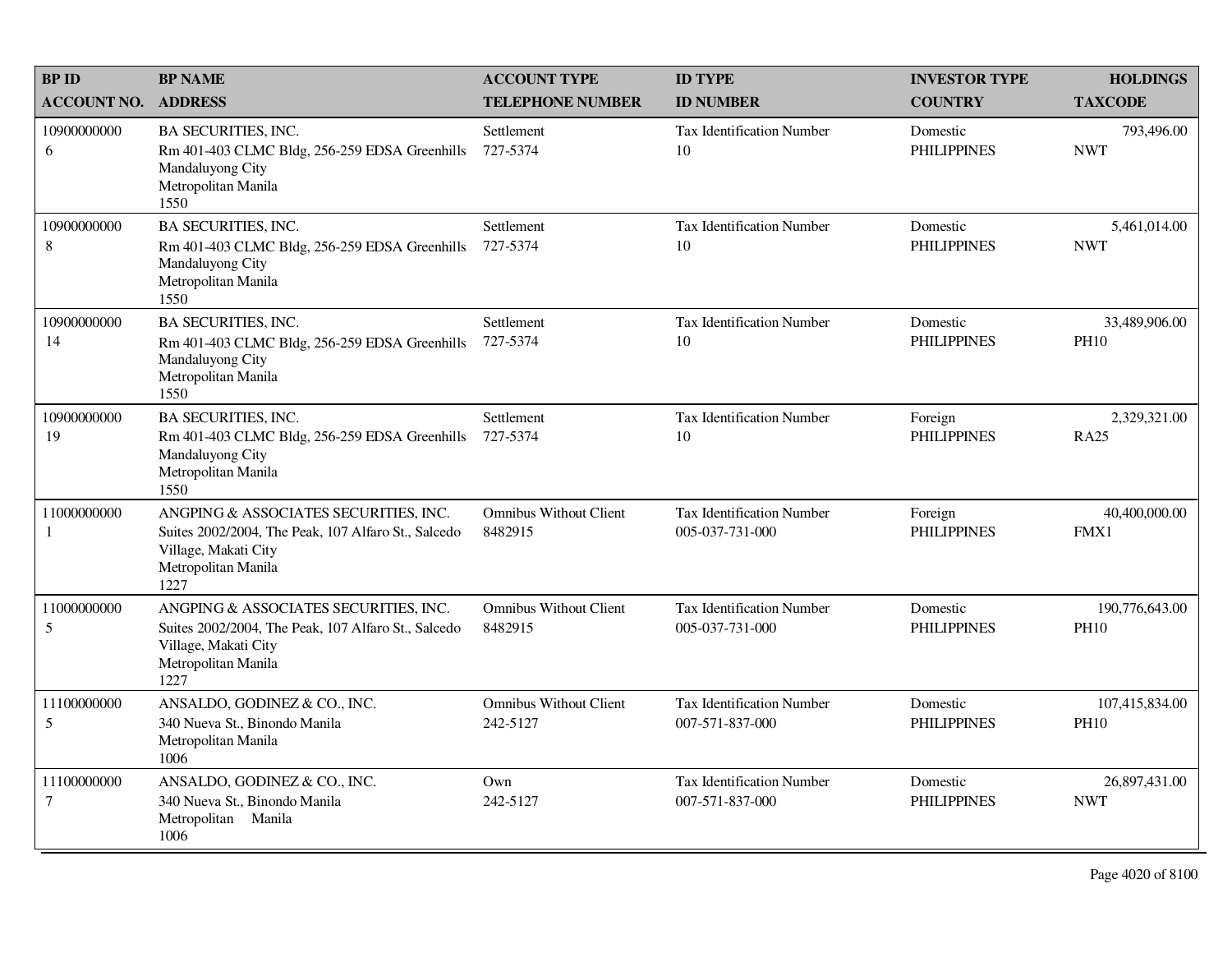| <b>BPID</b>                   | <b>BP NAME</b>                                                                                                                | <b>ACCOUNT TYPE</b>                      | <b>ID TYPE</b>                                      | <b>INVESTOR TYPE</b>           | <b>HOLDINGS</b>               |
|-------------------------------|-------------------------------------------------------------------------------------------------------------------------------|------------------------------------------|-----------------------------------------------------|--------------------------------|-------------------------------|
| <b>ACCOUNT NO.</b>            | <b>ADDRESS</b>                                                                                                                | <b>TELEPHONE NUMBER</b>                  | <b>ID NUMBER</b>                                    | <b>COUNTRY</b>                 | <b>TAXCODE</b>                |
| 11200000000<br>$\overline{c}$ | AB CAPITAL SECURITIES, INC.<br>8/F Phinma Plaza 39 Plaza Drive, Rockwell Center<br>Makati City<br>Metropolitan Manila<br>1200 | Settlement<br>814-5601                   | <b>Tax Identification Number</b><br>13              | Foreign<br><b>PHILIPPINES</b>  | 6,031,638.00<br>FMX1          |
| 11200000000<br>6              | AB CAPITAL SECURITIES, INC.<br>8/F Phinma Plaza 39 Plaza Drive, Rockwell Center<br>Makati City<br>Metropolitan Manila<br>1200 | Settlement<br>814-5601                   | Tax Identification Number<br>13                     | Domestic<br><b>PHILIPPINES</b> | 109,623,669.00<br><b>NWT</b>  |
| 11200000000<br>14             | AB CAPITAL SECURITIES, INC.<br>8/F Phinma Plaza 39 Plaza Drive, Rockwell Center<br>Makati City<br>Metropolitan Manila<br>1200 | Settlement<br>814-5601                   | <b>Tax Identification Number</b><br>13              | Domestic<br><b>PHILIPPINES</b> | 13,609,550.00<br><b>PH10</b>  |
| 11500000000<br>1              | SB EQUITIES, INC.<br>18/F, Security Bank Centre 6776 Ayala Avenue,<br>Makati City<br>Metropolitan Manila<br>1226              | <b>Omnibus Without Client</b><br>8911037 | <b>Tax Identification Number</b><br>000-152-830-000 | Foreign<br><b>PHILIPPINES</b>  | 447,080,374.00<br>FMX1        |
| 11500000000<br>$\overline{c}$ | SB EQUITIES, INC.<br>18/F, Security Bank Centre 6776 Ayala Avenue,<br>Makati City<br>Metropolitan Manila<br>1226              | Settlement<br>8911037                    | <b>Tax Identification Number</b><br>000-152-830-000 | Foreign<br><b>PHILIPPINES</b>  | 128,394,382.00<br>FMX1        |
| 11500000000<br>5              | SB EQUITIES, INC.<br>18/F, Security Bank Centre 6776 Ayala Avenue,<br>Makati City<br>Metropolitan Manila<br>1226              | <b>Omnibus Without Client</b><br>8911037 | <b>Tax Identification Number</b><br>000-152-830-000 | Domestic<br><b>PHILIPPINES</b> | 407,136,829.00<br><b>PH10</b> |
| 11500000000<br>$\tau$         | SB EQUITIES, INC.<br>18/F, Security Bank Centre 6776 Ayala Avenue,<br>Makati City<br>Manila<br>Metropolitan<br>1226           | Own<br>8911037                           | <b>Tax Identification Number</b><br>000-152-830-000 | Domestic<br><b>PHILIPPINES</b> | 15,273,355.00<br><b>NWT</b>   |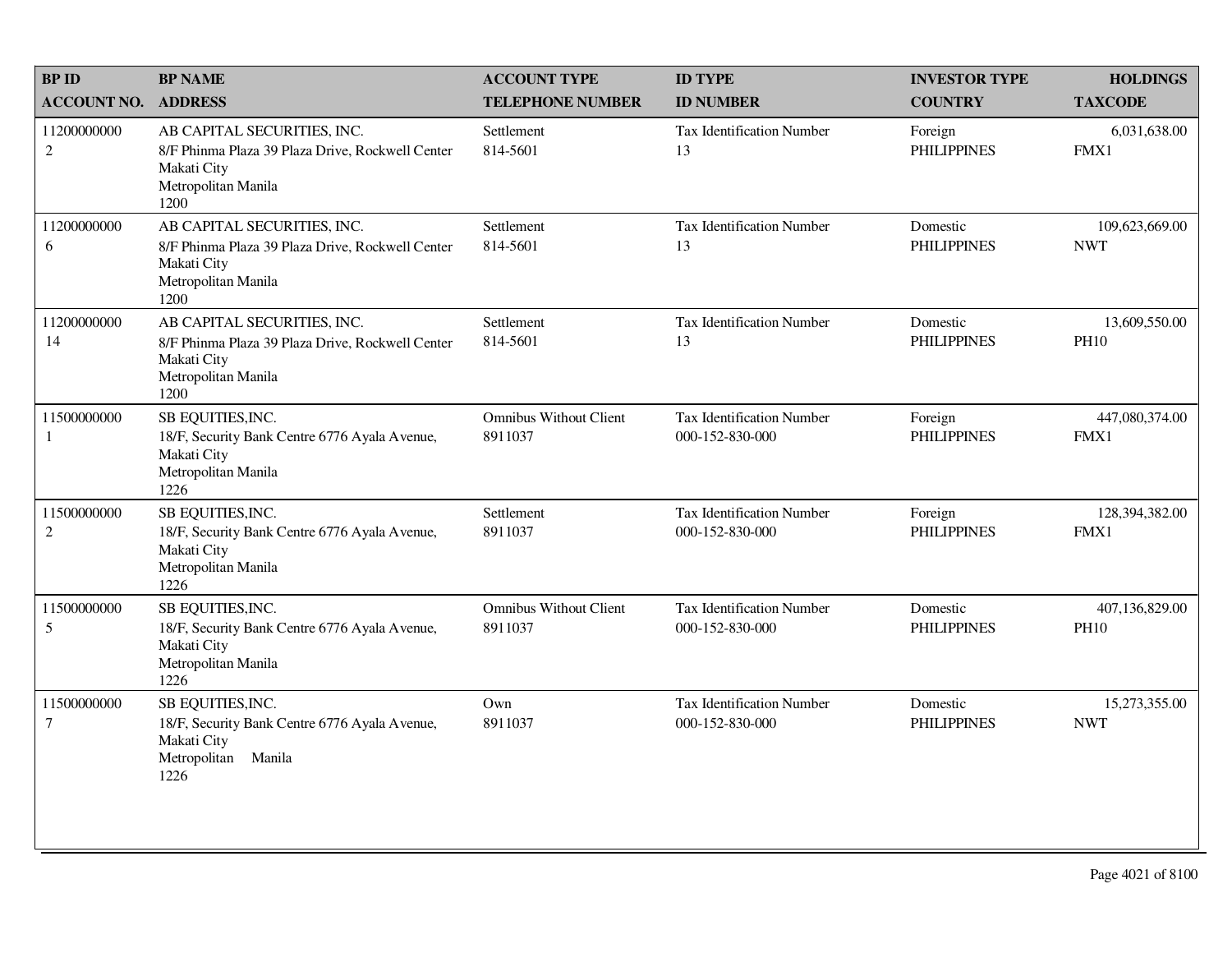| <b>BP ID</b>       | <b>BP NAME</b>                                                                                                                                     | <b>ACCOUNT TYPE</b>                          | <b>ID TYPE</b>                                      | <b>INVESTOR TYPE</b>           | <b>HOLDINGS</b>                 |
|--------------------|----------------------------------------------------------------------------------------------------------------------------------------------------|----------------------------------------------|-----------------------------------------------------|--------------------------------|---------------------------------|
| <b>ACCOUNT NO.</b> | <b>ADDRESS</b>                                                                                                                                     | <b>TELEPHONE NUMBER</b>                      | <b>ID NUMBER</b>                                    | <b>COUNTRY</b>                 | <b>TAXCODE</b>                  |
| 11600000000        | ASIA PACIFIC CAPITAL EQUITIES & SECURITIEOmnibus Without Client<br>CORP.                                                                           |                                              | <b>Tax Identification Number</b>                    | Domestic                       | 1,261,994.00                    |
| 5                  | 24/F Galleria Corporate Center EDSA corner Ortigas<br>Avenue, Pasig City<br>Metropolitan Manila<br>1605                                            | 6345621 to 26                                | 002-011-914-000                                     | <b>PHILIPPINES</b>             | <b>PH10</b>                     |
| 11800000000<br>5   | ASIASEC EQUITIES, INC.<br>8/F Chatham House<br>116 Valero cor. V.A. Rufino Sts<br>Salcedo Village, Makati City 1227<br>Metropolitan Manila<br>1227 | <b>Omnibus Without Client</b><br>8937981     | <b>Tax Identification Number</b><br>000-154-961-000 | Domestic<br><b>PHILIPPINES</b> | 3,959,935,465.00<br><b>PH10</b> |
| 11900000000<br>5   | ASTRA SECURITIES CORPORATION<br>Units 1204-1205 Ayala Tower One Ayala Ave. cor.<br>Paseo de Roxas Makati City<br>Metropolitan Manila<br>1200       | <b>Omnibus Without Client</b><br>848-6421/27 | <b>Tax Identification Number</b><br>000-107-717-000 | Domestic<br><b>PHILIPPINES</b> | 538,911,852.00<br><b>PH10</b>   |
| 12000000000<br>5   | ATC SECURITIES, INC.<br>Unit 6f, 6th Floor 8101 Pearl Plaza, Pearl Drive Ortiga<br>Center, Pasig City<br>Metropolitan Manila<br>12                 | <b>Omnibus Without Client</b><br>687-1768    | Tax Identification Number<br>000-333-279-000        | Domestic<br><b>PHILIPPINES</b> | 2,810.00<br><b>PH10</b>         |
| 12100000003        | MACQUARIE CAPITAL SECURITIES (PHILIPPIN<br>INC.                                                                                                    | Client                                       | Tax Identification Number                           | Foreign                        | 2,706,319.00                    |
| 1                  | 22F 6750 AYALA AVENUE BUILDING AYALA<br><b>AVENUE MAKATI CITY</b><br>Metropolitan Manila<br>1226                                                   | 857-0838                                     | 515                                                 | <b>PHILIPPINES</b>             | <b>RA02</b>                     |
| 12200000000<br>5   | BELSON SECURITIES, INC.<br>4th Floor Belson House 271 Edsa, Mandaluyong City<br>Metropolitan Manila<br>1554                                        | Omnibus Without Client<br>724-7586loc21      | Tax Identification Number<br>000-154-219-000        | Domestic<br><b>PHILIPPINES</b> | 153, 181, 413.00<br><b>PH10</b> |
| 12200000000<br>6   | BELSON SECURITIES, INC.<br>4th Floor Belson House 271 Edsa, Mandaluyong City<br>Metropolitan Manila<br>1554                                        | Settlement<br>724-7586loc21                  | <b>Tax Identification Number</b><br>000-154-219-000 | Domestic<br><b>PHILIPPINES</b> | 1,434,786.00<br><b>NWT</b>      |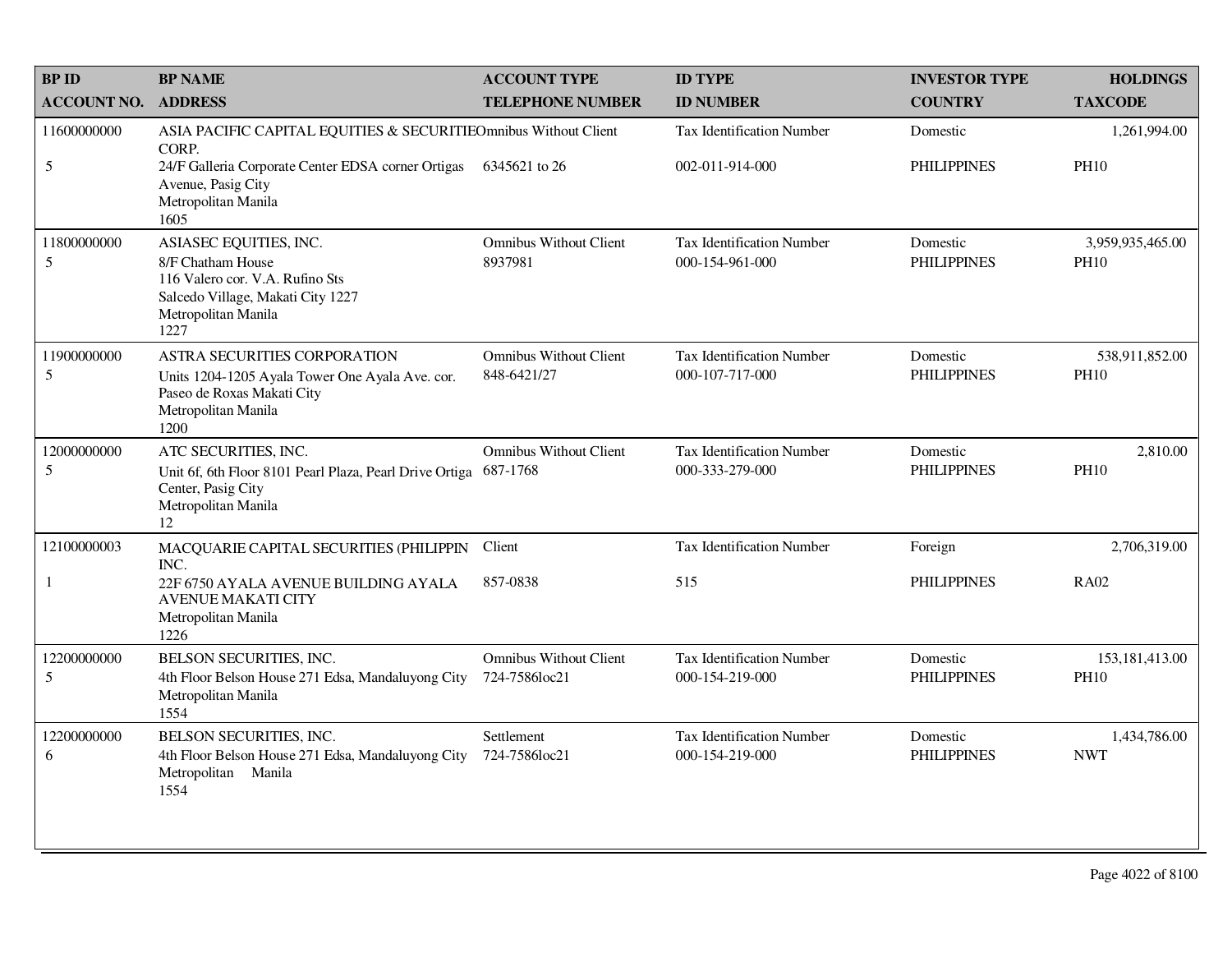| <b>BPID</b>                   | <b>BP NAME</b>                                                                                                                             | <b>ACCOUNT TYPE</b>                       | <b>ID TYPE</b>                                      | <b>INVESTOR TYPE</b>           | <b>HOLDINGS</b>               |
|-------------------------------|--------------------------------------------------------------------------------------------------------------------------------------------|-------------------------------------------|-----------------------------------------------------|--------------------------------|-------------------------------|
| <b>ACCOUNT NO.</b>            | <b>ADDRESS</b>                                                                                                                             | <b>TELEPHONE NUMBER</b>                   | <b>ID NUMBER</b>                                    | <b>COUNTRY</b>                 | <b>TAXCODE</b>                |
| 12200000000<br>$\tau$         | BELSON SECURITIES, INC.<br>4th Floor Belson House 271 Edsa, Mandaluyong City<br>Metropolitan Manila<br>1554                                | Own<br>724-7586loc21                      | <b>Tax Identification Number</b><br>000-154-219-000 | Domestic<br><b>PHILIPPINES</b> | 420,694.00<br><b>NWT</b>      |
| 12300000000<br>5              | BENJAMIN CO CA & CO., INC.<br>Rm. 301 Downtown Ctr Bldg., 516 Quintin Paredes St<br>Binondo, Manila<br>Metropolitan Manila<br>1006         | <b>Omnibus Without Client</b><br>6345186  | Tax Identification Number<br>000-330-322-000        | Domestic<br><b>PHILIPPINES</b> | 6,184,835.00<br><b>PH10</b>   |
| 12300000000<br>$\tau$         | BENJAMIN CO CA & CO., INC.<br>Rm. 301 Downtown Ctr Bldg., 516 Quintin Paredes St 6345186<br>Binondo, Manila<br>Metropolitan Manila<br>1006 | Own                                       | Tax Identification Number<br>000-330-322-000        | Domestic<br><b>PHILIPPINES</b> | 18,889.00<br><b>NWT</b>       |
| 12400000000<br>$\sqrt{5}$     | <b>B. H. CHUA SECURITIES CORPORATION</b><br>872 G. Araneta Avenue, Quezon City<br>Metropolitan Manila<br>1135                              | <b>Omnibus Without Client</b><br>412-3444 | <b>Tax Identification Number</b><br>000-401-773     | Domestic<br><b>PHILIPPINES</b> | 173,095,685.00<br><b>PH10</b> |
| 12400000000<br>$\tau$         | <b>B. H. CHUA SECURITIES CORPORATION</b><br>872 G. Araneta Avenue, Quezon City<br>Metropolitan Manila<br>1135                              | Own<br>412-3444                           | Tax Identification Number<br>000-401-773            | Domestic<br><b>PHILIPPINES</b> | 2,800.00<br><b>NWT</b>        |
| 12500000000<br>5              | <b>JAKA SECURITIES CORP.</b><br>Unit 814, Ayala Tower I Ayala Ave., Makati City<br>Metropolitan Manila<br>1226                             | <b>Omnibus Without Client</b><br>8487123  | Tax Identification Number<br>25                     | Domestic<br><b>PHILIPPINES</b> | 55,494,158.00<br><b>PH10</b>  |
| 12500000000<br>6              | <b>JAKA SECURITIES CORP.</b><br>Unit 814, Ayala Tower I Ayala Ave., Makati City<br>Metropolitan Manila<br>1226                             | Settlement<br>8487123                     | Tax Identification Number<br>25                     | Domestic<br><b>PHILIPPINES</b> | 7,032,134.00<br><b>NWT</b>    |
| 12500000000<br>$\overline{7}$ | <b>JAKA SECURITIES CORP.</b><br>Unit 814, Ayala Tower I Ayala Ave., Makati City<br>Metropolitan Manila<br>1226                             | Own<br>8487123                            | Tax Identification Number<br>25                     | Domestic<br><b>PHILIPPINES</b> | 276,179.00<br><b>NWT</b>      |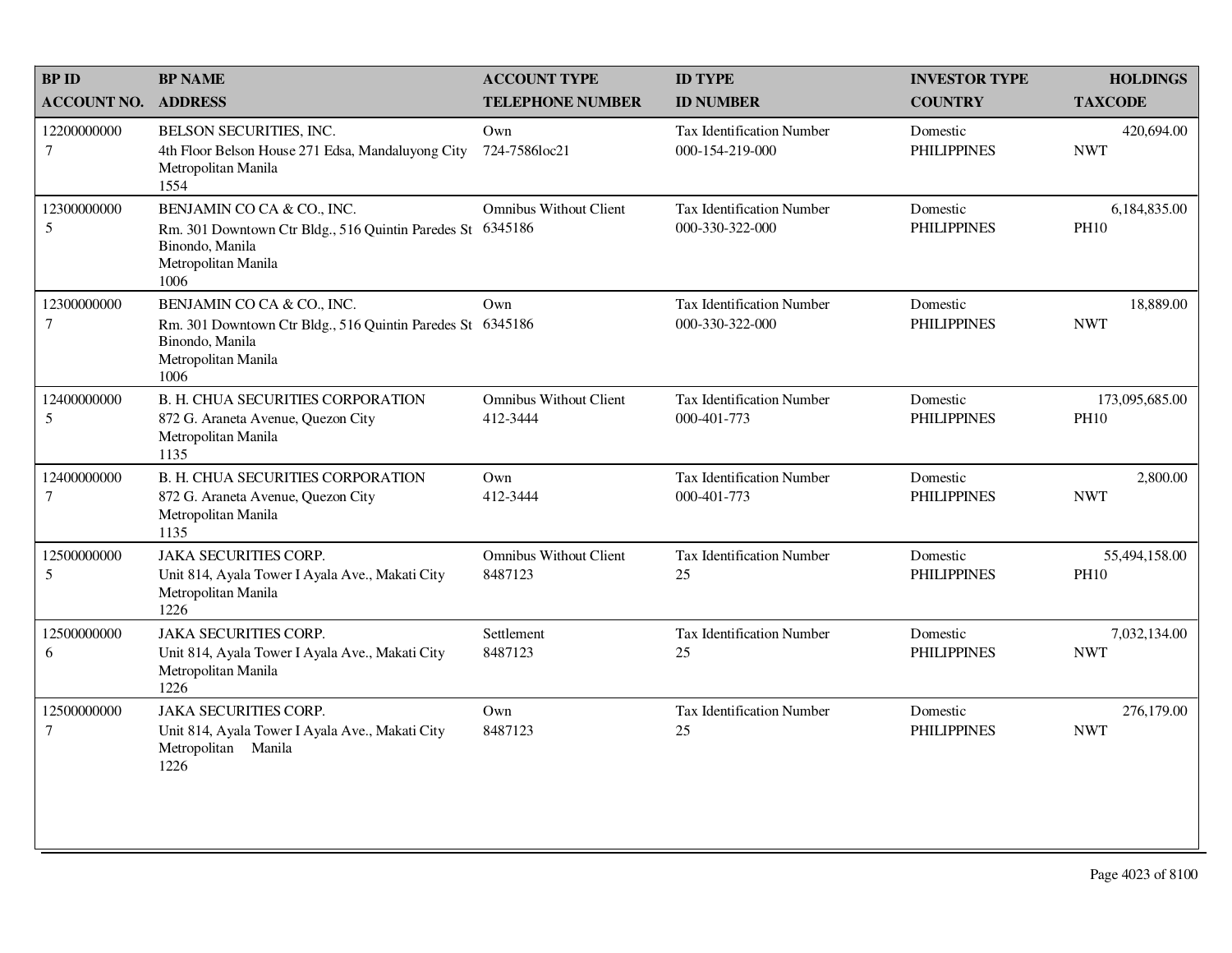| <b>BP ID</b>       | <b>BP NAME</b>                                                                                                                                                | <b>ACCOUNT TYPE</b>                          | <b>ID TYPE</b>                                      | <b>INVESTOR TYPE</b>           | <b>HOLDINGS</b>               |
|--------------------|---------------------------------------------------------------------------------------------------------------------------------------------------------------|----------------------------------------------|-----------------------------------------------------|--------------------------------|-------------------------------|
| <b>ACCOUNT NO.</b> | <b>ADDRESS</b>                                                                                                                                                | <b>TELEPHONE NUMBER</b>                      | <b>ID NUMBER</b>                                    | <b>COUNTRY</b>                 | <b>TAXCODE</b>                |
| 12600000000<br>1   | <b>BPI SECURITIES CORPORATION</b><br>8/F BPI Head Office Bldg., Ayala Ave., cor. Paseo de<br>Roxas Makati City<br>Metropolitan Manila<br>1226                 | <b>Omnibus Without Client</b><br>8196535     | Tax Identification Number<br>000-109-309-000        | Foreign<br><b>PHILIPPINES</b>  | 30,090,000.00<br>FMX1         |
| 12600000000<br>5   | BPI SECURITIES CORPORATION<br>8/F BPI Head Office Bldg., Ayala Ave., cor. Paseo de<br>Roxas Makati City<br>Metropolitan Manila<br>1226                        | <b>Omnibus Without Client</b><br>8196535     | <b>Tax Identification Number</b><br>000-109-309-000 | Domestic<br><b>PHILIPPINES</b> | 382,554,735.00<br><b>PH10</b> |
| 12800000000<br>5   | CAMPOS, LANUZA & COMPANY, INC.<br>Unit 2003B East Tower, PSE Center Exchange Road,<br>Ortigas Center Pasig City<br>Metropolitan Manila<br>1605                | <b>Omnibus Without Client</b><br>634-6881/87 | <b>Tax Identification Number</b><br>000-155-524-000 | Domestic<br><b>PHILIPPINES</b> | 45,336,757.00<br><b>PH10</b>  |
| 12800000000<br>6   | CAMPOS, LANUZA & COMPANY, INC.<br>Unit 2003B East Tower, PSE Center Exchange Road,<br>Ortigas Center Pasig City<br>Metropolitan Manila<br>1605                | Settlement<br>634-6881/87                    | <b>Tax Identification Number</b><br>000-155-524-000 | Domestic<br><b>PHILIPPINES</b> | 75,186.00<br><b>NWT</b>       |
| 12800000000<br>7   | CAMPOS, LANUZA & COMPANY, INC.<br>Unit 2003B East Tower, PSE Center Exchange Road,<br>Ortigas Center Pasig City<br>Metropolitan Manila<br>1605                | Own<br>634-6881/87                           | <b>Tax Identification Number</b><br>000-155-524-000 | Domestic<br><b>PHILIPPINES</b> | 1,280,899.00<br><b>NWT</b>    |
| 12900000000<br>5   | <b>SINCERE SECURITIES CORPORATION</b><br>1203-A East Tower, PSE Centre, Exchange Road,<br>Ortigas Center, Pasig City<br>Metropolitan Manila<br>$\overline{0}$ | <b>Omnibus Without Client</b><br>638-3549    | Tax Identification Number<br>000-338-426-000        | Domestic<br><b>PHILIPPINES</b> | 7,734,831.00<br><b>PH10</b>   |
| 13100000000<br>5   | PCIB SECURITIES, INC.<br>8/F PCIB Tower 2, Dela Costa St., Makati City<br>Metropolitan Manila<br>1002                                                         | <b>Omnibus Without Client</b><br>8912028     | <b>Tax Identification Number</b><br>30              | Domestic<br><b>PHILIPPINES</b> | 46,058,349.00<br><b>PH10</b>  |
| 13100000000<br>6   | PCIB SECURITIES, INC.<br>8/F PCIB Tower 2, Dela Costa St., Makati City<br>Metropolitan Manila<br>1002                                                         | Settlement<br>8912028                        | <b>Tax Identification Number</b><br>30              | Domestic<br><b>PHILIPPINES</b> | 262,199.00<br><b>NWT</b>      |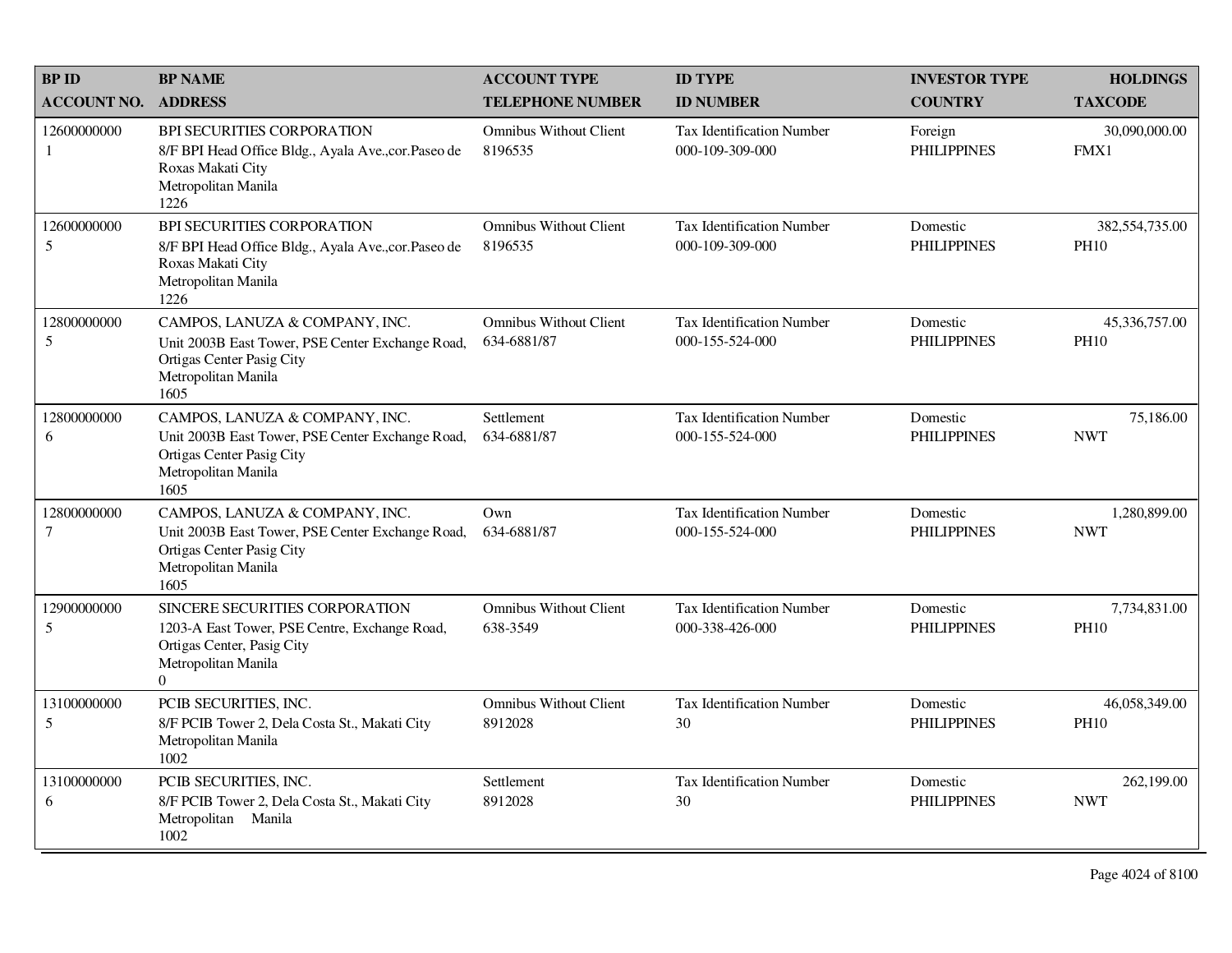| <b>BPID</b>                     | <b>BP NAME</b>                                                                                                                                                   | <b>ACCOUNT TYPE</b>                       | <b>ID TYPE</b>                                      | <b>INVESTOR TYPE</b>           | <b>HOLDINGS</b>               |
|---------------------------------|------------------------------------------------------------------------------------------------------------------------------------------------------------------|-------------------------------------------|-----------------------------------------------------|--------------------------------|-------------------------------|
| <b>ACCOUNT NO.</b>              | <b>ADDRESS</b>                                                                                                                                                   | <b>TELEPHONE NUMBER</b>                   | <b>ID NUMBER</b>                                    | <b>COUNTRY</b>                 | <b>TAXCODE</b>                |
| 13300000000<br>1                | CITISECURITIES, INC.<br>Rm. 2701-B Tektite Tower Center Exchange Rd, Pasi<br>City<br>Metropolitan Manila<br>1600                                                 | <b>Omnibus Without Client</b><br>635-5735 | <b>Tax Identification Number</b><br>000-322-268-000 | Foreign<br><b>PHILIPPINES</b>  | 376,584.00<br>FMX1            |
| 13300000000<br>5                | CITISECURITIES, INC.<br>Rm. 2701-B Tektite Tower Center Exchange Rd, Pasi<br>City<br>Metropolitan Manila<br>1600                                                 | <b>Omnibus Without Client</b><br>635-5735 | Tax Identification Number<br>000-322-268-000        | Domestic<br><b>PHILIPPINES</b> | 10,562,726.00<br><b>PH10</b>  |
| 13300000000<br>$\tau$           | CITISECURITIES, INC.<br>Rm. 2701-B Tektite Tower Center Exchange Rd, Pasi<br>City<br>Metropolitan Manila<br>1600                                                 | Own<br>635-5735                           | <b>Tax Identification Number</b><br>000-322-268-000 | Domestic<br><b>PHILIPPINES</b> | 22,033,000.00<br><b>NWT</b>   |
| 13600000000<br>5                | TRITON SECURITIES CORP.<br>26/F LKG Tower, 6801 Ayala Avenue Makati City<br>Metropolitan Manila<br>$\Omega$                                                      | <b>Omnibus Without Client</b><br>5238311  | <b>Tax Identification Number</b><br>003-741-374-000 | Domestic<br><b>PHILIPPINES</b> | 160,691,796.00<br><b>PH10</b> |
| 14000000000<br>5                | IGC SECURITIES INC.<br>Suite 1006, Tower I & Exchange Plaza Ayala Triangle 816-39-86<br>Ayala Avenue Makati City<br>Metropolitan Manila<br>1200                  | <b>Omnibus Without Client</b>             | <b>Tax Identification Number</b><br>38              | Domestic<br><b>PHILIPPINES</b> | 124,218,121.00<br><b>PH10</b> |
| 14000000000<br>$\boldsymbol{7}$ | IGC SECURITIES INC.<br>Suite 1006, Tower I & Exchange Plaza Ayala Triangle 816-39-86<br>Ayala Avenue Makati City<br>Metropolitan Manila<br>1200                  | Own                                       | <b>Tax Identification Number</b><br>38              | Domestic<br><b>PHILIPPINES</b> | 130,943,183.00<br><b>NWT</b>  |
| 14100000000<br>5                | <b>CUALOPING SECURITIES CORPORATION</b><br>Suite 1801 Tytana Centre Condominium Plaza Lorenz 241-0262<br>Ruiz, Binondo, Manila<br>Metropolitan<br>Manila<br>1006 | <b>Omnibus Without Client</b>             | Tax Identification Number<br>000-333-333-000        | Domestic<br><b>PHILIPPINES</b> | 45,349,936.00<br><b>PH10</b>  |
|                                 |                                                                                                                                                                  |                                           |                                                     |                                |                               |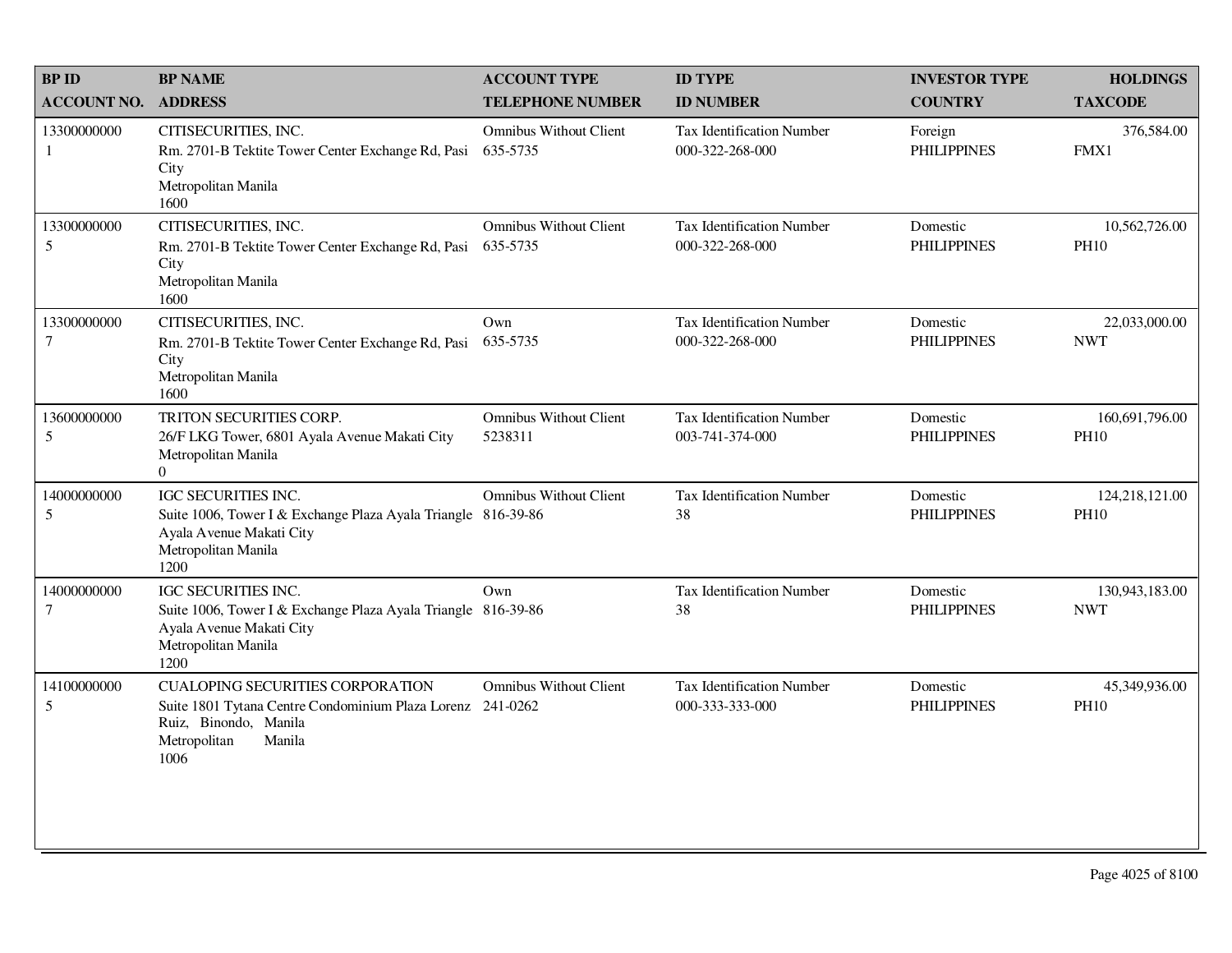| <b>BPID</b>                    | <b>BP NAME</b>                                                                                                                                          | <b>ACCOUNT TYPE</b>                          | <b>ID TYPE</b>                                      | <b>INVESTOR TYPE</b>           | <b>HOLDINGS</b>               |
|--------------------------------|---------------------------------------------------------------------------------------------------------------------------------------------------------|----------------------------------------------|-----------------------------------------------------|--------------------------------|-------------------------------|
| <b>ACCOUNT NO.</b>             | <b>ADDRESS</b>                                                                                                                                          | <b>TELEPHONE NUMBER</b>                      | <b>ID NUMBER</b>                                    | <b>COUNTRY</b>                 | <b>TAXCODE</b>                |
| 14200000000                    | DBP-DAIWA CAPITAL MARKETS PHILPPINES,<br>INC.                                                                                                           | Settlement                                   | <b>Tax Identification Number</b>                    | Domestic                       | 16,483,567.00                 |
| 14                             | 18/F Citibank Tower 8741 Paseo de Roxas Makati Cit 813-73-44<br>Metropolitan Manila<br>1200                                                             |                                              | 004-663-955-000                                     | <b>PHILIPPINES</b>             | <b>PH10</b>                   |
| 14300000000<br>5               | DAVID GO SECURITIES CORP.<br>Rm. 309 Federation Center Bldg. Muelle de Binondo,<br>Binondo, Manila<br>Metropolitan Manila<br>1006                       | <b>Omnibus Without Client</b><br>242-2379    | Tax Identification Number<br>000-320-855-000        | Domestic<br><b>PHILIPPINES</b> | 806,409,666.00<br><b>PH10</b> |
| 14300000000<br>6               | DAVID GO SECURITIES CORP.<br>Rm. 309 Federation Center Bldg. Muelle de Binondo,<br>Binondo, Manila<br>Metropolitan Manila<br>1006                       | Settlement<br>242-2379                       | Tax Identification Number<br>000-320-855-000        | Domestic<br><b>PHILIPPINES</b> | 165,891,810.00<br><b>NWT</b>  |
| 14500000000<br>5               | DIVERSIFIED SECURITIES, INC.<br>5/F PDCP Bank Centre, Herrera cor. Alfaro Sts.,<br>Salcedo Village, Makati City<br>Metropolitan Manila<br>1600          | <b>Omnibus Without Client</b><br>634-6630/31 | Tax Identification Number<br>43                     | Domestic<br><b>PHILIPPINES</b> | 5,012,578.00<br><b>PH10</b>   |
| 14500000000<br>6               | DIVERSIFIED SECURITIES, INC.<br>5/F PDCP Bank Centre, Herrera cor. Alfaro Sts.,<br>Salcedo Village, Makati City<br>Metropolitan Manila<br>1600          | Settlement<br>634-6630/31                    | Tax Identification Number<br>43                     | Domestic<br><b>PHILIPPINES</b> | 8,834,263.00<br><b>NWT</b>    |
| 14700000000<br>5               | E. CHUA CHIACO SECURITIES, INC.<br>113 Renta St., Binondo, Manila<br>Metropolitan Manila<br>1006                                                        | <b>Omnibus Without Client</b><br>242-5145    | <b>Tax Identification Number</b><br>000-335-991-000 | Domestic<br><b>PHILIPPINES</b> | 146,340,148.00<br><b>PH10</b> |
| 14700000000<br>$7\phantom{.0}$ | E. CHUA CHIACO SECURITIES, INC.<br>113 Renta St., Binondo, Manila<br>Metropolitan Manila<br>1006                                                        | Own<br>242-5145                              | <b>Tax Identification Number</b><br>000-335-991-000 | Domestic<br><b>PHILIPPINES</b> | 5,472.00<br><b>NWT</b>        |
| 14800000000<br>5               | EQUITABLE SECURIITES (PHILS.) INC.<br>3/F Cacho-Gonzalez Bldg, Aguirre cor. Trasierra St,<br>Legaspi Village Makati City<br>Metropolitan Manila<br>1229 | <b>Omnibus Without Client</b><br>810-4801/04 | Tax Identification Number<br>46                     | Domestic<br><b>PHILIPPINES</b> | 2,044,756.00<br><b>PH10</b>   |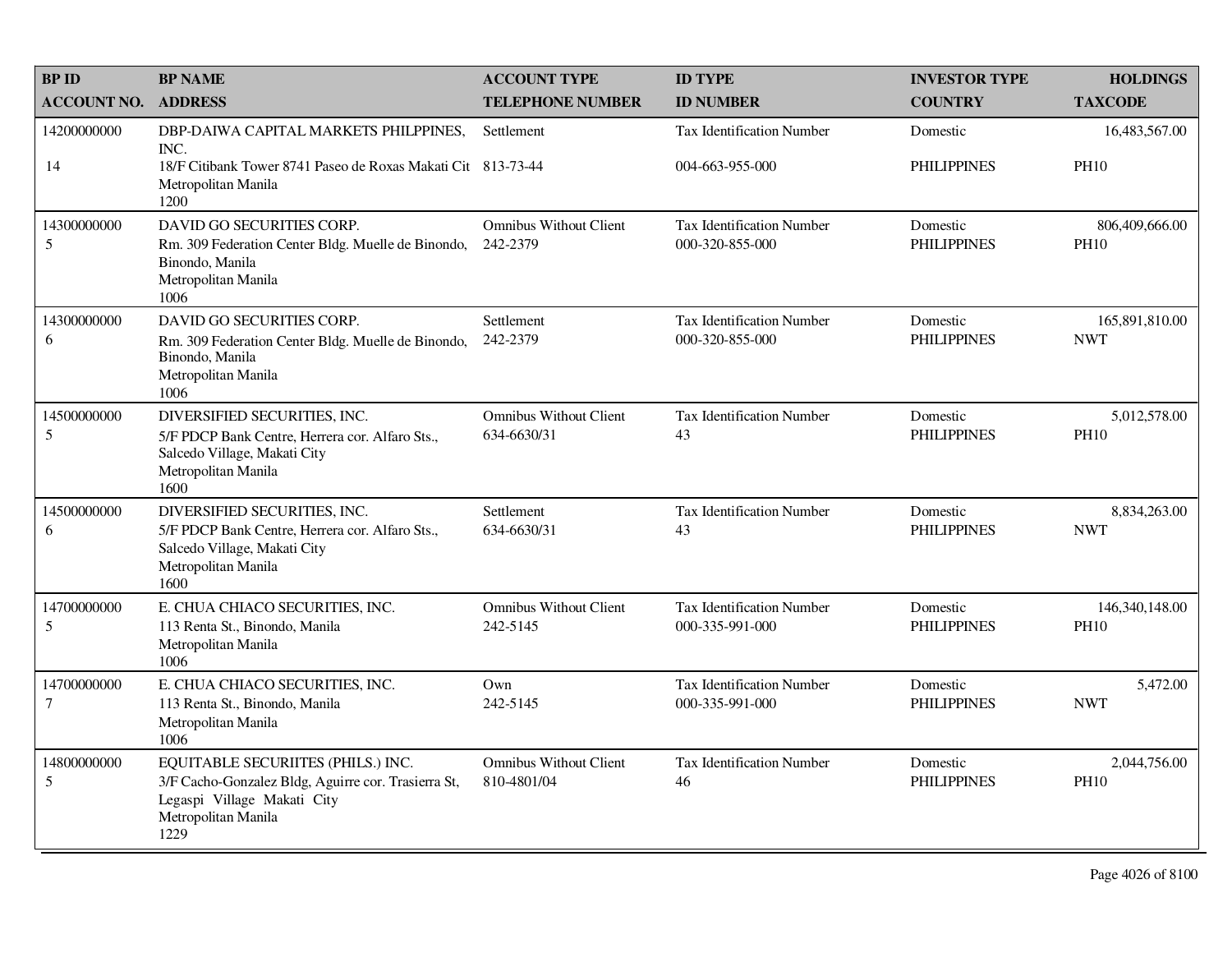| <b>BPID</b>           | <b>BP NAME</b>                                                                                                                                                                                                 | <b>ACCOUNT TYPE</b>                          | <b>ID TYPE</b>                                      | <b>INVESTOR TYPE</b>           | <b>HOLDINGS</b>               |
|-----------------------|----------------------------------------------------------------------------------------------------------------------------------------------------------------------------------------------------------------|----------------------------------------------|-----------------------------------------------------|--------------------------------|-------------------------------|
| <b>ACCOUNT NO.</b>    | <b>ADDRESS</b>                                                                                                                                                                                                 | <b>TELEPHONE NUMBER</b>                      | <b>ID NUMBER</b>                                    | <b>COUNTRY</b>                 | <b>TAXCODE</b>                |
| 14900000000<br>5      | EAST WEST CAPITAL CORPORATION<br>2/F U-Bix Building 1331 Angono St., Makati City<br>Metropolitan Manila<br>1208                                                                                                | <b>Omnibus Without Client</b><br>891-98901   | <b>Tax Identification Number</b><br>000-158-383-000 | Domestic<br><b>PHILIPPINES</b> | 192,434.00<br><b>PH10</b>     |
| 15000000000           | EASTERN SECURITIES DEVELOPMENT<br><b>CORPORATION</b>                                                                                                                                                           | <b>Omnibus Without Client</b>                | <b>Tax Identification Number</b>                    | Domestic                       | 223,662,385.00                |
| 5                     | 1701 Tytana Ctr. Bldg, Binondo, Manila<br>Metropolitan Manila<br>1006                                                                                                                                          | 242-4006/11                                  | 000-329-281-000                                     | <b>PHILIPPINES</b>             | <b>PH10</b>                   |
| 15300000000<br>1      | EQUITIWORLD SECURITIES, INC.<br>807-809 Philippine Stock Exchange Ayala Tower 1,<br>Ayala Avenue Makati City<br>Metropolitan Manila<br>1226                                                                    | <b>Omnibus Without Client</b><br>848-5401/09 | Tax Identification Number<br>51                     | Foreign<br><b>PHILIPPINES</b>  | 540,000.00<br>FMX1            |
| 15300000000<br>5      | EQUITIWORLD SECURITIES, INC.<br>807-809 Philippine Stock Exchange Ayala Tower 1,<br>Ayala Avenue Makati City<br>Metropolitan Manila<br>1226                                                                    | <b>Omnibus Without Client</b><br>848-5401/09 | Tax Identification Number<br>51                     | Domestic<br><b>PHILIPPINES</b> | 55,378,267.00<br><b>PH10</b>  |
| 15300000000<br>$\tau$ | EQUITIWORLD SECURITIES, INC.<br>807-809 Philippine Stock Exchange Ayala Tower 1,<br>Ayala Avenue Makati City<br>Metropolitan Manila<br>1226                                                                    | Own<br>848-5401/09                           | <b>Tax Identification Number</b><br>51              | Domestic<br><b>PHILIPPINES</b> | 9,005,168.00<br><b>NWT</b>    |
| 15400000000<br>5      | EVERGREEN STOCK BROKERAGE & SEC., INC. Omnibus Without Client<br>Suite 606 - 607, 6th Floor, Tower One Phil. Stock<br>Exchange Plaza, Ayala Triangle, Ayala Ave. Makati<br>City<br>Metropolitan Manila<br>1200 | 891-9451                                     | <b>Tax Identification Number</b><br>001-483-985     | Domestic<br><b>PHILIPPINES</b> | 312,613,046.00<br><b>PH10</b> |
| 15400000000<br>$\tau$ | EVERGREEN STOCK BROKERAGE & SEC., INC. Own<br>Suite 606 - 607, 6th Floor, Tower One Phil. Stock<br>Exchange Plaza, Ayala Triangle, Ayala Ave. Makati<br>City<br>Metropolitan<br>Manila<br>1200                 | 891-9451                                     | <b>Tax Identification Number</b><br>001-483-985     | Domestic<br><b>PHILIPPINES</b> | 124,179.00<br><b>NWT</b>      |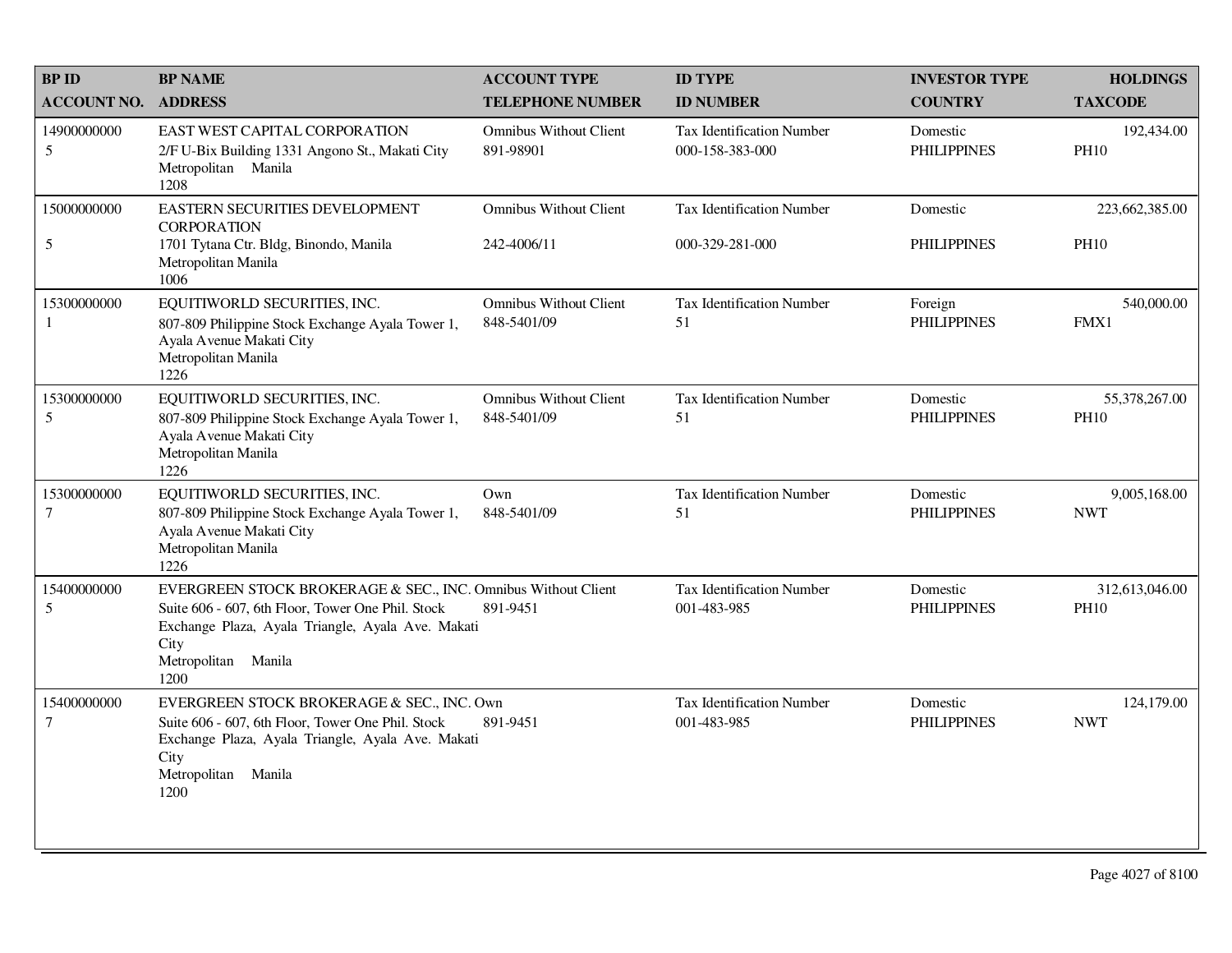| <b>BPID</b>                   | <b>BP NAME</b>                                                                                                                         | <b>ACCOUNT TYPE</b>                          | <b>ID TYPE</b>                                      | <b>INVESTOR TYPE</b>           | <b>HOLDINGS</b>               |
|-------------------------------|----------------------------------------------------------------------------------------------------------------------------------------|----------------------------------------------|-----------------------------------------------------|--------------------------------|-------------------------------|
| <b>ACCOUNT NO.</b>            | <b>ADDRESS</b>                                                                                                                         | <b>TELEPHONE NUMBER</b>                      | <b>ID NUMBER</b>                                    | <b>COUNTRY</b>                 | <b>TAXCODE</b>                |
| 15700000000<br>5              | FIRST ORIENT SECURITIES, INC.<br>Unit 1201 Ayala Triangle Tower One Ayala Avenue,<br>Makati City<br>Metropolitan Manila<br>1226        | <b>Omnibus Without Client</b><br>891-9240/45 | <b>Tax Identification Number</b><br>55              | Domestic<br><b>PHILIPPINES</b> | 3,941,966.00<br><b>PH10</b>   |
| 16100000000<br>1              | FRANCISCO ORTIGAS SECURITIES, INC.<br>10/F Ortigas Bldg. Ortigas Ave, Pasig City<br>Metropolitan Manila<br>1600                        | <b>Omnibus Without Client</b><br>631-26-74   | <b>Tax Identification Number</b><br>000-283-304     | Foreign<br><b>PHILIPPINES</b>  | 17.00<br>FMX1                 |
| 16100000000<br>5              | FRANCISCO ORTIGAS SECURITIES, INC.<br>10/F Ortigas Bldg. Ortigas Ave, Pasig City<br>Metropolitan Manila<br>1600                        | <b>Omnibus Without Client</b><br>631-26-74   | <b>Tax Identification Number</b><br>000-283-304     | Domestic<br><b>PHILIPPINES</b> | 10,646,479.00<br><b>PH10</b>  |
| 16100000000<br>6              | FRANCISCO ORTIGAS SECURITIES, INC.<br>10/F Ortigas Bldg. Ortigas Ave, Pasig City<br>Metropolitan Manila<br>1600                        | Settlement<br>631-26-74                      | Tax Identification Number<br>000-283-304            | Domestic<br><b>PHILIPPINES</b> | 2,808,988.00<br><b>NWT</b>    |
| 16100000000<br>$\overline{7}$ | FRANCISCO ORTIGAS SECURITIES, INC.<br>10/F Ortigas Bldg. Ortigas Ave, Pasig City<br>Metropolitan Manila<br>1600                        | Own<br>631-26-74                             | <b>Tax Identification Number</b><br>000-283-304     | Domestic<br><b>PHILIPPINES</b> | 3,540,356.00<br><b>NWT</b>    |
| 16100000000<br>18             | FRANCISCO ORTIGAS SECURITIES, INC.<br>10/F Ortigas Bldg. Ortigas Ave, Pasig City<br>Metropolitan Manila<br>1600                        | Settlement<br>631-26-74                      | <b>Tax Identification Number</b><br>000-283-304     | Foreign<br><b>PHILIPPINES</b>  | 1,280,898.00<br><b>RA10</b>   |
| 16200000000                   | F. YAP SECURITIES, INC.<br>Unit 2301 PSE Center (East Tower) Exchange Rd.,<br>Ortigas Center Pasig City<br>Metropolitan Manila<br>1603 | <b>Omnibus Without Client</b><br>635-4126    | <b>Tax Identification Number</b><br>000-333-165-000 | Foreign<br><b>PHILIPPINES</b>  | 60,197,797.00<br>FMX1         |
| 16200000000<br>5              | F. YAP SECURITIES, INC.<br>Unit 2301 PSE Center (East Tower) Exchange Rd.,<br>Ortigas Center Pasig City<br>Metropolitan Manila<br>1603 | <b>Omnibus Without Client</b><br>635-4126    | <b>Tax Identification Number</b><br>000-333-165-000 | Domestic<br><b>PHILIPPINES</b> | 703,683,405.00<br><b>PH10</b> |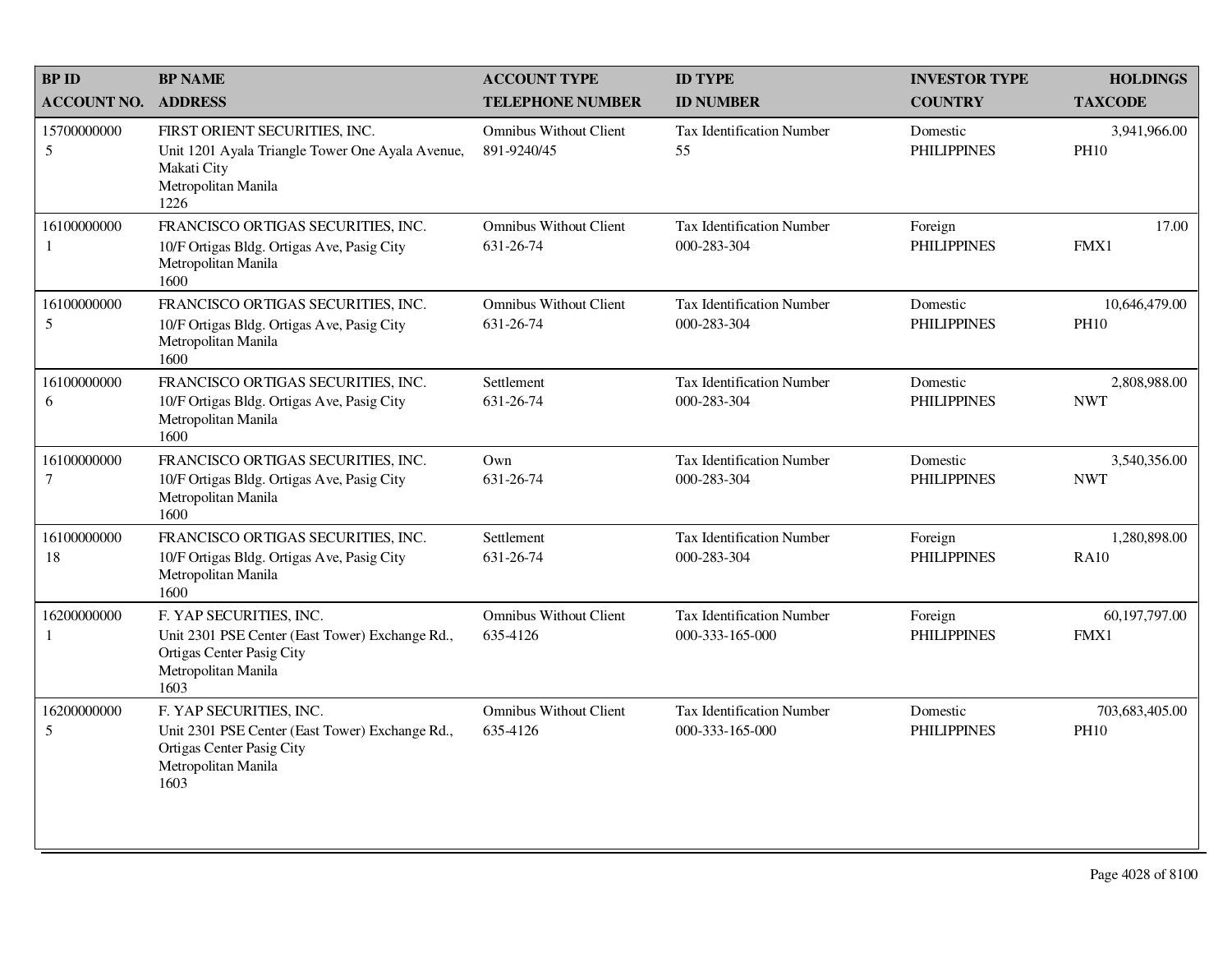| <b>BP ID</b>          | <b>BP NAME</b>                                                                                                                                  | <b>ACCOUNT TYPE</b>                       | <b>ID TYPE</b>                                      | <b>INVESTOR TYPE</b>           | <b>HOLDINGS</b>               |
|-----------------------|-------------------------------------------------------------------------------------------------------------------------------------------------|-------------------------------------------|-----------------------------------------------------|--------------------------------|-------------------------------|
| <b>ACCOUNT NO.</b>    | <b>ADDRESS</b>                                                                                                                                  | <b>TELEPHONE NUMBER</b>                   | <b>ID NUMBER</b>                                    | <b>COUNTRY</b>                 | <b>TAXCODE</b>                |
| 16200000000<br>6      | F. YAP SECURITIES, INC.<br>Unit 2301 PSE Center (East Tower) Exchange Rd.,<br>Ortigas Center Pasig City<br>Metropolitan Manila<br>1603          | Settlement<br>635-4126                    | Tax Identification Number<br>000-333-165-000        | Domestic<br><b>PHILIPPINES</b> | 265,150,552.00<br><b>NWT</b>  |
| 16200000000<br>18     | F. YAP SECURITIES, INC.<br>Unit 2301 PSE Center (East Tower) Exchange Rd.,<br>Ortigas Center Pasig City<br>Metropolitan Manila<br>1603          | Settlement<br>635-4126                    | <b>Tax Identification Number</b><br>000-333-165-000 | Foreign<br><b>PHILIPPINES</b>  | 65,730,187.00<br><b>RA10</b>  |
| 16700000000<br>5      | AURORA SECURITIES, INC.<br>UNIT 2405A WEST TOWER PHILIPPINE STOCK<br>EXCHANGE CENTRE ORTIGAS, PASIG CITY<br>Metropolitan Manila<br>1605         | <b>Omnibus Without Client</b><br>633-5892 | <b>Tax Identification Number</b><br>002-832-240     | Domestic<br><b>PHILIPPINES</b> | 20,108,988.00<br><b>PH10</b>  |
| 16800000000<br>5      | GLOBALINKS SECURITIES & STOCKS, INC.<br>#706 Ayala Tower One Ayala Avenue Cor. Paseo de<br>Roxas St. Makati City<br>Metropolitan Manila<br>1226 | <b>Omnibus Without Client</b><br>759-4136 | <b>Tax Identification Number</b><br>65              | Domestic<br><b>PHILIPPINES</b> | 118,056,008.00<br><b>PH10</b> |
| 16800000000<br>6      | GLOBALINKS SECURITIES & STOCKS, INC.<br>#706 Ayala Tower One Ayala Avenue Cor. Paseo de<br>Roxas St. Makati City<br>Metropolitan Manila<br>1226 | Settlement<br>759-4136                    | <b>Tax Identification Number</b><br>65              | Domestic<br><b>PHILIPPINES</b> | 27,000,000.00<br><b>NWT</b>   |
| 16800000000<br>$\tau$ | GLOBALINKS SECURITIES & STOCKS, INC.<br>#706 Ayala Tower One Ayala Avenue Cor. Paseo de<br>Roxas St. Makati City<br>Metropolitan Manila<br>1226 | Own<br>759-4136                           | <b>Tax Identification Number</b><br>65              | Domestic<br><b>PHILIPPINES</b> | 1,348,429.00<br><b>NWT</b>    |
| 16900000000<br>5      | JSG SECURITIES, INC.<br>4th Floor, A&T Building, 244 Escolta Street, Binondo 2429414<br>Manila<br>Metropolitan Manila<br>1006                   | <b>Omnibus Without Client</b>             | Tax Identification Number<br>004-578-852-000        | Domestic<br><b>PHILIPPINES</b> | 69,334,586.00<br><b>PH10</b>  |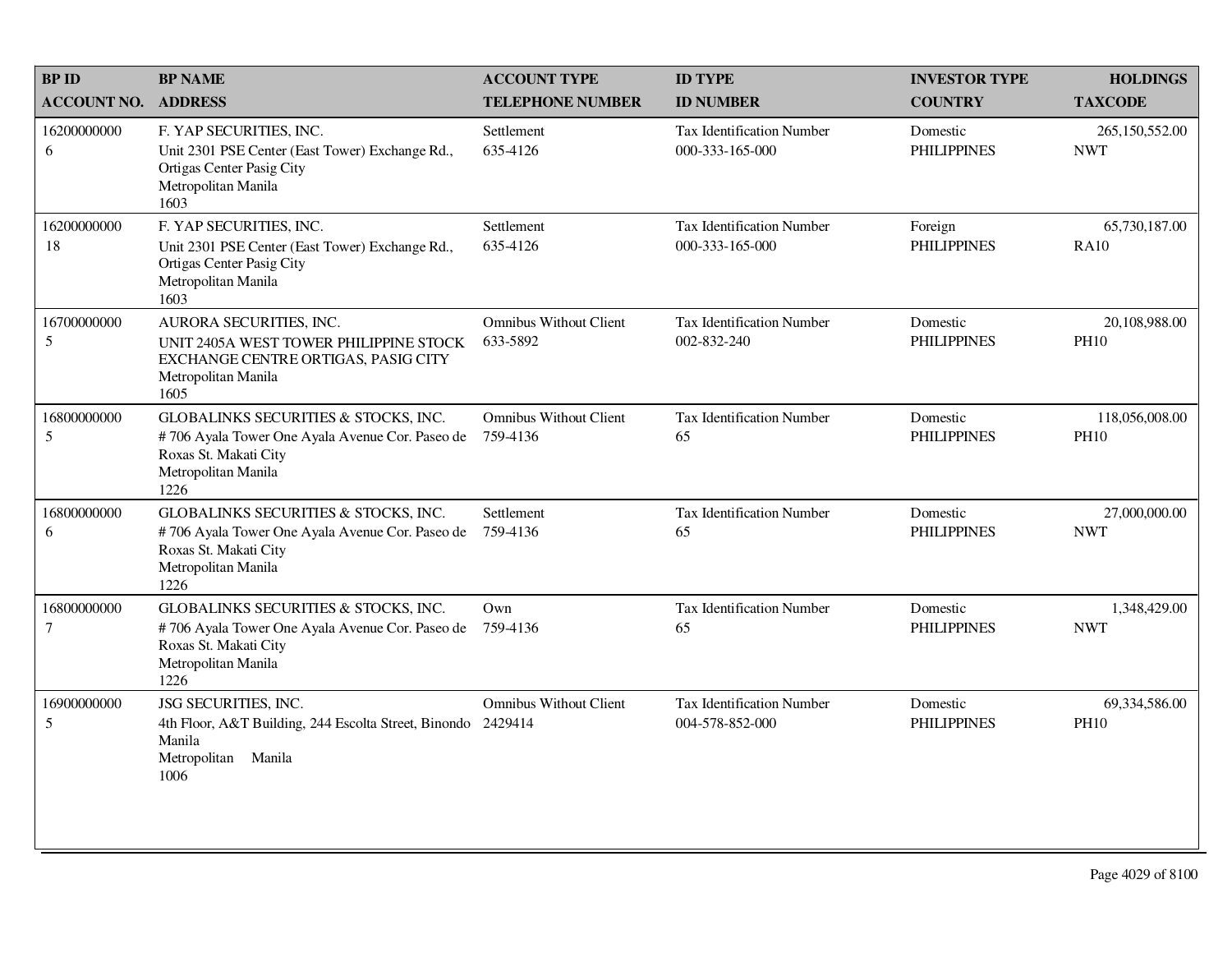| <b>BP ID</b>          | <b>BP NAME</b>                                                                                                                                               | <b>ACCOUNT TYPE</b>                          | <b>ID TYPE</b>                                      | <b>INVESTOR TYPE</b>           | <b>HOLDINGS</b>               |
|-----------------------|--------------------------------------------------------------------------------------------------------------------------------------------------------------|----------------------------------------------|-----------------------------------------------------|--------------------------------|-------------------------------|
| <b>ACCOUNT NO.</b>    | <b>ADDRESS</b>                                                                                                                                               | <b>TELEPHONE NUMBER</b>                      | <b>ID NUMBER</b>                                    | <b>COUNTRY</b>                 | <b>TAXCODE</b>                |
| 17000000000<br>5      | <b>GOLDSTAR SECURITIES, INC.</b><br>2201-B East Tower, PSE Centre Exchange Rd, Ortiga<br>Center Pasig City<br>Metropolitan Manila<br>1600                    | <b>Omnibus Without Client</b><br>633-7485/86 | <b>Tax Identification Number</b><br>000-222-746-000 | Domestic<br><b>PHILIPPINES</b> | 119,170,195.00<br><b>PH10</b> |
| 17000000000<br>$\tau$ | GOLDSTAR SECURITIES, INC.<br>2201-B East Tower, PSE Centre Exchange Rd, Ortiga<br>Center Pasig City<br>Metropolitan Manila<br>1600                           | Own<br>633-7485/86                           | Tax Identification Number<br>000-222-746-000        | Domestic<br><b>PHILIPPINES</b> | 75,000,000.00<br><b>NWT</b>   |
| 17000000000<br>14     | GOLDSTAR SECURITIES, INC.<br>2201-B East Tower, PSE Centre Exchange Rd, Ortiga<br>Center Pasig City<br>Metropolitan Manila<br>1600                           | <b>Settlement</b><br>633-7485/86             | <b>Tax Identification Number</b><br>000-222-746-000 | Domestic<br><b>PHILIPPINES</b> | 29,449,146.00<br><b>PH10</b>  |
| 17200000000<br>5      | <b>GUILD SECURITIES, INC.</b><br>Unit 1215 Tower One & Exchange Plaza Ayala Ave.,<br>Makati City<br>Metropolitan Manila<br>1226                              | <b>Omnibus Without Client</b><br>8919232     | <b>Tax Identification Number</b><br>69              | Domestic<br><b>PHILIPPINES</b> | 163,724,615.00<br><b>PH10</b> |
| 17400000000<br>5      | HDI SECURITIES, INC.<br>UNIT 2305-B 23/F ORIENT SQUARE BLDG., F.<br>ORTIGAS, JR. ROAD, ORTIGAS CENTRE, PASIG<br>CITY, 1605<br>Metropolitan<br>Manila<br>1605 | <b>Omnibus Without Client</b><br>891-9598    | <b>Tax Identification Number</b><br>001-670-271-000 | Domestic<br><b>PHILIPPINES</b> | 120,669,278.00<br><b>PH10</b> |
| 17400000000<br>7      | HDI SECURITIES, INC.<br>UNIT 2305-B 23/F ORIENT SQUARE BLDG., F.<br>ORTIGAS, JR. ROAD, ORTIGAS CENTRE, PASIG<br>CITY, 1605<br>Metropolitan<br>Manila<br>1605 | Own<br>891-9598                              | <b>Tax Identification Number</b><br>001-670-271-000 | Domestic<br><b>PHILIPPINES</b> | 29,494.00<br><b>NWT</b>       |
| 17400000000<br>18     | HDI SECURITIES, INC.<br>UNIT 2305-B 23/F ORIENT SQUARE BLDG., F.<br>ORTIGAS, JR. ROAD, ORTIGAS CENTRE, PASIG<br>CITY, 1605<br>Metropolitan<br>Manila<br>1605 | Settlement<br>891-9598                       | <b>Tax Identification Number</b><br>001-670-271-000 | Foreign<br><b>PHILIPPINES</b>  | 10,247,191.00<br><b>RA10</b>  |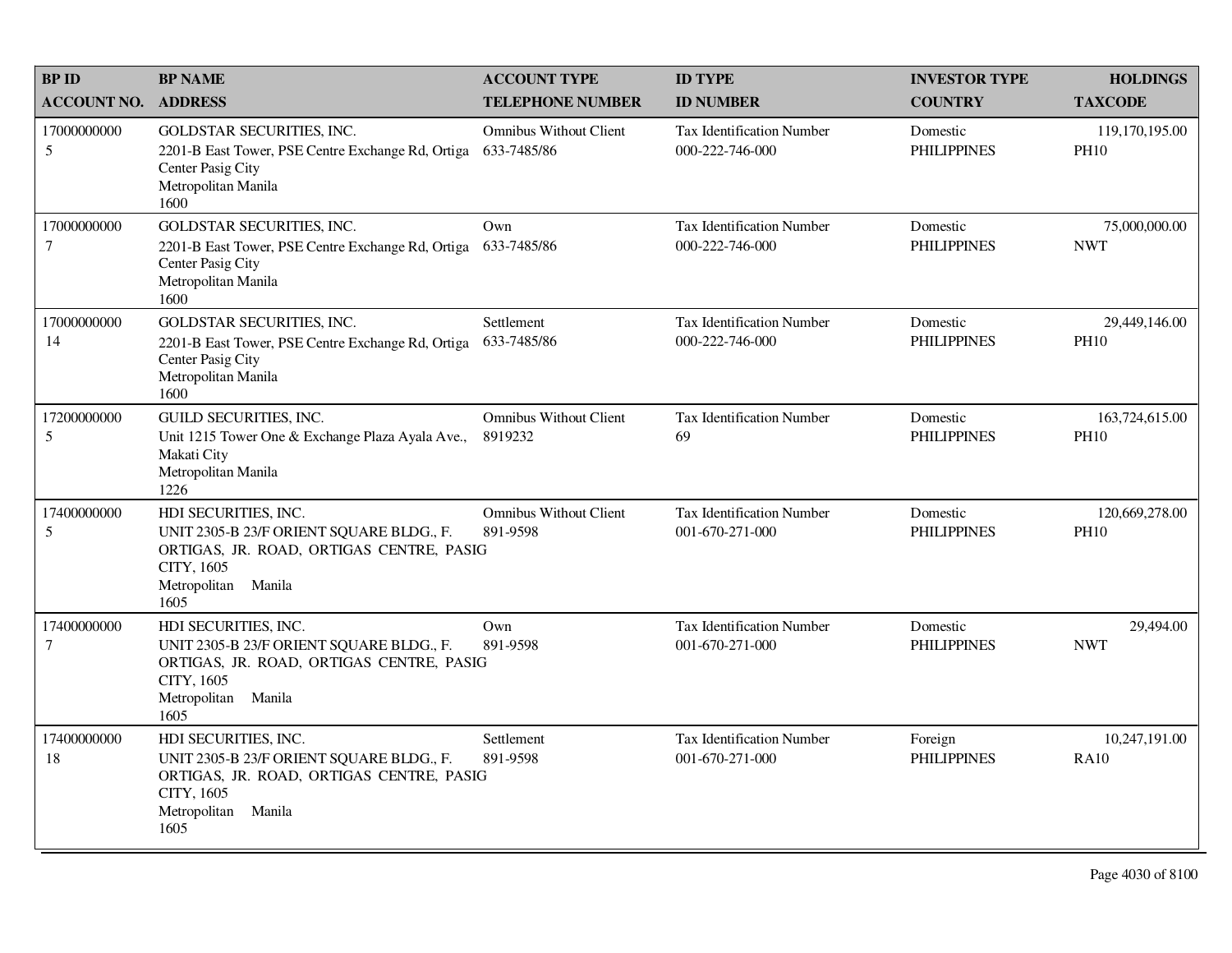| <b>BPID</b>                   | <b>BP NAME</b>                                                                                                                                                    | <b>ACCOUNT TYPE</b>                              | <b>ID TYPE</b>                                      | <b>INVESTOR TYPE</b>           | <b>HOLDINGS</b>               |
|-------------------------------|-------------------------------------------------------------------------------------------------------------------------------------------------------------------|--------------------------------------------------|-----------------------------------------------------|--------------------------------|-------------------------------|
| <b>ACCOUNT NO.</b>            | <b>ADDRESS</b>                                                                                                                                                    | <b>TELEPHONE NUMBER</b>                          | <b>ID NUMBER</b>                                    | <b>COUNTRY</b>                 | <b>TAXCODE</b>                |
| 17500000000<br>5              | H. E. BENNETT SECURITIES, INC.<br>Rm. 1704 World Trade Exchange Bldg., 215 Juan Lun 242-5733<br>St., Binondo, Manila<br>Metropolitan Manila<br>1006               | <b>Omnibus Without Client</b>                    | Tax Identification Number<br>000-334-004            | Domestic<br><b>PHILIPPINES</b> | 33,395,295.00<br><b>PH10</b>  |
| 17500000000<br>7              | H. E. BENNETT SECURITIES, INC.<br>Rm. 1704 World Trade Exchange Bldg., 215 Juan Lun 242-5733<br>St., Binondo, Manila<br>Metropolitan Manila<br>1006               | Own                                              | Tax Identification Number<br>000-334-004            | Domestic<br><b>PHILIPPINES</b> | 8,886.00<br><b>NWT</b>        |
| 17800000000<br>$\overline{7}$ | HK SECURITIES, INC.<br>Suite 102 Columbia Tower, Ortigas Ave.,<br>Mandaluyong City<br>Metropolitan Manila<br>1600                                                 | Own<br>6336991 to 96                             | Tax Identification Number<br>75                     | Domestic<br><b>PHILIPPINES</b> | 4,470.00<br><b>NWT</b>        |
| 17900000000<br>2              | I. ACKERMAN & CO., INC.<br>Suite 705, Tower I Bldg. PSE Plaza, Ayala Triangle<br>Ayala Ave., Makati City<br>Metropolitan Manila<br>1226                           | Settlement<br>891-9071                           | <b>Tax Identification Number</b><br>76              | Foreign<br><b>PHILIPPINES</b>  | 2,808,988.00<br>FMX1          |
| 17900000000<br>5              | I. ACKERMAN & CO., INC.<br>Suite 705, Tower I Bldg. PSE Plaza, Ayala Triangle<br>Ayala Ave., Makati City<br>Metropolitan Manila<br>1226                           | <b>Omnibus Without Client</b><br>891-9071        | <b>Tax Identification Number</b><br>76              | Domestic<br><b>PHILIPPINES</b> | 7,982,550.00<br><b>PH10</b>   |
| 18000000000<br>5              | I. B. GIMENEZ SECURITIES, INC.<br>2703A EAST TOWER PSE CENTRE, EXCHANGE<br>ROAD, ORTIGAS CENTRE, PASIG CITY<br>Metropolitan Manila<br>1600                        | <b>Omnibus Without Client</b><br>6673472-6673473 | <b>Tax Identification Number</b><br>000-329-846-000 | Domestic<br><b>PHILIPPINES</b> | 335,006,851.00<br><b>PH10</b> |
| 18100000000<br>5              | INVESTORS SECURITIES, INC,<br>Unit 604-605 Tower One & Exchange Plaza Ayala<br>Triangle, Ayala Ave. cor Paseo de Roxas Makati City<br>Metropolitan Manila<br>1200 | <b>Omnibus Without Client</b><br>8431210         | Tax Identification Number<br>000-123-697-000        | Domestic<br><b>PHILIPPINES</b> | 42,432,384.00<br><b>PH10</b>  |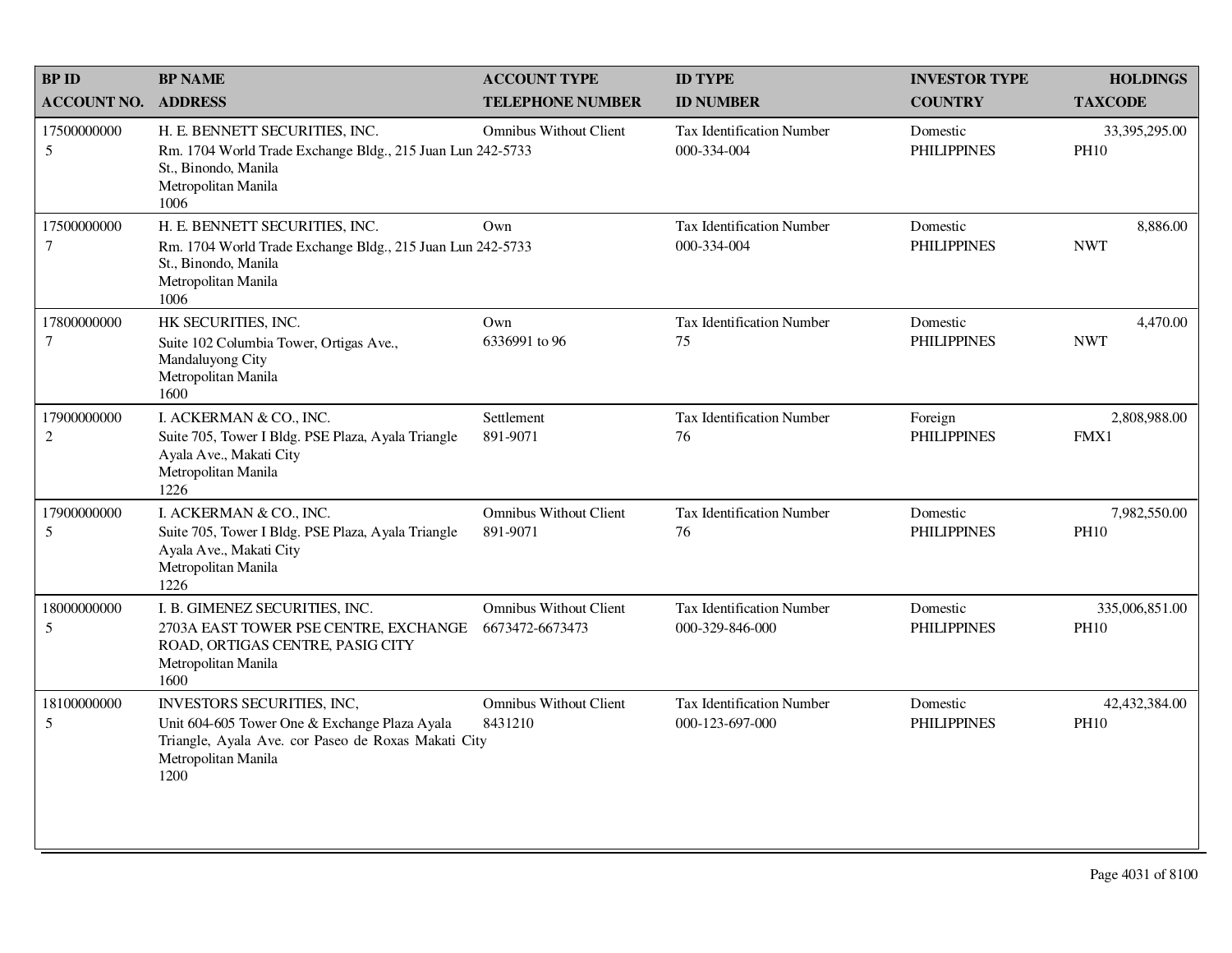| <b>BPID</b>                   | <b>BP NAME</b>                                                                                                                                                    | <b>ACCOUNT TYPE</b>                      | <b>ID TYPE</b>                                      | <b>INVESTOR TYPE</b>           | <b>HOLDINGS</b>              |
|-------------------------------|-------------------------------------------------------------------------------------------------------------------------------------------------------------------|------------------------------------------|-----------------------------------------------------|--------------------------------|------------------------------|
| <b>ACCOUNT NO.</b>            | <b>ADDRESS</b>                                                                                                                                                    | <b>TELEPHONE NUMBER</b>                  | <b>ID NUMBER</b>                                    | <b>COUNTRY</b>                 | <b>TAXCODE</b>               |
| 18100000000<br>$\overline{7}$ | INVESTORS SECURITIES, INC,<br>Unit 604-605 Tower One & Exchange Plaza Ayala<br>Triangle, Ayala Ave. cor Paseo de Roxas Makati City<br>Metropolitan Manila<br>1200 | Own<br>8431210                           | <b>Tax Identification Number</b><br>000-123-697-000 | Domestic<br><b>PHILIPPINES</b> | 47,413.00<br><b>NWT</b>      |
| 18200000000<br>1              | IMPERIAL, DE GUZMAN, ABALOS & CO., INC.<br>Ground Floor, EDSA Central Square Shaw Boulevard<br>Mandaluyong City<br>Metropolitan Manila<br>1552                    | <b>Omnibus Without Client</b><br>6332686 | Tax Identification Number<br>000-121-920            | Foreign<br><b>PHILIPPINES</b>  | 12,800,000.00<br>FMX1        |
| 18200000000<br>5              | IMPERIAL, DE GUZMAN, ABALOS & CO., INC.<br>Ground Floor, EDSA Central Square Shaw Boulevard<br>Mandaluyong City<br>Metropolitan Manila<br>1552                    | <b>Omnibus Without Client</b><br>6332686 | <b>Tax Identification Number</b><br>000-121-920     | Domestic<br><b>PHILIPPINES</b> | 18,002,496.00<br><b>PH10</b> |
| 18200000000<br>6              | IMPERIAL, DE GUZMAN, ABALOS & CO., INC.<br>Ground Floor, EDSA Central Square Shaw Boulevard<br>Mandaluyong City<br>Metropolitan Manila<br>1552                    | Settlement<br>6332686                    | <b>Tax Identification Number</b><br>000-121-920     | Domestic<br><b>PHILIPPINES</b> | 64,502.00<br><b>NWT</b>      |
| 18200000000<br>7              | IMPERIAL, DE GUZMAN, ABALOS & CO., INC.<br>Ground Floor, EDSA Central Square Shaw Boulevard<br>Mandaluyong City<br>Metropolitan Manila<br>1552                    | Own<br>6332686                           | <b>Tax Identification Number</b><br>000-121-920     | Domestic<br><b>PHILIPPINES</b> | 64,502.00<br><b>NWT</b>      |
| 18300000000<br>1              | INTRA-INVEST SECURITIES, INC.<br>11/F ACT Tower, 135 Sen. Gil Puyat Ave., Salcedo<br>Vill., Makati City<br>Metropolitan Manila<br>1200                            | <b>Omnibus Without Client</b><br>8106934 | <b>Tax Identification Number</b><br>000-162-545-000 | Foreign<br><b>PHILIPPINES</b>  | 200,000.00<br>FMX1           |
| 18300000000<br>5              | INTRA-INVEST SECURITIES, INC.<br>11/F ACT Tower, 135 Sen. Gil Puyat Ave., Salcedo<br>Vill., Makati City<br>Metropolitan Manila<br>1200                            | <b>Omnibus Without Client</b><br>8106934 | Tax Identification Number<br>000-162-545-000        | Domestic<br><b>PHILIPPINES</b> | 13,855,557.00<br><b>PH10</b> |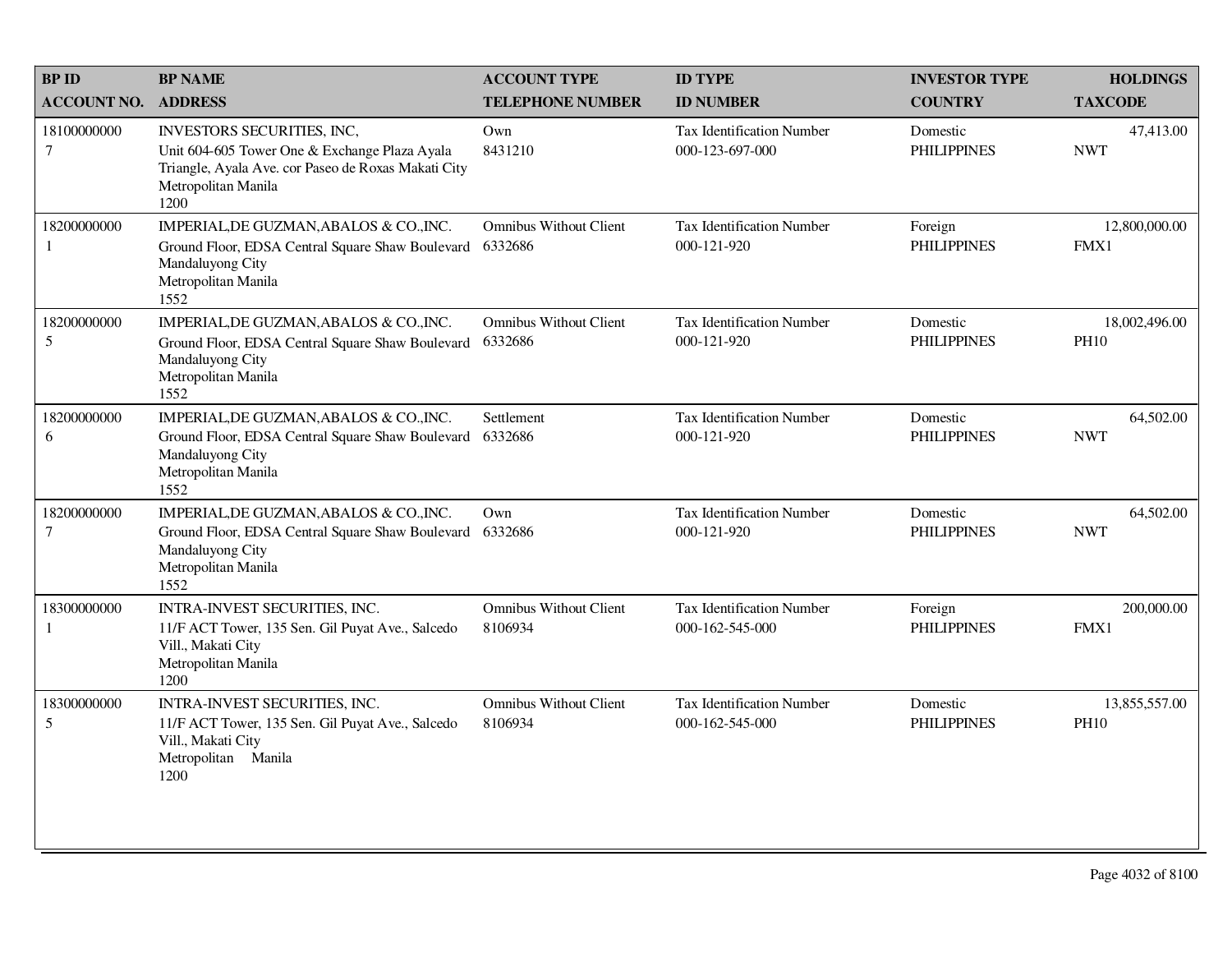| <b>BP ID</b>       | <b>BP NAME</b>                                                                                                                                                                | <b>ACCOUNT TYPE</b>                       | <b>ID TYPE</b>                                  | <b>INVESTOR TYPE</b>           | <b>HOLDINGS</b>                 |
|--------------------|-------------------------------------------------------------------------------------------------------------------------------------------------------------------------------|-------------------------------------------|-------------------------------------------------|--------------------------------|---------------------------------|
| <b>ACCOUNT NO.</b> | <b>ADDRESS</b>                                                                                                                                                                | <b>TELEPHONE NUMBER</b>                   | <b>ID NUMBER</b>                                | <b>COUNTRY</b>                 | <b>TAXCODE</b>                  |
| 18700000000<br>5   | ASIAN CAPITAL EQUITIES, INC.<br>6/F Tower 1 & Exchange Plaza Ayala Ave., cor Paseo 8485126<br>de Roxas, Makati City<br>Metropolitan Manila<br>1226                            | <b>Omnibus Without Client</b>             | <b>Tax Identification Number</b><br>84          | Domestic<br><b>PHILIPPINES</b> | 1,052,448.00<br><b>PH10</b>     |
| 18800000000<br>5   | J.M. BARCELON & CO., INC.<br>#5 PENNSYLVANNIA STREET, BRGY. MARIANA661-8396<br>NEW MANILA, QUEZON CITY<br>Metropolitan Manila<br>1100                                         | <b>Omnibus Without Client</b>             | Tax Identification Number<br>000-333-850        | Domestic<br><b>PHILIPPINES</b> | 1,280,898.00<br><b>PH10</b>     |
| 18800000000<br>6   | J.M. BARCELON & CO., INC.<br>#5 PENNSYLVANNIA STREET, BRGY. MARIANA661-8396<br>NEW MANILA, QUEZON CITY<br>Metropolitan Manila<br>1100                                         | Settlement                                | Tax Identification Number<br>000-333-850        | Domestic<br><b>PHILIPPINES</b> | 1,501,213.00<br><b>NWT</b>      |
| 19000000000<br>5   | VALUE QUEST SECURITIES CORPORATION<br>Unit 1006B West Tower, Philippine Stock Exchange<br>Centre, Exchange Road, Ortigas, Pasig City<br>Metropolitan Manila<br>0 <sup>0</sup> | <b>Omnibus Without Client</b><br>892-1816 | Tax Identification Number<br>000-165-611-000.L0 | Domestic<br><b>PHILIPPINES</b> | 1,137,900,000.00<br><b>PH10</b> |
| 19200000000<br>6   | STRATEGIC EQUITIES CORP.<br>Unit 610-611 PSE Plaza, Tower I, Ayala Triangle,<br>Ayala Ave., Makati City<br>Metropolitan Manila<br>1226                                        | Settlement<br>759-4055                    | Tax Identification Number<br>89                 | Domestic<br><b>PHILIPPINES</b> | 32,888,172.00<br><b>NWT</b>     |
| 19200000000<br>14  | STRATEGIC EQUITIES CORP.<br>Unit 610-611 PSE Plaza, Tower I, Ayala Triangle,<br>Ayala Ave., Makati City<br>Metropolitan Manila<br>1226                                        | Settlement<br>759-4055                    | Tax Identification Number<br>89                 | Domestic<br><b>PHILIPPINES</b> | 3,250,739.00<br><b>PH10</b>     |
| 19300000000<br>5   | LARRGO SECURITIES CO., INC.<br>Rm. 202 2/F Rufino Building, Ayala Avenue, Makati<br>City<br>Metropolitan<br>Manila<br>1226                                                    | <b>Omnibus Without Client</b><br>8101353  | <b>Tax Identification Number</b><br>90          | Domestic<br><b>PHILIPPINES</b> | 40,348,314.00<br><b>PH10</b>    |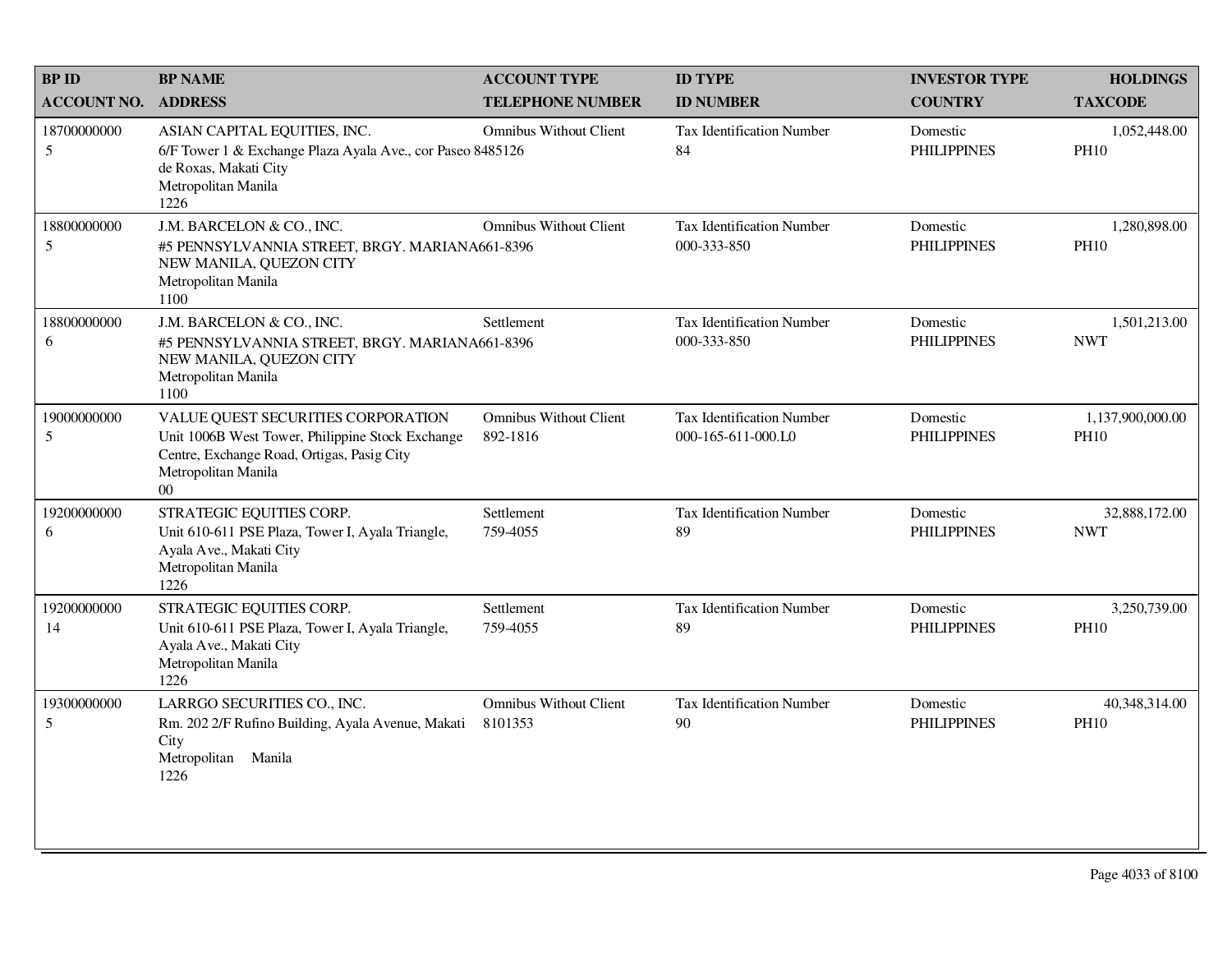| <b>BPID</b>           | <b>BP NAME</b>                                                                                                                      | <b>ACCOUNT TYPE</b>                          | <b>ID TYPE</b>                                      | <b>INVESTOR TYPE</b>           | <b>HOLDINGS</b>               |
|-----------------------|-------------------------------------------------------------------------------------------------------------------------------------|----------------------------------------------|-----------------------------------------------------|--------------------------------|-------------------------------|
| <b>ACCOUNT NO.</b>    | <b>ADDRESS</b>                                                                                                                      | <b>TELEPHONE NUMBER</b>                      | <b>ID NUMBER</b>                                    | <b>COUNTRY</b>                 | <b>TAXCODE</b>                |
| 19300000000<br>$\tau$ | LARRGO SECURITIES CO., INC.<br>Rm. 202 2/F Rufino Building, Ayala Avenue, Makati<br>City<br>Metropolitan Manila<br>1226             | Own<br>8101353                               | Tax Identification Number<br>90                     | Domestic<br><b>PHILIPPINES</b> | 103,230.00<br><b>NWT</b>      |
| 19700000000<br>5      | LOPEZ, LOCSIN, LEDESMA & CO., INC.<br>405 URBAN BUILDING, SEN. GIL. PUYAT AVEN<br><b>MAKATI CITY</b><br>Metropolitan Manila<br>1226 | <b>Omnibus Without Client</b><br>8127482     | <b>Tax Identification Number</b><br>321-000-128-692 | Domestic<br><b>PHILIPPINES</b> | 3,719,479.00<br><b>PH10</b>   |
| 19800000000<br>5      | LUCKY SECURITIES, INC.<br>Unit 1402-B PSE Center Exchange Road, Ortigas<br>Center Pasig City<br>Metropolitan Manila<br>1600         | <b>Omnibus Without Client</b><br>6346747/60  | <b>Tax Identification Number</b><br>95              | Domestic<br><b>PHILIPPINES</b> | 10,727,180.00<br><b>NWT</b>   |
| 19800000000<br>6      | LUCKY SECURITIES, INC.<br>Unit 1402-B PSE Center Exchange Road, Ortigas<br>Center Pasig City<br>Metropolitan Manila<br>1600         | Settlement<br>6346747/60                     | <b>Tax Identification Number</b><br>95              | Domestic<br><b>PHILIPPINES</b> | 37,050.00<br><b>NWT</b>       |
| 19800000000<br>7      | LUCKY SECURITIES, INC.<br>Unit 1402-B PSE Center Exchange Road, Ortigas<br>Center Pasig City<br>Metropolitan Manila<br>1600         | Own<br>6346747/60                            | Tax Identification Number<br>95                     | Domestic<br><b>PHILIPPINES</b> | 50,762.00<br><b>NWT</b>       |
| 19900000000<br>5      | LUYS SECURITIES COMPANY, INC.<br>28/F LKG Tower 6801 Ayala Ave. Makati City<br>Metropolitan Manila<br>1200                          | <b>Omnibus Without Client</b><br>5231040     | <b>Tax Identification Number</b><br>96              | Domestic<br><b>PHILIPPINES</b> | 338,740,991.00<br><b>PH10</b> |
| 20000000000<br>5      | MANDARIN SECURITIES CORPORATION<br>28/F LKG Tower 6801 Ayala Ave. Makati City<br>Metropolitan Manila<br>1200                        | <b>Omnibus Without Client</b><br>523-8311/16 | <b>Tax Identification Number</b><br>97              | Domestic<br><b>PHILIPPINES</b> | 258,041,109.00<br><b>PH10</b> |
| 20200000000<br>5      | MARINO OLONDRIZ Y CIA<br>#20 Arguilla St. San Lorenzo Village, Makati City<br>Metropolitan Manila<br>$\overline{0}$                 | <b>Omnibus Without Client</b><br>2415280     | <b>Tax Identification Number</b><br>99              | Domestic<br><b>PHILIPPINES</b> | 796,833.00<br><b>PH10</b>     |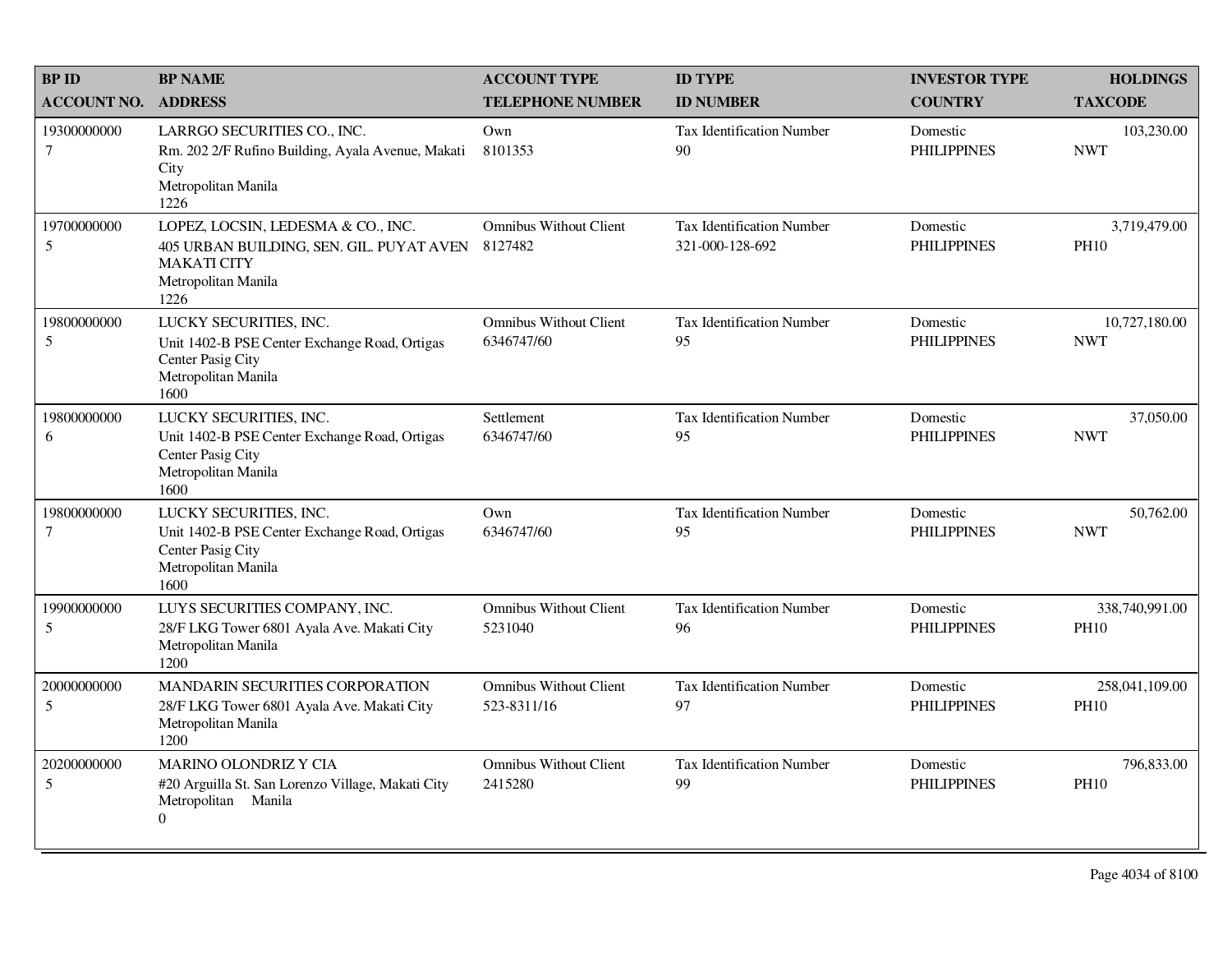| <b>BP ID</b>                   | <b>BP NAME</b>                                                                                                                              | <b>ACCOUNT TYPE</b>                          | <b>ID TYPE</b>                                      | <b>INVESTOR TYPE</b>           | <b>HOLDINGS</b>               |
|--------------------------------|---------------------------------------------------------------------------------------------------------------------------------------------|----------------------------------------------|-----------------------------------------------------|--------------------------------|-------------------------------|
| <b>ACCOUNT NO.</b>             | <b>ADDRESS</b>                                                                                                                              | <b>TELEPHONE NUMBER</b>                      | <b>ID NUMBER</b>                                    | <b>COUNTRY</b>                 | <b>TAXCODE</b>                |
| 20300000000<br>1               | COL Financial Group, Inc.<br>2401-B EAST TOWER, PSE CENTRE EXCHANGE<br>ROAD, ORTIGAS CENTER PASIG CITY<br>Metropolitan Manila<br>1605       | <b>Omnibus Without Client</b><br>635-5735    | <b>Tax Identification Number</b><br>203-523-208     | Foreign<br><b>PHILIPPINES</b>  | 114, 122, 831.00<br>FMX1      |
| 20300000000<br>5               | COL Financial Group, Inc.<br>2401-B EAST TOWER, PSE CENTRE EXCHANGE<br>ROAD, ORTIGAS CENTER PASIG CITY<br>Metropolitan Manila<br>1605       | <b>Omnibus Without Client</b><br>635-5735    | Tax Identification Number<br>203-523-208            | Domestic<br><b>PHILIPPINES</b> | 962,353,042.00<br><b>PH10</b> |
| 20400000000<br>14              | DA MARKET SECURITIES, INC.<br>Unit 2402-B West Tower, PSE Center Exchange Road<br>Ortigas Center Pasig City<br>Metropolitan Manila<br>1600  | Settlement<br>637-42-42                      | <b>Tax Identification Number</b><br>101             | Domestic<br><b>PHILIPPINES</b> | 30,265,422.00<br><b>PH10</b>  |
| 20500000000<br>$5\overline{)}$ | MERCANTILE SECURITIES CORP.<br>3RD FLOOR GOODWILL BUILDING<br>393 SE. GIL PUYAT AVENUE<br><b>MAKATI CITY</b><br>Metropolitan Manila<br>1226 | <b>Omnibus Without Client</b><br>898-2984    | Tax Identification Number<br>000-161-457-000        | Domestic<br><b>PHILIPPINES</b> | 62,555,921.00<br><b>PH10</b>  |
| 20600000000<br>5               | MERIDIAN SECURITIES, INC.<br>Suite 2702B&C Tektite Tower I Ortigas Centre, Pasig<br>City<br>Metropolitan Manila<br>1600                     | <b>Omnibus Without Client</b><br>634-6931/36 | <b>Tax Identification Number</b><br>000-338-748-000 | Domestic<br><b>PHILIPPINES</b> | 118,369,323.00<br><b>PH10</b> |
| 20800000000<br>5               | MDR SECURITIES, INC.<br>Unit 1806, 8/F Medical Plaza Ortigas Bldg., Pasig Cit<br>Metropolitan Manila<br>1226                                | <b>Omnibus Without Client</b><br>891-9225    | <b>Tax Identification Number</b><br>105             | Domestic<br><b>PHILIPPINES</b> | 2,687,179.00<br><b>PH10</b>   |
| 20800000000<br>6               | MDR SECURITIES, INC.<br>Unit 1806, 8/F Medical Plaza Ortigas Bldg., Pasig Cit<br>Metropolitan Manila<br>1226                                | Settlement<br>891-9225                       | <b>Tax Identification Number</b><br>105             | Domestic<br><b>PHILIPPINES</b> | 210,051,082.00<br><b>NWT</b>  |
| 20900000000<br>$\overline{4}$  | DEUTSCHE REGIS PARTNERS, INC.<br>23/F Tower I, Ayala Triangle, Makati City<br>Metropolitan Manila<br>1226                                   | Settlement<br>894-6620                       | Tax Identification Number<br>000-594-804-000        | Foreign<br><b>PHILIPPINES</b>  | 552,774.00<br><b>RA02</b>     |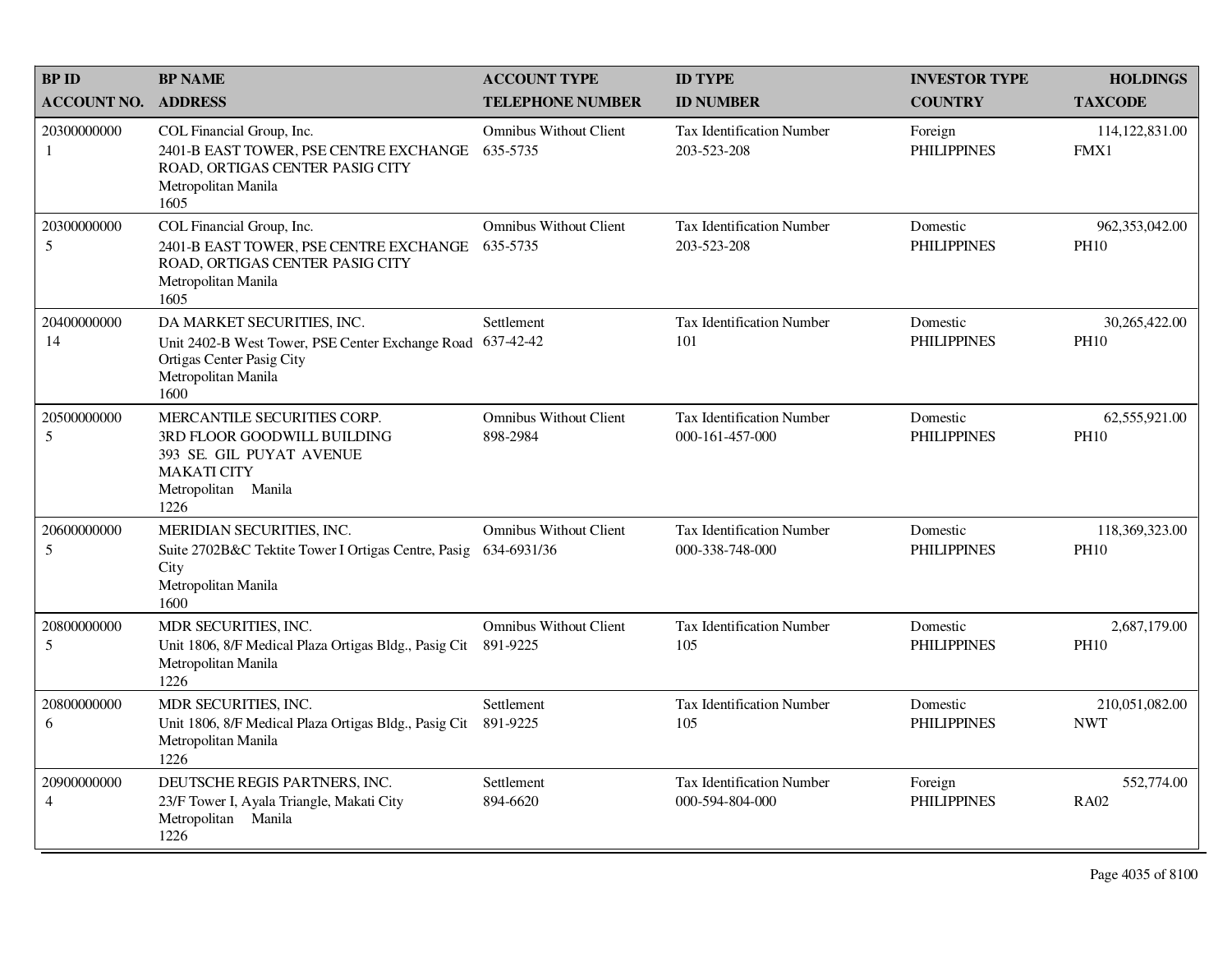| <b>BPID</b>        | <b>BP NAME</b>                                                                                                                                                       | <b>ACCOUNT TYPE</b>                          | <b>ID TYPE</b>                                      | <b>INVESTOR TYPE</b>           | <b>HOLDINGS</b>              |
|--------------------|----------------------------------------------------------------------------------------------------------------------------------------------------------------------|----------------------------------------------|-----------------------------------------------------|--------------------------------|------------------------------|
| <b>ACCOUNT NO.</b> | <b>ADDRESS</b>                                                                                                                                                       | <b>TELEPHONE NUMBER</b>                      | <b>ID NUMBER</b>                                    | <b>COUNTRY</b>                 | <b>TAXCODE</b>               |
| 20900000001<br>-1  | DEUTSCHE REGIS PARTNERS, INC.<br>23/F Tower I, Ayala Triangle, Makati City<br>Metropolitan Manila<br>1226                                                            | Client<br>894-6620                           | Tax Identification Number<br>381                    | Domestic<br><b>PHILIPPINES</b> | 3,106,600.00<br><b>NWT</b>   |
| 20900000008<br>-1  | DEUTSCHE REGIS PARTNERS, INC.<br>23/F Tower I, Ayala Triangle, Makati City<br>Metropolitan Manila<br>1226                                                            | Client<br>894-6620                           | <b>Tax Identification Number</b><br>486             | Foreign<br><b>PHILIPPINES</b>  | 51,800,000.00<br>FMX1        |
| 21000000000<br>5   | MOUNT PEAK SECURITIES, INC.<br>#748 C.K. Bldg., Juan Luna St., Binondo, Manila<br>Metropolitan Manila<br>1006                                                        | <b>Omnibus Without Client</b><br>241-8043    | Tax Identification Number<br>000-321-831-000        | Domestic<br><b>PHILIPPINES</b> | 27,016,232.00<br><b>PH10</b> |
| 21100000000<br>5   | NEW WORLD SECURITIES CO., INC.<br>215 JUAN LUNA STREET, UNIT 2608 WORLD<br>TRADE EXCHANGE BLDG., BINONDO, MANILA<br>Metropolitan Manila<br>1006                      | <b>Omnibus Without Client</b><br>2421767     | <b>Tax Identification Number</b><br>000-327-414-000 | Domestic<br><b>PHILIPPINES</b> | 79,301,280.00<br><b>PH10</b> |
| 21300000000<br>5   | NIEVES SECURITIES, INC.<br>UNIT 106, G/F TYTANA PLAZA V. TYTANA COR 4777888<br>INSULAR STS. PLAZA LORENZO RUIZ, BINOND<br>MANILA CITY<br>Metropolitan Manila<br>1006 | <b>Omnibus Without Client</b>                | <b>Tax Identification Number</b><br>000-333-999-000 | Domestic<br><b>PHILIPPINES</b> | 89,116,783.00<br><b>PH10</b> |
| 21500000000<br>5   | OPTIMUM SECURITIES CORPORATION<br>No. 11 E. O. Bldg., United St. cor. 2nd St. Bo.<br>Kapitolyo, Pasig City<br>Metropolitan Manila<br>1650                            | <b>Omnibus Without Client</b><br>631-7831/36 | Tax Identification Number<br>000-287-524-000        | Domestic<br><b>PHILIPPINES</b> | 27,129,203.00<br><b>PH10</b> |
| 21700000000<br>-1  | RCBC SECURITIES, INC.<br>Unit 1008 Tower I & Exchange Plaza Ayala Avenue,<br>Makati City<br>Metropolitan Manila<br>1200                                              | <b>Omnibus Without Client</b><br>8485183     | <b>Tax Identification Number</b><br>000-165-644-000 | Foreign<br><b>PHILIPPINES</b>  | 9,000,000.00<br>FMX1         |
| 21700000000<br>5   | RCBC SECURITIES, INC.<br>Unit 1008 Tower I & Exchange Plaza Ayala Avenue,<br>Makati City<br>Metropolitan<br>Manila<br>1200                                           | <b>Omnibus Without Client</b><br>8485183     | <b>Tax Identification Number</b><br>000-165-644-000 | Domestic<br><b>PHILIPPINES</b> | 20,394,225.00<br><b>PH10</b> |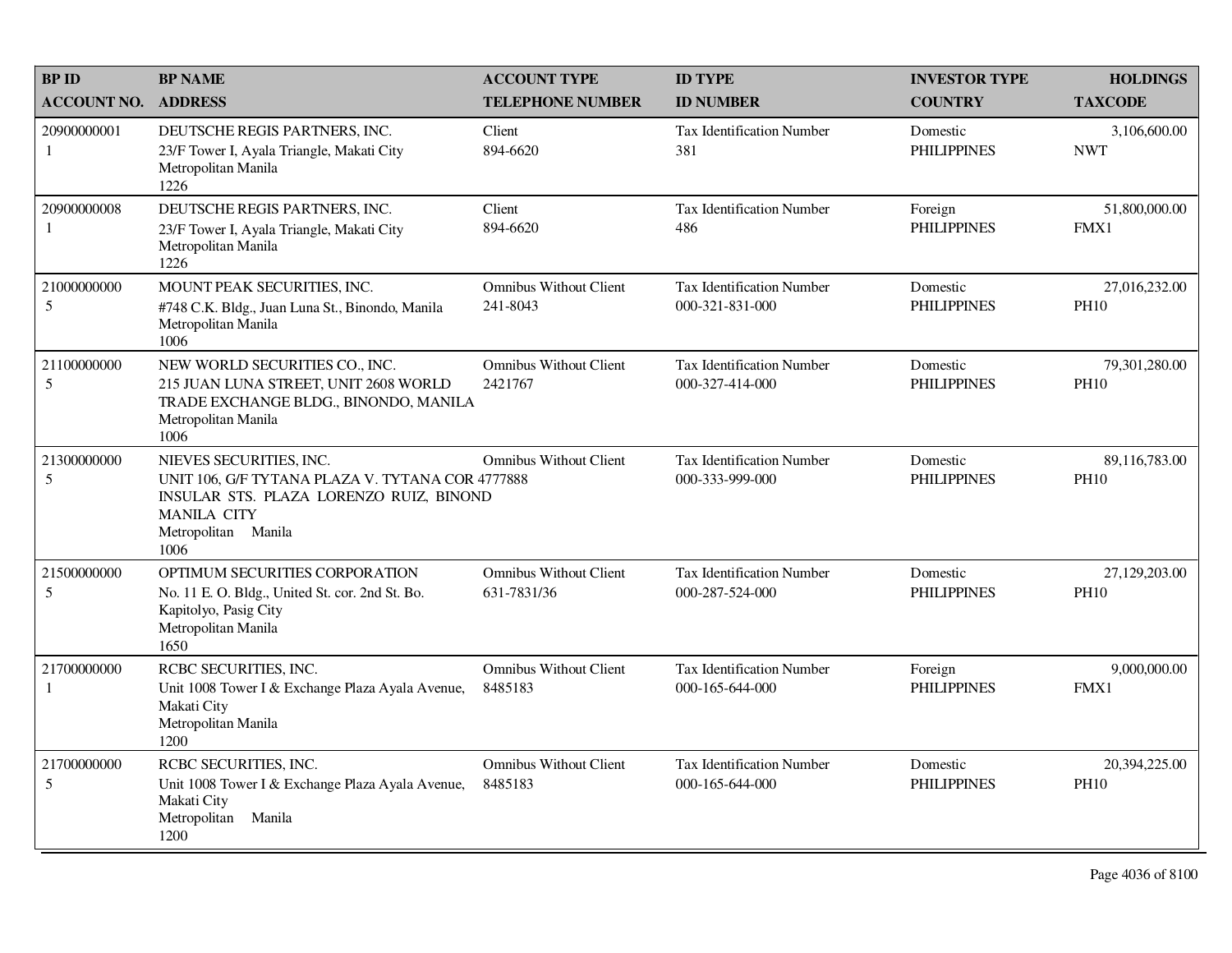| <b>BP ID</b>                  | <b>BP NAME</b>                                                                                                                                      | <b>ACCOUNT TYPE</b>                       | <b>ID TYPE</b>                                      | <b>INVESTOR TYPE</b>           | <b>HOLDINGS</b>                 |
|-------------------------------|-----------------------------------------------------------------------------------------------------------------------------------------------------|-------------------------------------------|-----------------------------------------------------|--------------------------------|---------------------------------|
| <b>ACCOUNT NO.</b>            | <b>ADDRESS</b>                                                                                                                                      | <b>TELEPHONE NUMBER</b>                   | <b>ID NUMBER</b>                                    | <b>COUNTRY</b>                 | <b>TAXCODE</b>                  |
| 21700000000<br>6              | RCBC SECURITIES, INC.<br>Unit 1008 Tower I & Exchange Plaza Ayala Avenue,<br>Makati City<br>Metropolitan Manila<br>1200                             | Settlement<br>8485183                     | <b>Tax Identification Number</b><br>000-165-644-000 | Domestic<br><b>PHILIPPINES</b> | 11,317,600.00<br><b>NWT</b>     |
| 21800000000<br>5              | PAN ASIA SECURITIES CORP.<br>910 Tower One & Exchange Plaza Ayala Avenue,<br>Makati City<br>Metropolitan Manila<br>1200                             | <b>Omnibus Without Client</b><br>8919173  | <b>Tax Identification Number</b><br>000-135-142     | Domestic<br><b>PHILIPPINES</b> | 12,852,170.00<br><b>PH10</b>    |
| 21900000000<br>$\overline{2}$ | PAPA SECURITIES CORPORATION<br>6/F, S & L Building Dela Rosa cor. Esteban Sts.<br>Legaspi Village, Makati City<br>Metropolitan Manila<br>1200       | Settlement<br>817-8433                    | <b>Tax Identification Number</b><br>000-215-520     | Foreign<br><b>PHILIPPINES</b>  | 109,510,366.00<br>FMX1          |
| 21900000000<br>5              | PAPA SECURITIES CORPORATION<br>6/F, S & L Building Dela Rosa cor. Esteban Sts.<br>Legaspi Village, Makati City<br>Metropolitan Manila<br>1200       | <b>Omnibus Without Client</b><br>817-8433 | Tax Identification Number<br>000-215-520            | Domestic<br><b>PHILIPPINES</b> | 159, 127, 579.00<br><b>PH10</b> |
| 21900000000<br>6              | PAPA SECURITIES CORPORATION<br>6/F, S & L Building Dela Rosa cor. Esteban Sts.<br>Legaspi Village, Makati City<br>Metropolitan Manila<br>1200       | Settlement<br>817-8433                    | <b>Tax Identification Number</b><br>000-215-520     | Domestic<br><b>PHILIPPINES</b> | 4,630,617.00<br><b>NWT</b>      |
| 21900000000<br>18             | PAPA SECURITIES CORPORATION<br>6/F, S & L Building Dela Rosa cor. Esteban Sts.<br>Legaspi Village, Makati City<br>Metropolitan Manila<br>1200       | Settlement<br>817-8433                    | <b>Tax Identification Number</b><br>000-215-520     | Foreign<br><b>PHILIPPINES</b>  | 15,336,089.00<br><b>RA10</b>    |
| 22000000000<br>$\overline{2}$ | MAYBANK ATR KIM ENG SECURITIES, INC.<br>17/F Tower One & Exchange Plaza, Ayala Triangle,<br>Ayala Avenue Makati City<br>Metropolitan Manila<br>1226 | Settlement<br>849-8855                    | <b>Tax Identification Number</b><br>000-168-671-000 | Foreign<br><b>PHILIPPINES</b>  | 1,323,000.00<br>FMX1            |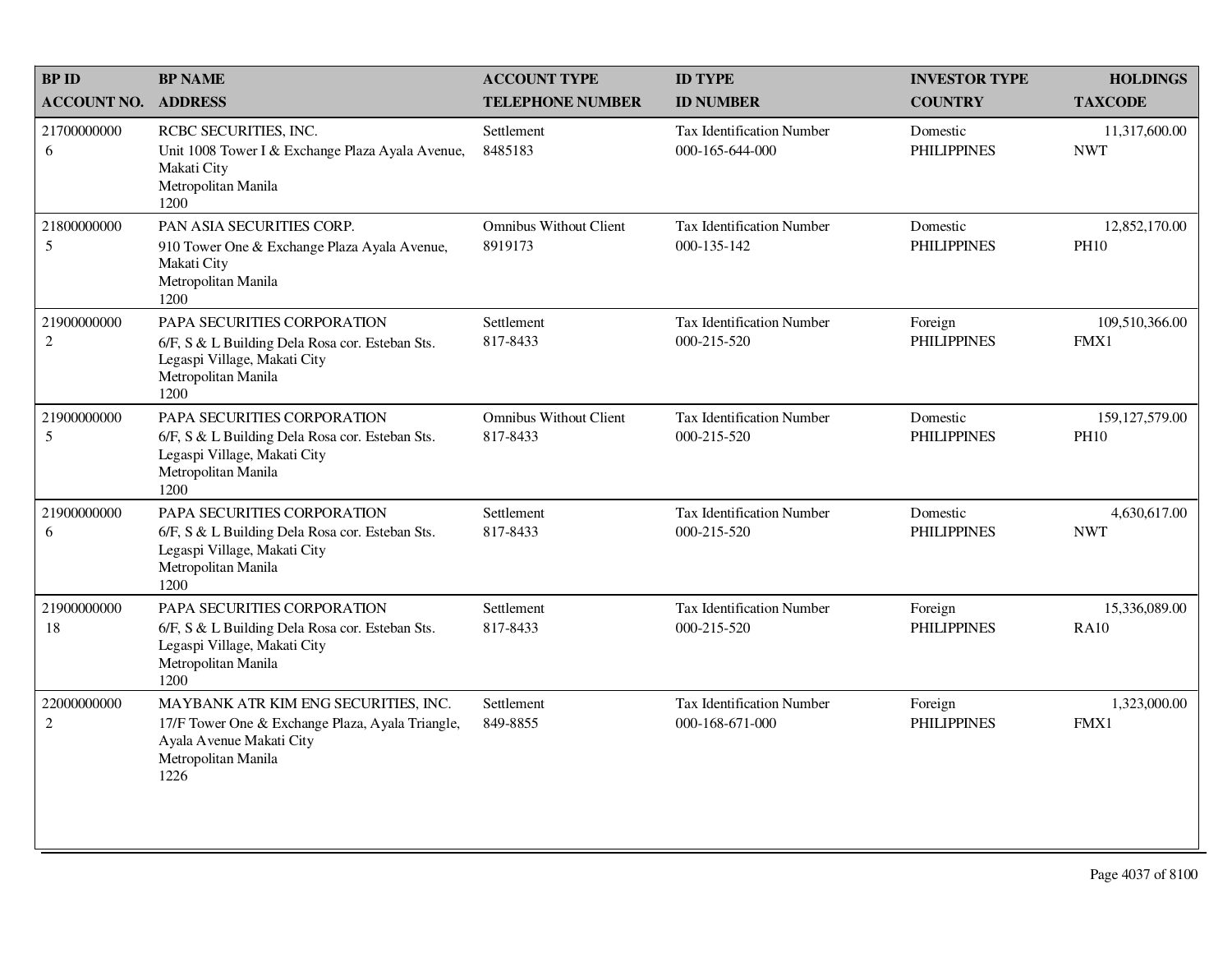| <b>BP ID</b>                  | <b>BP NAME</b>                                                                                                                                          | <b>ACCOUNT TYPE</b>                          | <b>ID TYPE</b>                                      | <b>INVESTOR TYPE</b>           | <b>HOLDINGS</b>               |
|-------------------------------|---------------------------------------------------------------------------------------------------------------------------------------------------------|----------------------------------------------|-----------------------------------------------------|--------------------------------|-------------------------------|
| <b>ACCOUNT NO.</b>            | <b>ADDRESS</b>                                                                                                                                          | <b>TELEPHONE NUMBER</b>                      | <b>ID NUMBER</b>                                    | <b>COUNTRY</b>                 | <b>TAXCODE</b>                |
| 22000000000<br>$\overline{4}$ | MAYBANK ATR KIM ENG SECURITIES, INC.<br>17/F Tower One & Exchange Plaza, Ayala Triangle,<br>Ayala Avenue Makati City<br>Metropolitan Manila<br>1226     | Settlement<br>849-8855                       | <b>Tax Identification Number</b><br>000-168-671-000 | Foreign<br><b>PHILIPPINES</b>  | 36,112.00<br><b>RA02</b>      |
| 22000000000<br>6              | MAYBANK ATR KIM ENG SECURITIES, INC.<br>17/F Tower One & Exchange Plaza, Ayala Triangle,<br>Ayala Avenue Makati City<br>Metropolitan Manila<br>1226     | Settlement<br>849-8855                       | Tax Identification Number<br>000-168-671-000        | Domestic<br><b>PHILIPPINES</b> | 19,527,683.00<br><b>NWT</b>   |
| 22000000000<br>14             | MAYBANK ATR KIM ENG SECURITIES, INC.<br>17/F Tower One & Exchange Plaza, Ayala Triangle,<br>Ayala Avenue Makati City<br>Metropolitan Manila<br>1226     | Settlement<br>849-8855                       | <b>Tax Identification Number</b><br>000-168-671-000 | Domestic<br><b>PHILIPPINES</b> | 440,744,193.00<br><b>PH10</b> |
| 22400000000<br>$\mathbf{1}$   | PNB SECURITIES, INC.<br>3/F PNB Financial Center Roxas Blvd., Pasay City<br>Metropolitan Manila<br>1300                                                 | <b>Omnibus Without Client</b><br>526-3466    | Tax Identification Number<br>000-198-201-000        | Foreign<br><b>PHILIPPINES</b>  | 2,151,910.00<br>FMX1          |
| 22400000000<br>5              | PNB SECURITIES, INC.<br>3/F PNB Financial Center Roxas Blvd., Pasay City<br>Metropolitan Manila<br>1300                                                 | <b>Omnibus Without Client</b><br>526-3466    | Tax Identification Number<br>000-198-201-000        | Domestic<br><b>PHILIPPINES</b> | 231,972,598.00<br><b>PH10</b> |
| 22500000000<br>5              | PREMIUM SECURITIES, INC.<br>Unit 1415, Tower 1 & Exchange Plaza Ayala Avenue<br>cor. Paseo de Roxas Makati City<br>Metropolitan Manila<br>1259          | <b>Omnibus Without Client</b><br>848-5915/17 | Tax Identification Number<br>121                    | Domestic<br><b>PHILIPPINES</b> | 44,021,011.00<br><b>PH10</b>  |
| 22800000000<br>5              | PRYCE SECURITIES, INC.<br>15/F PRYCE CENTER BUILDING, 1179 CHINO RO816-2426/27<br><b>AVENUE</b><br>BAGTIKAN, MAKATI CITY<br>Metropolitan Manila<br>1226 | <b>Omnibus Without Client</b>                | <b>Tax Identification Number</b><br>124             | Domestic<br><b>PHILIPPINES</b> | 731,572.00<br><b>PH10</b>     |
|                               |                                                                                                                                                         |                                              |                                                     |                                |                               |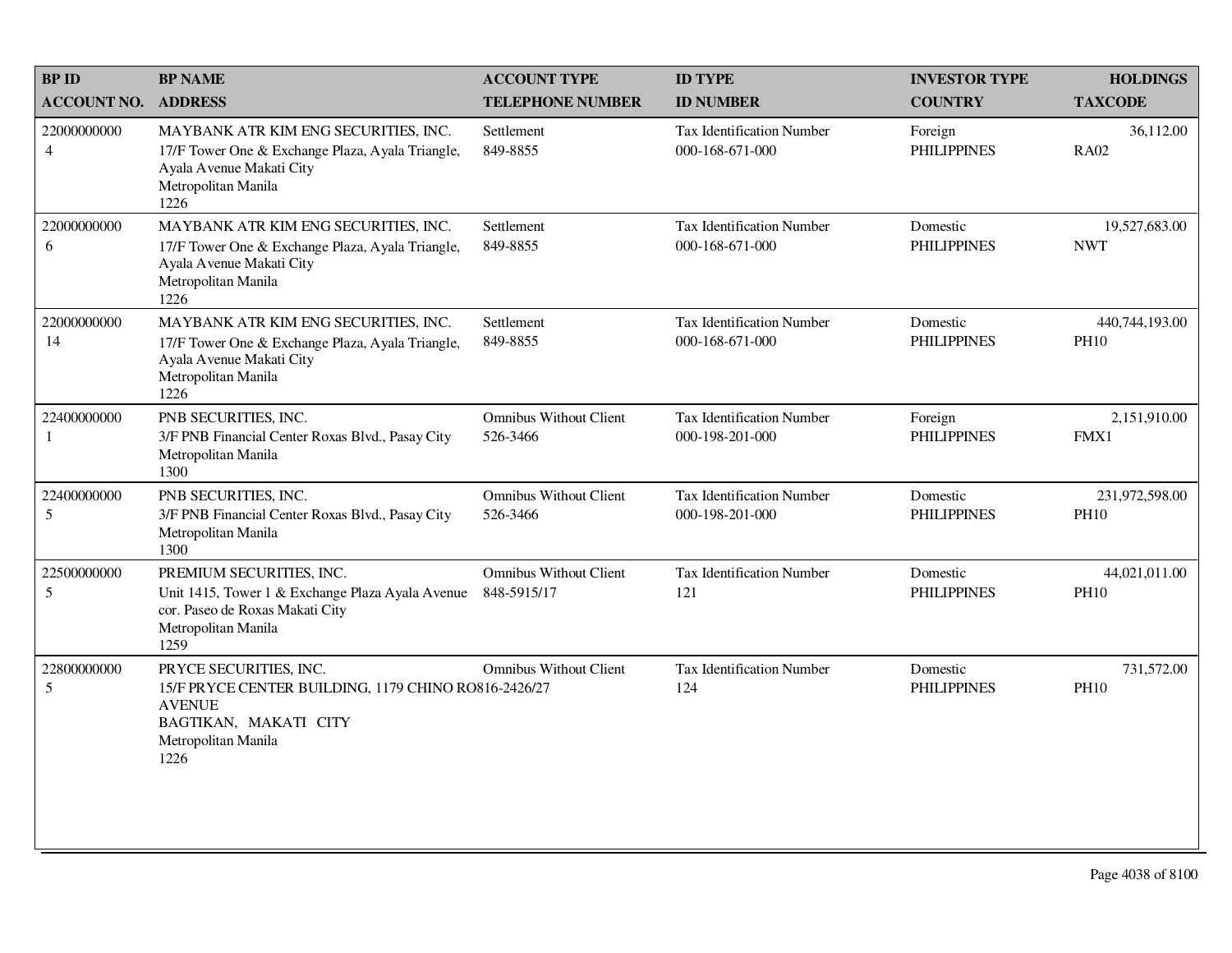| <b>BPID</b>                | <b>BP NAME</b>                                                                                                                                                             | <b>ACCOUNT TYPE</b>                             | <b>ID TYPE</b>                                  | <b>INVESTOR TYPE</b>           | <b>HOLDINGS</b>               |
|----------------------------|----------------------------------------------------------------------------------------------------------------------------------------------------------------------------|-------------------------------------------------|-------------------------------------------------|--------------------------------|-------------------------------|
| <b>ACCOUNT NO. ADDRESS</b> |                                                                                                                                                                            | <b>TELEPHONE NUMBER</b>                         | <b>ID NUMBER</b>                                | <b>COUNTRY</b>                 | <b>TAXCODE</b>                |
| 22900000000<br>5           | SALISBURY BKT SECURITIES CORPORATION<br>Unit 207 Cityland Condominium 10 - Tower 2 6817<br>H.V. De La Costa St. cor. Ayala Ave. Makati City<br>Metropolitan Manila<br>1200 | <b>Omnibus Without Client</b><br>892-88-34      | Tax Identification Number<br>000-598-559-000    | Domestic<br><b>PHILIPPINES</b> | 26,998,876.00<br><b>PH10</b>  |
| 22900000000<br>18          | SALISBURY BKT SECURITIES CORPORATION<br>Unit 207 Cityland Condominium 10 - Tower 2 6817<br>H.V. De La Costa St. cor. Ayala Ave. Makati City<br>Metropolitan Manila<br>1200 | Settlement<br>892-88-34                         | Tax Identification Number<br>000-598-559-000    | Foreign<br><b>PHILIPPINES</b>  | 1,500,000.00<br><b>RA10</b>   |
| 23000000000                | <b>QUALITY INVESTMENTS &amp; SECURITIES</b><br><b>CORPORATION</b>                                                                                                          | <b>Omnibus Without Client</b>                   | <b>Tax Identification Number</b>                | Foreign                        | 572,029,353.00                |
| 1                          | Suite 1602 Tytana Plaza Oriente St, Binondo Manila<br>Metropolitan Manila<br>1006                                                                                          | 241-0547                                        | 000-333-614-000                                 | <b>PHILIPPINES</b>             | FMX1                          |
| 23000000000                | <b>QUALITY INVESTMENTS &amp; SECURITIES</b><br><b>CORPORATION</b>                                                                                                          | <b>Omnibus Without Client</b>                   | Tax Identification Number                       | Domestic                       | 5,667,046,212.00              |
| 5                          | Suite 1602 Tytana Plaza Oriente St, Binondo Manila<br>Metropolitan Manila<br>1006                                                                                          | 241-0547                                        | 000-333-614-000                                 | <b>PHILIPPINES</b>             | <b>PH10</b>                   |
| 23000000000                | <b>QUALITY INVESTMENTS &amp; SECURITIES</b><br><b>CORPORATION</b>                                                                                                          | Settlement                                      | Tax Identification Number                       | Domestic                       | 28,931,117.00                 |
| 6                          | Suite 1602 Tytana Plaza Oriente St, Binondo Manila<br>Metropolitan Manila<br>1006                                                                                          | 241-0547                                        | 000-333-614-000                                 | <b>PHILIPPINES</b>             | <b>NWT</b>                    |
| 23100000000<br>5           | R & L INVESTMENTS, INC.<br>675 Lee St., Mandaluyong City<br>Metropolitan Manila<br>1501                                                                                    | <b>Omnibus Without Client</b><br>7247210/705207 | <b>Tax Identification Number</b><br>127         | Domestic<br><b>PHILIPPINES</b> | 210,287,228.00<br><b>PH10</b> |
| 23300000000<br>5           | R. COYIUTO SECURITIES, INC.<br>5/F Corinthian Plaza, Paseo de Roxas, Legaspi Village 811-3064<br>Makati City<br>Metropolitan<br>Manila<br>$\boldsymbol{0}$                 | <b>Omnibus Without Client</b>                   | <b>Tax Identification Number</b><br>000-329-417 | Domestic<br><b>PHILIPPINES</b> | 333,262,368.00<br><b>PH10</b> |
|                            |                                                                                                                                                                            |                                                 |                                                 |                                |                               |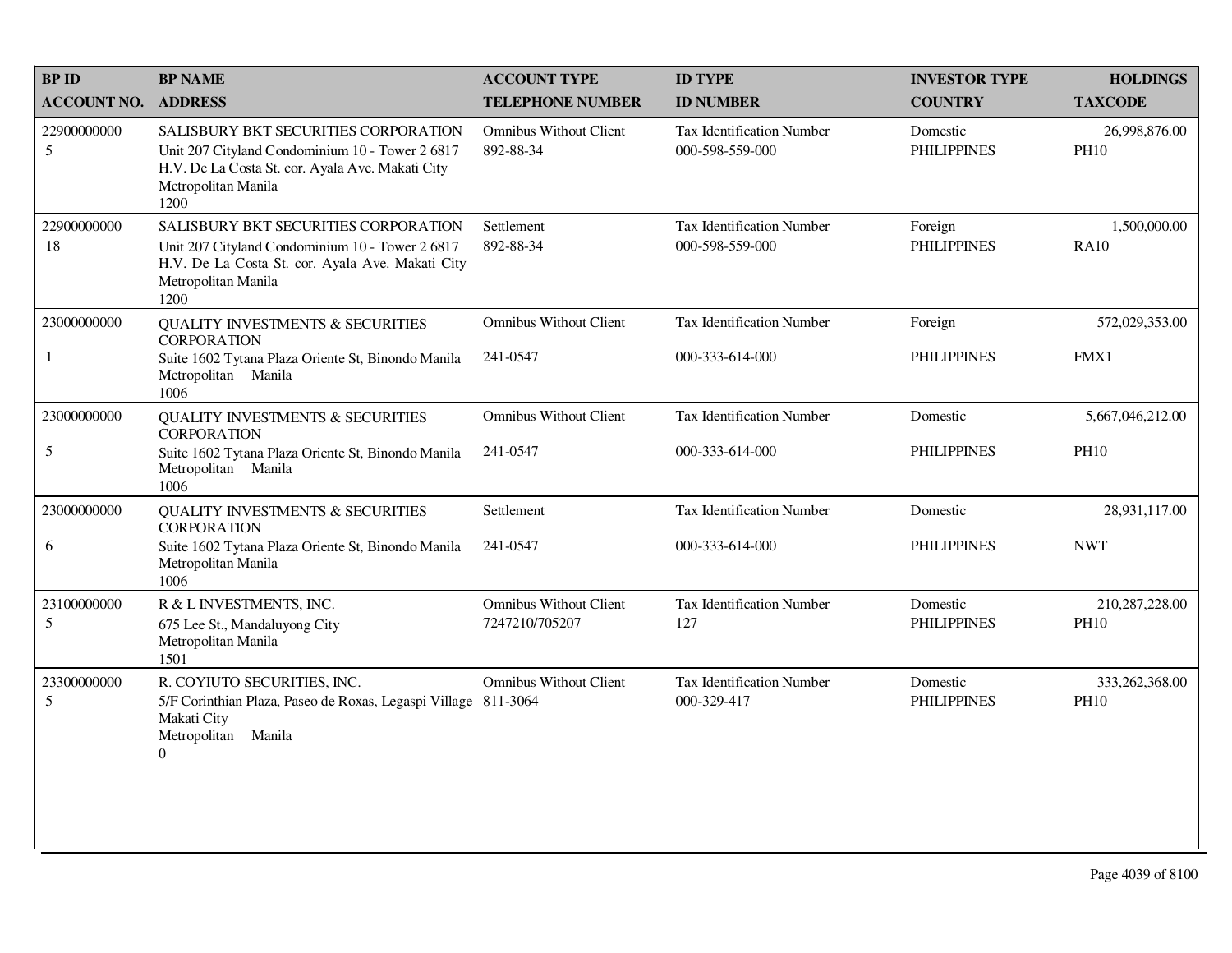| <b>BPID</b>        | <b>BP NAME</b>                                                                                                                                                              | <b>ACCOUNT TYPE</b>                       | <b>ID TYPE</b>                                      | <b>INVESTOR TYPE</b>           | <b>HOLDINGS</b>               |
|--------------------|-----------------------------------------------------------------------------------------------------------------------------------------------------------------------------|-------------------------------------------|-----------------------------------------------------|--------------------------------|-------------------------------|
| <b>ACCOUNT NO.</b> | <b>ADDRESS</b>                                                                                                                                                              | <b>TELEPHONE NUMBER</b>                   | <b>ID NUMBER</b>                                    | <b>COUNTRY</b>                 | <b>TAXCODE</b>                |
| 23300000000<br>6   | R. COYIUTO SECURITIES, INC.<br>5/F Corinthian Plaza, Paseo de Roxas, Legaspi Village<br>Makati City<br>Metropolitan Manila<br>$\Omega$                                      | Settlement<br>811-3064                    | <b>Tax Identification Number</b><br>000-329-417     | Domestic<br><b>PHILIPPINES</b> | 140,449.00<br><b>NWT</b>      |
| 23500000000<br>5   | REGINA CAPITAL DEVELOPMENT CORPORATI Omnibus Without Client<br>Unit 806 Tower 1 & Exchange Plaza Ayala Triangle,<br>Ayala Avenue Makati City<br>Metropolitan Manila<br>1226 | 848-5482/84                               | Tax Identification Number<br>131                    | Domestic<br><b>PHILIPPINES</b> | 153,970,624.00<br><b>PH10</b> |
| 23500000000<br>6   | REGINA CAPITAL DEVELOPMENT CORPORATI Settlement<br>Unit 806 Tower 1 & Exchange Plaza Ayala Triangle,<br>Ayala Avenue Makati City<br>Metropolitan Manila<br>1226             | 848-5482/84                               | <b>Tax Identification Number</b><br>131             | Domestic<br><b>PHILIPPINES</b> | 7,685,393.00<br><b>NWT</b>    |
| 23600000000<br>5   | R. NUBLA SECURITIES, INC.<br>Room 604, Fil-Am Resources Bldg., 231 Juan Luna S<br>Binondo, Manila<br>Metropolitan Manila<br>1006                                            | <b>Omnibus Without Client</b><br>242-1596 | Tax Identification Number<br>132                    | Domestic<br><b>PHILIPPINES</b> | 18,496,156.00<br><b>PH10</b>  |
| 23700000000<br>5   | AAA SOUTHEAST EQUITIES, INCORPORATED<br>Ground Floor, Fortune Life Building #162 Legaspi St.<br>Legaspi Village Makati City<br>Metropolitan Manila<br>1229                  | Omnibus Without Client<br>816-2918        | <b>Tax Identification Number</b><br>000-141-894-000 | Domestic<br><b>PHILIPPINES</b> | 45,451,888.00<br><b>PH10</b>  |
| 23800000000<br>5   | R. S. LIM & CO., INC.<br>1509 Galvani Street San Isidro, Makati City<br>Metropolitan Manila<br>1234                                                                         | <b>Omnibus Without Client</b><br>8919670  | <b>Tax Identification Number</b><br>000-333-915-000 | Domestic<br><b>PHILIPPINES</b> | 13,612,420.00<br><b>PH10</b>  |
| 23900000000<br>5   | RTG & COMPANY, INC.<br>Unit 602 Tower 1 & Exchange Plaza Ayala Triangle,<br>Makati City<br>Metropolitan<br>Manila<br>1200                                                   | <b>Omnibus Without Client</b><br>8919482  | Tax Identification Number<br>000-165-637-000        | Domestic<br><b>PHILIPPINES</b> | 5,486,830.00<br><b>PH10</b>   |
|                    |                                                                                                                                                                             |                                           |                                                     |                                |                               |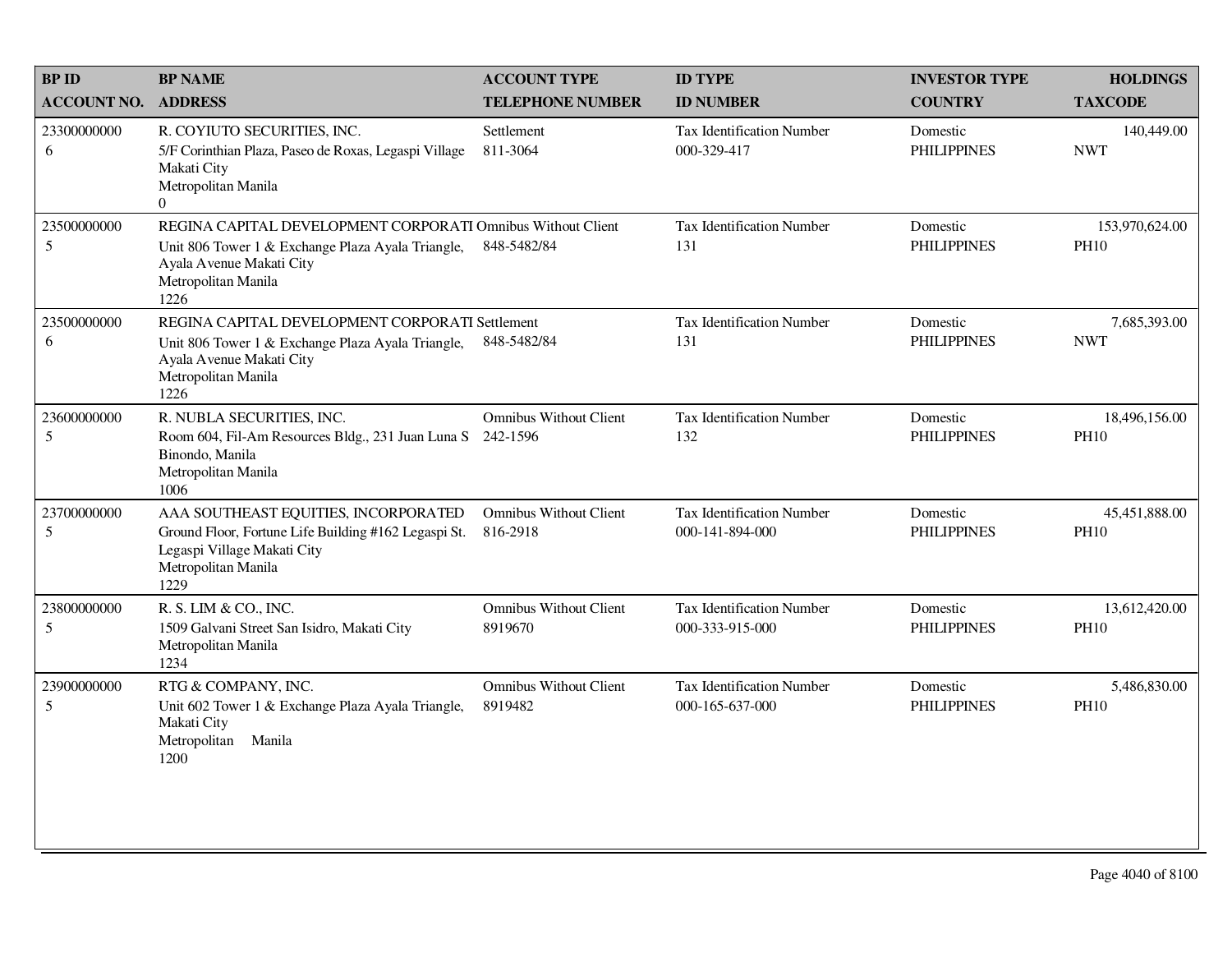| <b>BP ID</b>                  | <b>BP NAME</b>                                                                                                                                        | <b>ACCOUNT TYPE</b>                            | <b>ID TYPE</b>                                      | <b>INVESTOR TYPE</b>           | <b>HOLDINGS</b>              |
|-------------------------------|-------------------------------------------------------------------------------------------------------------------------------------------------------|------------------------------------------------|-----------------------------------------------------|--------------------------------|------------------------------|
| <b>ACCOUNT NO.</b>            | <b>ADDRESS</b>                                                                                                                                        | <b>TELEPHONE NUMBER</b>                        | <b>ID NUMBER</b>                                    | <b>COUNTRY</b>                 | <b>TAXCODE</b>               |
| 24000000000<br>1              | S.J. ROXAS & CO., INC.<br>Unit 612 Tower One, & Exchange Plaza, Ayala<br>Triangle, Ayala Avenue, Makati City<br>Metropolitan Manila<br>$\Omega$       | <b>Omnibus Without Client</b><br>848-5065      | <b>Tax Identification Number</b><br>136             | Foreign<br><b>PHILIPPINES</b>  | 2,561,797.00<br>FMX1         |
| 24000000000<br>5              | S.J. ROXAS & CO., INC.<br>Unit 612 Tower One, & Exchange Plaza, Ayala<br>Triangle, Ayala Avenue, Makati City<br>Metropolitan Manila<br>$\overline{0}$ | <b>Omnibus Without Client</b><br>848-5065      | Tax Identification Number<br>136                    | Domestic<br><b>PHILIPPINES</b> | 80,108,498.00<br><b>PH10</b> |
| 24000000002<br>1              | S.J. ROXAS & CO., INC.<br>Unit 612 Tower One, Ayala Triangle, Ayala Avenue,<br>Makati City<br>Metropolitan Manila<br>$\Omega$                         | Client<br>8485065 TO 69                        | <b>Tax Identification Number</b><br>546             | Domestic<br><b>PHILIPPINES</b> | 1,079,409.00<br><b>NWT</b>   |
| 24200000000<br>5              | SECURITIES SPECIALISTS, INC.<br>Unit 903 National Life Insurance Building,<br>6762 Ayala Avenue, Makati City<br>Metropolitan Manila<br>1000           | <b>Omnibus Without Client</b><br>523-5595      | <b>Tax Identification Number</b><br>138             | Domestic<br><b>PHILIPPINES</b> | 3,843,408.00<br><b>PH10</b>  |
| 24300000000<br>5              | FIDELITY SECURITIES, INC.<br>2103-B PSE Centre, Exchange Road, Ortigas, Pasig<br>City<br>Metropolitan Manila<br>1600                                  | <b>Omnibus Without Client</b><br>6345038       | <b>Tax Identification Number</b><br>002-836-391-000 | Domestic<br><b>PHILIPPINES</b> | 14,298,033.00<br><b>PH10</b> |
| 24600000000<br>5              | SUMMIT SECURITIES, INC.<br>Unit 2102 B/C PSE Center Tektite Tower East<br>Exchange Road, Ortigas Center Pasig City<br>Metropolitan Manila<br>1600     | <b>Omnibus Without Client</b><br>6311032 to 37 | Tax Identification Number<br>000-338-985-000        | Domestic<br><b>PHILIPPINES</b> | 36,598,094.00<br><b>PH10</b> |
| 24700000000<br>5              | STANDARD SECURITIES CORPORATION<br>#34 Jefferson St., GHW, San Juan Metro Manila<br>Metropolitan Manila<br>$00\,$                                     | <b>Omnibus Without Client</b><br>8486149       | <b>Tax Identification Number</b><br>000-333-108     | Domestic<br><b>PHILIPPINES</b> | 59,939,302.00<br><b>PH10</b> |
| 24700000000<br>$\overline{7}$ | STANDARD SECURITIES CORPORATION<br>#34 Jefferson St., GHW, San Juan Metro Manila<br>Metropolitan Manila<br>$00\,$                                     | Own<br>8486149                                 | <b>Tax Identification Number</b><br>000-333-108     | Domestic<br><b>PHILIPPINES</b> | 6,400,000.00<br><b>NWT</b>   |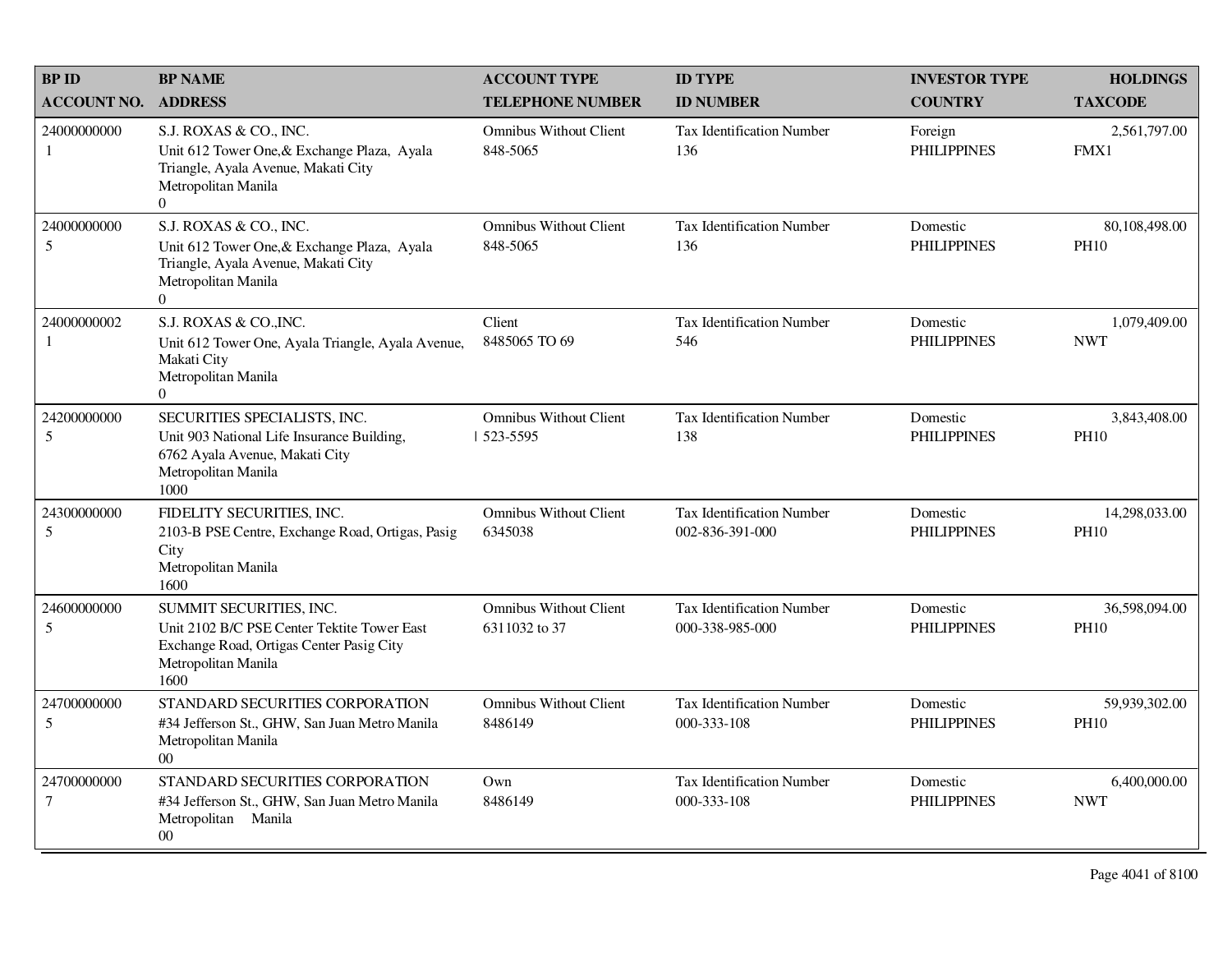| <b>BPID</b>                   | <b>BP NAME</b>                                                                                                                                | <b>ACCOUNT TYPE</b>                      | <b>ID TYPE</b>                          | <b>INVESTOR TYPE</b>           | <b>HOLDINGS</b>               |
|-------------------------------|-----------------------------------------------------------------------------------------------------------------------------------------------|------------------------------------------|-----------------------------------------|--------------------------------|-------------------------------|
| <b>ACCOUNT NO.</b>            | <b>ADDRESS</b>                                                                                                                                | <b>TELEPHONE NUMBER</b>                  | <b>ID NUMBER</b>                        | <b>COUNTRY</b>                 | <b>TAXCODE</b>                |
| 25100000000<br>$\mathfrak{S}$ | TANSENGCO & CO., INC.<br>U-2308 World Trade Exchange Condominium 215 Jua 241-7155<br>Luna St., Binondo, Manila<br>Metropolitan Manila<br>1006 | <b>Omnibus Without Client</b>            | Tax Identification Number<br>146        | Domestic<br><b>PHILIPPINES</b> | 86,483,401.00<br><b>PH10</b>  |
| 25200000000                   | THE FIRST RESOURCES MANAGEMENT &<br><b>SECURITIES CORP.</b>                                                                                   | <b>Omnibus Without Client</b>            | Tax Identification Number               | Domestic                       | 98,787,261.00                 |
| $\sqrt{5}$                    | Rms. 801-802, PSE Tower 1 Ayala Ave., cor. Paseo d 8486311 to 18<br>Roxas, Ayala Triangle, Makati City<br>Metropolitan Manila<br>1200         |                                          | 000-149-028-000                         | <b>PHILIPPINES</b>             | <b>PH10</b>                   |
| 25200000000                   | THE FIRST RESOURCES MANAGEMENT &<br><b>SECURITIES CORP.</b>                                                                                   | Settlement                               | <b>Tax Identification Number</b>        | Domestic                       | 424,581,460.00                |
| 6                             | Rms. 801-802, PSE Tower 1 Ayala Ave., cor. Paseo d 8486311 to 18<br>Roxas, Ayala Triangle, Makati City<br>Metropolitan Manila<br>1200         |                                          | 000-149-028-000                         | <b>PHILIPPINES</b>             | <b>NWT</b>                    |
| 25200000000                   | THE FIRST RESOURCES MANAGEMENT &<br><b>SECURITIES CORP.</b>                                                                                   | Settlement                               | <b>Tax Identification Number</b>        | Foreign                        | 13,641,573.00                 |
| 18                            | Rms. 801-802, PSE Tower 1 Ayala Ave., cor. Paseo d<br>Roxas, Ayala Triangle, Makati City<br>Metropolitan Manila<br>1200                       | 8486311 to 18                            | 000-149-028-000                         | <b>PHILIPPINES</b>             | <b>RA10</b>                   |
| 25200000000                   | THE FIRST RESOURCES MANAGEMENT &<br><b>SECURITIES CORP.</b>                                                                                   | Settlement                               | Tax Identification Number               | Foreign                        | 31,357,865.00                 |
| 24                            | Rms. 801-802, PSE Tower 1 Ayala Ave., cor. Paseo d<br>Roxas, Ayala Triangle, Makati City<br>Metropolitan Manila<br>1200                       | 8486311 to 18                            | 000-149-028-000                         | <b>PHILIPPINES</b>             | <b>FTXN</b>                   |
| 25300000000<br>5              | TOWER SECURITIES, INC.<br>1802-C Tektite Tower I Exchange Road, Ortigas Cent<br>Pasig City<br>Metropolitan Manila<br>1600                     | <b>Omnibus Without Client</b><br>6354448 | <b>Tax Identification Number</b><br>148 | Domestic<br><b>PHILIPPINES</b> | 638,803,271.00<br><b>PH10</b> |
|                               |                                                                                                                                               |                                          |                                         |                                |                               |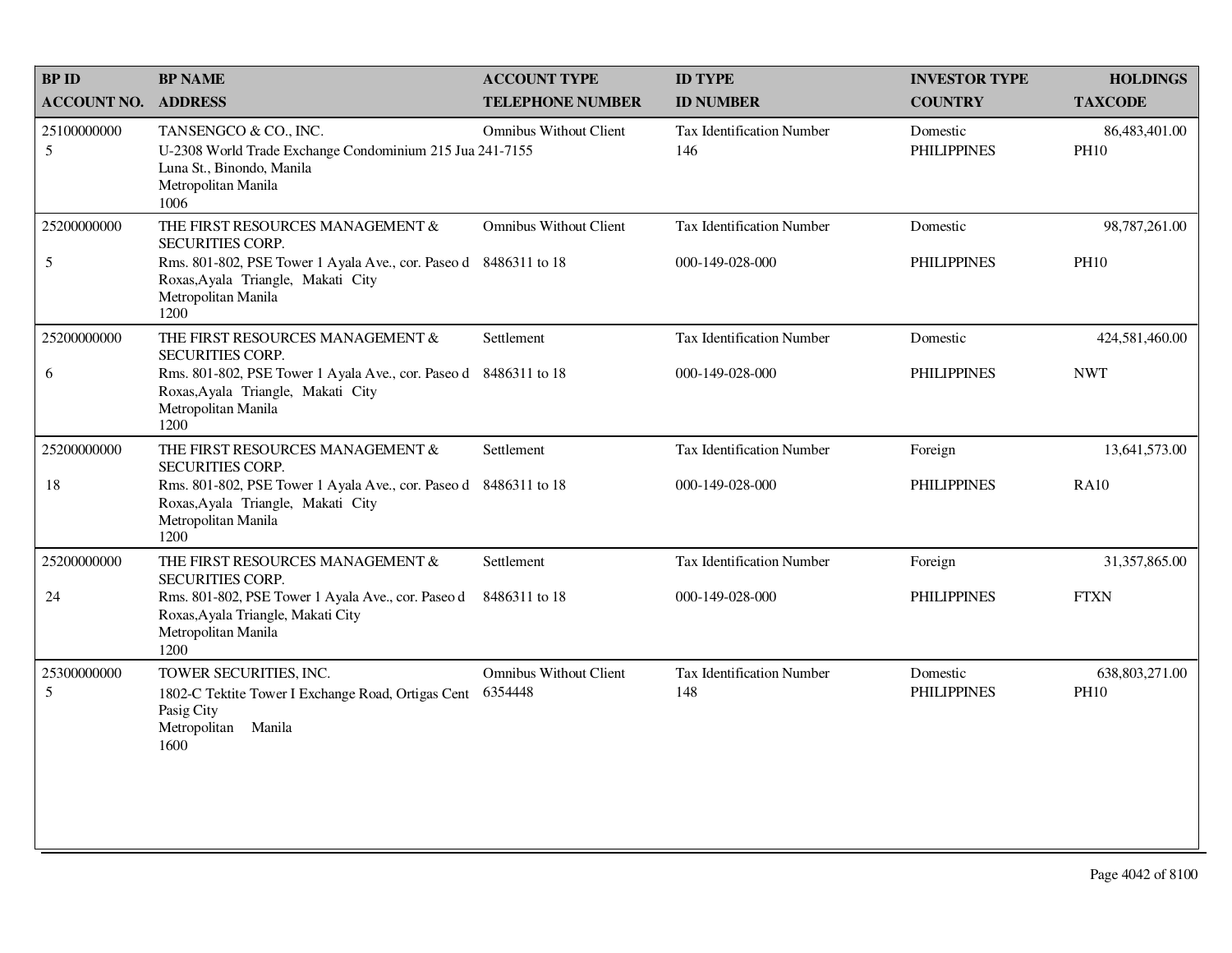| <b>BPID</b>                 | <b>BP NAME</b>                                                                                                                                       | <b>ACCOUNT TYPE</b>                       | <b>ID TYPE</b>                                      | <b>INVESTOR TYPE</b>           | <b>HOLDINGS</b>               |
|-----------------------------|------------------------------------------------------------------------------------------------------------------------------------------------------|-------------------------------------------|-----------------------------------------------------|--------------------------------|-------------------------------|
| <b>ACCOUNT NO.</b>          | <b>ADDRESS</b>                                                                                                                                       | <b>TELEPHONE NUMBER</b>                   | <b>ID NUMBER</b>                                    | <b>COUNTRY</b>                 | <b>TAXCODE</b>                |
| 25300000000<br>$\tau$       | TOWER SECURITIES, INC.<br>1802-C Tektite Tower I Exchange Road, Ortigas Cent<br>Pasig City<br>Metropolitan Manila<br>1600                            | Own<br>6354448                            | Tax Identification Number<br>148                    | Domestic<br><b>PHILIPPINES</b> | 1,080,758.00<br><b>NWT</b>    |
| 25600000000<br>5            | <b>TRENDLINE SECURITIES CORPORATION</b><br>Rm. 503 Tytana Plaza Lorenzo Ruiz St., Binondo,<br>Manila<br>Metropolitan Manila<br>1006                  | <b>Omnibus Without Client</b><br>241-0387 | <b>Tax Identification Number</b><br>151             | Domestic<br><b>PHILIPPINES</b> | 599,664.00<br><b>PH10</b>     |
| 25700000000<br>5            | TRI-STATE SECURITIES, INC.<br>Unit 1007, 10/F Ayala Triangle Tower I, Ayala<br>Avenue, Makati City<br>Metropolitan Manila<br>1226                    | <b>Omnibus Without Client</b><br>8485042  | <b>Tax Identification Number</b><br>000-704-920-000 | Domestic<br><b>PHILIPPINES</b> | 5,421,000.00<br><b>PH10</b>   |
| 25700000000<br>6            | TRI-STATE SECURITIES, INC.<br>Unit 1007, 10/F Ayala Triangle Tower I, Ayala<br>Avenue, Makati City<br>Metropolitan Manila<br>1226                    | Settlement<br>8485042                     | Tax Identification Number<br>000-704-920-000        | Domestic<br><b>PHILIPPINES</b> | 436,500.00<br><b>NWT</b>      |
| 25900000000<br>5            | UCPB SECURITIES, INC.<br>Suite 1612, 16/F Ayala Tower I Exchange Plaza, Ayal<br>Ave. cor. Paseo de Roxas Makati City<br>Metropolitan Manila<br>1226  | <b>Omnibus Without Client</b><br>8485678  | <b>Tax Identification Number</b><br>154             | Domestic<br><b>PHILIPPINES</b> | 259,236,623.00<br><b>PH10</b> |
| 25900000000<br>6            | UCPB SECURITIES, INC.<br>Suite 1612, 16/F Ayala Tower I Exchange Plaza, Ayal<br>Ave. cor. Paseo de Roxas Makati City<br>Metropolitan Manila<br>1226  | Settlement<br>8485678                     | <b>Tax Identification Number</b><br>154             | Domestic<br><b>PHILIPPINES</b> | 25,617.00<br><b>NWT</b>       |
| 26100000004<br>$\mathbf{1}$ | E.SECURITIES, INC. ITF VARIOUS CLIENTS<br>11/F Exportbank Plaza Chino Roces cor Sen. Gil J.<br>Puyat Ave, Makati City<br>Metropolitan Manila<br>1251 | Client                                    | Tax Identification Number<br>560                    | Domestic<br><b>PHILIPPINES</b> | 176,400.00<br><b>PH10</b>     |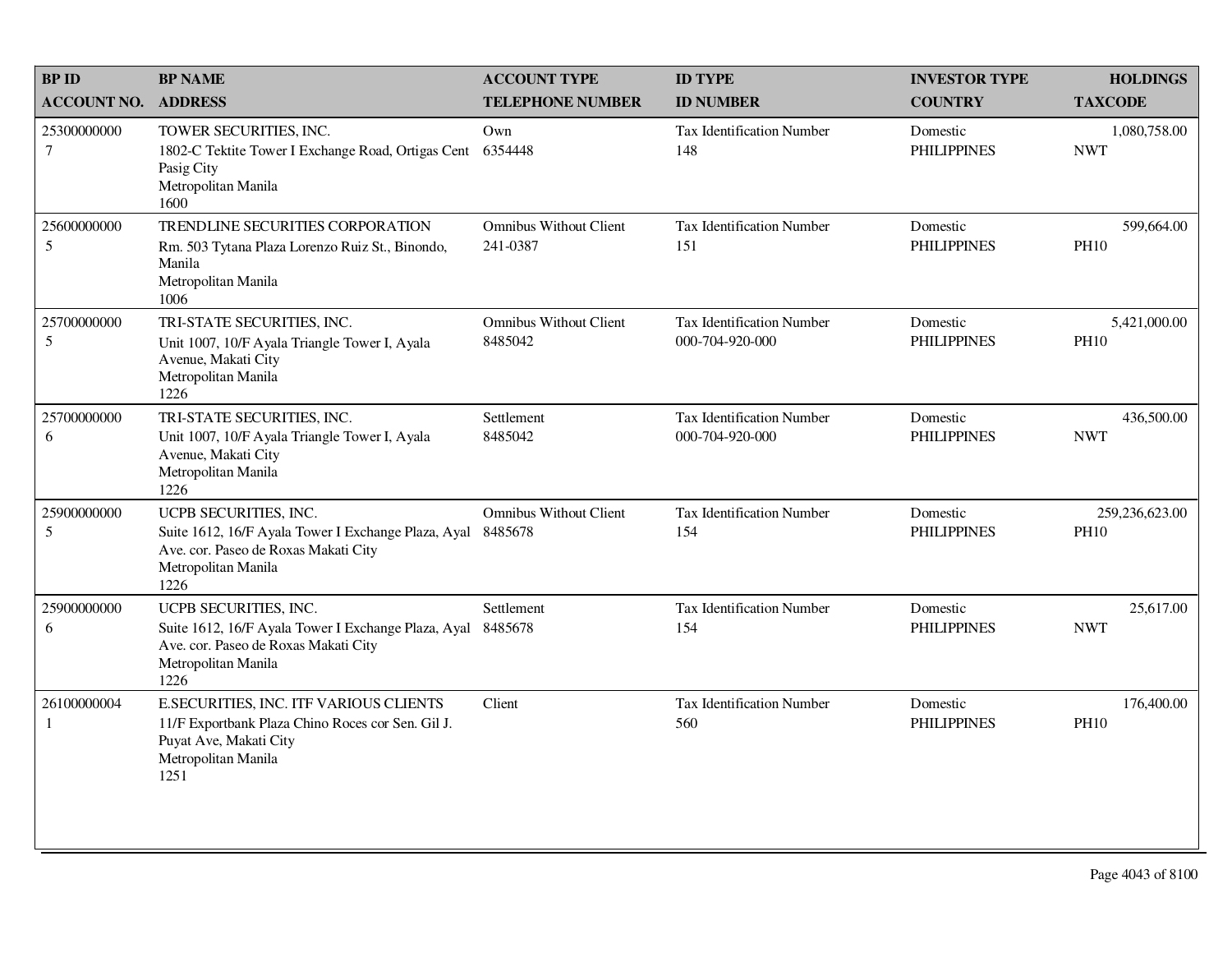| <b>BP ID</b>                  | <b>BP NAME</b>                                                                                                                                                                               | <b>ACCOUNT TYPE</b>     | <b>ID TYPE</b>                                      | <b>INVESTOR TYPE</b>           | <b>HOLDINGS</b>               |
|-------------------------------|----------------------------------------------------------------------------------------------------------------------------------------------------------------------------------------------|-------------------------|-----------------------------------------------------|--------------------------------|-------------------------------|
| <b>ACCOUNT NO. ADDRESS</b>    |                                                                                                                                                                                              | <b>TELEPHONE NUMBER</b> | <b>ID NUMBER</b>                                    | <b>COUNTRY</b>                 | <b>TAXCODE</b>                |
| 26300000000<br>$\overline{2}$ | VENTURE SECURITIES, INC.<br>Unit 811 Tower One & Exchange Plaza Ayala Triangl<br>Ayala Ave. cor. Paseo de Roxas Makati City<br>Metropolitan Manila<br>1226                                   | Settlement<br>8486505   | <b>Tax Identification Number</b><br>158             | Foreign<br><b>PHILIPPINES</b>  | 300,000.00<br>FMX1            |
| 26300000000<br>6              | VENTURE SECURITIES, INC.<br>Unit 811 Tower One & Exchange Plaza Ayala Triangl<br>Ayala Ave. cor. Paseo de Roxas Makati City<br>Metropolitan Manila<br>1226                                   | Settlement<br>8486505   | Tax Identification Number<br>158                    | Domestic<br><b>PHILIPPINES</b> | 710,262.00<br><b>NWT</b>      |
| 26300000005<br>1              | VENTURE SECURITIES, INC.<br>7/F PHILS. FIRST BLDG., 6764 AYALA AVE.,<br><b>MAKATI CITY</b><br>Metropolitan Manila<br>STMT-D                                                                  | Client<br>864-0471      | Certificate Of Incorporation<br>000-810-760-000     | Domestic<br><b>PHILIPPINES</b> | 13,029,943.00<br><b>NWT</b>   |
| 26300000012<br>1              | VENTURE SECURITIES, INC.<br>8/F iACADEMY BLDG. 6764 AYALA AVE.,<br><b>MAKATI CITY</b><br>Metropolitan Manila<br>1226                                                                         | Client<br>848-6505      | Certificate Of Incorporation<br>26300000012         | Domestic<br><b>PHILIPPINES</b> | 128,089,887.00<br><b>NWT</b>  |
| 26600000000<br>5              | VICSAL SECURITIES & STOCK BROKERAGE, IN Omnibus Without Client<br>658 C. Palanca St., Quiapo, Manila<br>Metropolitan Manila<br>1001                                                          | 7349771                 | <b>Tax Identification Number</b><br>000-089-167-000 | Domestic<br><b>PHILIPPINES</b> | 748,467,661.00<br><b>PH10</b> |
| 26600000000<br>6              | VICSAL SECURITIES & STOCK BROKERAGE, IN Settlement<br>658 C. Palanca St., Quiapo, Manila<br>Metropolitan Manila<br>1001                                                                      | 7349771                 | <b>Tax Identification Number</b><br>000-089-167-000 | Domestic<br><b>PHILIPPINES</b> | 99,782,022.00<br><b>NWT</b>   |
| 26700000000<br>2              | FIRST METRO SECURITIES BROKERAGE CORP. Settlement<br>Unit 1515, 15/F Ayala Tower One Ayala Triangle,<br>Ayala Ave. cor Paseo de Roxas Makati City<br>Metropolitan Manila<br>1226             | 759-4133/34             | <b>Tax Identification Number</b><br>003-458-062-000 | Foreign<br><b>PHILIPPINES</b>  | 644,742.00<br>FMX1            |
| 26700000000<br>5              | FIRST METRO SECURITIES BROKERAGE CORP. Omnibus Without Client<br>Unit 1515, 15/F Ayala Tower One Ayala Triangle,<br>Ayala Ave. cor Paseo de Roxas Makati City<br>Metropolitan Manila<br>1226 | 759-4133/34             | <b>Tax Identification Number</b><br>003-458-062-000 | Domestic<br><b>PHILIPPINES</b> | 4,879,689.00<br><b>PH10</b>   |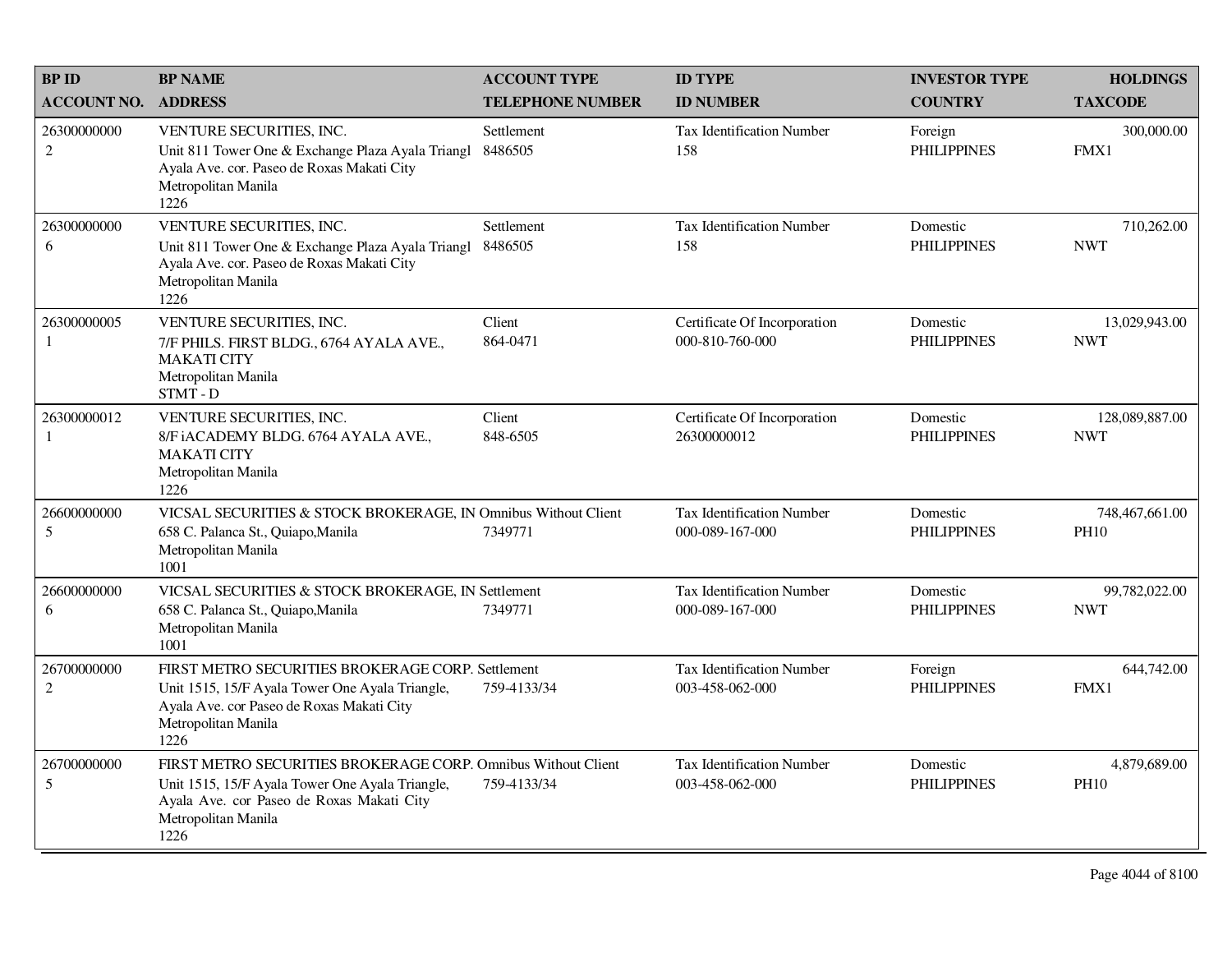| <b>BPID</b>                    | <b>BP NAME</b>                                                                                                                                                                   | <b>ACCOUNT TYPE</b>                       | <b>ID TYPE</b>                                      | <b>INVESTOR TYPE</b>           | <b>HOLDINGS</b>               |
|--------------------------------|----------------------------------------------------------------------------------------------------------------------------------------------------------------------------------|-------------------------------------------|-----------------------------------------------------|--------------------------------|-------------------------------|
| <b>ACCOUNT NO.</b>             | <b>ADDRESS</b>                                                                                                                                                                   | <b>TELEPHONE NUMBER</b>                   | <b>ID NUMBER</b>                                    | <b>COUNTRY</b>                 | <b>TAXCODE</b>                |
| 26700000000<br>6               | FIRST METRO SECURITIES BROKERAGE CORP. Settlement<br>Unit 1515, 15/F Ayala Tower One Ayala Triangle,<br>Ayala Ave. cor Paseo de Roxas Makati City<br>Metropolitan Manila<br>1226 | 759-4133/34                               | <b>Tax Identification Number</b><br>003-458-062-000 | Domestic<br><b>PHILIPPINES</b> | 383,075,143.00<br><b>NWT</b>  |
| 26900000000<br>5               | WEALTH SECURITIES, INC.<br>2103 PSE Centre, Exchange Road Ortigas Centre, Pas<br>City<br>Metropolitan Manila<br>1600                                                             | <b>Omnibus Without Client</b><br>634-5038 | Tax Identification Number<br>000-330-678            | Domestic<br><b>PHILIPPINES</b> | 621,475,274.00<br><b>PH10</b> |
| 26900000000<br>$7\phantom{.0}$ | WEALTH SECURITIES, INC.<br>2103 PSE Centre, Exchange Road Ortigas Centre, Pas<br>City<br>Metropolitan Manila<br>1600                                                             | Own<br>634-5038                           | <b>Tax Identification Number</b><br>000-330-678     | Domestic<br><b>PHILIPPINES</b> | 150,085,085.00<br><b>NWT</b>  |
| 26900000002<br>-1              | WEALTH SECURITIES, INC.<br>2103 PSE Centre, Exchange Road Ortigas Centre, Pas<br>City<br>Metropolitan Manila<br>1600                                                             | Client<br>689-8080                        | Tax Identification Number<br>320                    | Domestic<br><b>PHILIPPINES</b> | 272,969,157.00<br><b>NWT</b>  |
| 27000000000<br>5               | WESTLINK GLOBAL EQUITIES, INC.<br>6/F Philippine Stock Exchange Plaza Ayala Avenue,<br>Makati City<br>Metropolitan Manila<br>1200                                                | <b>Omnibus Without Client</b><br>848-6231 | <b>Tax Identification Number</b><br>000-334-828     | Domestic<br><b>PHILIPPINES</b> | 29,348,756.00<br><b>PH10</b>  |
| 27200000000<br>$\mathbf{1}$    | BERNAD SECURITIES, INC.<br>3/F 1033 M.H. del Pilar St. Ermita, Manila<br>Metropolitan Manila<br>1000                                                                             | <b>Omnibus Without Client</b><br>5245186  | Tax Identification Number<br>002-919-761            | Foreign<br><b>PHILIPPINES</b>  | 7,685,393.00<br>FMX1          |
| 27200000000<br>5               | BERNAD SECURITIES, INC.<br>3/F 1033 M.H. del Pilar St. Ermita, Manila<br>Metropolitan Manila<br>1000                                                                             | <b>Omnibus Without Client</b><br>5245186  | Tax Identification Number<br>002-919-761            | Domestic<br><b>PHILIPPINES</b> | 31,046,761.00<br><b>PH10</b>  |
| 27300000000<br>5               | WONG SECURITIES CORPORATION<br>1402-B A. Mabini St., cor. Sta. Monica St., Ermita,<br>Manila<br>Metropolitan Manila<br>1000                                                      | <b>Omnibus Without Client</b><br>5217794  | <b>Tax Identification Number</b><br>000-350-895-000 | Domestic<br><b>PHILIPPINES</b> | 10,400,000.00<br><b>PH10</b>  |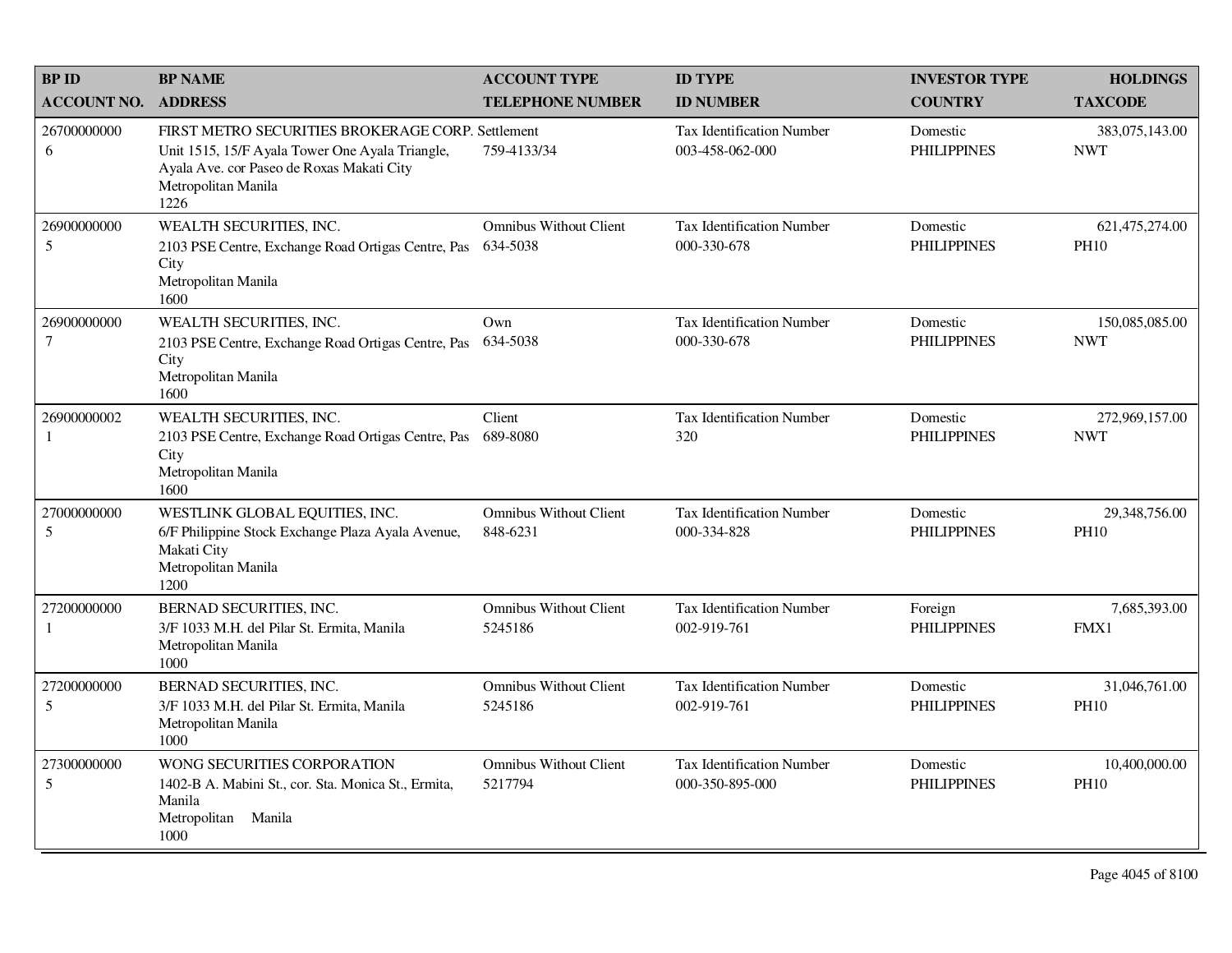| <b>BPID</b>           | <b>BP NAME</b>                                                                                                                                                               | <b>ACCOUNT TYPE</b>                            | <b>ID TYPE</b>                                      | <b>INVESTOR TYPE</b>           | <b>HOLDINGS</b>                 |
|-----------------------|------------------------------------------------------------------------------------------------------------------------------------------------------------------------------|------------------------------------------------|-----------------------------------------------------|--------------------------------|---------------------------------|
| <b>ACCOUNT NO.</b>    | <b>ADDRESS</b>                                                                                                                                                               | <b>TELEPHONE NUMBER</b>                        | <b>ID NUMBER</b>                                    | <b>COUNTRY</b>                 | <b>TAXCODE</b>                  |
| 27500000000<br>5      | YAO & ZIALCITA, INC.<br>Yao & Zialcita, Inc., 5G Vernida I Condominium, 120<br>Amorsolo St., Legaspi Village, Makati City<br>Metropolitan Manila                             | <b>Omnibus Without Client</b><br>5274019 to 21 | <b>Tax Identification Number</b><br>170             | Domestic<br><b>PHILIPPINES</b> | 63,381,452.00<br><b>PH10</b>    |
| 27500000000<br>$\tau$ | YAO & ZIALCITA, INC.<br>Yao & Zialcita, Inc., 5G Vernida I Condominium, 120<br>Amorsolo St., Legaspi Village, Makati City<br>Metropolitan Manila                             | Own<br>5274019 to 21                           | Tax Identification Number<br>170                    | Domestic<br><b>PHILIPPINES</b> | 15,100,000.00<br><b>NWT</b>     |
| 27800000000<br>5      | YU & COMPANY, INC.<br>Unit E 1606-B Tektite Tower 1 Exhange Road, Ortiga<br>Center Pasig City<br>Metropolitan Manila<br>1600                                                 | <b>Omnibus Without Client</b><br>634-6248      | Tax Identification Number<br>000-324-373-000        | Domestic<br><b>PHILIPPINES</b> | 217,094,081.00<br><b>PH10</b>   |
| 27800000000<br>$\tau$ | YU & COMPANY, INC.<br>Unit E 1606-B Tektite Tower 1 Exhange Road, Ortiga<br>Center Pasig City<br>Metropolitan Manila<br>1600                                                 | Own<br>634-6248                                | Tax Identification Number<br>000-324-373-000        | Domestic<br><b>PHILIPPINES</b> | 1,280,898.00<br><b>NWT</b>      |
| 27900000000<br>5      | <b>BDO SECURITIES CORPORATION</b><br>27/F Tower I & Exchange Plaza Ayala Ave., Makati<br>City<br>Metropolitan Manila<br>1226                                                 | <b>Omnibus Without Client</b><br>759-41-44     | <b>Tax Identification Number</b><br>004-814-885-000 | Domestic<br><b>PHILIPPINES</b> | 1,559,074,024.00<br><b>PH10</b> |
| 28200000000<br>6      | PCCI SECURITIES BROKERS CORP.<br>3/F PCCI Corporate Centre 118 Alfaro St, Salcedo<br>Village Makati City<br>Metropolitan Manila<br>1227                                      | Settlement<br>893-3920                         | Tax Identification Number<br>177                    | Domestic<br><b>PHILIPPINES</b> | 147,899,996.00<br><b>NWT</b>    |
| 28300000000<br>5      | EAGLE EQUITIES, INC.<br>179 Kaimito St. Valle Verde II, Pasig City<br>Metropolitan Manila<br>1600                                                                            | <b>Omnibus Without Client</b><br>6363637 to 39 | Tax Identification Number<br>178                    | Domestic<br><b>PHILIPPINES</b> | 294,012,269.00<br><b>PH10</b>   |
| 28500000000<br>5      | GOLDEN TOWER SECURITIES & HOLDINGS, IN Omnibus Without Client<br>4-B Vernida I Condominium, 120 Amorsolo St.,<br>Legaspi Village, Makati City<br>Metropolitan Manila<br>1229 | 8132839                                        | Tax Identification Number<br>179                    | Domestic<br><b>PHILIPPINES</b> | 12,165,945.00<br><b>PH10</b>    |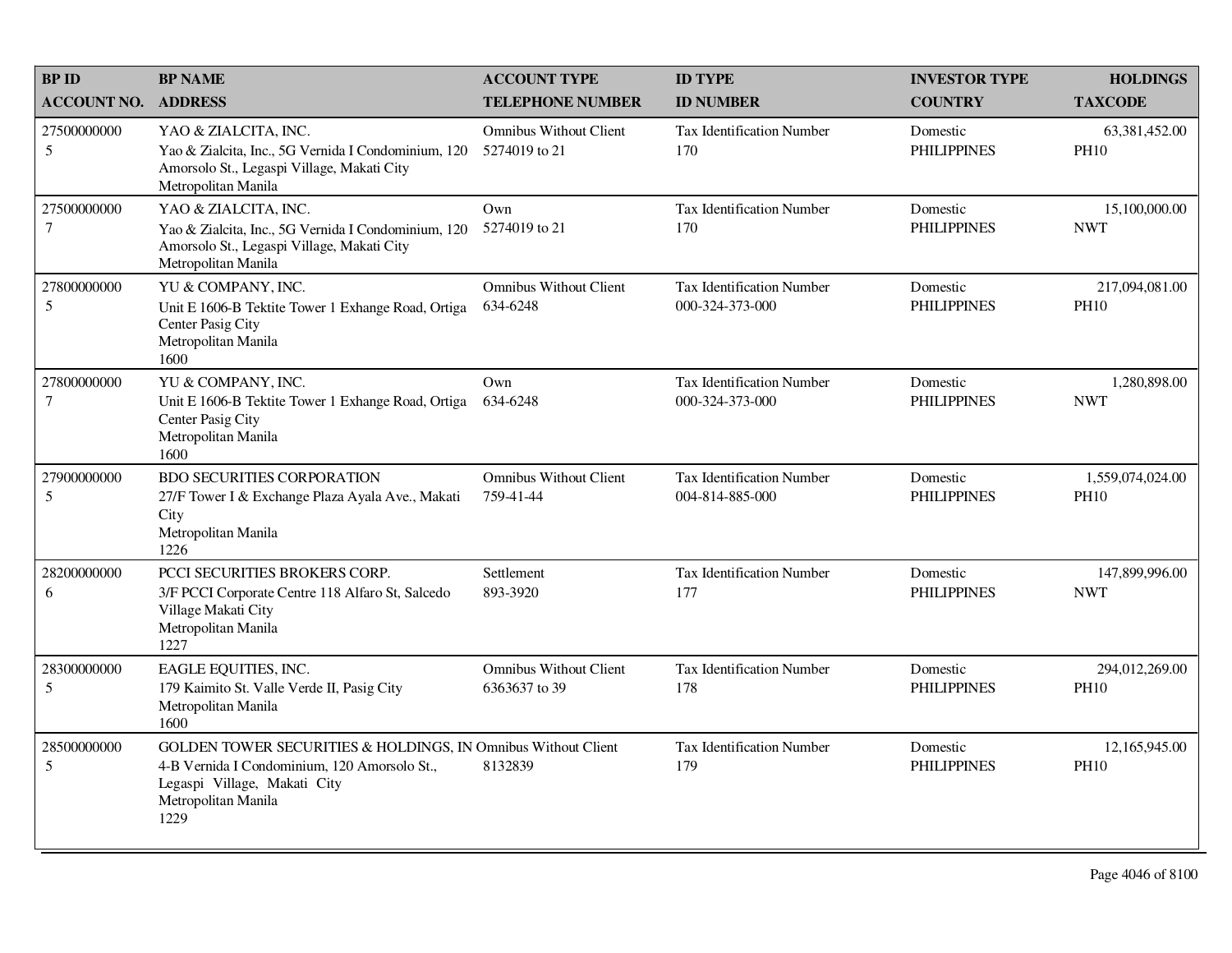| <b>BPID</b>                   | <b>BP NAME</b>                                                                                                                                                       | <b>ACCOUNT TYPE</b>                      | <b>ID TYPE</b>                                      | <b>INVESTOR TYPE</b>           | <b>HOLDINGS</b>               |
|-------------------------------|----------------------------------------------------------------------------------------------------------------------------------------------------------------------|------------------------------------------|-----------------------------------------------------|--------------------------------|-------------------------------|
| <b>ACCOUNT NO.</b>            | <b>ADDRESS</b>                                                                                                                                                       | <b>TELEPHONE NUMBER</b>                  | <b>ID NUMBER</b>                                    | <b>COUNTRY</b>                 | <b>TAXCODE</b>                |
| 28600000000<br>5              | SOLAR SECURITIES, INC.<br>Unit 3002-A East Tower, Phil. Stock Exchange Centre 6366301<br>Exchange Road, Ortigas Complex, Pasig City<br>Metropolitan Manila<br>1605   | <b>Omnibus Without Client</b>            | <b>Tax Identification Number</b><br>001-949-768-000 | Domestic<br><b>PHILIPPINES</b> | 174,905,418.00<br><b>PH10</b> |
| 28800000000<br>1              | G.D. TAN & COMPANY, INC.<br>Unit 2203-A East Tower, PSE Center Exchange Road, 6339989<br>Ortigas Center, Pasig City<br>Metropolitan Manila<br>1600                   | <b>Omnibus Without Client</b>            | <b>Tax Identification Number</b><br>000-121-113-000 | Foreign<br><b>PHILIPPINES</b>  | 2,164,719.00<br>FMX1          |
| 28800000000<br>5              | G.D. TAN & COMPANY, INC.<br>Unit 2203-A East Tower, PSE Center Exchange Road, 6339989<br>Ortigas Center, Pasig City<br>Metropolitan Manila<br>1600                   | <b>Omnibus Without Client</b>            | Tax Identification Number<br>000-121-113-000        | Domestic<br><b>PHILIPPINES</b> | 52,879,350.00<br><b>PH10</b>  |
| 28800000000<br>6              | G.D. TAN & COMPANY, INC.<br>Unit 2203-A East Tower, PSE Center Exchange Road, 6339989<br>Ortigas Center, Pasig City<br>Metropolitan Manila<br>1600                   | Settlement                               | <b>Tax Identification Number</b><br>000-121-113-000 | Domestic<br><b>PHILIPPINES</b> | 7,973,499.00<br><b>NWT</b>    |
| 28800000000<br>$\tau$         | G.D. TAN & COMPANY, INC.<br>Unit 2203-A East Tower, PSE Center Exchange Road, 6339989<br>Ortigas Center, Pasig City<br>Metropolitan Manila<br>1600                   | Own                                      | <b>Tax Identification Number</b><br>000-121-113-000 | Domestic<br><b>PHILIPPINES</b> | 13,822.00<br><b>NWT</b>       |
| 32300000003<br>1              | PERLA COMPAÑA DE SEGUROS INC.<br>Trafalgar Plaza, Unit 17-D, 105 H.V. dela Costa St.,<br>Salcedo Vill., Makati City<br>Metropolitan Manila<br>1227                   | Client<br>886-5637                       | <b>Tax Identification Number</b><br>424             | Domestic<br><b>PHILIPPINES</b> | 9,337,752.00<br><b>NWT</b>    |
| 32800000000<br>$\mathfrak{S}$ | DW CAPITAL INC.<br>UNIT 1610-1611 TOWER ONE & EXCHANGE<br>PLAZA, AYALA TRIANGLE, AYALA AVENUE,<br><b>MAKATI CITY 1226</b><br>Metropolitan Manila<br>$\boldsymbol{0}$ | <b>Omnibus Without Client</b><br>8369633 | <b>Tax Identification Number</b><br>200-262-862-000 | Domestic<br><b>PHILIPPINES</b> | 91,243,292.00<br><b>PH10</b>  |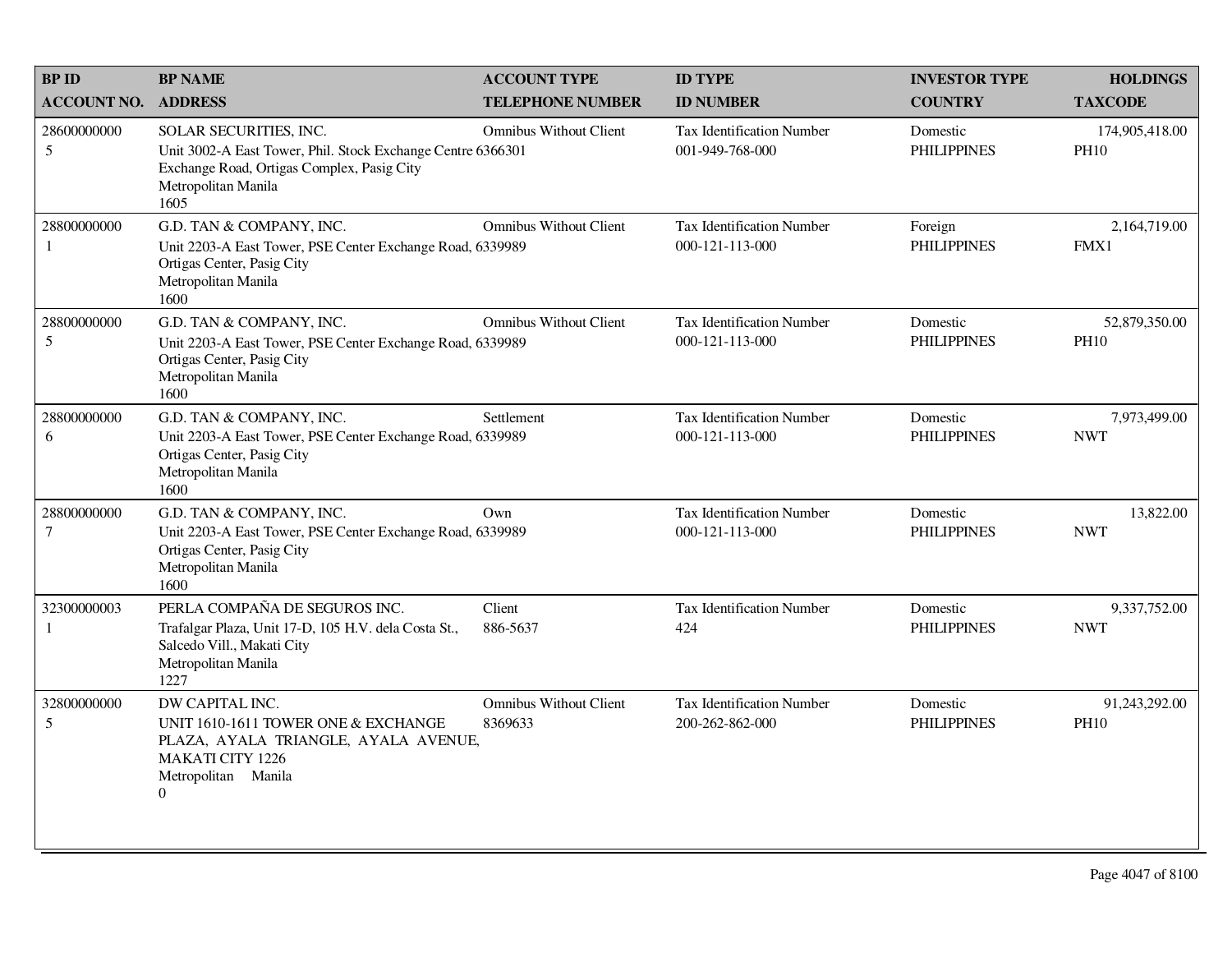| <b>BPID</b>                 | <b>BP NAME</b>                                                                                                                                                  | <b>ACCOUNT TYPE</b>                       | <b>ID TYPE</b>                                      | <b>INVESTOR TYPE</b>           | <b>HOLDINGS</b>               |
|-----------------------------|-----------------------------------------------------------------------------------------------------------------------------------------------------------------|-------------------------------------------|-----------------------------------------------------|--------------------------------|-------------------------------|
| <b>ACCOUNT NO.</b>          | <b>ADDRESS</b>                                                                                                                                                  | <b>TELEPHONE NUMBER</b>                   | <b>ID NUMBER</b>                                    | <b>COUNTRY</b>                 | <b>TAXCODE</b>                |
| 32800000000<br>18           | DW CAPITAL INC.<br>UNIT 1610-1611 TOWER ONE & EXCHANGE<br>PLAZA, AYALA TRIANGLE, AYALA AVENUE,<br><b>MAKATI CITY 1226</b><br>Metropolitan Manila<br>$\Omega$    | Settlement<br>8369633                     | <b>Tax Identification Number</b><br>200-262-862-000 | Foreign<br><b>PHILIPPINES</b>  | 6,400,000.00<br><b>RA10</b>   |
| 33800000000<br>8            | PHILIPPINE EQUITY PARTNERS, INC.<br>Unit 19C Citibank Tower Citibank Plaza 8741 Paseo d 8145788<br>Roxas Makati City<br>Metropolitan Manila<br>1226             | Settlement                                | <b>Tax Identification Number</b><br>213-130-068-000 | Domestic<br><b>PHILIPPINES</b> | 119,890.00<br><b>NWT</b>      |
| 34500000000<br>5            | UNICAPITAL SECURITIES INC.<br>4F Majalco Bldg Benavidez cor Trasierra Sts Legaspi<br>Vill., Makati City<br>Metropolitan Manila<br>1200                          | <b>Omnibus Without Client</b><br>750-2030 | <b>Tax Identification Number</b><br>005-294-264-000 | Domestic<br><b>PHILIPPINES</b> | 382,152,948.00<br><b>PH10</b> |
| 36800000000<br>5            | SunSecurities, Inc.<br>2703 27th Floor One Corporate Center, J. Vargas Cor. 477-6001<br>Meralco Ave., Ortigas Center, Pasig City<br>Metropolitan Manila<br>1605 | <b>Omnibus Without Client</b>             | Tax Identification Number<br>007-258-688            | Domestic<br><b>PHILIPPINES</b> | 79,553,483.00<br><b>PH10</b>  |
| 38800000000<br>5            | ARMSTRONG SECURITIES, INC.<br>Unit 2205-A, 22/F PSE Centre Exchange Road, Ortiga 6346337 to 39<br>Centre, Pasig City<br>Metropolitan Manila<br>1600             | <b>Omnibus Without Client</b>             | Tax Identification Number<br>191                    | Domestic<br><b>PHILIPPINES</b> | 45,791,840.00<br><b>PH10</b>  |
| 38900000000<br>$\mathbf{1}$ | KING'S POWER SECURITIES, INC.<br>RM 1602 FEDERAL TOWER DASMARINAS ST.,<br><b>BINONDO, MANILA</b><br>Metropolitan Manila<br>$\Omega$                             | <b>Omnibus Without Client</b>             | Tax Identification Number<br>205-495-236            | Foreign<br><b>PHILIPPINES</b>  | 2,561,797.00<br>FMX1          |
| 38900000000<br>5            | KING'S POWER SECURITIES, INC.<br>RM 1602 FEDERAL TOWER DASMARINAS ST.<br>BINONDO, MANILA<br>Metropolitan<br>Manila<br>$\overline{0}$                            | <b>Omnibus Without Client</b>             | <b>Tax Identification Number</b><br>205-495-236     | Domestic<br><b>PHILIPPINES</b> | 13,513,483.00<br><b>PH10</b>  |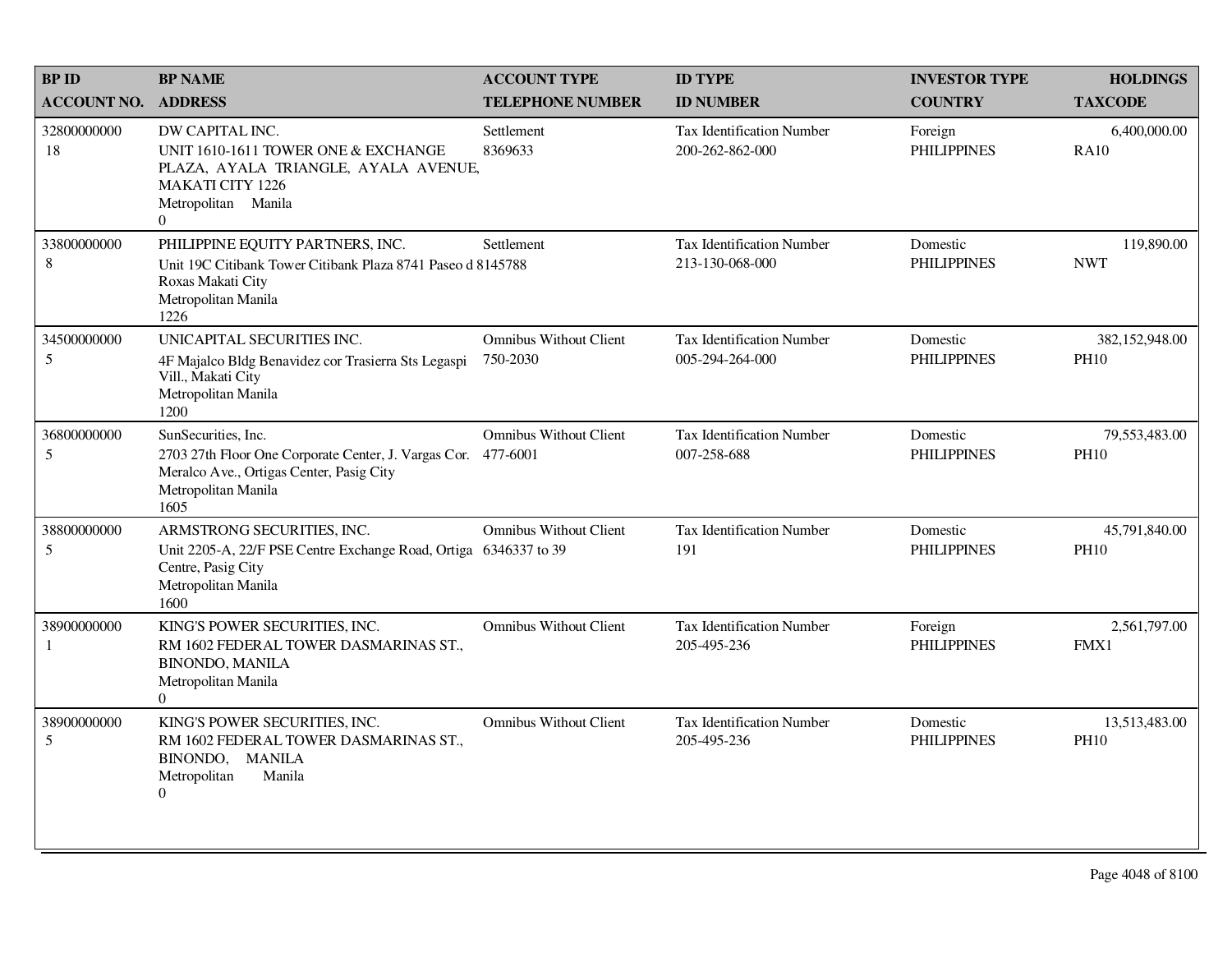| <b>BPID</b>           | <b>BP NAME</b>                                                                                                                                                | <b>ACCOUNT TYPE</b>           | <b>ID TYPE</b>                                      | <b>INVESTOR TYPE</b>           | <b>HOLDINGS</b>               |
|-----------------------|---------------------------------------------------------------------------------------------------------------------------------------------------------------|-------------------------------|-----------------------------------------------------|--------------------------------|-------------------------------|
| <b>ACCOUNT NO.</b>    | <b>ADDRESS</b>                                                                                                                                                | <b>TELEPHONE NUMBER</b>       | <b>ID NUMBER</b>                                    | <b>COUNTRY</b>                 | <b>TAXCODE</b>                |
| 48800000000<br>5      | TIMSON SECURITIES, INC.<br>UNIT 3310 ROBINSON'S EQUITABLE TOWER AD724-9639<br>AVE. CORNER POVEDA, ORTIGAS<br>Metropolitan Manila<br><b>STMT-E</b>             | <b>Omnibus Without Client</b> | <b>Tax Identification Number</b><br>008-502-210     | Domestic<br><b>PHILIPPINES</b> | 5,000,000.00<br><b>PH10</b>   |
| 52800000000<br>5      | STAR ALLIANCE SECURITIES CORP.<br>1201 ONE GLOBAL PLACE, 5TH AVE. COR. 25TH478-0107<br>ST., BONIFACIO GLOBAL CITY, TAGUIG CITY<br>Metropolitan Manila<br>1634 | <b>Omnibus Without Client</b> | <b>Tax Identification Number</b><br>008-323-446-000 | Domestic<br><b>PHILIPPINES</b> | 840,003,446.00<br><b>PH10</b> |
| 52800000000<br>$\tau$ | STAR ALLIANCE SECURITIES CORP.<br>1201 ONE GLOBAL PLACE, 5TH AVE. COR. 25TH478-0107<br>ST., BONIFACIO GLOBAL CITY, TAGUIG CITY<br>Metropolitan Manila<br>1634 | Own                           | <b>Tax Identification Number</b><br>008-323-446-000 | Domestic<br><b>PHILIPPINES</b> | 2,100,000.00<br><b>NWT</b>    |
| B1620002489           | PHILIPPINE FIRE & MARINE INSURANCE<br>CORPORATION, INC.                                                                                                       | Client                        | <b>Tax Identification Number</b>                    | Domestic                       | 3,202.00                      |
| $\mathbf{1}$          | 5TH FLR. LEPANTO BLDG., 8747 PASEO DE<br>ROXAS, MAKATI CITY<br>Metropolitan Manila<br>1226                                                                    | 892-2981                      | 565***                                              | <b>PHILIPPINES</b>             | <b>PH10</b>                   |
| CITI1000000<br>1      | CITIBANK N.A.<br>11/F Citibank Tower Villar corner Valero Sts. Makati<br>City, MM<br>Metropolitan Manila<br>1200                                              | Own<br>8947841                | <b>Tax Identification Number</b><br>946             | Foreign<br><b>PHILIPPINES</b>  | 572,861,100.00<br>FMX1        |
| DEUB1000000<br>1      | DEUTSCHE BANK MANILA-CLIENTS A/C<br>26/F Ayala Tower One Ayala Triangle, Makati City<br>Metropolitan Manila<br>1226                                           | Own<br>8946970                | <b>Tax Identification Number</b><br>DEUB1           | Foreign<br><b>PHILIPPINES</b>  | 535,388,288.00<br>FMX1        |
| DEUB2000000<br>1      | DEUTSCHE BANK MANILA-CLIENTS A/C<br>26/F ayala Tower One, Ayala Triangle, Makati City<br>Metropolitan Manila<br>1226                                          | Own<br>894-6970               | Tax Identification Number<br>949                    | Domestic<br><b>PHILIPPINES</b> | 12,808,988.00<br><b>NWT</b>   |
|                       |                                                                                                                                                               |                               |                                                     |                                |                               |